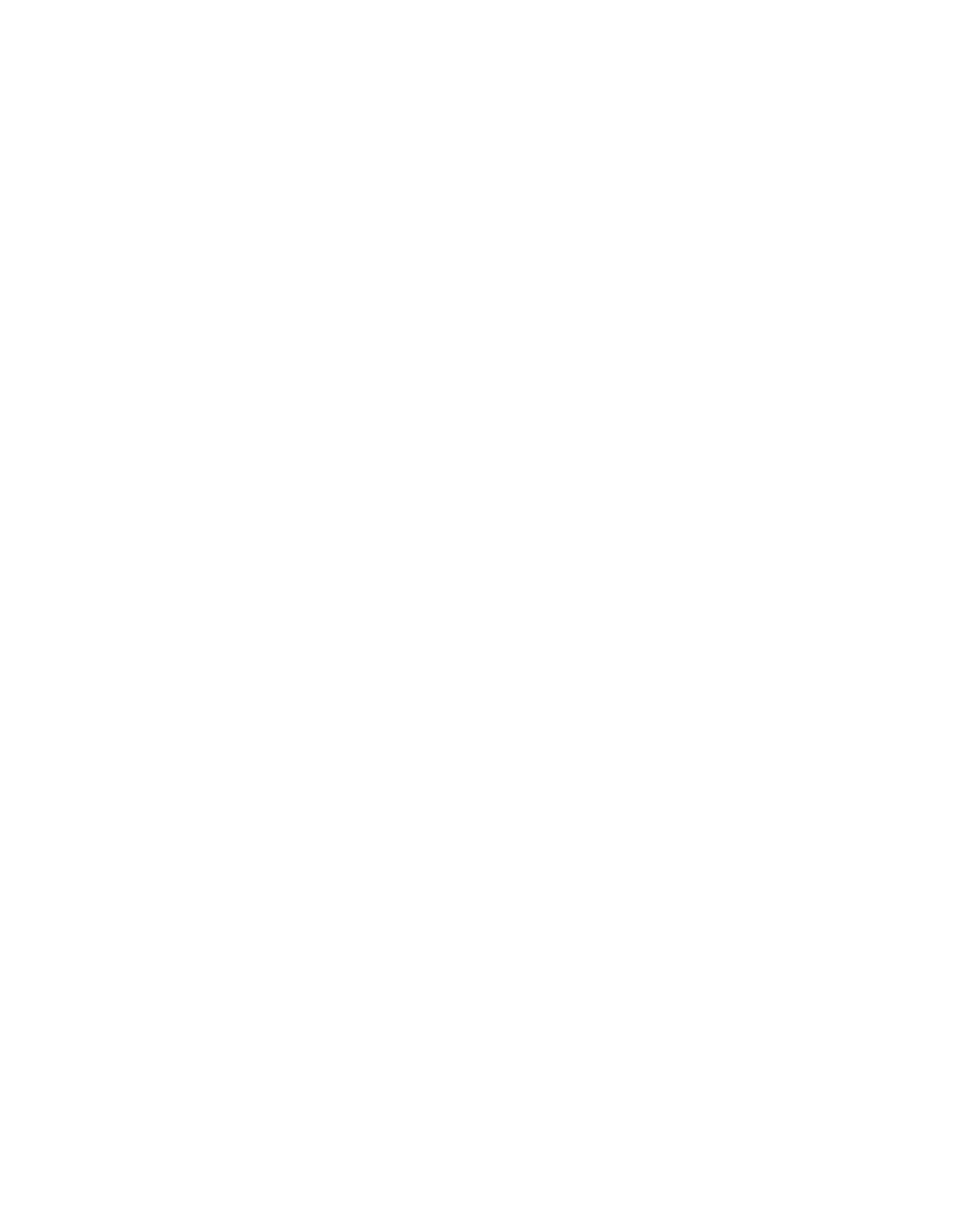### THE ANCIENT ART OF SMILE-MAKING

A Thesis Presented to The Faculty of the Department of English Western Kentucky University Bowling Green, Kentucky

In Partial Fulfillment Of the Requirements of the Degree Master of Arts

> By Elizabeth Ann Garrett

> > May 2014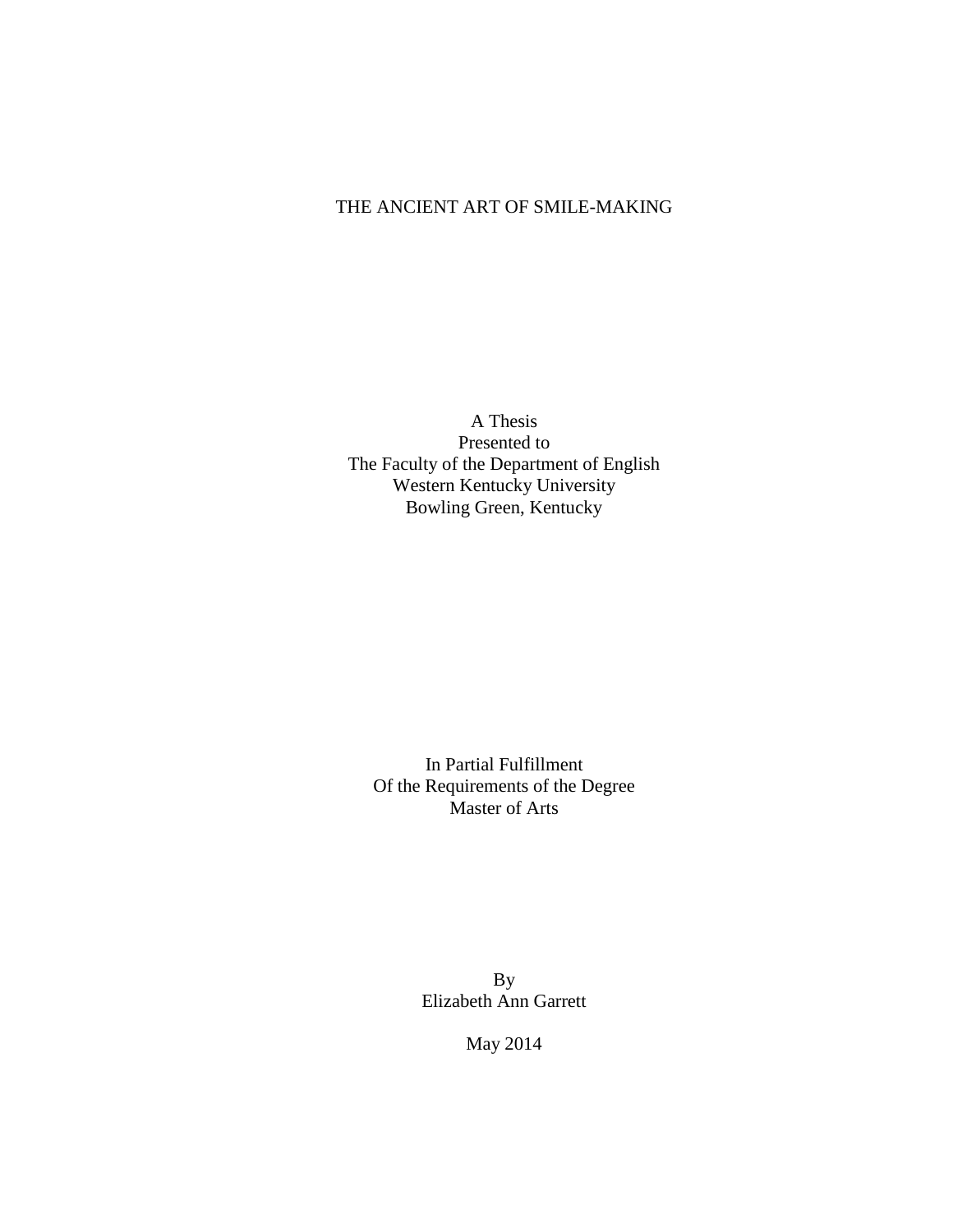# THE ANCIENT ART OF SMILE-MAKING

pri 24,2014 Date Recommended $\angle$ David Bell, Director of Thesis Date Righy Wes Berry

 $\frac{5-6-14}{\text{Date}}$ Dean, Graduate School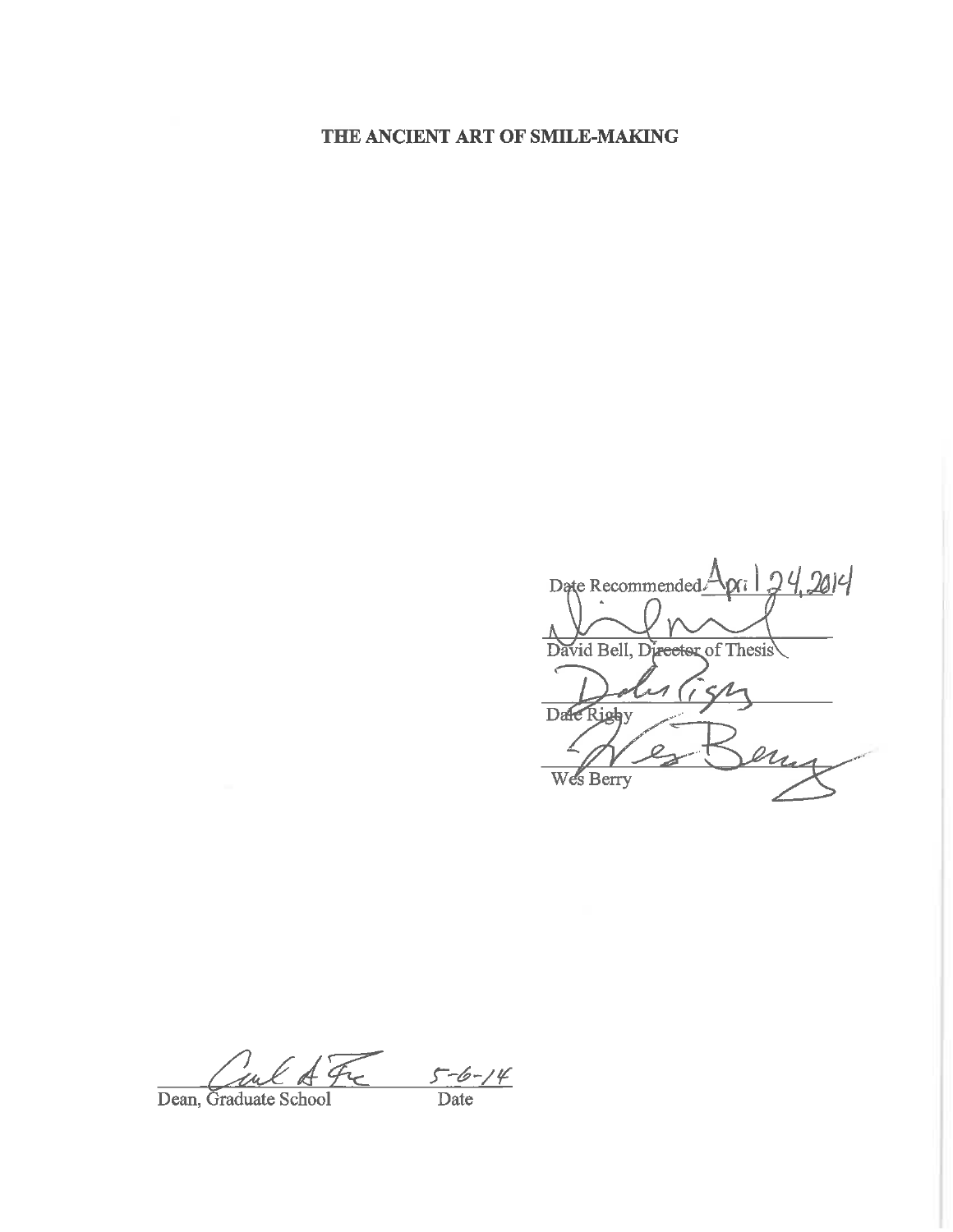## **CONTENTS**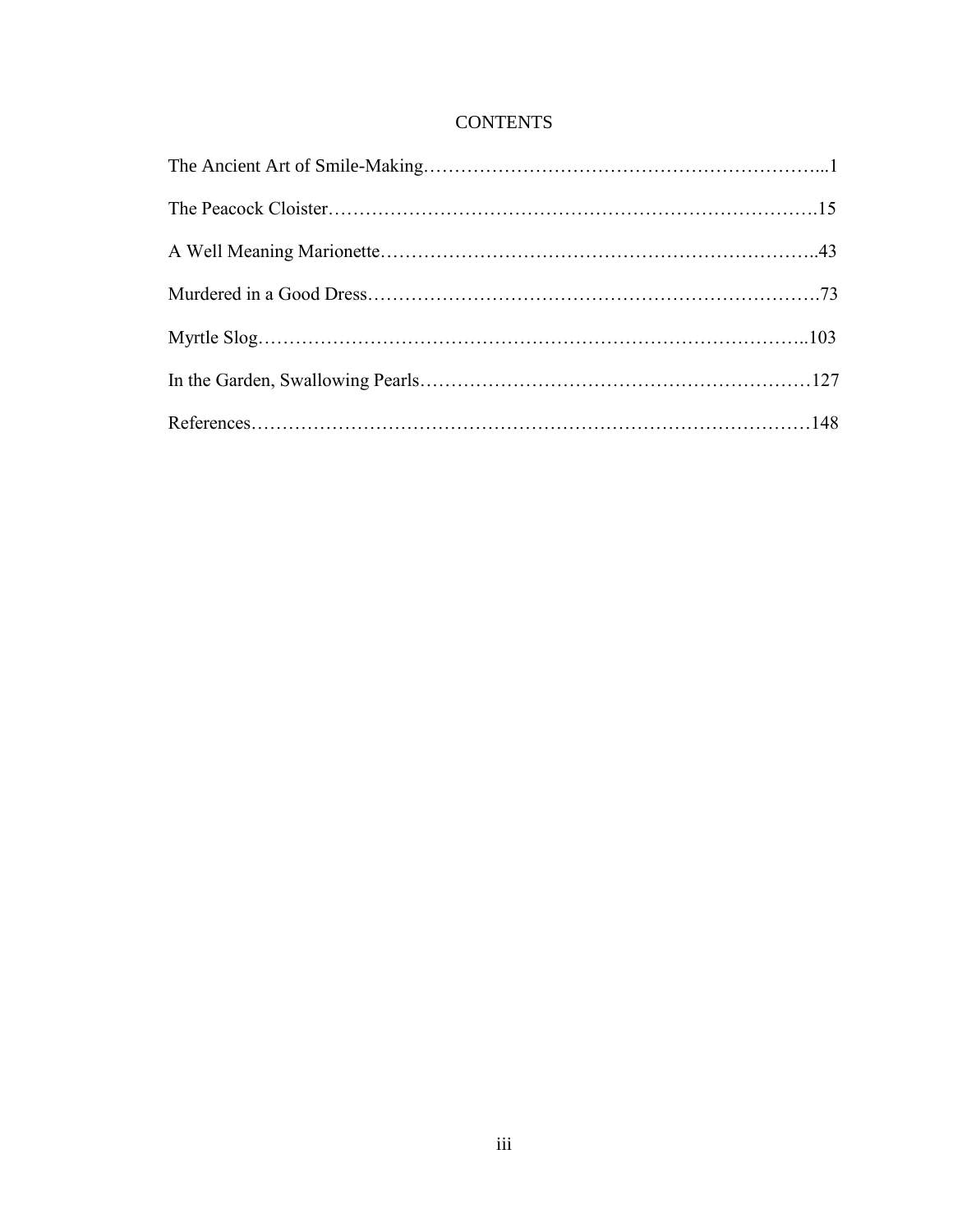#### THE ANCIENT ART OF SMILE-MAKING

| Elizabeth Garrett                                  | May 2014 | 148 pages                   |
|----------------------------------------------------|----------|-----------------------------|
| Directed by: David Bell, Dale Rigby, and Wes Berry |          |                             |
| Department of English                              |          | Western Kentucky University |

I bequeath myself to the dirt to grow from the grass I love.

-- Walt Whitman

If I am anything, I am a Kentuckian, which means I appreciate a good storyteller. In my writing, I hope to bring back some dignity to the "lost cause" of the good values from a broken culture. While I am not quite "southern" enough to qualify as a writer of Southern Gothic fiction, I can relate to this brand of identity crisis in which someone wants to maintain an archaic mindset in a culture charging towards "progress." As technology and corporate success take precedence over a genteel and pastoral soul, our collective competitiveness has crippled a quaint future of back porch comforts. Being well-read or holding open doors won't pay for student loans, and there is no such thing as stars in our crowns anymore.

For many regions of Kentucky, there is this conflict within the graying of small town communities. My region is one of these. As time marches on, the agrarian lifestyle itself becomes industrialized, and these old family farms, upon which small towns are built, are not self-sustaining. In my stories, I capture the perspectives of a rural community's personalities. My Regionalism may be dated, but then so are the small town values. With these short stories, I hope to create a collection of characters whose backgrounds may be singular but whose messages are universal.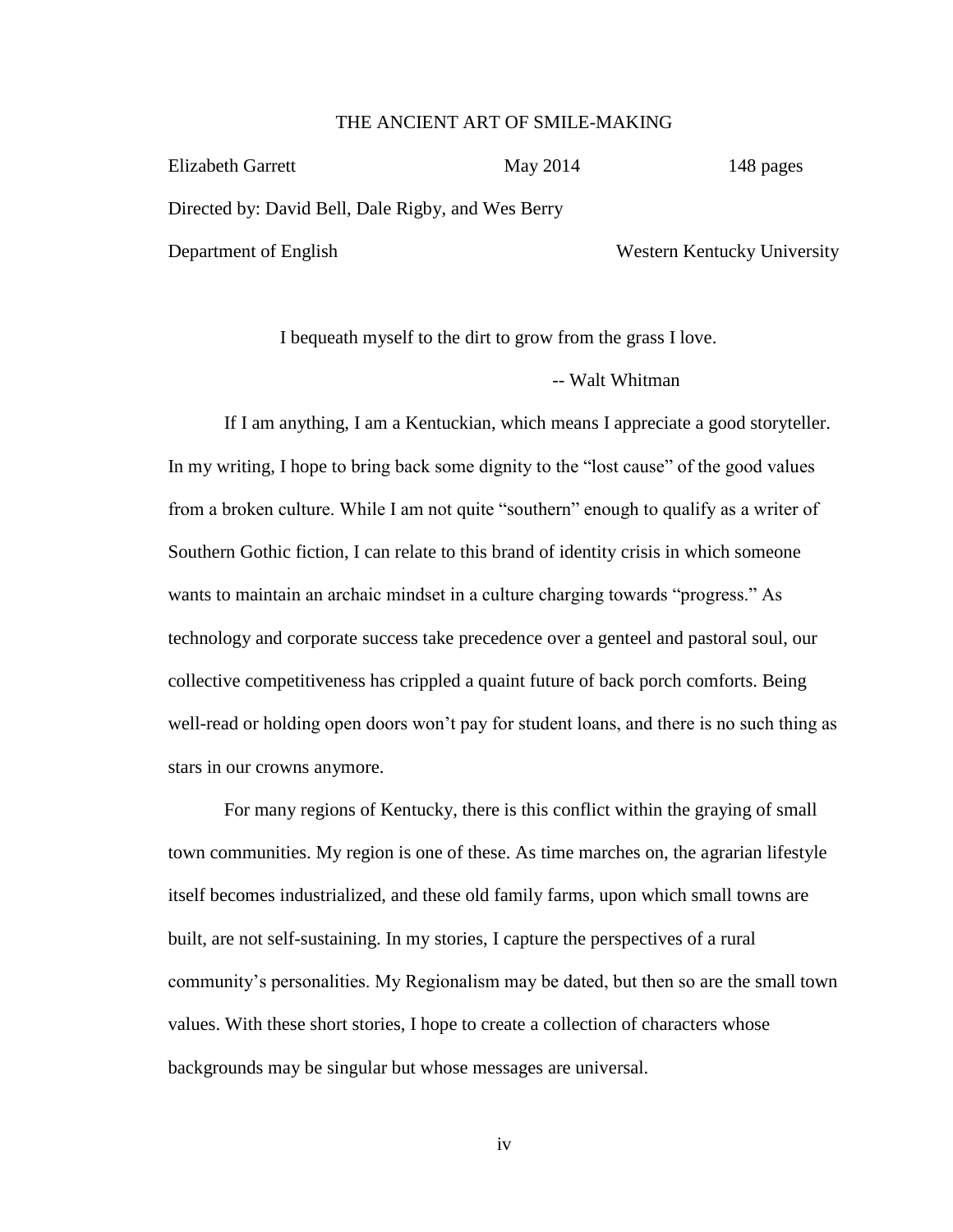My stories are about the universal fear of loneliness. Perry and White, the cameo characters, pop up throughout because they epitomize this with their irrational companionship. "The Ancient Art of Smile-Making," "A Well Meaning Marionette," "The Peacock Cloister," and "In the Garden, Swallowing Pearls" are essentially about this innate need for company. "Murdered in a Good Dress" and "Myrtle Slog" illustrate the homesickness experienced by those who divorce themselves from closeness of the rural community. Sometimes we call "friendship" kitschy and cliché. And why is that? I made Perry and White's bond a bit absurd because it is almost ridiculous that there could be a person in the wild world who would sacrifice themselves.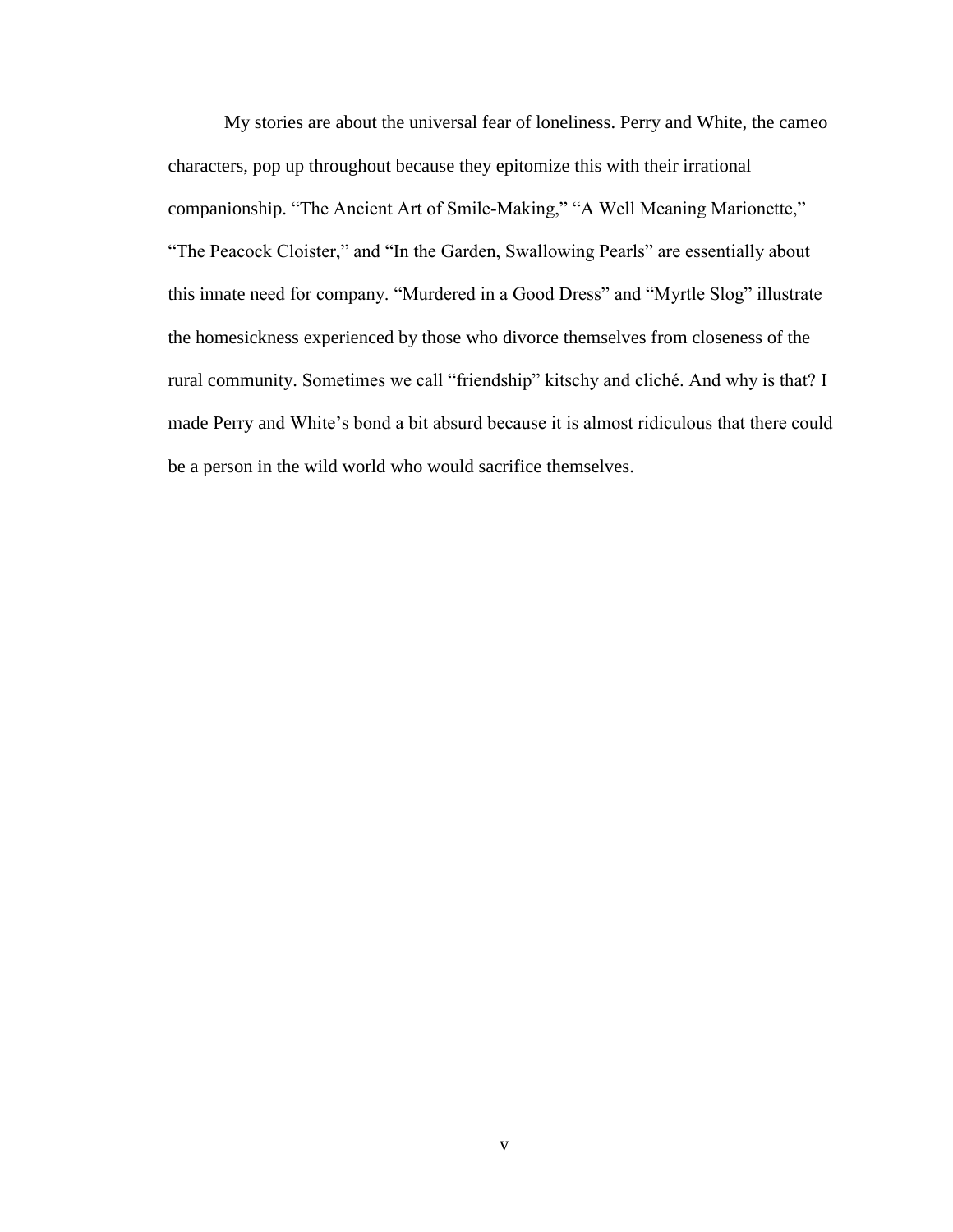#### The Ancient Art of Smile-Making

If someone were to ask him, Perry Romberg would have to admit that he had never been to Saint Louis. When he was twenty-one, he almost crossed that bridge. He would have to admit that as well, not that he ever would to Ave. It was because of Ave that he almost made it to Saint Louis once, but the important thing to remember is that he turned around. Perry and White ventured that way to the Mississippi River—all the way from New Castle, Kentucky—on the pretence of adventure time and root beer. Or that's how Perry initially persuaded White, anyway.

On June  $27<sup>th</sup>$  of 2002, Perry and White could still remember all the lyrics to "The Long Good-Bye" and sang it in a breathtaking two part harmony, as if they knew what it meant. Though it didn't matter so much that they had to leave during the dead silence of night for some Mid-western, caffeine-free coke, it *did* matter that Perry's fiancé was still asleep and ignorant and happy in her ignorance. That next week Perry was supposed to marry Ave Maria Oppenheimer, who was raised by her grandfather, Bucky Oppenheimer, Perry's old gym teacher who led the Holt County Men to the 1965 State Championship as a point guard and then to the 1995 State Championship as a head coach. Perry couldn't dribble, and, despite his protests, Ave always made him hang up his white pants after Labor Day because supposedly she was perfection. This frightened Perry. Sure, he thought she was cute. Ave was a petite little peach with the makings of a fine community college education and a background in dance. She was very sweet to him, but Perry didn't know if he could really see himself tolerating her after she lost her youthful glow and her tone deafness took over her life.

By three in the morning, Perry and White had put an hour's worth of distance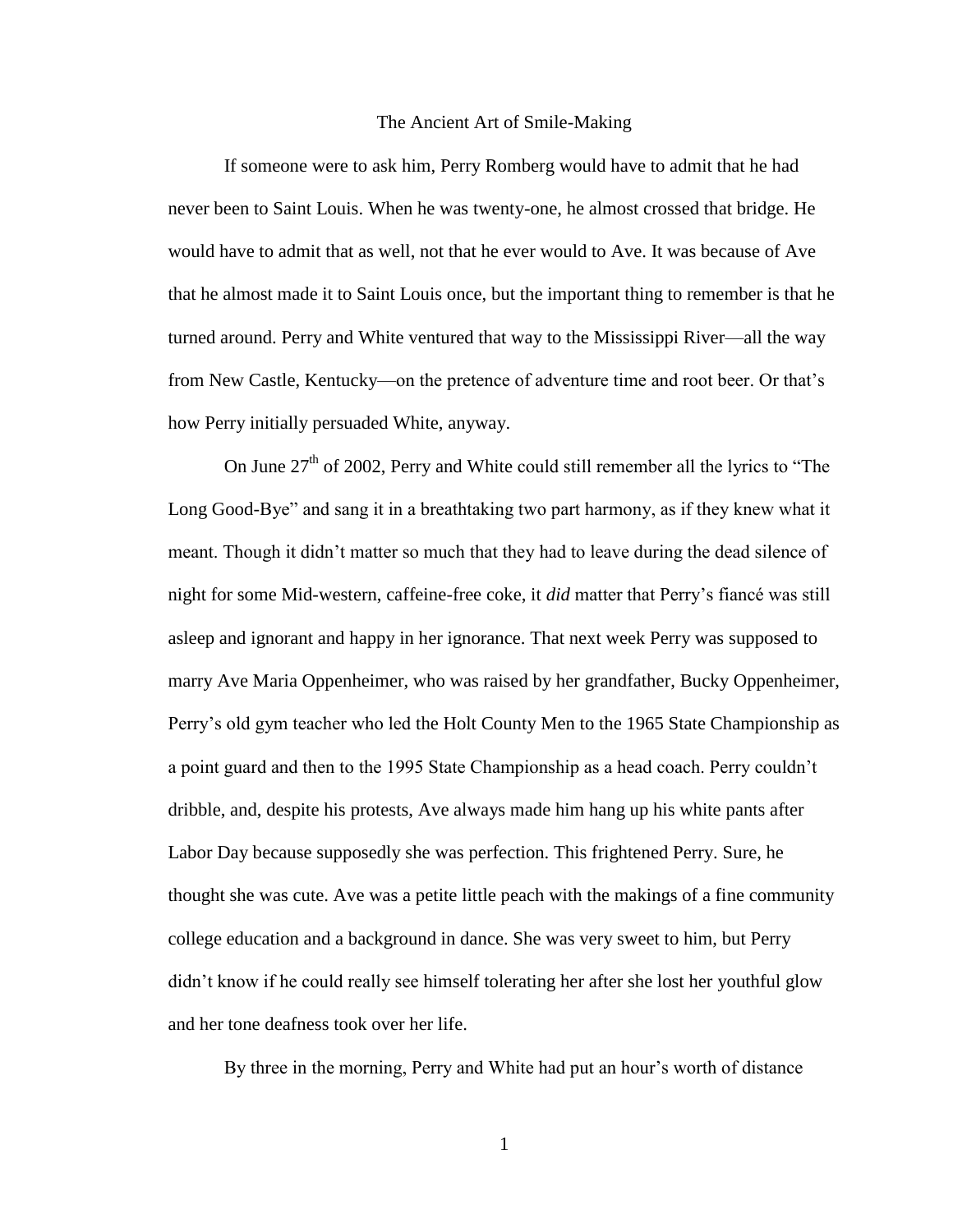between them and a life crammed with Ave's truisms, family game nights, and undercooked catfish. Figuring the Audubon Parkway was far enough away to speak his mind, Perry blurted out, "So I guess you're wondering why I've brought you here."

"Not really, friend," White said, who was driving his mother's golden Cadillac because he still lived with his parents at twenty-one. "I figured it was because you relied on my sense of smell."

"So you don't understand?" Perry asked.

"I understand that following the smell of salt and water. That'll get you to the ocean. Follow the smell of birds and pine. That'll get you to the forests. Follow the smell of snow and gravel. That'll get you to the mountains. Is that it?"

They had ridden across Holt, Hancock, and half of Daviess Counties in bouts of nonsensical dialogue. Perry had been thankful his friend hadn't questioned him why "they had to sneak out of town when only the coyotes were still telling stories to the moon," as White called their adventure time. White always had a special gift of buoying Perry's spirits, made him feel bright and reconnected, but not even his dearest, oldest, loveliest friend understood him now. There was something divine in that, and not necessarily a kind divinity.

"I need to leave," Perry started to explain.

"Yeah, of course," White said. "You said we're getting root beer from that place nobody knows about. And you know how I feel about root beer. The beverage of my people."

In those days, Perry's face was still young and the syndrome was only beginning to cave in his face, and White only had tattoos of Chinese symbols. Perry had always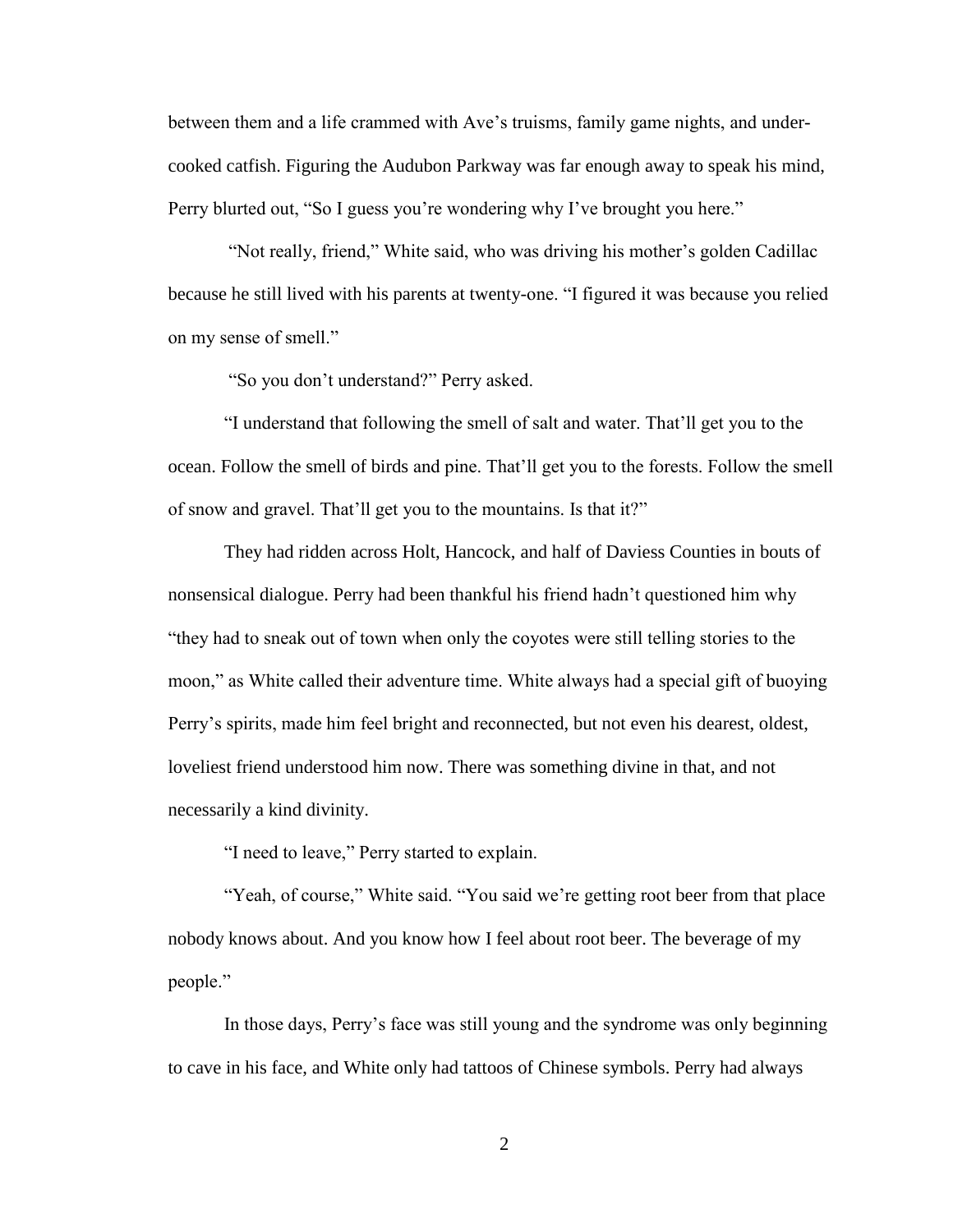admired his friend. Even if White was as clueless as Ave, he still felt more comfortable with him. Many people in their hometown thought it was weird and unsettling when the Kanagalas family moved into New Castle back in the 80's. Especially when they bought the big, old Temple house without any financial hiccups, to the town's initial dismay, but Perry, even younger then, thought it was pretty cool to have a next door neighbor with whom he could play Cowboys and British Colonials, a friend who could fabricate broomsticks and turkey feathers into swords and other ancient relics. Things were simpler then, he believed.

Because Whitefeather Makepeace Kanagalas was his best friend, Perry knew he would explain himself eventually that night, just not as they approached Owensboro. It would have been still close enough to turn back and commit to commitment. Perry envied White's cinnamon skin that stretched tautly across his cheekbones and how his vast brown eyes narrowed to analyze the star's steady trajectory across the sky. Long ago when they didn't know they could know anything better, White would tell Perry how he liked to think he could read the minds of stars. Perry knew this was primarily because White's mother was Muscogee from Oklahoma and his father was from New Delhi, not from Oklahoma. White would go on and on about how his Indian-Indian genes enabled him to discern secrets out of the starry blood hemorrhaging onto Earth, and in the dense night sky he could track the footprints of his ancestors and their long-dead deer. Perry was always impressed because all he could do was wrap boxes and attract the attention of the prettiest girl in Holt County.

"Are you still glad you're driving me to Missouri?" Perry asked for the fun of hearing White's answer.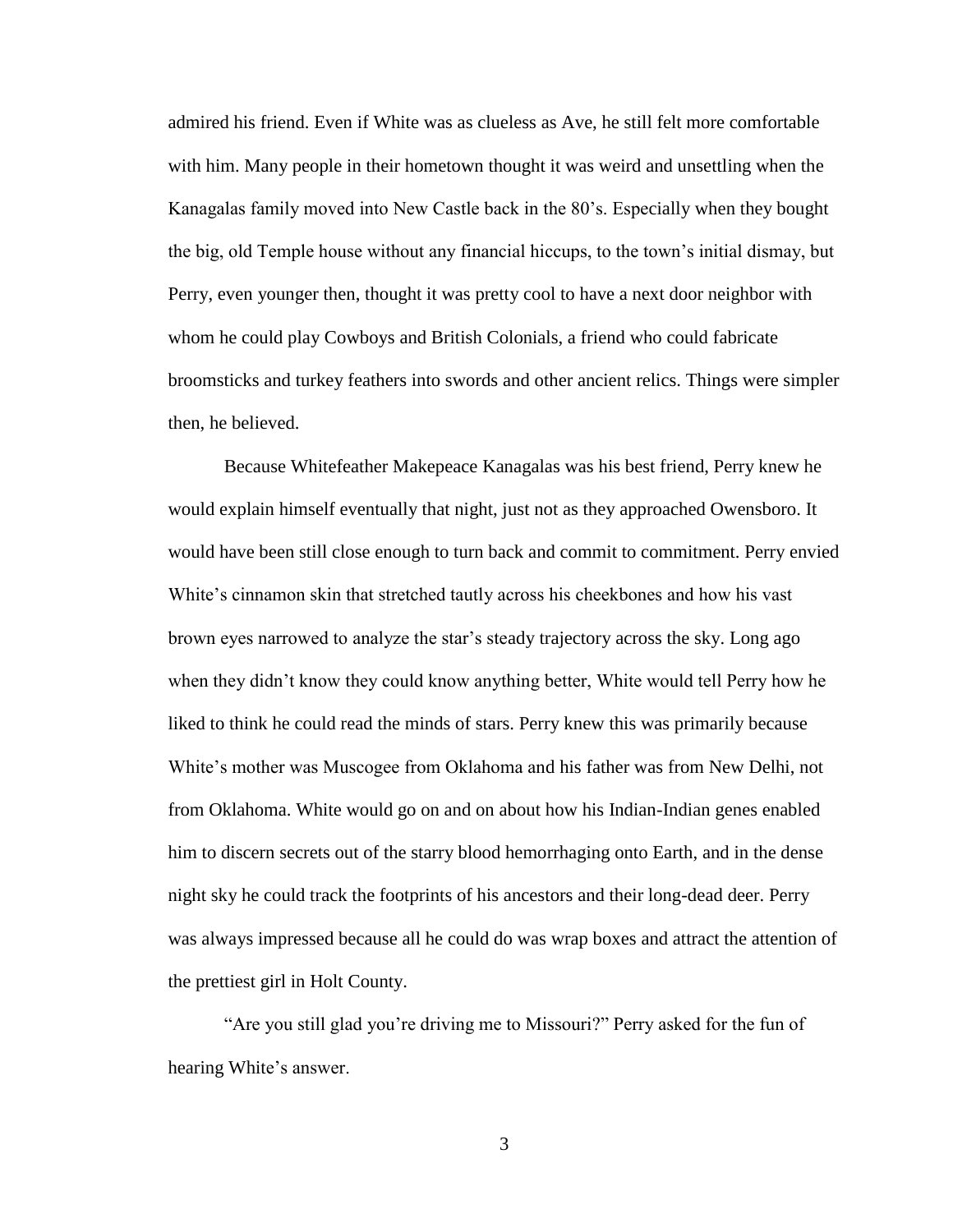It was the little things—like White's identity crisis—that made Perry feel a little bit better about abandoning his fiancé days before their wedding.

"I drive you Japan, friend," White said as if testing the mettle of his vocal cords.

Perry had noticed for sometime White's supposed mimicry of his mother's family, or how he believed his mother's family to be. At times, White's slurred persona crawled under Perry's skin—mainly because he was jealous of how easily White could escape from himself and how nobody would judge him for acting like he had forgotten his fifth grade grammar lessons or if he had a sudden enthusiasm for the rights of cattle just because his father was friendly, neighborhood Hindu optometrist.

"You require curry, friend?" White asked.

"I'm okay, White," Perry said.

"Well, I believe the car does, I feel."

They pulled off the Audubon to find a Shell station. White gracefully steered the car round and round the exit ramp. His single little beaded braid swung out toward Perry's face against the momentum of the spiraled road. It was enough to make him spit. White so carefree. What did he know about growing older? Play acting like some third world buffalo lover who just had to find a Shell station because that was the only service station crested with "nature." Perry knew, although White wouldn't admit it, that Shell stations were the only place to get Dr. Pepper slurpies.

White didn't have some five foot one hundred pound monstrosity breathing hot dependence down his neck—no blonde headed, pearl adorned grandpa's girl to support with his old factory job. This was what Perry primarily envied of White, the free and openness of life. Sure, it was his grandfather's and then his father's artisan Christmas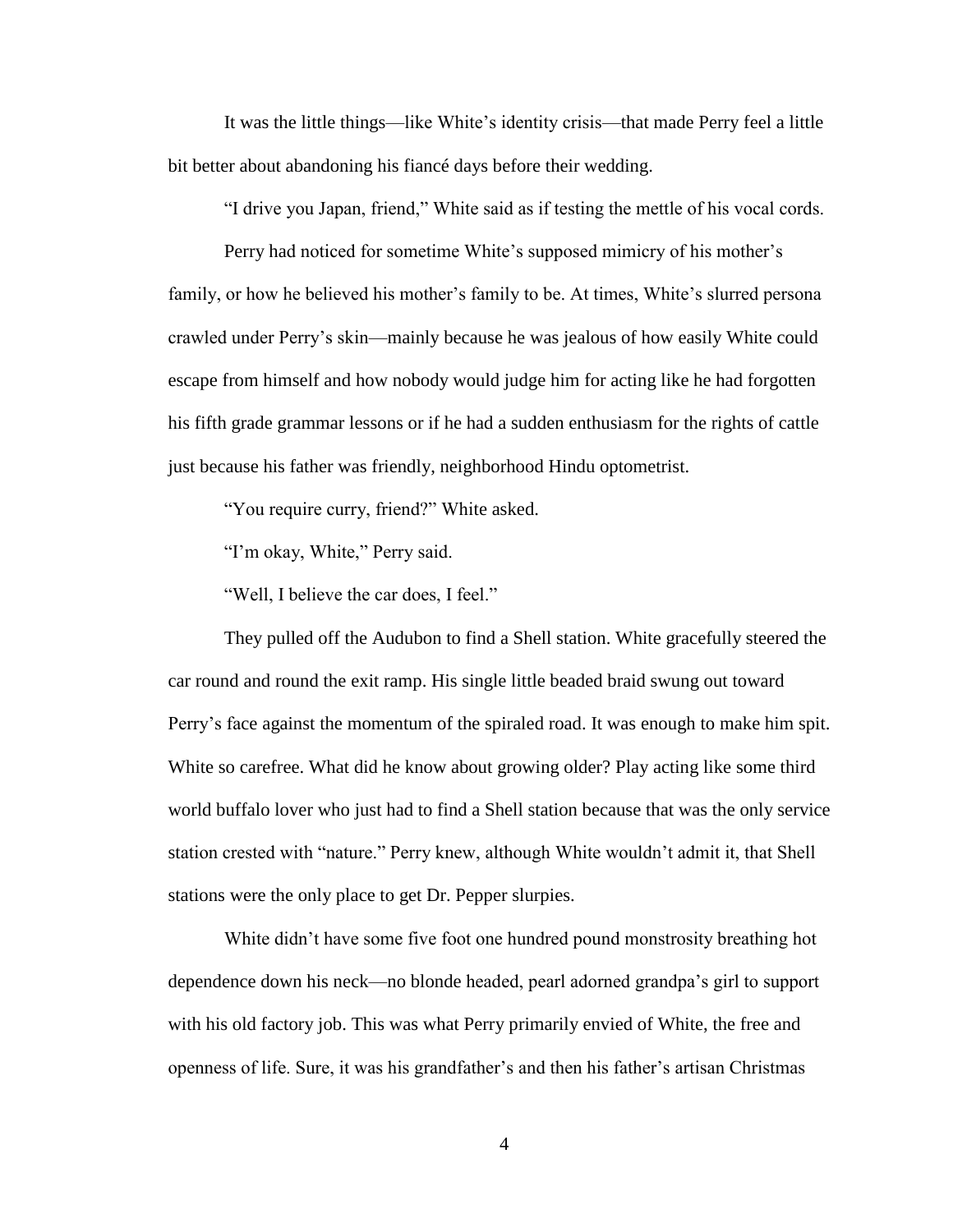bow factory and it would pass down to him one day. Where was it written that he was supposed to take on the Romberg business and marry a darling local girl? And wouldn't it just be so much easier if he could just run away, somewhere far, like Jefferson City or Iowa, and not have anyone to keep in mind but himself? No eyes to make cry, no hearts to disappoint. White could do that. But not Perry, not anymore. He was only twenty-one. Where was it written that he had to take on responsibilities?

White pulled his mother's Cadillac into the third and most reputable-looking Shell station he found. When he got out off the car, Perry considered moving over into the driver's seat and leaving White where he could slurp frozen Dr. Peppers all night until his folks came to pick him up. It's not like he would've minded. He was like a puppy. Some sweet, brown faced puppy. Everybody loved White. He had the exotic allure of a Bengal tiger and the sweet charm of prairie dog. He could probably take better care of Ave anyway, knowing White. He watched the long, lean denim-swallowed man pump the gas. Super. When White went into the Shell station to pay, Perry reseated himself behind the wheel.

"What's this, friend?" he asked, careful not to slosh his Dr. Pepper slurpie. He was clearly miffed that he had been relegated to the passenger seat.

"Why do you have to keep talking like that? What are you? Canadian?" Perry did a poor job of masking his annoyance.

"Something the matter?" White asked.

Perry didn't feel like answering, so he drove back into the night.

"You know," White said, feigning casualness. "My mother doesn't really allow anybody besides a Kanagalas to drive the Cadillac."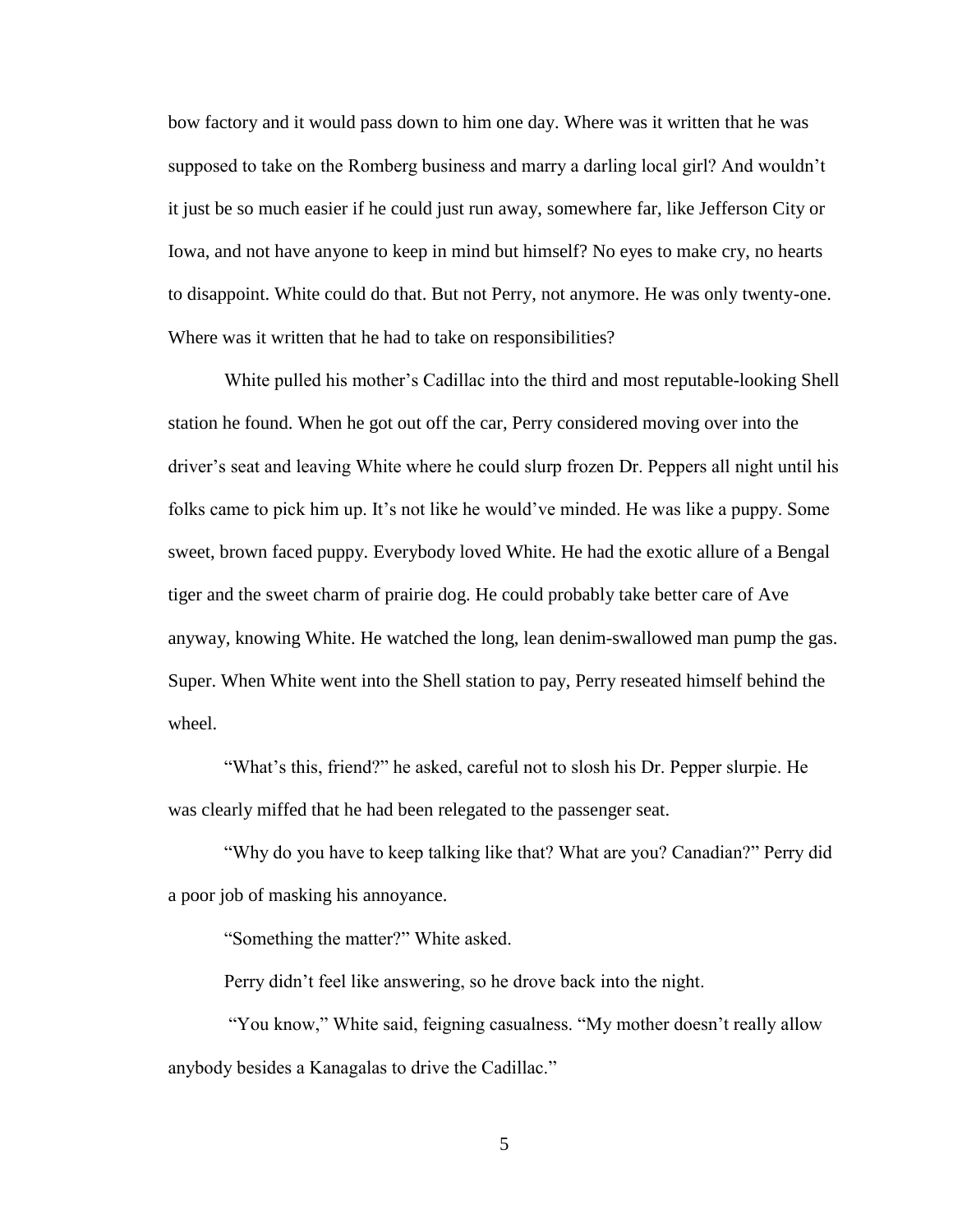"You're so gracious."

"Seriously, dude! What is the matter with you? You're totally ruining the trip. Weren't we supposed to be having fun? Root beer? You're starting to bum me out."

"There's not going to be any root beer, White," Perry blurted out.

"Huh?"

"We're not getting root beer."

"Perry, what's going on?" White sounded irate.

And a little bit scared, which was in itself satisfying, so Perry didn't feel the need to respond. "I'm jealous of you," Perry left unsaid.

Through the windshield, the night looked back at him through narrow, pin-prick eyes. Perry had to keep his focus on the road to avoid the shame creeping through his veins. The doctors couldn't tell him what was going wrong inside his body. All they could say was that it was a syndrome. His fiancé was so beautiful, so innocent. Saint-Saëns played through his head every time she walked into a room, the swan movement. She never wore braces on her teeth, but her smile was so pure, and for some reason she claimed to be in love him.

Ave Maria Oppenheimer, whose grandfather sent her to Louisville every Thursday because she wanted to be a ballerina, agreed to marry him. Earlier that day Perry had been told by yet another doctor that he had some syndrome that cause premature baldness and shooting pains in his cheeks. Disappointed because he should've been a doctor if that's all they knew, he almost went home, but he had to stay in Louisville for Ave's dress rehearsal. She danced as Cygnet Number Two. When she twirled into sight from stage right, Perry felt like he'd been struck by the hand of God.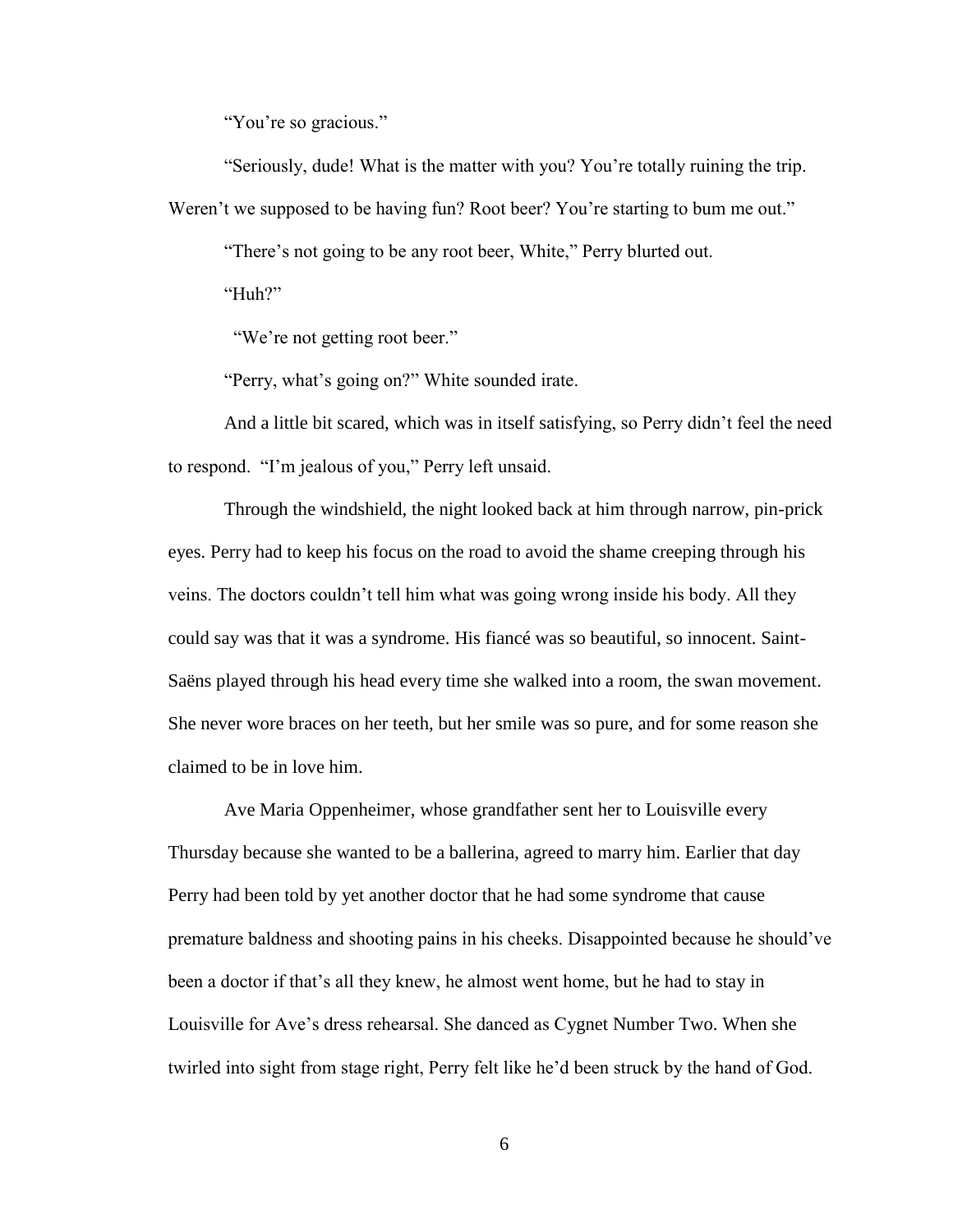Suddenly his nerves buzzed and his heart stung with dread. With powerful toes that made her as light as air, she should have been Odette. But all the other ballerinas were all probably too jealous of her.

Perry realized he was dumb to think a swan like her would like a guy like him, doofy with the physique of a Ticonderoga pencil. His hair had been prematurely falling out in haphazard patches across the bulbous surface of his skull. His jaw often caused him pain on the left side of his face, and a good portion of his teeth had to be pulled, enough to string a noteworthy tribal necklace. All because of the "syndrome." He could shave his face clean, trim his fingernails, button up his best shirt, buckle himself into his pressed khaki pants, but he would never be good enough for such a swan. This is what frightened him the most. Other boys were more of men than him, with strong faces and solid cowboy hearts.

"I was really looking forward to having adventure time and root beer with my friend before he got married and left me," White said out of the silences that bled through the car.

His voice reverberated against the windows and panels of the car, causing the Perry to shake a little. The shame in his stomach seeped through his veins and burned.

"I can't do it, White. I can't marry Ave."

White's eyes bore accusingly into Perry's face making his cheeks flush. He wanted to get those eyes off of him. There was something of anger steeped in shock in them. Perry wanted that mouth, that steely mouth, to say something that would alleviate the anxiety that roared within.

But White clicked his tongue and shouted, "Then tell her! Not me! Don't drag me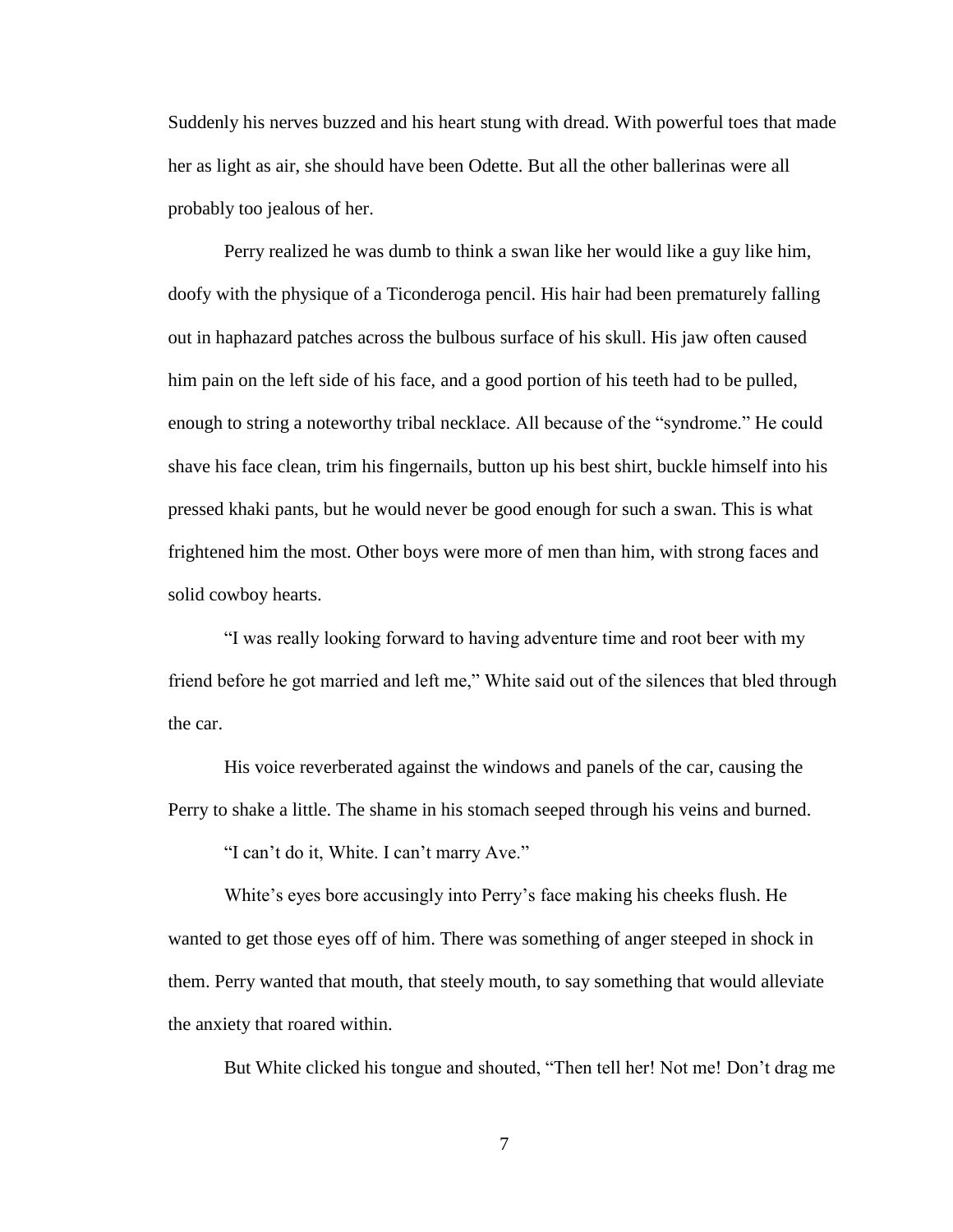all the way to Missouri! Am I kidnapped, Perry? Have I just been kidnapped into my own car?"

"No, you're not kidnapped."

White crossed his arms, and even though he turned his face away, Perry knew he was gnawing on the inside of his cheek as he often did when in disgust.

"How am I supposed to take care of a girl like Ave when I can't even take care of myself!"

"What does that even have to do with going to Saint Louis?"

After the dress rehearsal, Perry wanted to have a moment with Cygnet Number Two, something secret and special he hoped. So he went backstage, pilfered a peachy rose out of vase that sat waiting patiently outside the Odette's door. He met Ave coming down the crowded hallway with her hot pink duffle bag slung over her shoulder. The grotesquely synthetic nature of the bag created dissonance against her pristine, angelic beauty. She was so wispy and delicate, like a china cup. He caught her eye coming down the narrow hall. Her eyes were clear and blue, blue like Depression glass. The prettiest kind of blue, to Perry, anyway. He smiled with his mouth, but his eyes worked more effectively. She smiled back. He waved, but she walked past him telling him she would catch him back in New Castle and thanks for coming. She smelled like sweat and fermented cosmetics, but to him, she smelled dewy and golden. And she just walked right on past him. He tried to chase after her to at least give her the rose, but she disappeared into a throng of other swans.

"Ave doesn't need me. I don't think I'm enough. And I don't know. I thought if I disappeared maybe she would break off the wedding."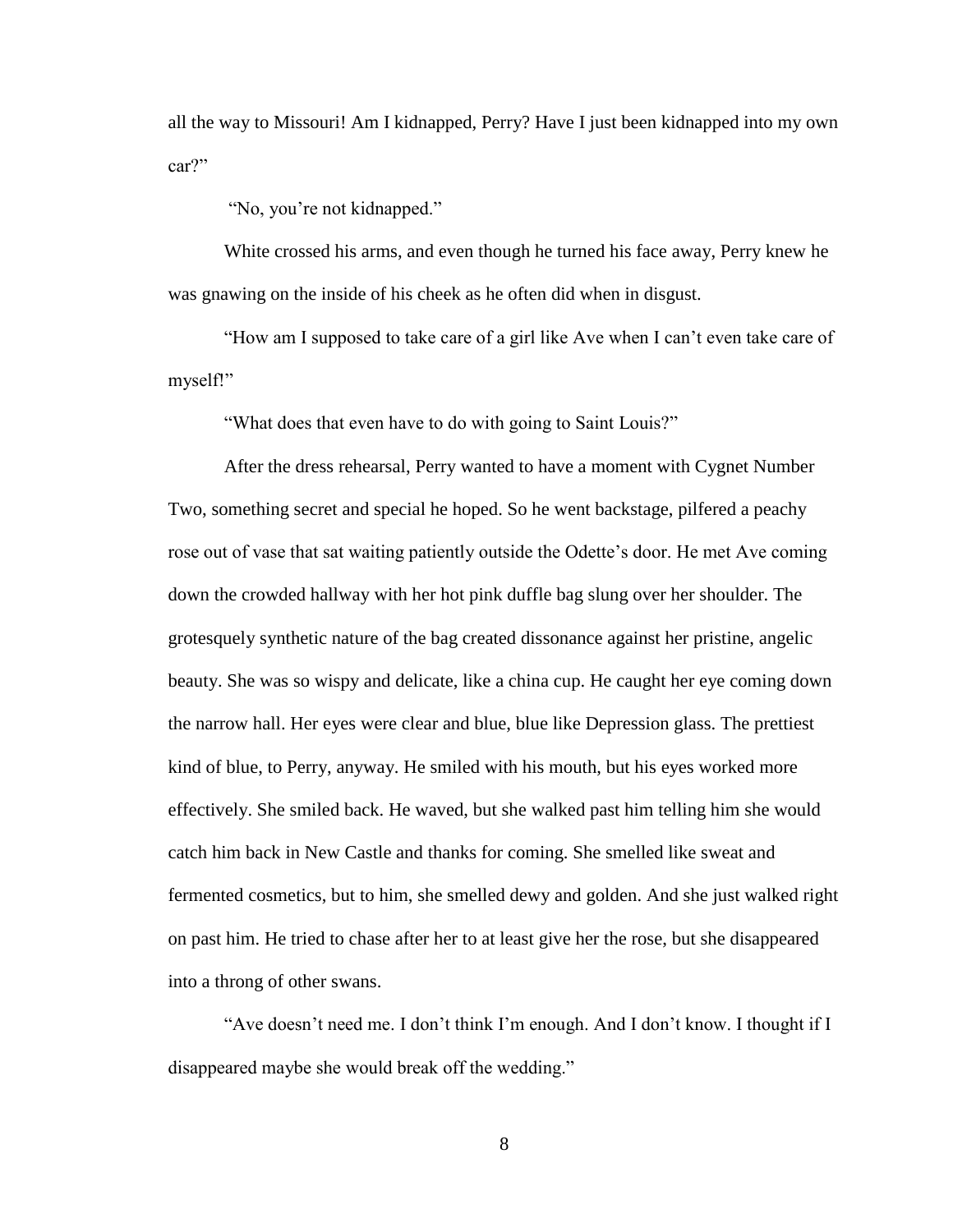"What does that supposed to mean? Why did you have to drag *me* along too? I really don't see where this is coming from, man," White said as they crossed the numb river into Indiana. He didn't have to look over to know White's mouth was set into a hard line.

Perry felt like he was in a dark tunnel. "There's has to be more than New Castle. And Oppenheimers. And tying things up in sweet bows. The way everybody expects. I can't do it. I honestly don't know what I'm looking for in Saint Louis, but it has to be something. I'm just afraid! There's too much going on, and I needed my friend!"

Perry glanced at the pulsating green of the digital clock. It glowed a stick figure of three forty-seven in the morning. They rode in silence. He almost wanted his friend to try and dissuade him like he expected, but White never did.

"I'm sorry I've brought you here," Perry said, his voice weird and unnatural as it recoiled against the droning silence. "I want to be free again, like you, because I don't think I have what it takes. I mean, Ave is so beautiful. You should have seen her today. Man, she wow. I wanted to go talk to her. I wanted to tell her how beautiful she is and how I don't fit. But she just disappeared with all her other beautiful friends. I'm sure there was a guy in there who's just as beautiful as she is. They probably have more in common and she can take him home and he'll be so impressive. They'll have millions of dollars. And be strong and healthy. Ave would be better off with you, White. Look at you! You're gorgeous!"

"Shut up, friend," he said with a slight smile, Perry felt. "Nobody really wants a guy like me. Sweet 'ol White! That cute brown boy that nobody knows what to do with. Oh. Give him your math. He's Indian. Or-or ask him to braid your hair. He's Indian.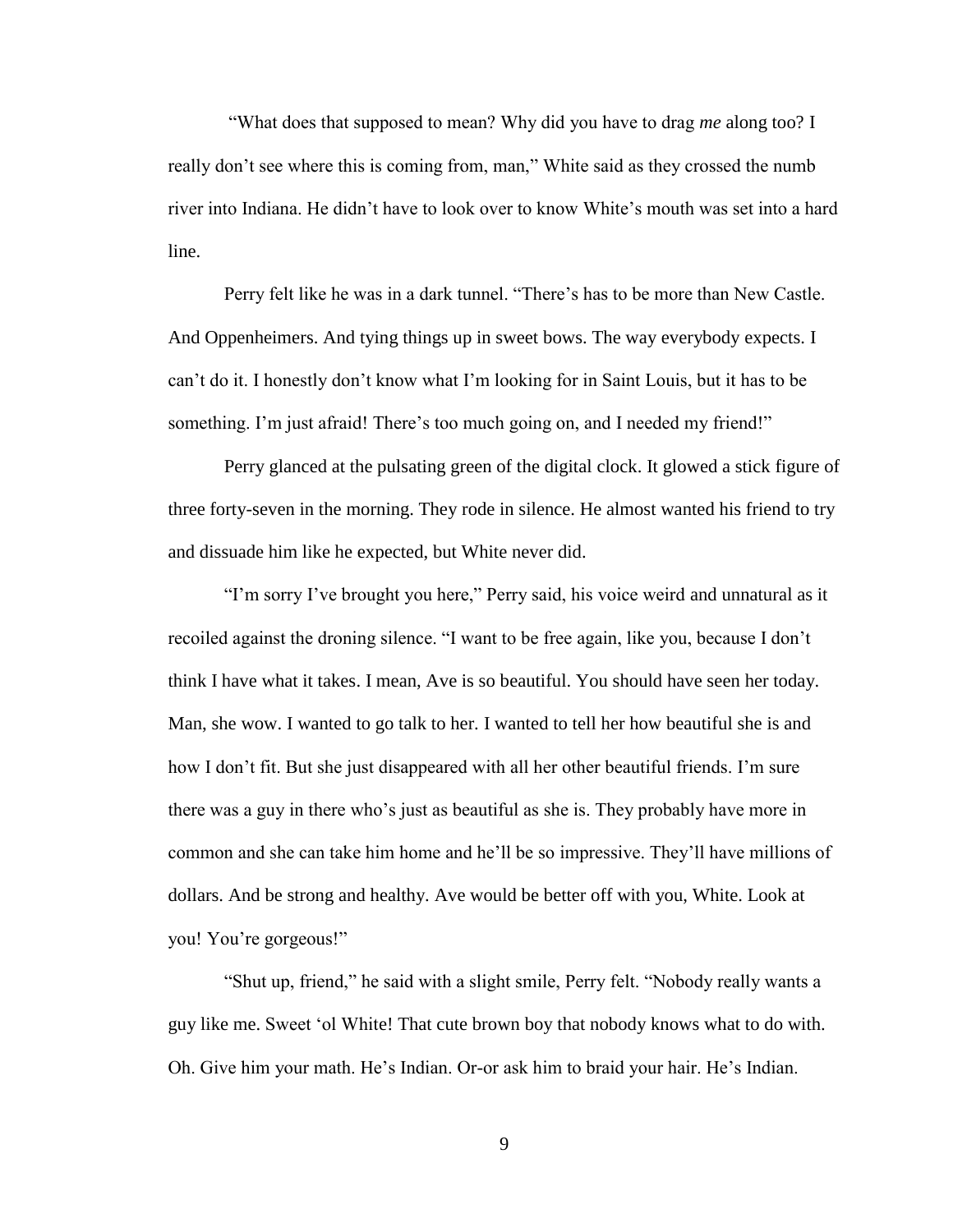Yeah. Yeah. When all you want to do is take Quinn Oglethorpe to see *The Bodyguard* with your best friend and his fiancé to impress her because she didn't seem to mind that I'm so different. But then you find out that she does mind because her parents mind. I'm jealous of you, friend. Don't you think I want the communication with equal parts body language, knowing looks, and impassioned gestures? Isn't that worth being afraid?"

Perry didn't know what to say. "Are you hungry?" he asked

White's cinnamon cheeks flamed. "Oh… I am hungry, friend."

"We're almost to Nashville, Illinois" Perry said.

"Are you hungry, friend?" White's voice softened.

Perry had to admit he was too anxious to be hungry. But he said "I'm starving." for his friend's sake.

"Do you think they'll have a Long John's open this late?"

"It's a fairly common restaurant."

"I don't mean any disrespect to anybody," White entreated. He said this more to the outside than to Perry. "But I really like the hushpuppies. I don't get them every day. I just figured I'd have a little taste of the sea while I'm out."

"Let's go in," Perry said as a quelling the torrent of butterflies pounded their figurative heads into the lining of his abdomen. Or maybe they were wasps.

There were only two other cars in the Long John Silver's parking lot on that mild evening. There was a hint of summer, even the night air confirmed it. White's Cadillac shone like an ostentatious harvest moon. Despite his famished state, White double checked the locks twice. Perry found his friend's protectiveness therapeutic. So he held the door open for him as they entered the sterile white light of the pseudo-nautical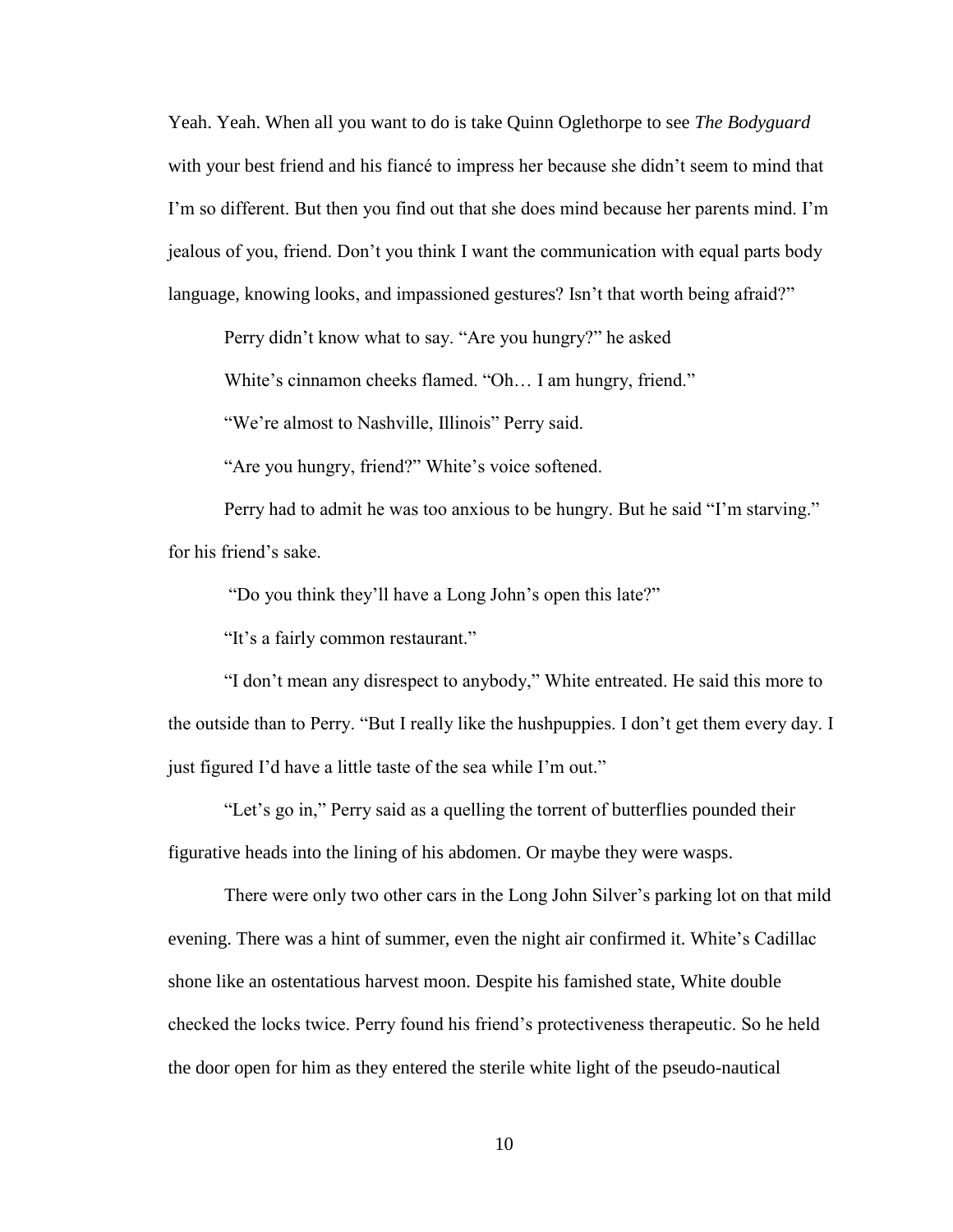establishment. However, not even White's idiosyncrasies could abate the anxiety that was pushing its lava up his throat.

"Just order me a Sprite," Perry pleaded as he flung himself into the men's room.

In the heat of the moment, Perry missed the commode. Eggy bile shellacked the partitions of the stall and dripped down the edge of the porcelain bowl.

"Oh, Christ," Perry muttered half to himself and half to his body's pitiful refuse.

He considered fetching White to help him. But he didn't want anybody, not even White, to see the mess. He knew he wouldn't leave the bathroom in such a disgraceful condition. It would reflect poorly on his character, and Perry wanted to believe himself to be a great guy. So he flagrantly disregarded the Employees Only Beyond This Point sign to obtain a mop. Silently and reverently, Perry cleaned the bathroom.

While he mopped, he contemplated what his swan must be doing on a Saturday night in late June. Was she with the other ballerinas in her troupe? Did she and her grandfather watch the news until he fell asleep? Did she do her homework? Perry really wanted to know what kinds of things suddenly. Did she ever find out what the heck broccoli rabe was? Did she wash the raspberries before she ate them? Was she wondering where he was? What would he miss being gone? Perry knew he hadn't been gone long enough to be missed, but he hoped she noticed. They didn't know what they were doing with their lives, and Perry although he wanted to know if she worried too, was too shy to ask. Did she imagine what they would look like in thirty years? Did she laugh? Would she mind being in New Castle forever? Why did she say yes?

After the bathroom's sanitation was restored, he indulged in reviewing his appearance in the mirror watching over the sink. He washed his hands and wiped off the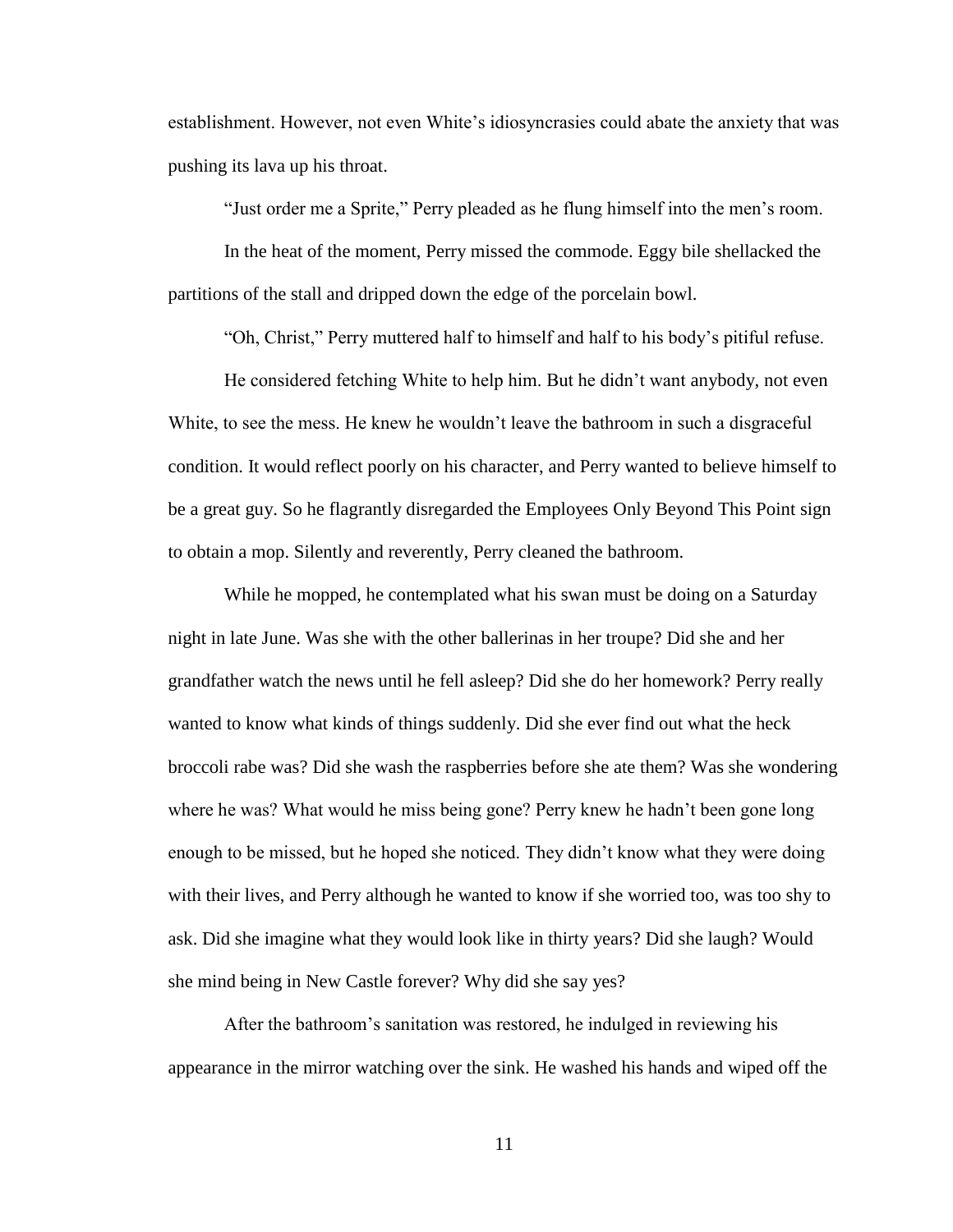sickness from around his lips. He practiced his repertoire of smiles for the mirror, but it was more for his benefit than the mirror's. He tried on a few before he settled on the humble, closed mouth one he found most becoming. The mirror was in agreement. In all politeness, the mirror also reminded him of his rumpled clothes.

"Oh, Jesus," Perry mumbled in response, embarrassed that he even cared.

The mirror made note of the hand dryer behind him and reminded him that he was not Jesus. It wasn't exactly an iron, but it supplied heat. Despite his reservations, he pumped the scratched silver knob. Hot air wheezed out in haggard coughs. The poor thing was in the twilight of life. For this reason, Perry honored it by continuing to brush out the wrinkles that marred his buttercup shirt. At first, he felt pretty ridiculous flailing his fingers about in a desperate dance to release wrinkles—all so his girl wouldn't regret her choice. Ave with her childish voice and her never ending quest to find the perfect flatware, china, waistlines. It frightened him, but Ave, who in some strange way, reminded him of the resilient hand dryer. Pittering on against it all. She was familiar and known—dependable. Derby hats on derby day, snowflake sweaters on snowy days, Chanel Number Fourteen all year long.

At that moment, as the dryer hocked its last bit of air, Perry realized that he kind of missed his fiancé, still asleep, ignorant, and happy in that, all the way in Kentucky. Under her grandmother's quilt, guarded by porcelain dolls. Perry could see his reflection, warped and ugly, in the worn nozzle of the dryer. Ave deserved his respect when there he was in some late night Long John Silver's in Nashville, Illinois ironing his shirt—a shirt she picked out and exclaimed made his green eyes just pop—with some absurd hand dryer. Ave knew he would be bald and mute by thirty. She knew of the syndrome and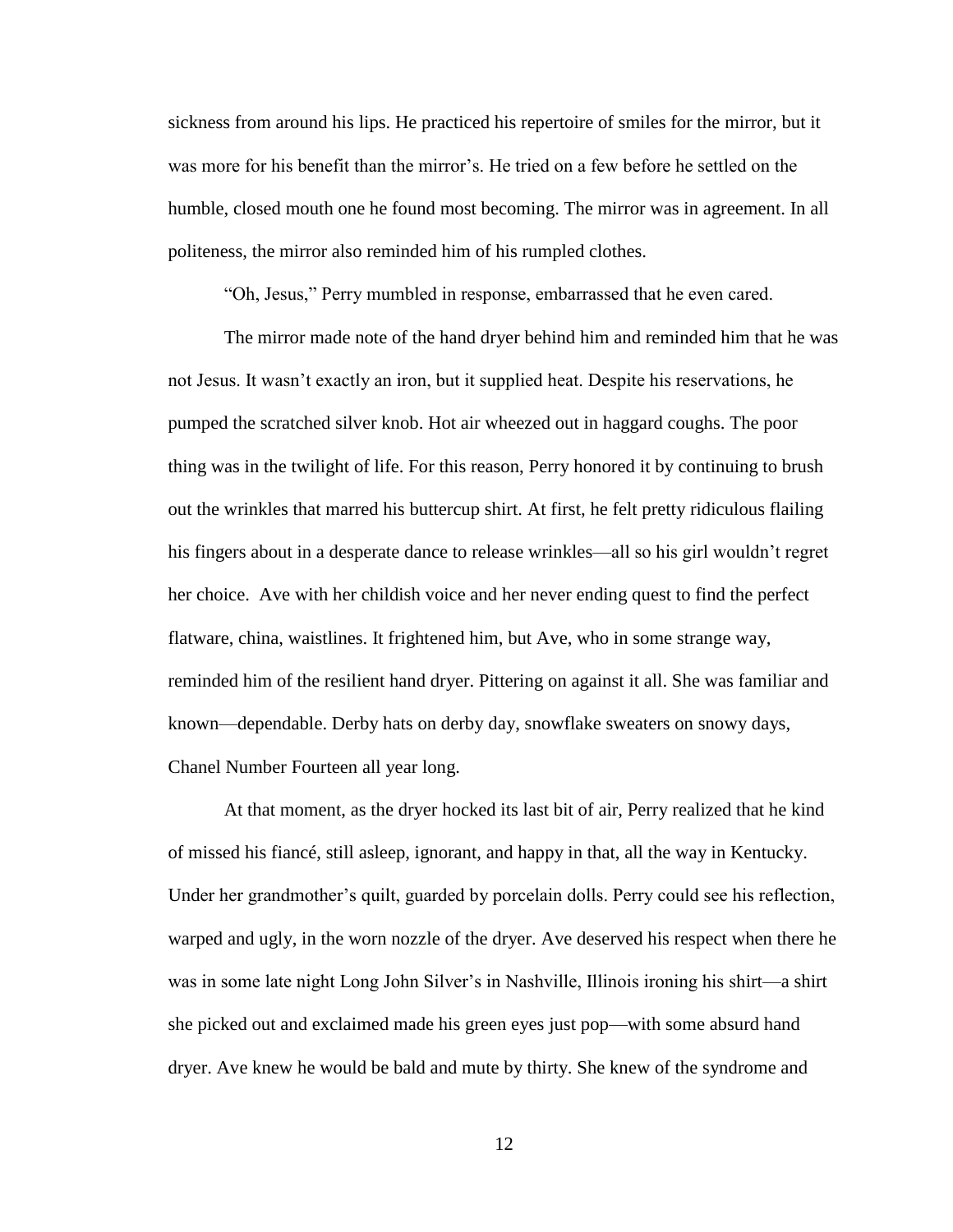studied sign language with him. She would sign "I love you" and smile. Perry had to admit before his distorted face that he liked to see her smile. All he wanted was to make her smile. How was running away to Missouri going to do that?

He looked down and noticed his slacks were just as unkempt as his shirt. He was too tall for his pants to receive the same treatment, but he was determined to make an effort. Perry was about to lift his knee to the nozzle anyway when White stuck his head in the door.

"My instincts told me you would be in here," he said with a tinge of relief.

After being reminded of his ugliness, Perry marveled at his friend's natural beauty. The florescent lights really accentuated his exotic features, marbled with the Far East and the Old West.

"Are you okay, friend?" White stepped into the bathroom, his polished cowboy boots clinking with self-assurance. "Your Sprite is getting cold."

"Do you think I could be handsome?" Perry asked, although he was somewhat resigned to his homeliness.

White considered him a moment. "You have a nice hair cut," he offered. "And I don't know anybody who doesn't like green eyes, and yours are the best I've ever seen!"

Perry was beginning to reconsider his clean-shavenness. White wore his hair like a dusky Legolas in those days. Perry tried to be elfish once. However, style of any the high fantasy sort just didn't suit him. His efforts were too strained and obvious to be natural or suave. *Oh well*, he figured.

"Don't worry, friend." White smiled with his eyes and patted Perry on the back, who could see his friend straining to conjure up some ancient wisdom to say. All that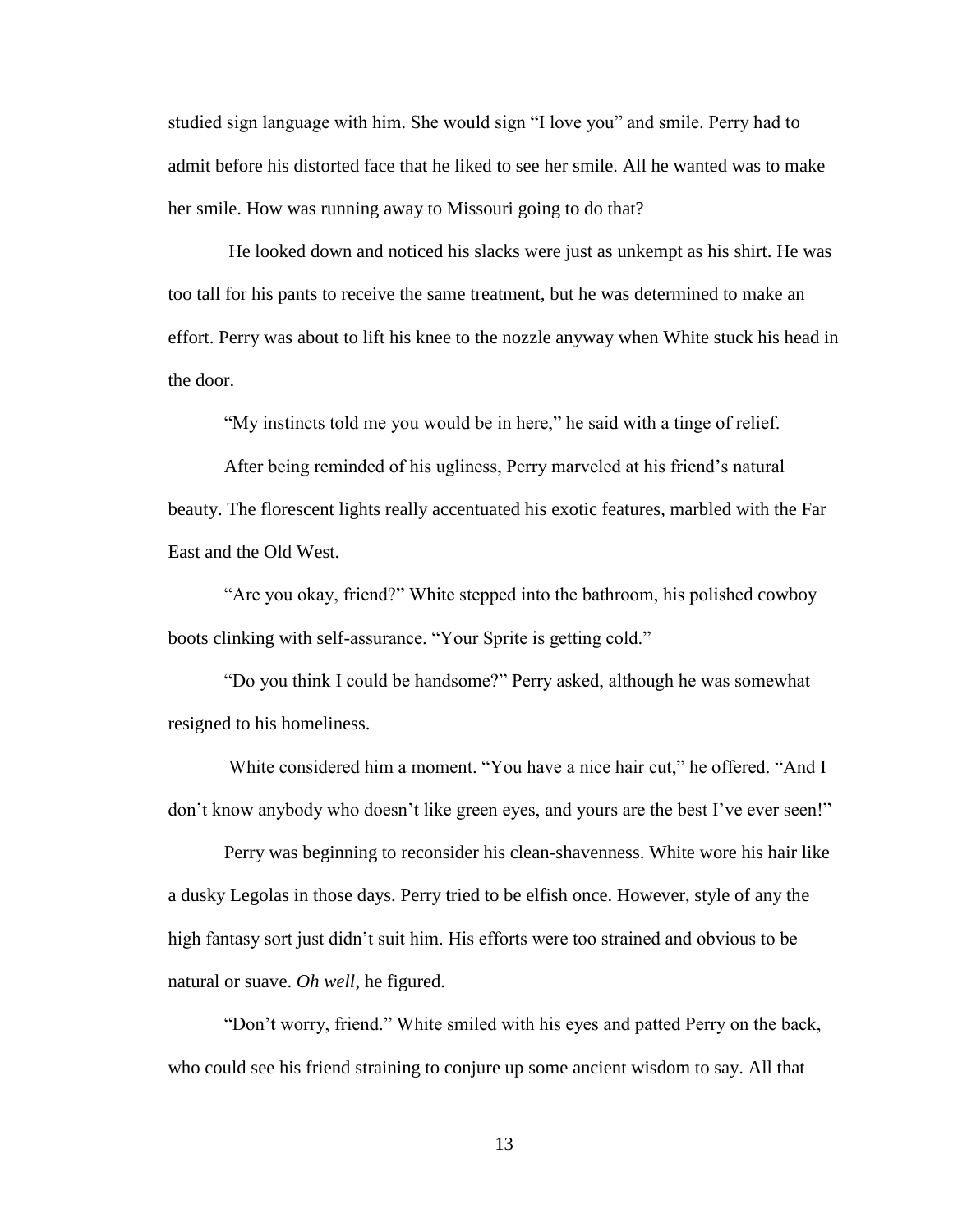came out was broken Hindi.

Perry figured that was good enough and admired White for trying. "How were the hushpuppies?"

"Good to be sure. But I was waiting for you, so they're just sitting out there."

"I didn't know you could order a whole bucket full," Perry marveled when he saw his friend's loot.

"Me neither!" White handed over the Sprite. "I think we better go. I'm getting a foul feeling from that woman's brooding look."

"She probably just wants to go home where people actually know her name."

"That ill eye does not bode kindness, my friend," White whispered wrapping his arm around the barrel of hushpuppies.

Perry followed his companion out the door, who rang the captain's bell for good service and good luck.

"Ready to press on?" White asked.

"Let's go home," Perry answered with resolution.

"Huh?"

"I've come far enough. I know. We'll get root beer another time. It'll be a double date adventure time. Let's go home." Perry said this with a smile.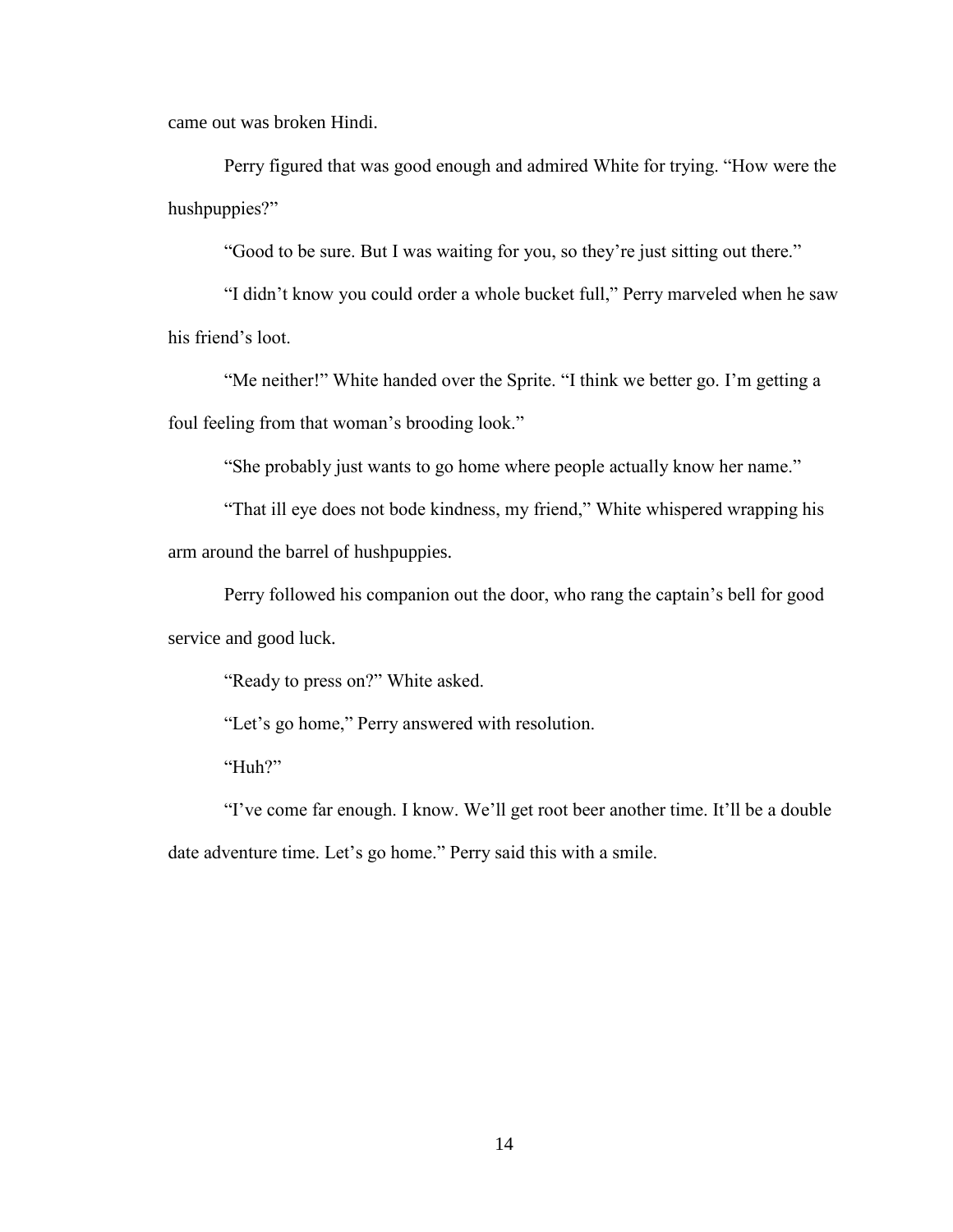#### The Peacock Cloister

The weather just really pissed Dorcas Lester off. It was as if July got its jollies from molesting her with its hateful, balmy fingers. Dorcas was in the midst of a counterattack on the summer by sucking ice cubes on her porch swing. She always was one to enjoy a friendly porch swing. It reminded her of a simpler time when she had simpler wants. Things had been feeling pretty tense with her husband, Lesser, lately. Of course, he was withdrawn. But that was natural for their relationship. Ever since the boys had grown, he hadn't seemed to find any fun in her. Nevertheless, she kept her routine of watching for him to pull into the driveway.

She anticipated her husband coming home every evening for as long as they'd been married. She imagined herself as something like a hawk or a majestic eagle as she waited there for him. Her wristwatch told her it was half past four. Should be any time. Yes, just like a hawk or a graceful pelican, swooping around in the skies—scouting, making calculated moves, her eyes sharp and her wits about her. She could picture herself diving and snatching, and her eyes would not betray her. She would play with her mouse or her fish for a few moments, tossing them about in her keen little beak. Then she would chomp down with her birdy teeth and swallow, and it would be like there never was a mouse or a fish. Or a husband.

She crunched up her ice cube emphatically, wondering where her husband was. Dorcas didn't like to admit it, but she had a nervous disposition. Her stomach would get that feeling like it was being vacuumed or beaten like a dirty old carpet. If there was one thing Dorcas hated more than July's perverted, sticky fingers, it was feeling like a dirty old carpet on the inside.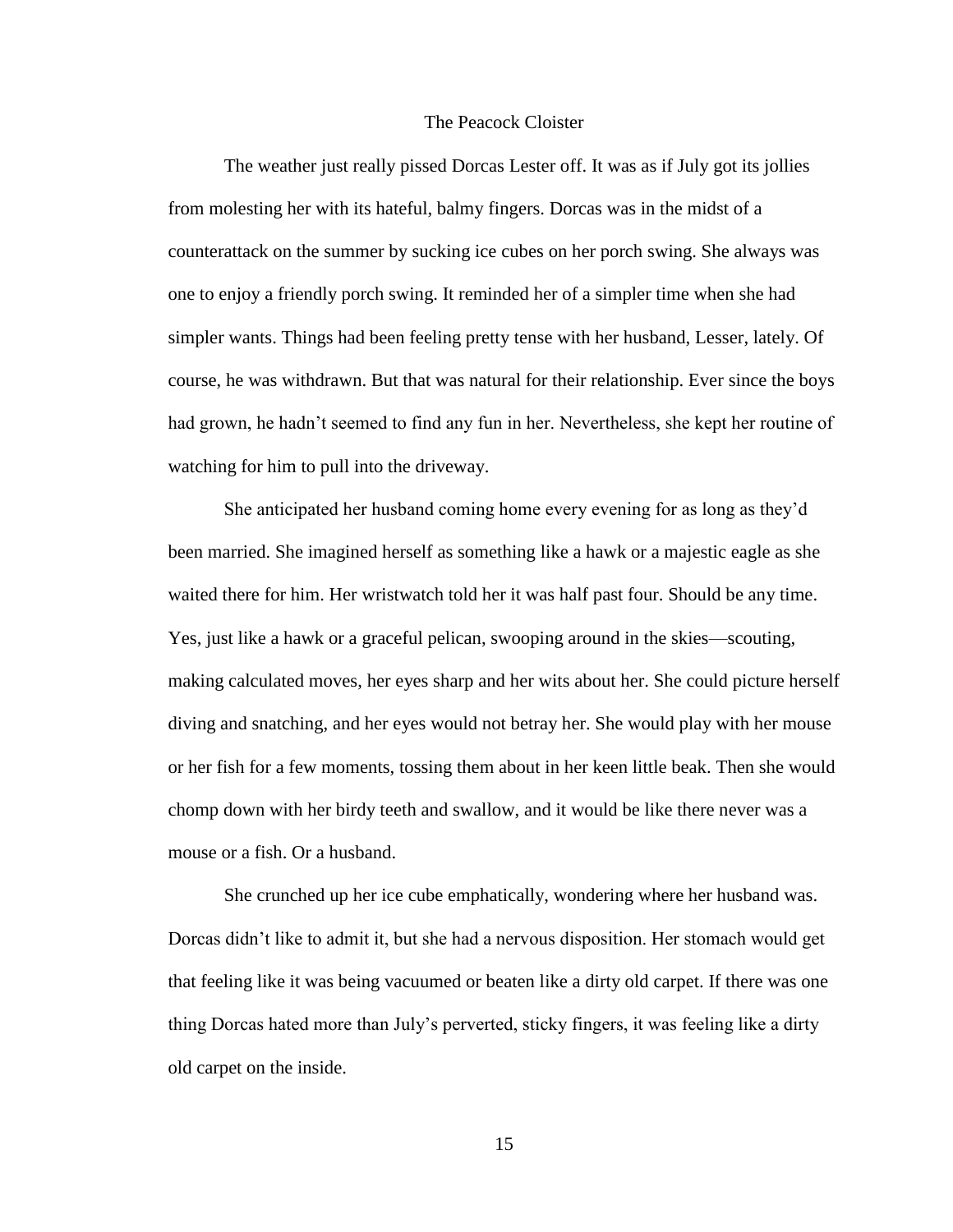To take her mind off her anxiety for company, she watched across the street as Tom Romberg's son chatted merrily with that Kanagalas boy on his parents' porch. Perry was his name, if she could remember properly. Dorcas never understood the friendship he had with that Indian-Indian boy named White, yet for some reason she badly wanted to cross the street and join them. Although she didn't care much for his parents' sense of humor, she thought the boy was nice looking. They talked so easily. Dorcas wanted to know how it felt to talk so easy, when suddenly the Indian...well…Native American woman stepped out of her house to call out to the pair. Dorcas hid her eyes. She knew she was supposed to be understanding about foreigners and Native Americans and other modern minded people who wanted to name their hard-earned children after colors. However, it just didn't sit well with her, and yet there that White, son of a voodoo Hindu, was friends with a decently name child. Basil and Marjoram, now those were good names for children, Dorcas thought. Lesser had argued and argued with her over the names of their boys, but Dorcas wouldn't be dissuaded. She thought about bringing up that old argument if Lesser would ever come home. It had been a lively argument to have, if Lesser was in the mood. Never mind the boys were grown.

Though fighting the summer was a constant battle, one win she would give July was the long days. It was four thirty-two, and the sun had no mind of tucking itself away just yet. *That* she knew how to appreciate. Dorcas pushed herself back on the porch swing and permitted herself the pleasure of the backward and forward momentum. It almost made her feel young again. Like when she and Lesser were courting. There was a porch swing just like this one at her daddy's house. Except theirs was at the front of the house. Dorcas and Lesser's was at the back. Better view of the garden and the driveway.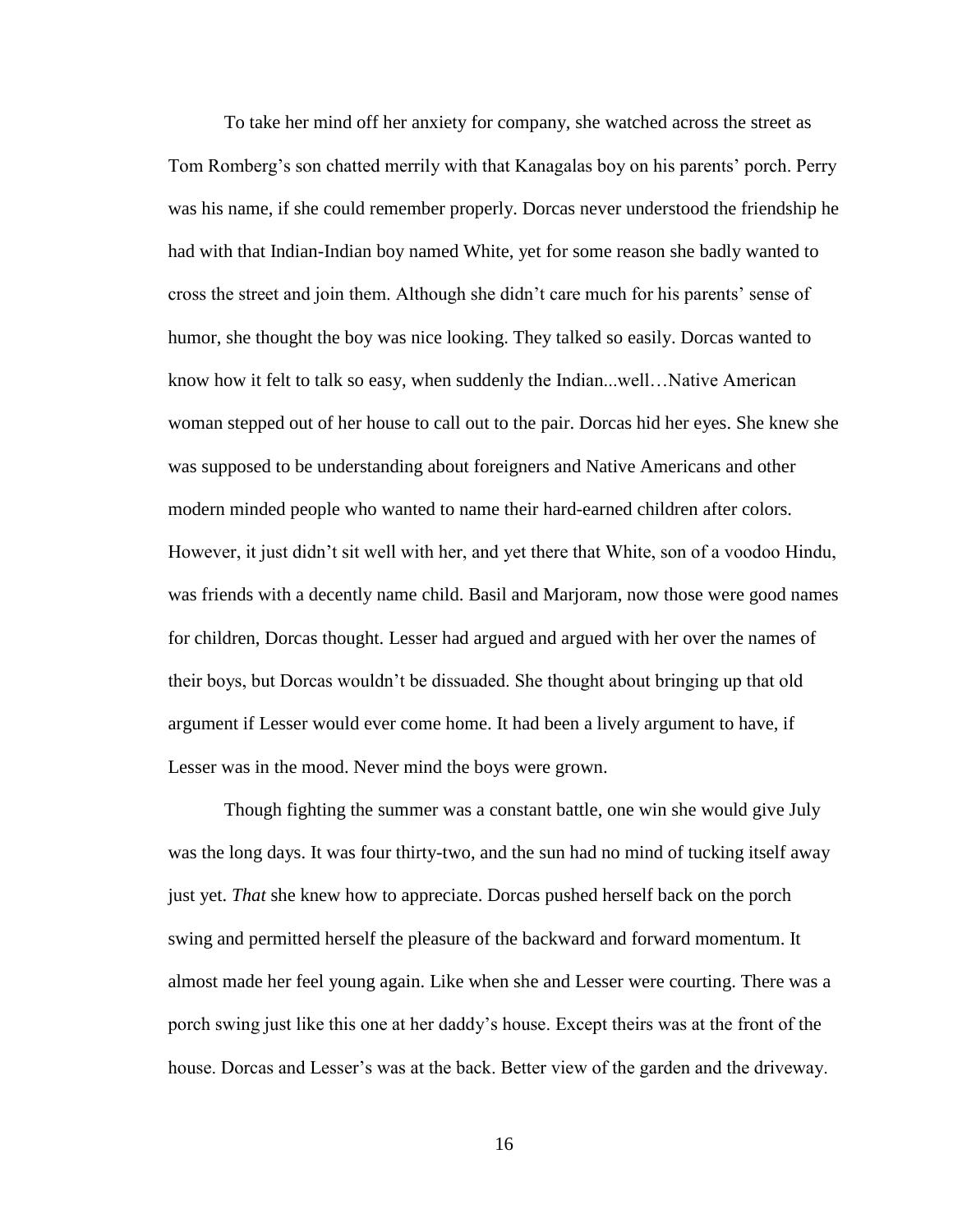Despite the differences between her youth and her life with Lesser, Dorcas remembered waiting for Lesser's junky ol' pick up to come ambling up the drive so keenly it still gave her hear a flutter even in her late forties. Long drive it was too. This was out around McKirk, the fringe of Holt County where it was all open fields. Growing up, Dorcas didn't live in town. Her daddy was a farmer. Poor farmer. But one of those small men with all that concentrated, pent-up, convoluted energy that he hardly knew what to do with. Some of that energy came to good use, like how they had a porch swing for lazy days. Dorcas and Lesser would sit out on that porch swing holding hands. Holding them under her skirts because she wore skirts in those days. They had to hide their hands else Mama and Daddy would pitch a hissy about being sinners and fornicators. Really, it made their romance all the worthwhile.

Dorcas checked her wristwatch again. Quarter 'til. Her ice cubes were turning into just plain tap water in her glass, and she could admit that she wasn't Jesus enough to change them into anything else. It was hot out, enough to make her feel irritated enough and determined enough to stay right there on her porch swing until Lesser came home from the bank. It gave her something to do with herself.

Her husband was one of those financial analysts at the First New Castle Bank. She didn't know what that meant other than she could form an intimate bond with the Home Shopping Channel. In fact, earlier that day she had just bought a gold bangle to go with her chandelier earrings. Dorcas had a long neck, and she really liked to show it off. If push came to shove, those chandelier earrings were an investment—not only to her neck but to Lesser as well. It's a good thing her daddy wasn't around anymore. He'd have a regular conniption over seeing Dorcas in chandelier earrings—like how he had a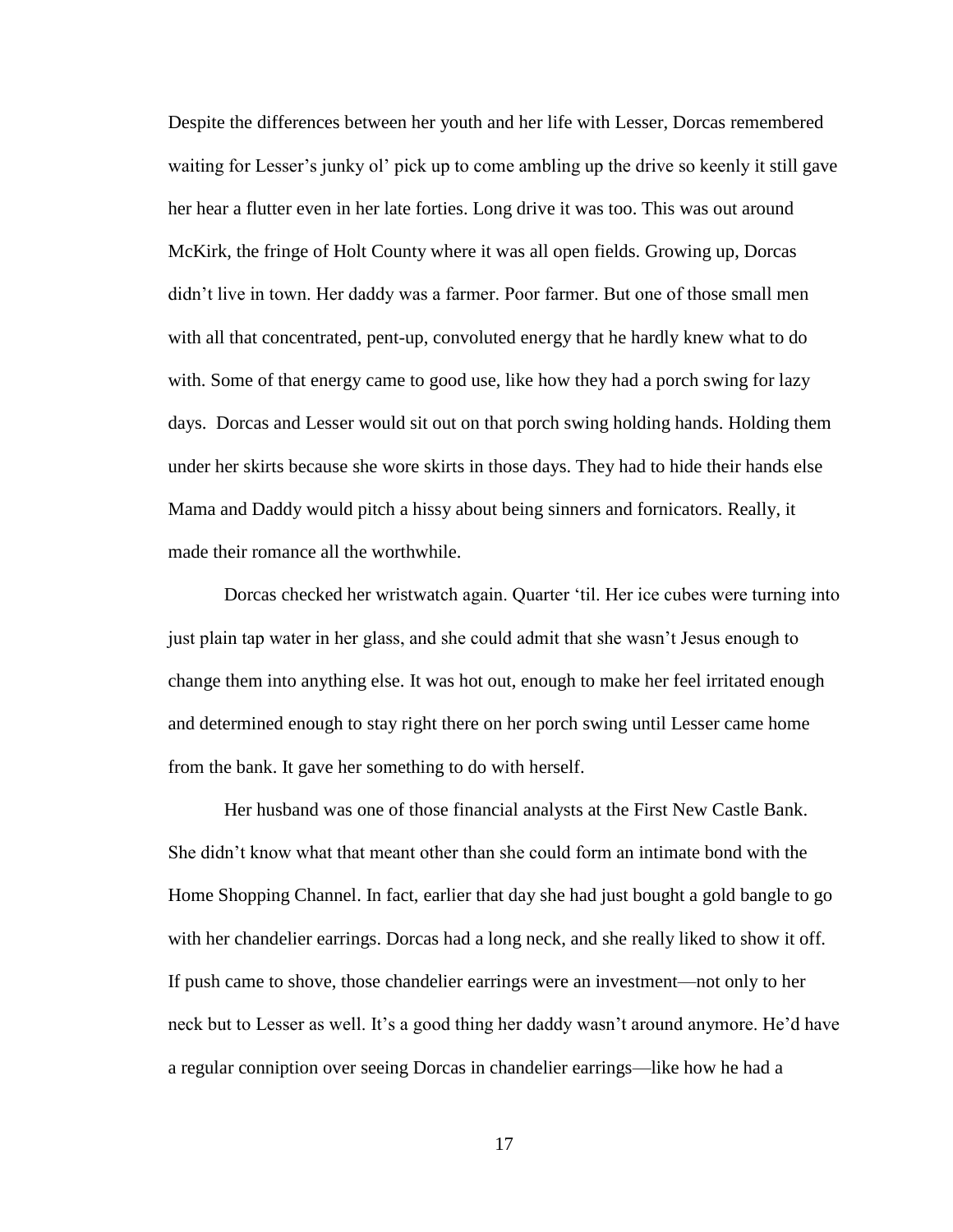conniption when he found out his daughter was going steady with a Lester. And for a quick second that's what she saw again as her husband finally parked their Buick in the driveway lined with a procession of yuccas. She was Dorcas Gude, and they were eighteen again, and Lesser was coming to sit beside her and hold her hand.

"Where have you been?" Dorcas demanded in a way she thought was flirtatious, jacking her spine up so she could gain a better vantage point for looking down the bumpy bridge of her nose.

"At work. How about you?" Lesser replied, walking past her.

The screen door slammed behind him with punctuation. Dorcas didn't like that very much. Although she could appreciate the nuances of tension her husband left wafting in the thick summer air, she did *not* care for being ignored. She was mad enough to spit out her ice cube right into the flower pot. However, as that would be degrading to herself and her petunias, Dorcas just crunched it up and swallowed it down. The cool shards of ice did little to chill the bubbling venom.

"Lesser! Lesser!" Dorcas hollered. The door slammed behind her in an exclamation.

"Sorry," Lesser said halfheartedly, opening and closing the kitchen cabinets.

"What do you mean by slamming the door like that all? I was talking to you," she said, aghast he was still ignoring her.

"What's for supper?"

"What is this, Lesser? Lesser, you know darn well that I need you to look at me whilst I am talking."

Dorcas would have died right there in her Keds if anybody knew, but her husband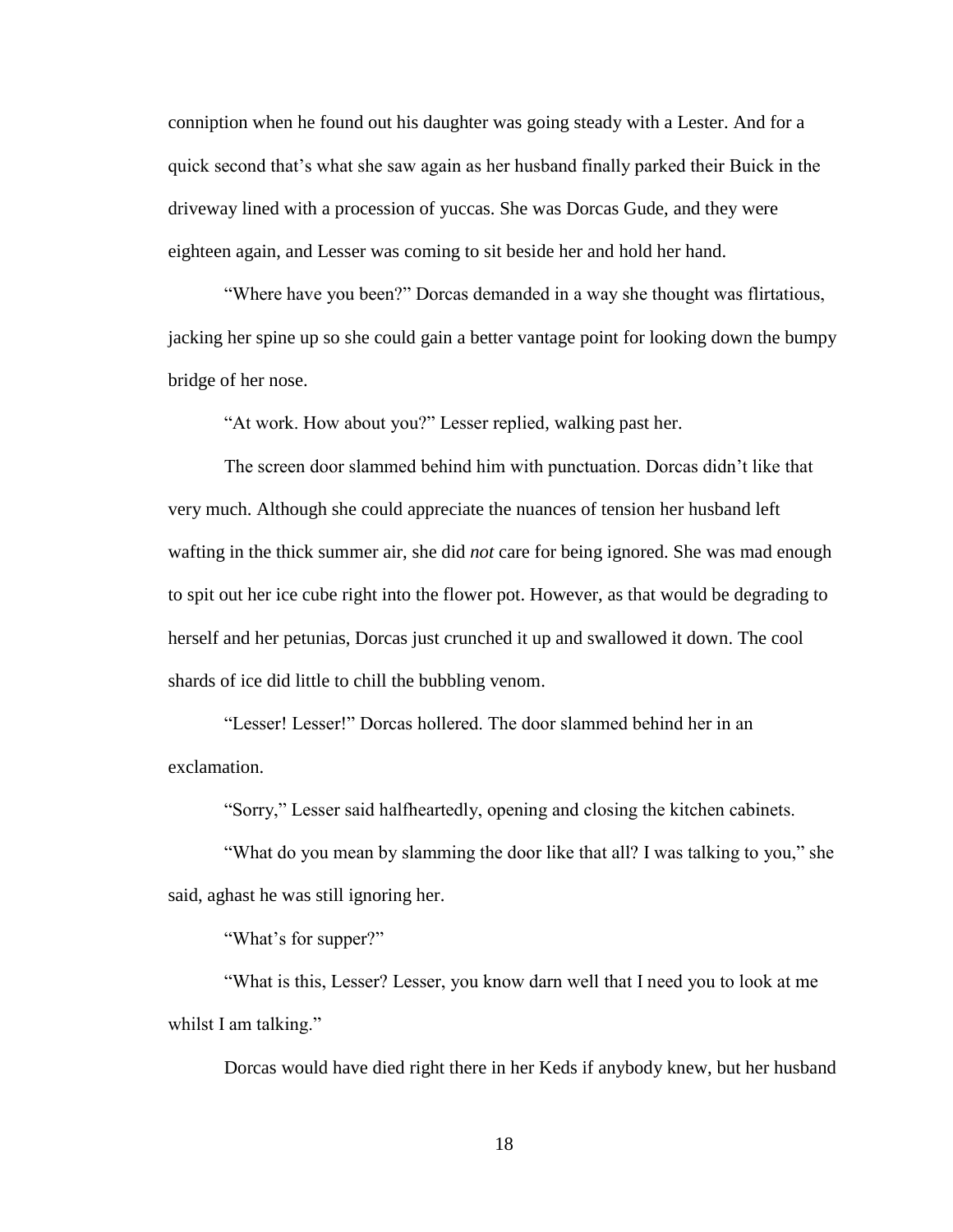still gave her butterflies, despite his slumped shoulders, heavily bagged eyes, and deflated demeanor.

"Dorcas, honey, I'm sorry. What's for supper? Is this it on the stove? What is this?"

"Apparently it doesn't much matter, does it, if you're just gonna eat cheese and crackers anyway? I slave away all day, you know. I worked really hard at that tuna salad. That's just water on the stove, Lesser. I'm making tea. I don't know why I even bother. Those cheese and crackers are all you eat anyway. I made the tuna salad more for myself anyway. It's so damn hot outside."

"Careful, Dorcas. That eye doctor can hear you squawking from across the road."

"*Squawking*! *Squawking*? You best apologize to me, Lesser. I'd have you to know that I most certainly do not squawk. And even if I did, it would be a whole lot better than your mumbling and carrying on. Like a sorry old mop. And I would also have you to know that it had really been a trial working with those hard boiled eggs. I scalded my hand a little."

She rubbed the pink skin that bloomed in her palm and displayed it before Lesser as if she hoped he would kiss it and make it better. However, Lesser Lester didn't even bother waiting for the tea to finish brewing before he took his cheese and crackers into the living room.

She really wanted to draw more attention to herself. Dorcas wanted her husband to at least pity her. Too bad he decided he had spent enough energy on her and would rather spend time melting into the local news. Dorcas stayed in the kitchen watching him watch television. She wondered why he didn't turn on the lamp. An epilepsy of blue and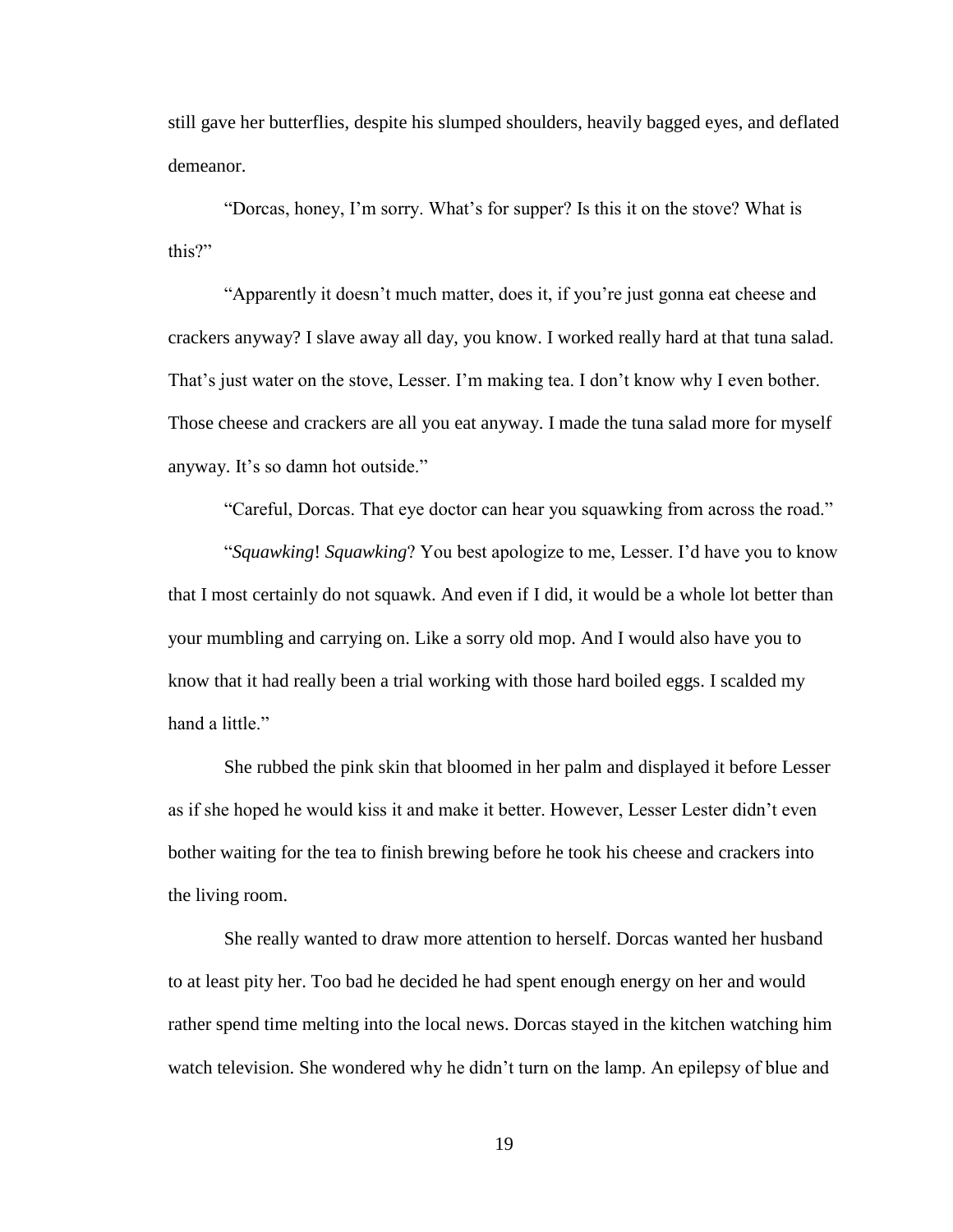white light from the T.V. illuminated his droopy face like a pathetic spotlight. If Dalí had ever been inspired by Basset Hounds, something like Lesser's sorry visage would have materialized onto the canvas. He looked older than he should.

"Lesser," she yelled into the living room just to see him react. "Why do you always have to eat in there? There's a fine table in the dining room. Thatta way I can clean up after you."

She liked to tag on a barb or two for subtlety. Dorcas considered herself something of an artist when it came to deep-seeded rage, even if it was just an act. Dorcas's philosophy was if you really wanted your barb to find its mark, make it quiet, but make it sharp. If it had been loud, like a gunshot, he would have bled out too quickly. Where was the fun in that? Watching her husband bleed because of her words was one of the few pleasures Dorcas found in life. So she clipped her barbs and loaded them into a pea shooter. Also, if you were clever, as she knew herself to be, you could shoot off more. That way, if she was ever in the mind to watch him bleed more profusely, she could. And what a relief it was to get it all out. Then sit back with a cool glass of tea to nurse on with your guilt. However, she only reserved the barrage of barbs for when she was *truly* mad—like when she didn't get to wear her new mink coat to the Derby dinner party at the Romberg's house. If she had been in the mind to, Dorcas could have lit candles and danced around his drained corpse, prostrate in supplication upon the Persian rug. Figuratively, of course. She wouldn't want to ruin the rug.

Lesser didn't fight back anymore, so she had to fabricate her own outlets for her creative energy. He hadn't fought back in nearly fifteen years. Half of their marriage. Even now, what did he do? He didn't turn off the T.V., and Dorcas listened with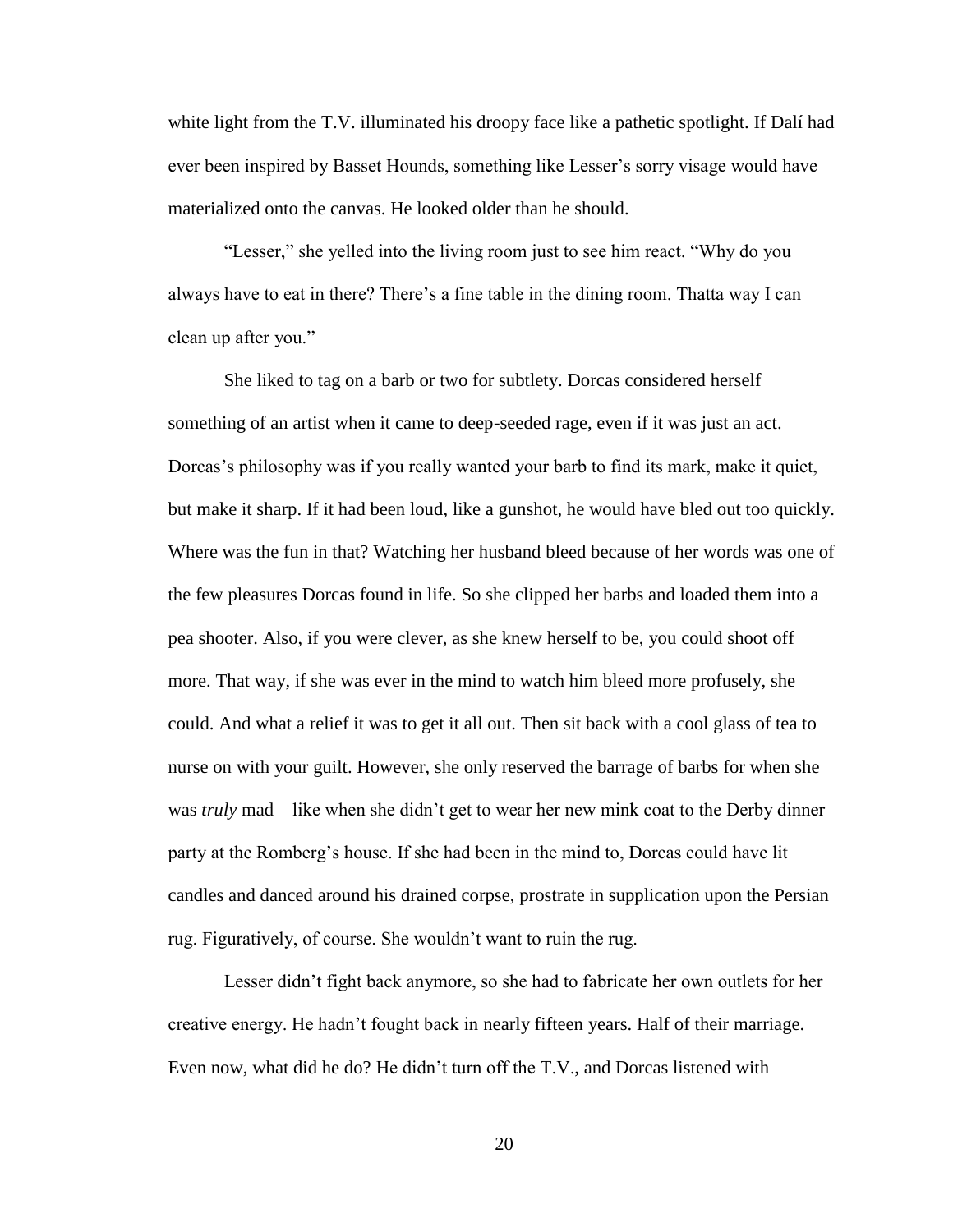discontent, ill at ease, as he tore the plastic wrapper further down on the cracker roll. She racked her brain for what she should do with herself, beginning to feel agitated as he continued to ignore her.

The water was finally boiling in the kettle. *What would it feel like to stick my eye over the steam?* She almost did it too, had it not been for the off chance fear of being seen. She may have wanted attention, but she didn't want her foolishness to be widely known. Instead, she dangled the tea bags over the curls of steam. *Luzianne in the hands of an angry Dorcas. Domestic goddess? Dominatrix?* She blushed at the thought. She let go, and the family sized tea bags filled with water, impregnated with heat. She wanted to watch the tea bleed out, but idle hands, idle hands. Dorcas dumped a scoop of sugar into her crystal pitcher. Seven minutes in heaven and then the tea would be done.

"Dorcas," he said, catching her by surprise.

"Holy smokes, Lesser!" Dorcas was caught off guard.

"I think we need a divorce."

She stood listening to the seconds tick away, as if enough would go by and change what had just been said. Watching the steam roll out of kettle spout, Dorcas grasped at the straws of normalcy. Her Kentucky bird clock pounded, like normal. Summer light still spilled into the kitchen. The marble countertops still felt cool. The labored breaths of impatience rolled out of Lesser. He was still her husband. But it was not normal. The air was heavy, pushing its weight against the scales of what's normal and what's not. *So this is what it all comes down to*, she though. *Holy shoot! Holy virgin shoot! What?*

"Well, Lesser, I think you ought to think a bit harder on that now. Don't you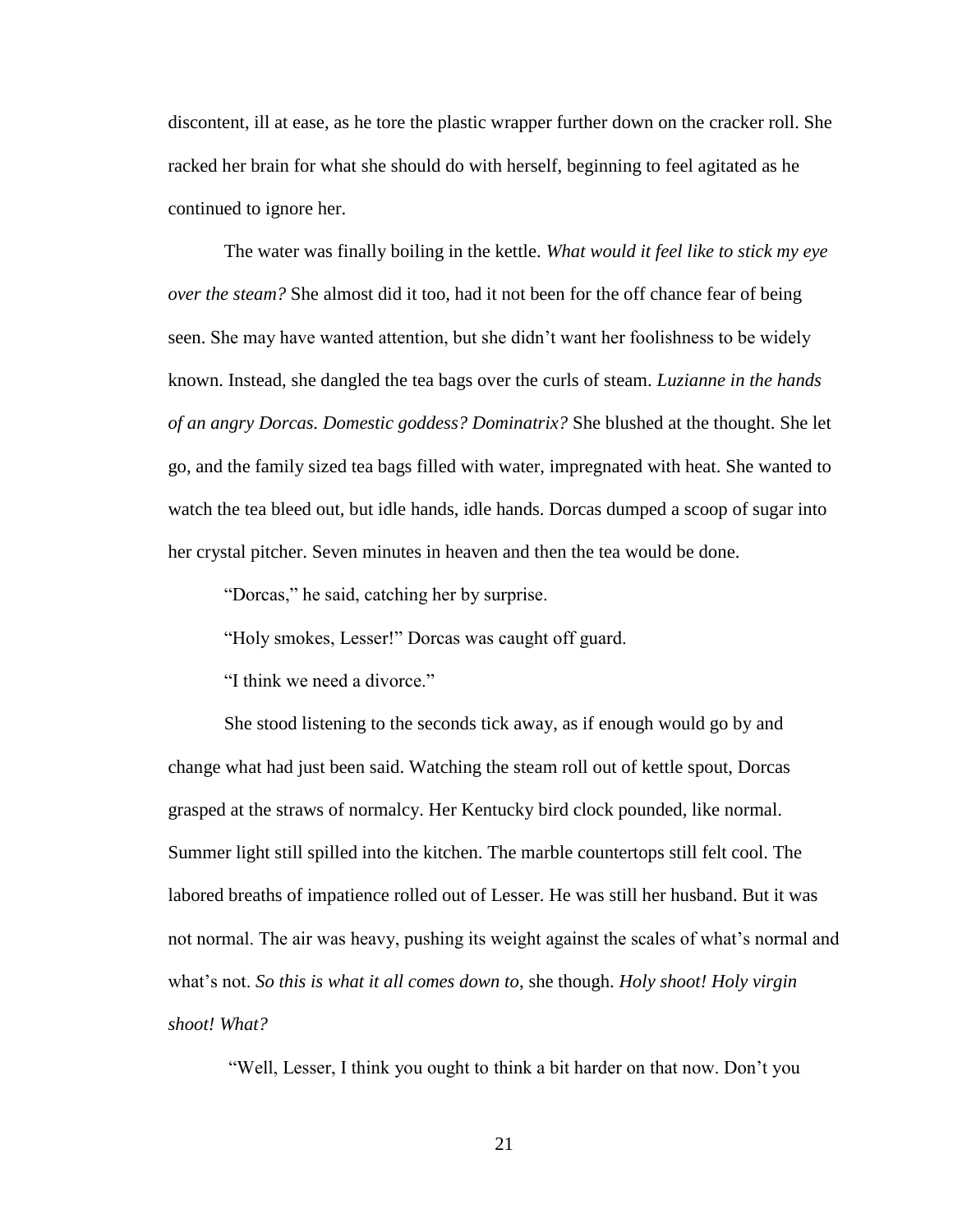think you're being a bit hasty? You need to really think on this now."

"Don't you think I haven't?"

It was clear he had. All those shadows. All those imploring shadows. Deep set frown lines. He was forty-nine, but he looked a day older than a hundred. But this was nothing new to Dorcas. He was her masterpiece of manipulation.

"That's insane, Lesser. What do you know about getting a divorce?"

She would have left the kitchen had it not been for the tea. She would've left if it meant for those few more seconds she could still say she was married. She was not about to risk over brewing the tea just because Lesser was threatening something so…silly…absurd…pickadilly! Was she losing her grip? She refused to ruin good tea for nothing, so she held her ground.

"I don't think I need to know much to know that I want one," he said.

"I don't think you do, dear."

He sighed. "Well, it's either this, or I'm gonna stick a shotgun in my mouth."

"You need to stop thinking so much. You don't even have a shotgun."

"I'll stab myself with the butcher knife then! Drive my truck into the pond. Hang myself on the front porch. I'll take a bath with the toaster. Something. I really don't like you, Dorcas. I just really, really don't like you."

"My toaster's clean. I cleaned it this morning while you were God knows where. You can't take a bath with it. I don't care what you say. Besides, what would the neighbors think? I think that weird Hindu eye doctor would put some Hindu voodoo curse on us, seeing you dangling there like a fruit basket," she insisted.

"Well, I'm just not staying here another night. So, good bye."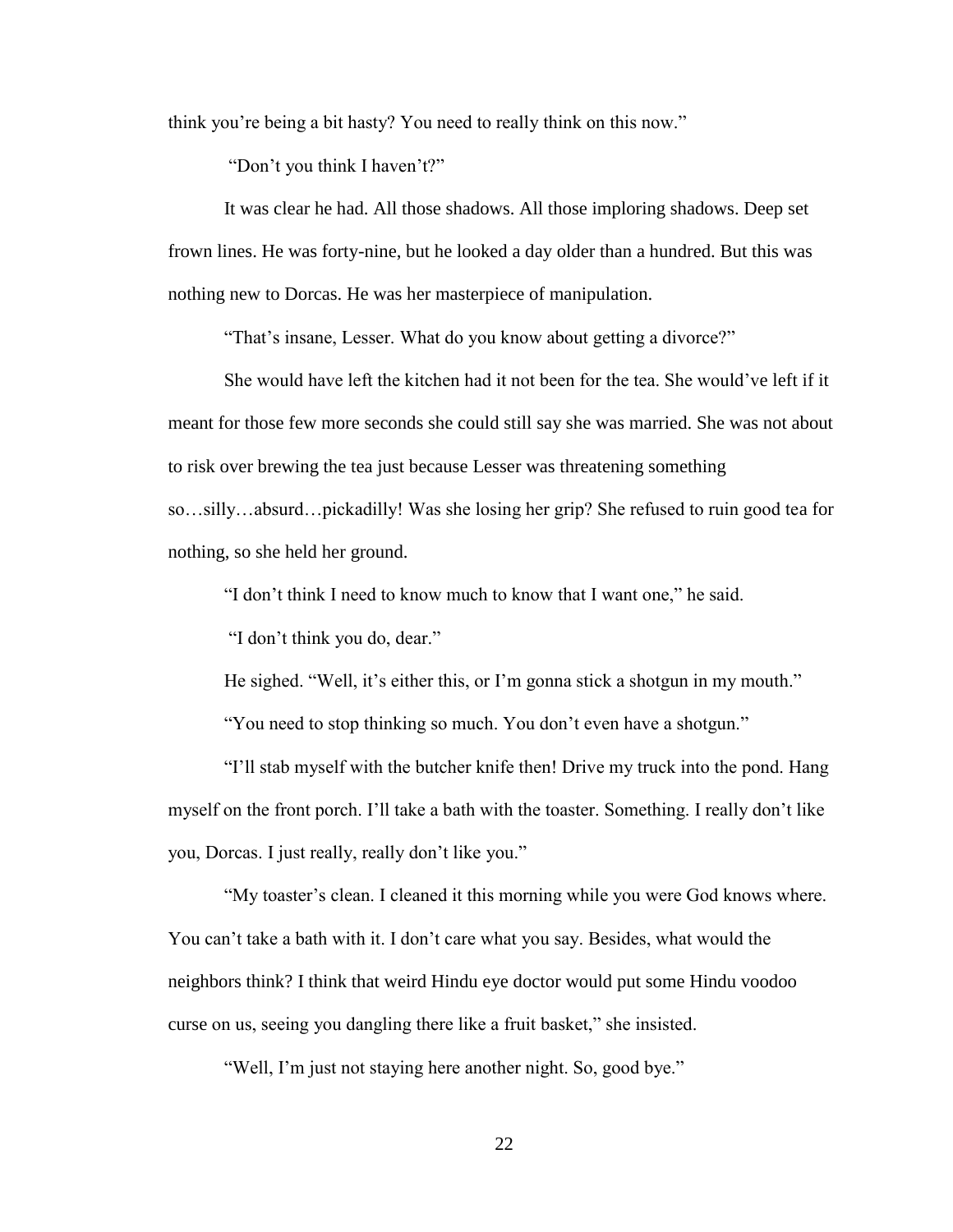"You don't know where to go!" Dorcas's voice betrayed her. She shrilled. She hated shrilling. "You don't know where to go, dear."

"It's New Castle, dummy. Not New York or Santa Fe or Louisville."

Usually he stutters when he argues with her, but his words rang clear. There was a clarity in his voice that rang for emphasis and impact. No stutters. Why hadn't he stuttered? Everything turned sour so suddenly, and Dorcas was dumbfounded. She couldn't her eyes off her tea kettle. It burned too much. Something like steam percolated against her eyelids. She willed herself to look at him. Maybe then this would all turn out to be some sham—some awful dream, like the one she had where a nasty shaggy dog ran into her house and swallowed up all her diamonds and rubies and turquoise—and her wedding band. Then he puked on her bed, but when he puked it turned out to be one of her wigs.

Dorcas drilled Lesser with her gaze. Drilled him as if she were to find something precious at the bottom of it all. Thinking about dreams wasn't going to help her now.

"Have you considered our sons?" Finally, there it was—her perfect and last barb.

"Where do you think I'm planning on staying tonight?"

Then, just like that, he left, taking only an awkward cloud of tension with him. No baggage. No crackers. He slammed the door with conviction. No question in that slam. That slam could have been spoken from only one door, their sturdy oak front door. Not the back door. It was one of those wishy-washy storm doors. The kind with the screen and aluminum frame, painted white in a sort of pseudo-purity. That storm door would have given Lesser time to change his mind it was so delicate to open.

Dorcas couldn't do anything about it anyway until the tea was done steeping, so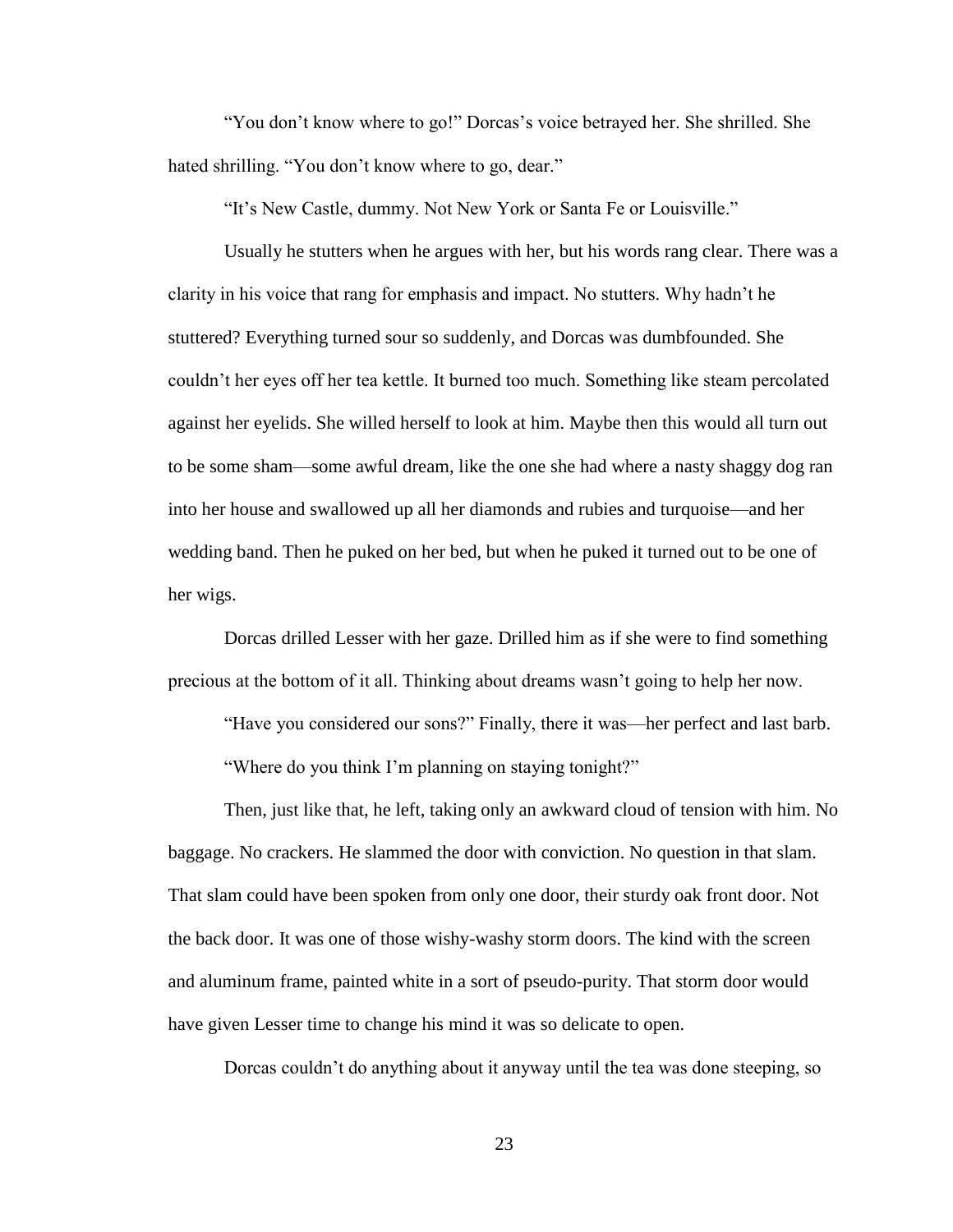she just let him go. She cleared her throat a few hundred times so she wouldn't have to hear the engine purr so smoothly within their Buick. That beautiful blue Buick. It was like a sapphire. She even helped pick it out. Gracious, how she loved taking trips in that Buick. It was just like being inside a jewel, if jewels had leather and faux-wood interior and smelled like an old wineskin. One of the few times Dorcas minded her manners was when she was riding in that Buick. Only to have it roll away with her husband inside.

For the sake of maintaining any shred of dignity she could possibly claim, Dorcas drained the drippy brown bags into her crystal pitcher and squeezed them dry with a wooden spoon, just as she was squeezing her eyes. *It has to be a wooden spoon. This wooden spoon*. The spoon was stained from years upon years of this single purpose, stained so dark. She made gritty syrup from the highly concentrated tea and the sugar in the bottom of the pitcher. *What if I drank this?* Dorcas tried imagining what it would like to be poisoned. It couldn't feel worse than how she felt at that moment, an autumnal bouquet of bitter sweetness, scalding her throat as it went down. Would it then be okay to cry?

Decidedly not. Dorcas just cleared her throat a few hundred more times and pressed on mixing the tea. If she hadn't been a godly woman she would have made this that northern tea. Seattle or Long Island or whatever you call it. But since Dorcas didn't know the first thing about Vermont, she just left it well enough alone. She wondered if he had made it to their son's house. Of course that was a kind of tricky question to answer. She hadn't paid attention to which direction he turned when he pulled out of the driveway. That would have helped a little bit.

Their eldest son, Basil, pronounced like the herb you use in meatballs, lived in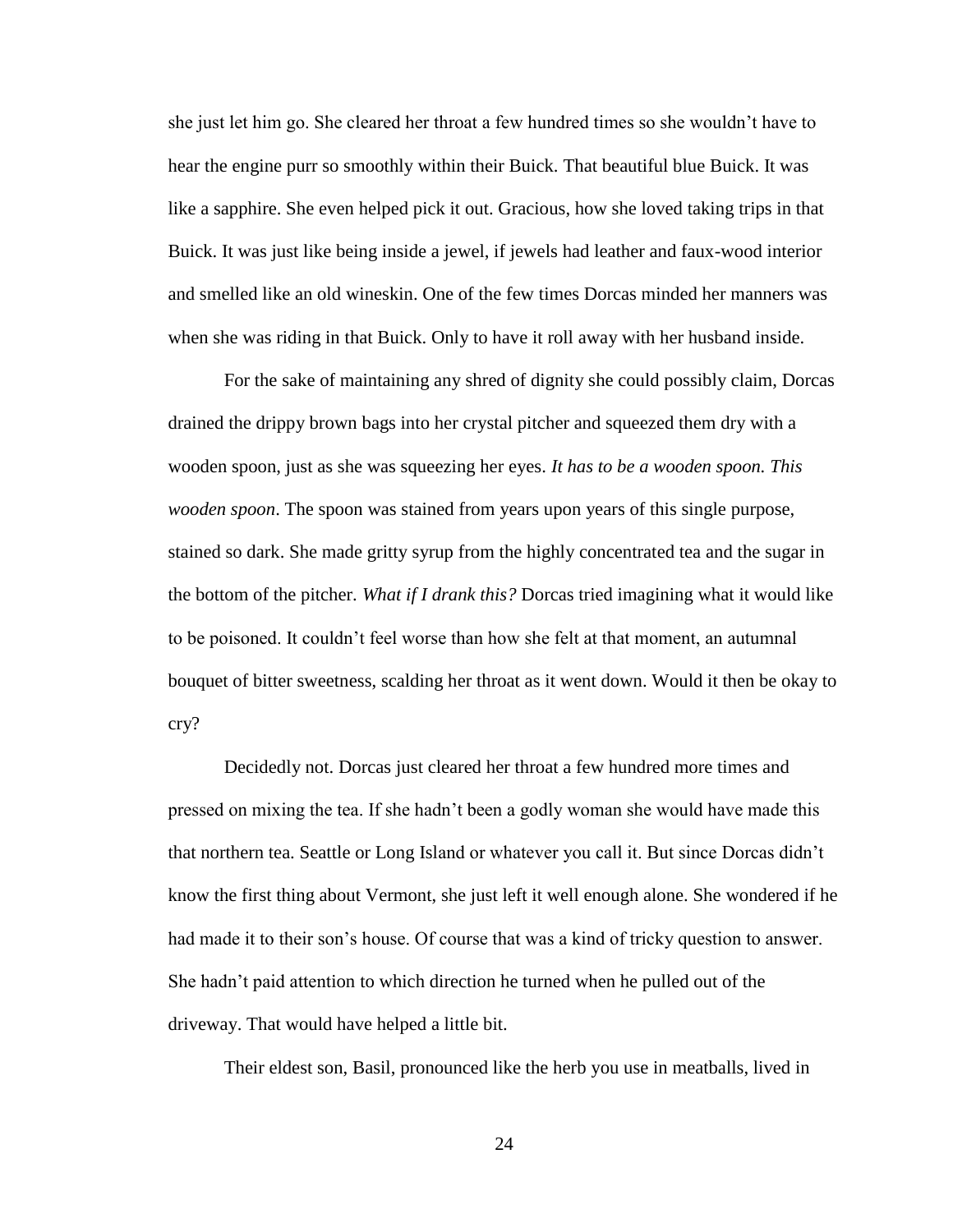town like they did, over on Fourth Street—within walking distance to the funeral home and the gas station. His house wouldn't take long to get to. But why would he want to go to Basil's house? Basil was messy and could hardly tie his own shoes. Not like their younger son, Marjoram. She gave him a prettier name because she thought he was going to be a girl. Although she found out that he wasn't a girl, she still thought he was pretty enough to be, so sweet and smart. Not a clumsy goof like Basil, all barrel-chested and awkward. If she had been a gambling sinner-woman, she would have put money down on Lesser going to Marjoram's house out in McKirk, close to where her parents used to live when they were still alive. Marjoram was such a good boy. He could have been a doctor if he'd had the mind to. But she knew he wouldn't want to leave his parents for the sake of medical school. Dorcas always thought he should have been a preacher, but foreman at the Romberg's Artisan Christmas bow factory there in New Castle wasn't too bad. Much better than some deputy sheriff like Basil. All he did was cruise around in that flashy Charger with that Rick Powers as if it was something to be proud of.

Dorcas considered calling her son. She wanted to make sure Lesser got there all right—and to ask him what was going on because she wasn't really sure. If anyone had any sense in this family it was Marjoram. She felt a flicker of relief. *Maybe when Lesser gets there, my baby will tell him, "What the heck are you doing here, Daddy? Why you leaving Mama all alone?" Yes! That's just what he'll do. Tell his daddy to get back home.* Dorcas's heart steadied after that. She would just drink her tea, eat her tuna salad, and when Lesser finally came back home she would have a list worked up on all the things she felt while he was gone. She hadn't done that in a while, a nice, healthy guilt trip. That always helped.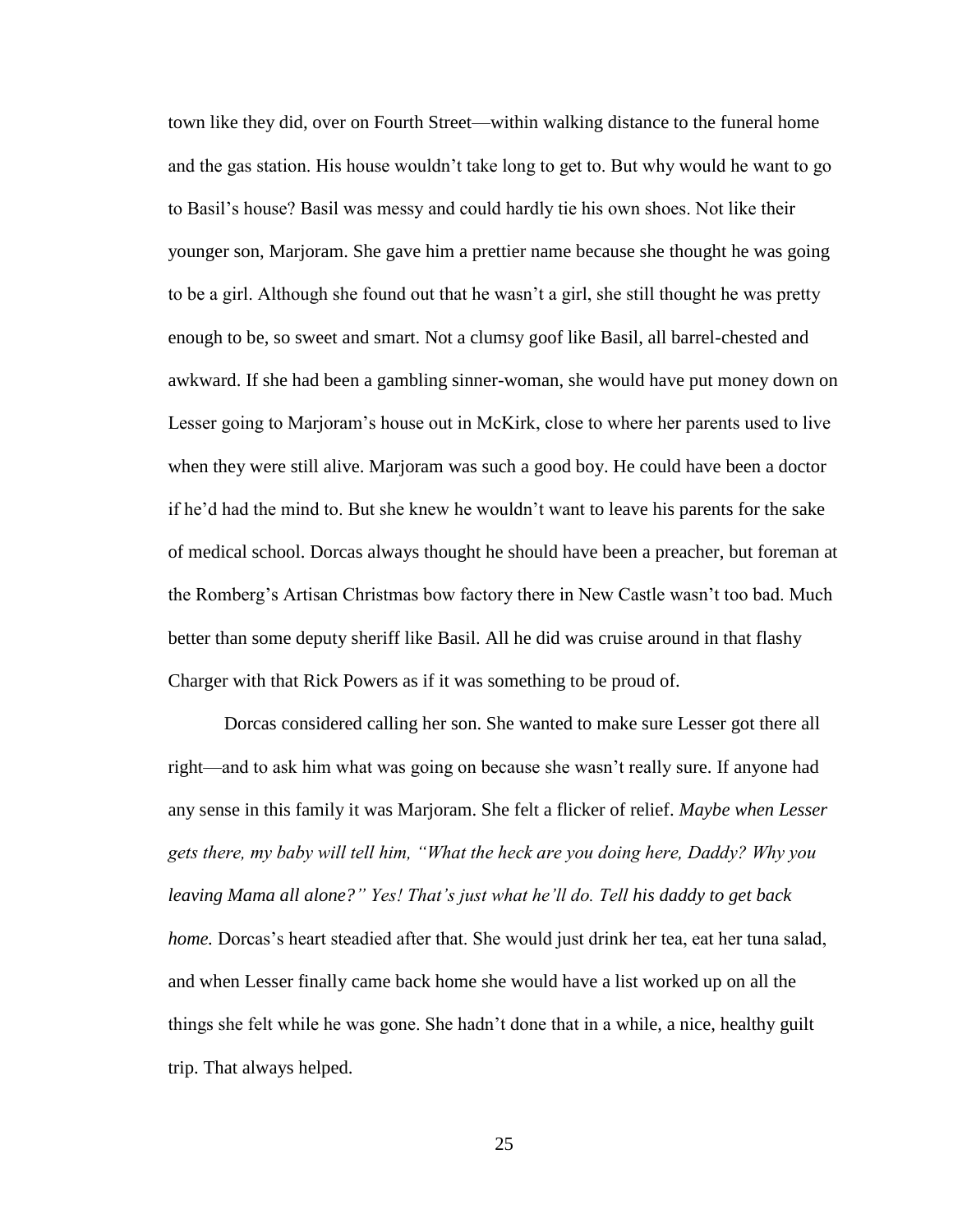Although Dorcas worked up a mighty fine list, complete with bullet points and sub-bullet points, he never came home. Even after all that trouble she went through figuring out the word processor on their computer.

\* \* \*

She put up a tenacious fight all through the court proceedings. She had been more tenacious than her lawyer, who, in her opinion, should have been a florist or a garbage truck driver. Dorcas's beautician had more gumption than her lawyer. But, in the end, she got everything she should've wanted—their house, their Buick, their porch swing, their bed, and a healthy cash settlement. Everything except Lesser, who did get exactly what he wanted—an ex-wife. He would just look so cheerful and jolly every time they met before the judge. Seeing him made Dorcas want to run over and pour water all over his law papers. However, the only paper he had was an index card. "Just give her everything she wants. Just let her have it" was all he would say. She wasn't about to stand for that, though. She wasn't going to stand for that sitting down.

But she had to. And she did. Lesser would leave the courthouse with his lawyer, who wasn't some newborn out of law school baby type with quaffed brown hair. Who thought she should be happy. Who shook her hand like he had done something useful. No, Lesser's lawyer was his old friend, Blarney Stein. Dorcas knew Blarney pretty well. She had champagne at his house that past New Year's. She had massacred his wife in gin rummy. Blarney and Lesser would go down to Dairy Queen while she drove back to her empty house on South Tower Street where she would sit on the porch, swinging and refusing to eat supper.

While she was swinging herself one night, telling herself she wasn't lonely, she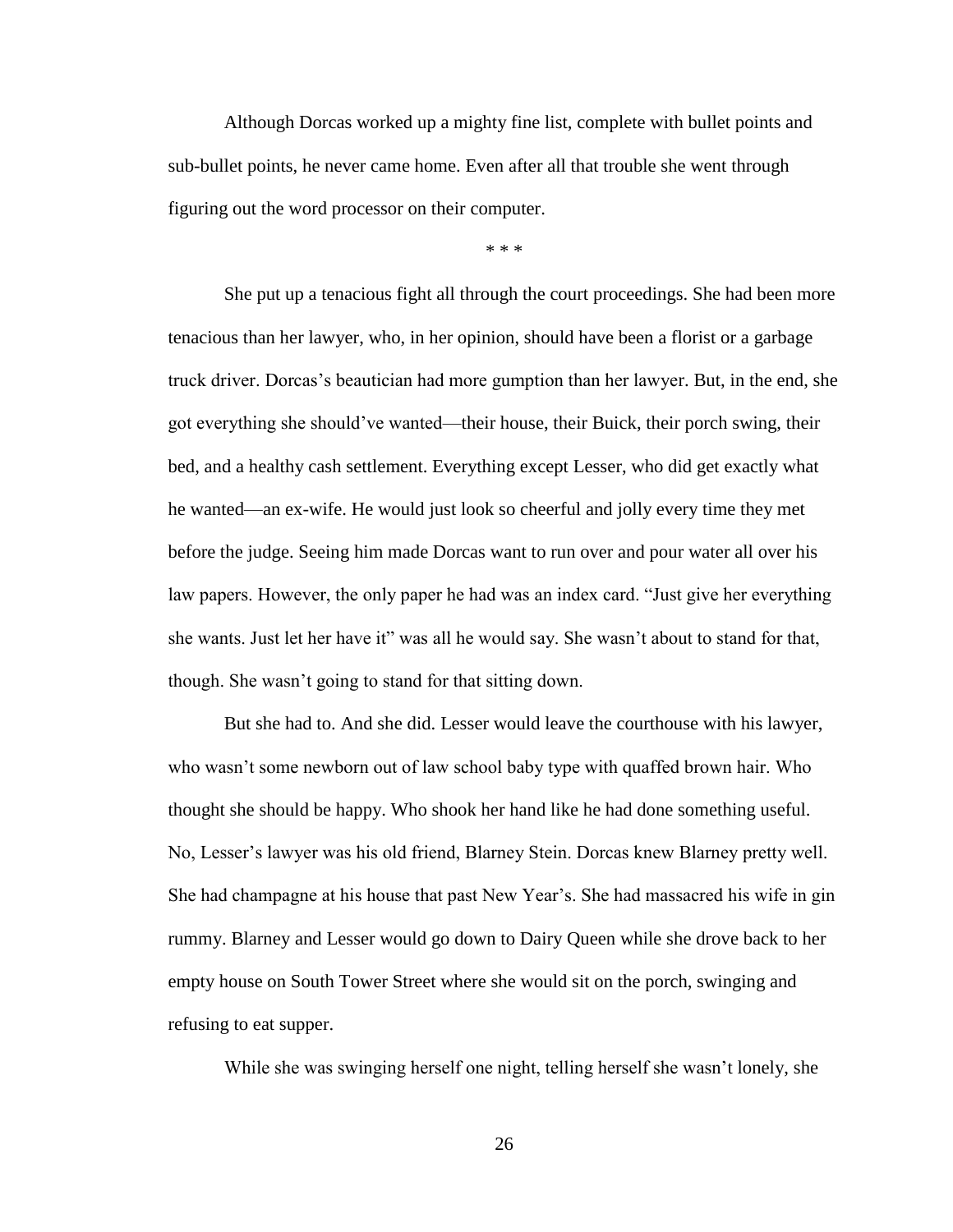just needed someone to talk to, Basil cruised into the driveway.

"Why'd you have to drive that fancy, flashy thing, Basil?" she hollered at him as he stopped through the yuccas.

"That's my car, Mama," he said.

"Why don't you put that thing to good use and drive over to your brother's house and bring your daddy back," Dorcas insisted.

"Ah, Mama, you know I can't do that. Besides, Daddy's not living there no more," Basil said, leaning his back against the post. "Nice evening, isn't it?"

"What you mean Daddy doesn't live there anymore? Where did he go?" Dorcas asked.

She didn't really want to think much about it. For the past few weeks she'd been playing a little game with herself. She would turn on the T.V. in the living room. Turn it to the Louisville local station like Lesser used to do. She dial the volume to twenty-one, just how Lesser liked it. Then she would stay in the kitchen and pretend like he was sitting in his easy chair, those flashes of blue and white flickering across his face, accentuating his skin puckered with wrinkles. If she closed her eyes she could almost hear him sigh for the girl that died of pneumonia in Adair County. But, inevitably, she would remember that he was happy now and would never again sit in that old leather recliner watching channel ten WHES-TV news. Dorcas always lost the game she played with herself.

"He's got himself a fine house out on the river," Basil answered.

"Stratford upon Ohio? Whose house?"

"Forks's old house. Before they moved to Indiana. Remember that?"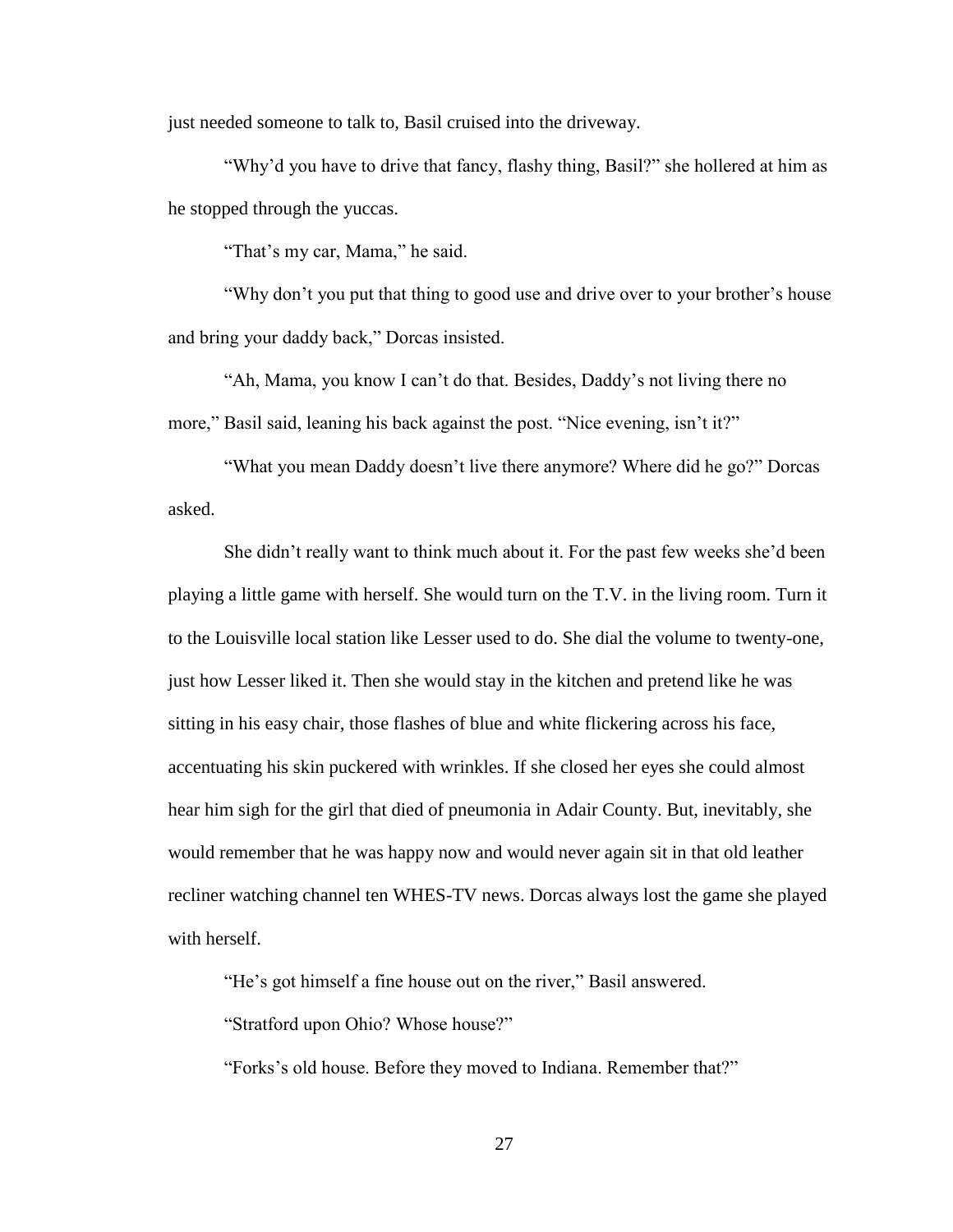"Gee whiz, Basil! That was thirty years ago! Why's Daddy living all the way out there? That's halfway to Egypt! I can't believe he's a river rat!"

Dorcas didn't want to cry.

"Because it's a fine house and it's out on the river, just like he always wanted," Basil explained.

Lesser always loved fishing, and that made her feel insecure and nervous. So she made him stop years ago. He did it willingly, but they were still young. She was still helping her daddy strip tobacco so her brother could go to college and not have to stay home shooting squirrels for dinner. Squirrel tasted good, especially when her mama fried it and served it with poke and beans. But, it made Dorcas frustrated that they were Gudes, so they were poor and had to eat coon and rabbit while folks like the Rombergs or the Temples or the Oppenheimers got to eat beef and chicken for everyday meals. It was unfair, unjust that Ruthie Oglethorpe wore tailored skirts while she had to wear her brother Lordy's hand-me-down blue jeans. Her mother would remind her that she should be thankful they have a home, even though it was the old farmhands' house, drafty and too small. Her mother reminded her that she should be thankful to have strong men around who could shoot and farm. Never mind that they spend their earnings on pedigree coonhounds and always missed the planting window. She was tired of being poor. She was ashamed of her family. She thought marrying a Lester would make her happy. She got her strong house and she never had to strip tobacco in that freezing barn. Dorcas tried to be proud.

"This here's a nice house. Isn't it, Basil! You lived in this house! This here's a just fine house! I'll tell you why he went and moved into the Forks's house. It's because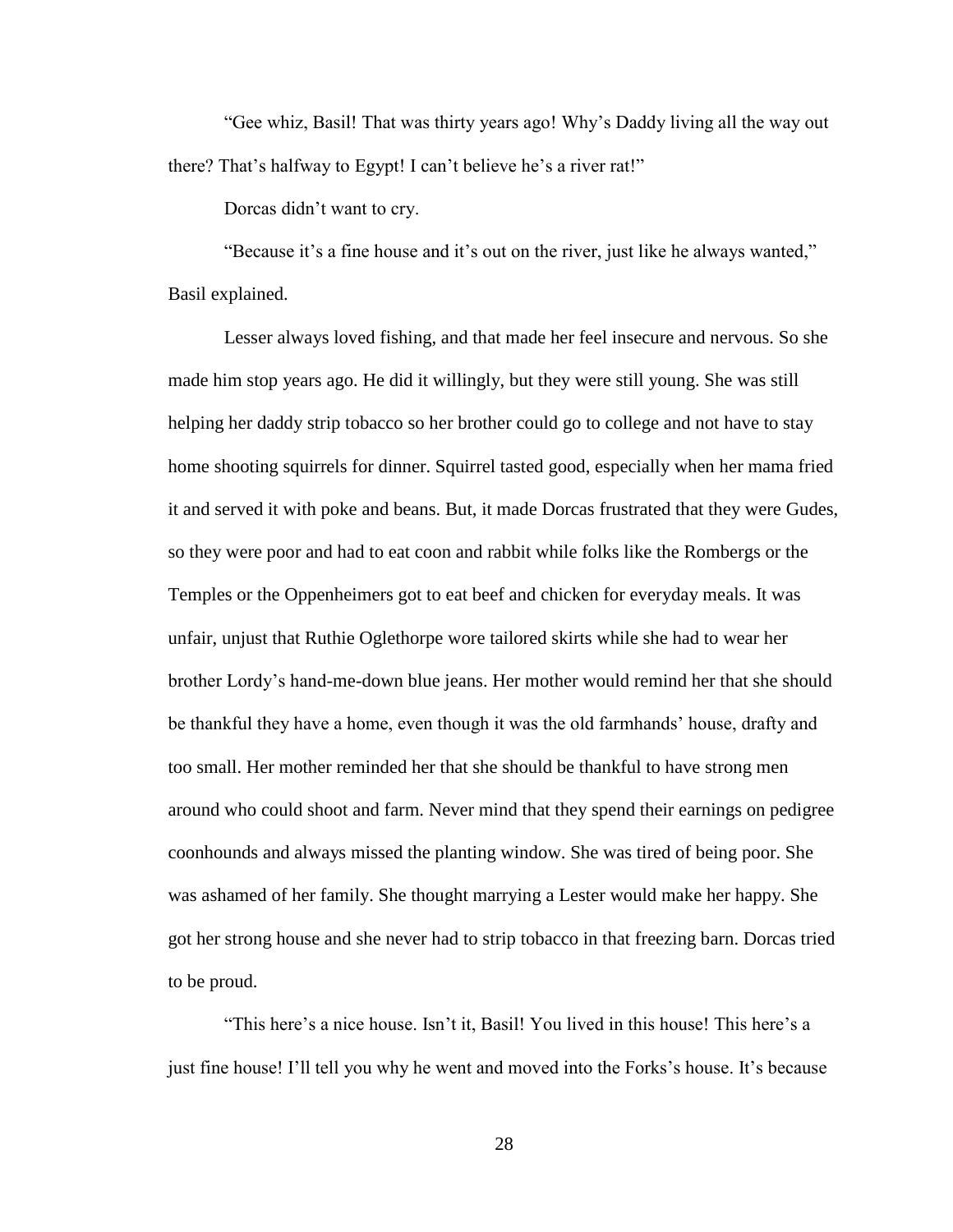of Ophelia Forks lived before she married that Temple fella. That's exactly why. Your daddy always did have some sort of fascination with the Forks. Because the scandal. Nobody but your ornery daddy would live in that house."

"Mama, I'm not sure I know what you're talking about."

"You never do."

"I think we should go inside. These masquitas are gonna eat you up. Can I make you your tea? Lemme make you your tea."

"Dagnabit, Basil! Do I look like I want some tea? I hope these masquitas suck me dry. Nobody cares about your poor mama, Basil. Nobody cares. Just these masquitas. And even them are trying to kill me."

"Please, Mama. Let's go inside."

"I don't even know where inside is. I don't know anything anymore."

Dorcas followed her son inside where the bills waited. She'd been hoping going out on the porch would make them go away, but it didn't. There were at least ten of them stacked up on her counter, insulting the beautiful marble craftsmanship with their garish colors and numbers and dates and decimal dots. They had about sent her into apoplectic shock. She got all jittery and nasty feeling when she looked at them. She wanted them out of the house as soon as possible. Ignoring them for the past month hadn't helped much. The credit card people, the electric people, the water people, the lawyer people, the car people, the phone people only sent her reminders. Then they sent her threats. Rude, wellarticulated threats. She thought she was a valued customer. Dorcas watched Basil's expression as he looked at her bills. His face sunk.

"Mama, I can help you out a little, but I think you ought really to get a job."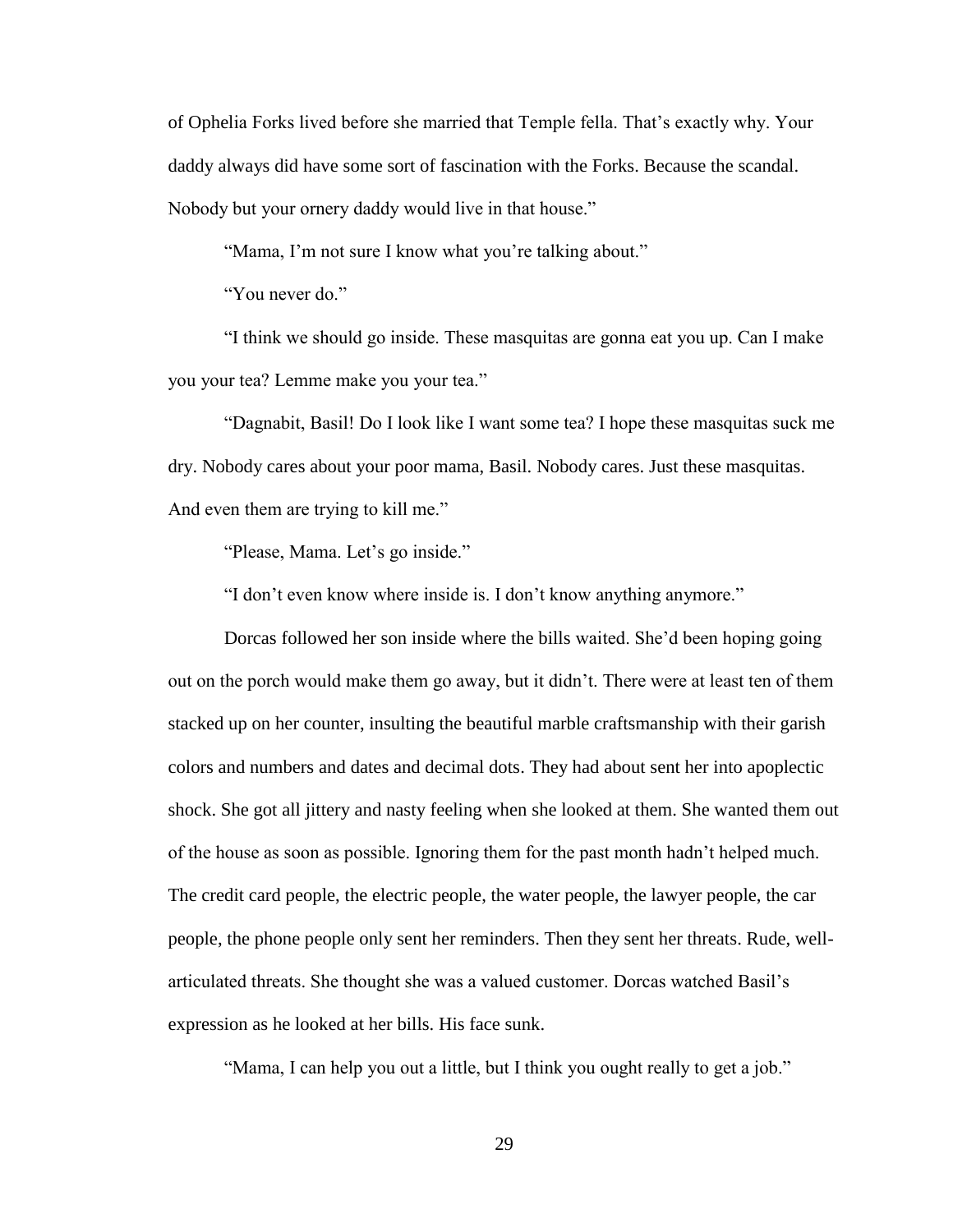Dorcas's nerves seized up. She felt like she had been wacked in the face with a sheet of ice. "That's out of the question."

"I can't pay all these. Maybe I could've helped before they passed their due date. But now?"

"Well, isn't that just a surprise. I'm just shocked. Marjoram will pay them for me then. He's such a good son."

Basil scoffed. "Marjoram will slam the door in your face and tell you to get a job."

"Hush. Marjoram always helps his mama. Unlike some people, but I won't name any names, Basil."

"All right. You can ask him, but he'll just tell you to get a job."

"The water's boiling."

Dorcas crossed her arms against her chest. She watched her eldest son lift the pot from the burner, carefully remove the lid, and drop in three tea bags, just like she taught. He moved just like his daddy, dragging his feet when he walked like he was trying to keep his shoes from falling off. Lesser didn't always move like that, though. Back in high school he would tell people that he was an All-American baseball player. Even if that wasn't necessarily true, they believed him. That made Dorcas proud. She was proud to be his girlfriend. Lesser was a good man. He didn't care if her nails were cracked and black with tobacco grease. He didn't even care if she was shy and talked to her books more than her classmates. She wrote "Swell Guy!" in his senior annual. Back when Lesser was young and could run as fast as an Olympian, he made promises to her. Promises that she would never have to work again, and he would give her big pearls and opals. She kept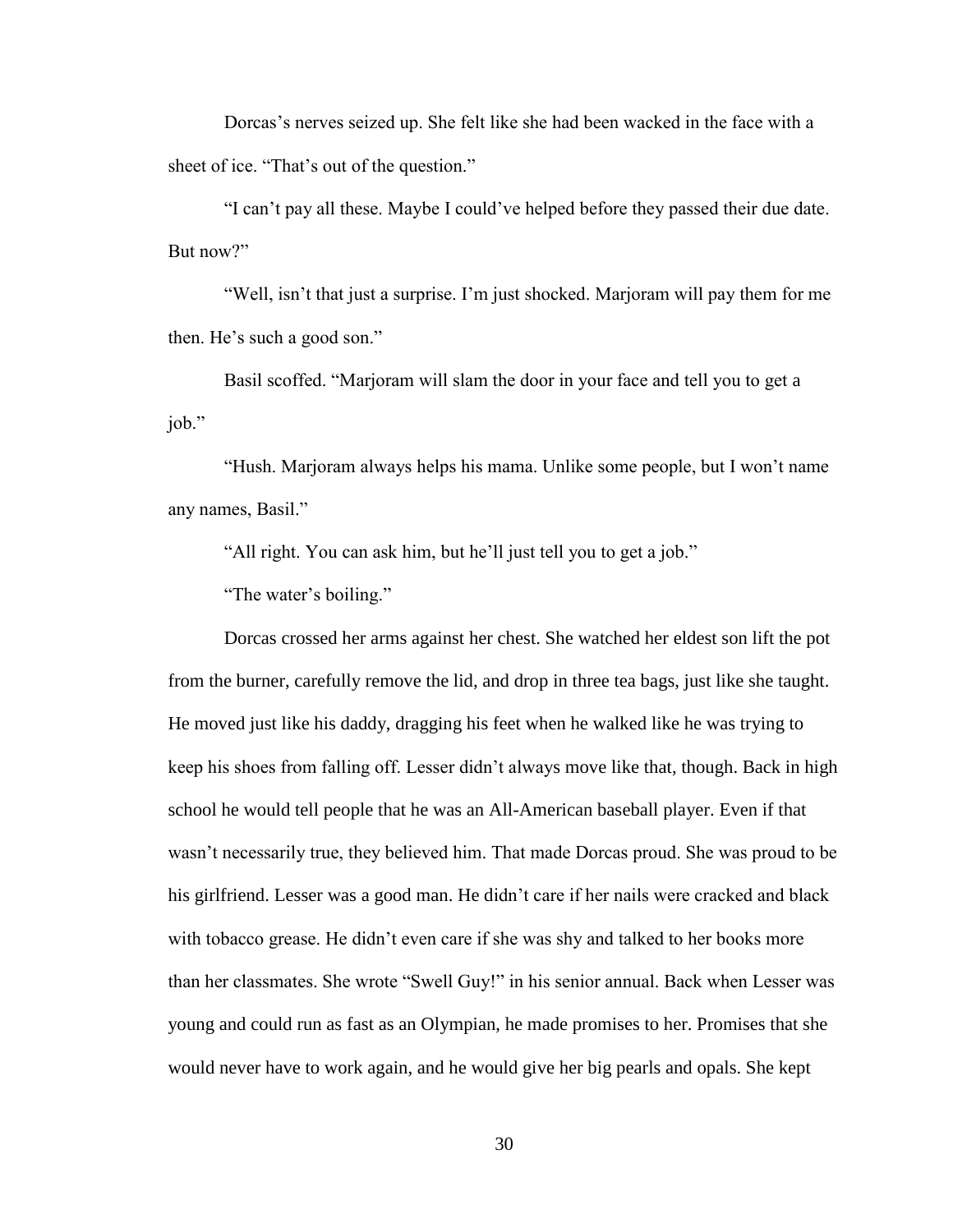him to his word.

Dorcas watched her son clang her nice copper kettle against the gas burner. This may have been an old, antebellum house, but Dorcas insisted on having a gourmet kitchen. Just like the ones in the *Southern Living* pictures—a beautiful kitchen with robin's egg curtains and marble countertops. Her perfect, clean kitchen where no nasty, tick-ridden coonhound named Maud or Hank would drool all over the floor and eat the poke greens right out of the boiler. This was her gourmet kitchen where she didn't have to fry up squirrel if she didn't want to.

"You're doing it wrong. No, no, no, Basil. My stars! Just get on out. I'll do this."

Suddenly, watching Basil move about like her ex-husband made Dorcas inexplicably sad. She was confounded with the need to be left alone. She may have wanted her sons' money, but she never wanted them to see her cry.

"What are you doing just standing there! I said leave me alone! I want to be alone!"

"Okay, Mama. If you need me, holler. I'll be at home."

"I know where you live! I'm old, but I'm not that old. Now, go away!"

He bent to kiss her cheek. She was inclined to back away, but she wanted to know at least one of the Lester men loved her. The seven foot oaf for whom she could never pants that would fit—always buying new pants and new shoes, new shirts—eating everything.

"You smell like cattle," she said trying to keep the tears abated.

"Love you, Mama."

Basil gently shut the screen door on his way out. She listened to his engine rev. It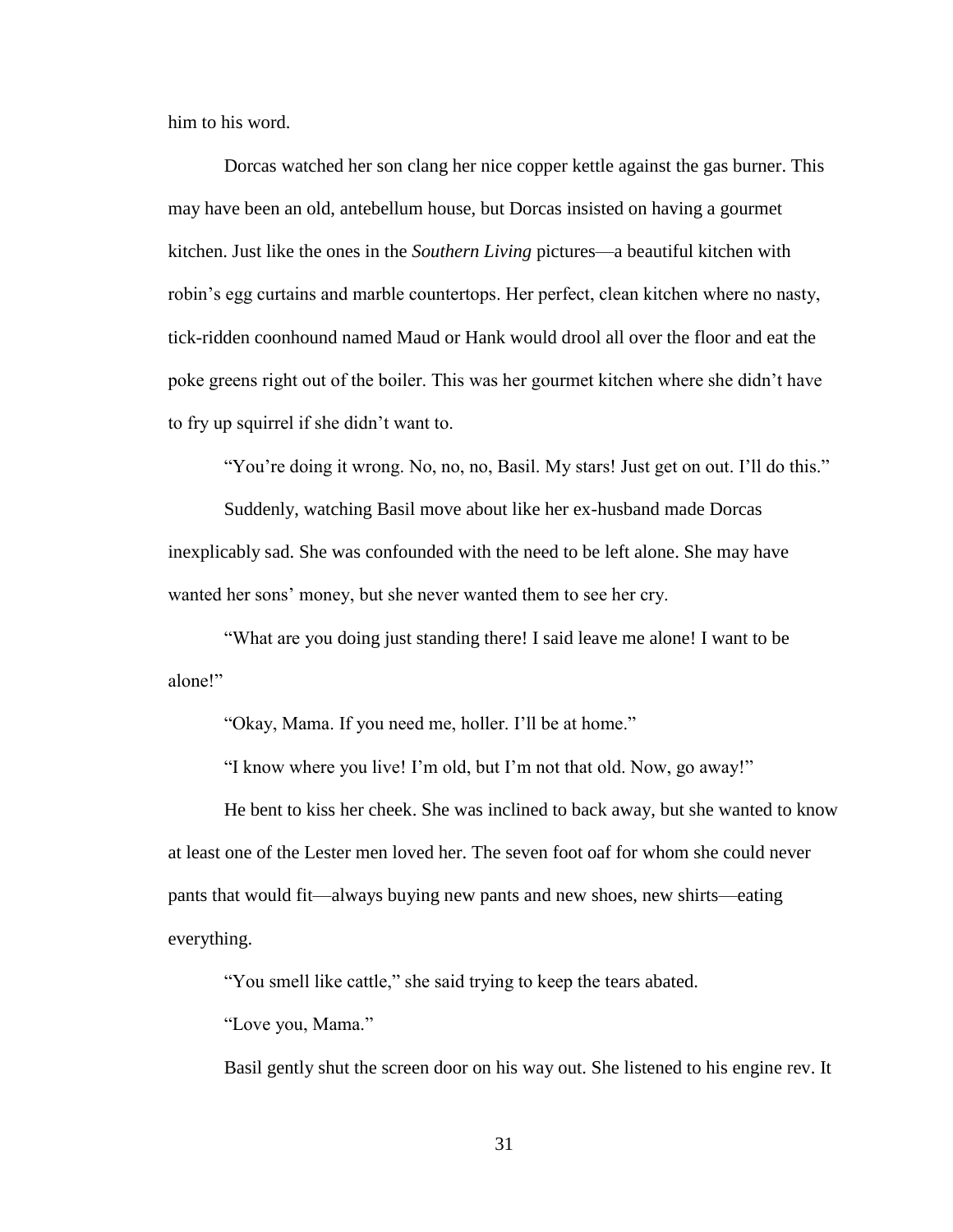rattled her windows. Dorcas felt something in her trying to erupt. Even though she was alone, she choked it down. Basil's car gargled as it went down the road. Chocking back her tears was useless, though. She felt so lonely and wished to goodness she'd been paying attention when Basil dropped in the tea bags. Dorcas considered calling him on the phone to ask, but she doubt he even knew. Instead of making due, Dorcas just pitched that batch out and started all over because sometimes you just gotta start all over.

That next afternoon she called her best son, Marjoram, as soon as she got out of bed. Dorcas had been sleeping in later and later these days. She didn't even bother with her alarm clock anymore. With the sun streaming through her sheer curtains, touching the un-crumpled pillow next to her as gently as a kiss, Dorcas just wanted to close her eyes and believe that when she opened them it would be back to the way it was.

She just slumped on down to the kitchen in her satin pajamas. She thought about using the tiny cell phone Marjoram had bought for her. But when she flipped it open, she just got all confused by the touch-tones on the keypad. So she used the telephone mounted to the kitchen wall. She counted four rings before he finally picked up.

"Hello?"

"Hello, Marjoram? This is your mother,"

"I know, Mom. I saw it on the I.D."

"The who?"

"The I.D."

"You did what?"

"Come on, Mom. You know what I'm talking about. I don't know why you have to act so uppity. People much older than you can use this stuff."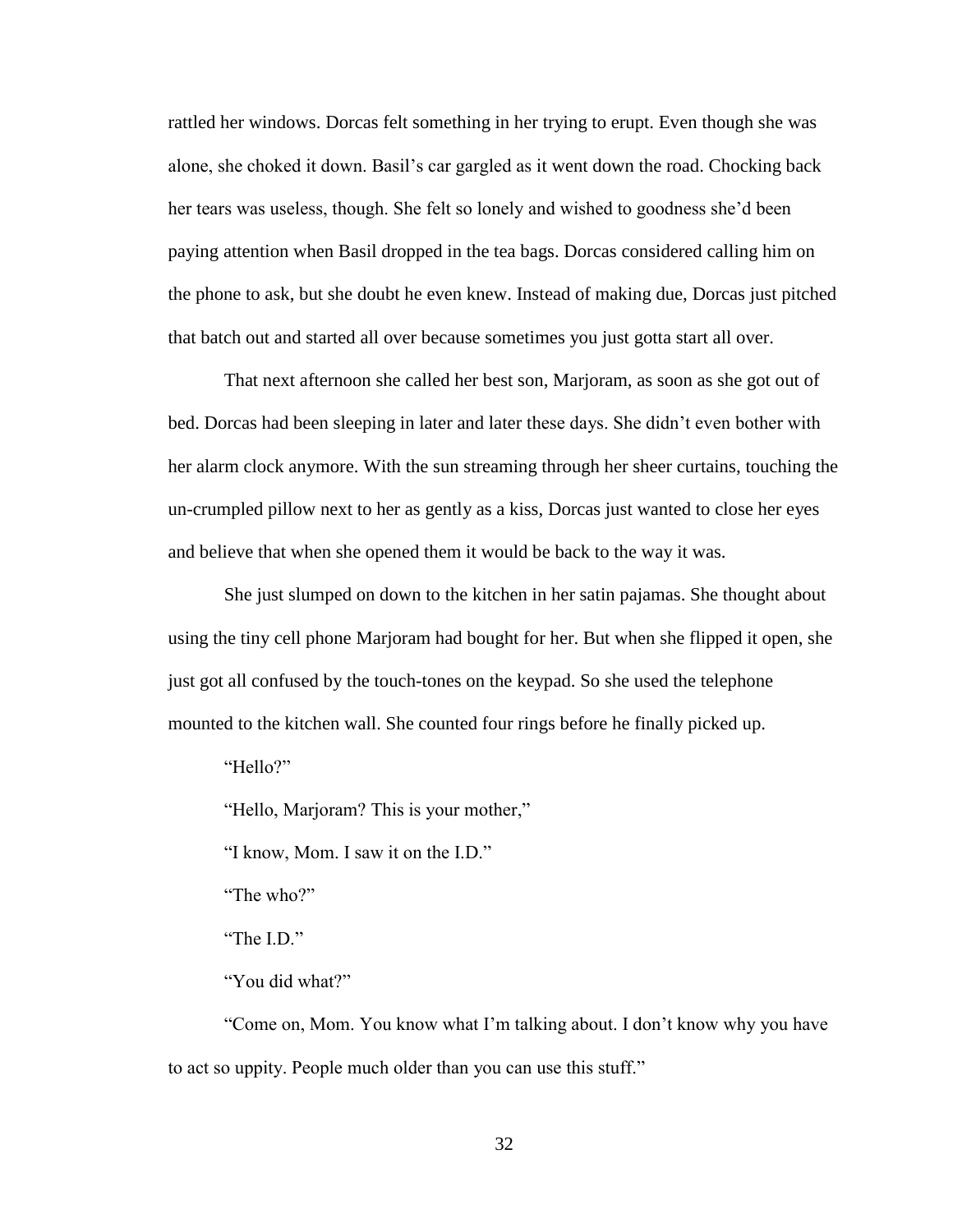"It's the Devil's handiwork, baby. You have to be careful. I saw on the news how the government listens to the telephone calls and how those mobular phones mess with your insides. It's just not natural. I read in the paper that spiders lay eggs in the holes and then the babies crawl into your ears. And they're so tiny you can't even feel them."

She heard Marjoram exhale into the receiver and felt a quick stab of guilt. She just wanted a little bit of attention.

"What do you need, Mom?"

"I'm going to make your favorite supper tonight, baby. Hot ham and cheese. I was wanting you to come over!"

"I'm afraid I'm going to be busy—"

"Oh, that's nonsense. What could be going on over at that factory?"

"If you'd remember I'm dating—"

"You're not old enough to date."

"I'm twenty-six,"

"Why do you want to abandon your poor mother? I'm fixing your favorite supper tonight, and I'll keep it warm until you come over."

Again the phone sounded like it was full of wind.

"Fine. I'll be over at six."

"I have something important to ask you."

"I'll be over at six. Bye, Mom."

Before Dorcas could tell her baby boy that she loved him, he had hung up the

phone. In the silence, maybe the little hatchlings felt the warmth of a mother's approval. She had been watching the Home Shopping Channel when she heard Marjoram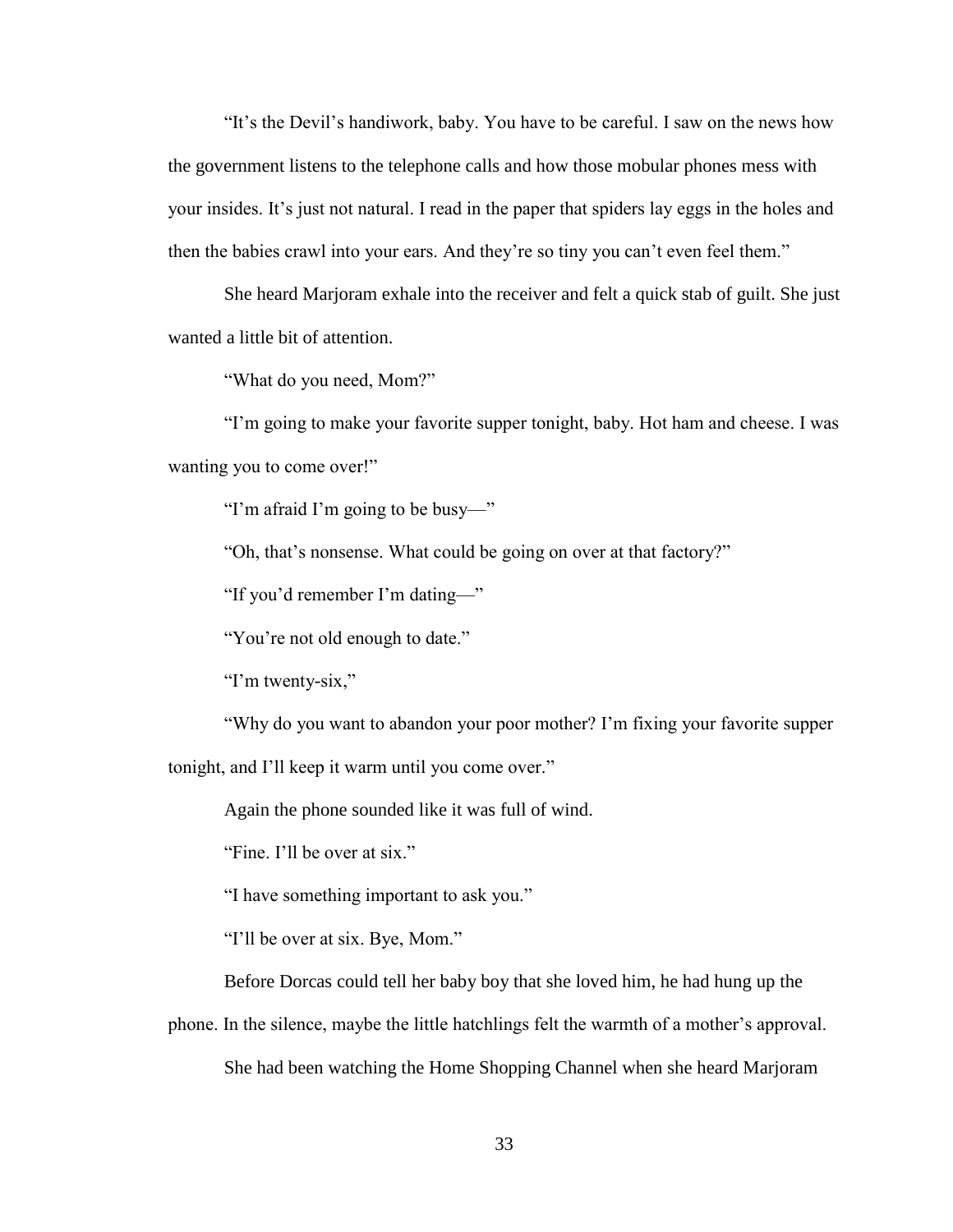slam the screen door. Hot ham and cheeses were the last thing on Dorcas's mind. *Rose Garden Gold* was on, her favorite shopping program. The well-manicured fingers of the dashing host, Timothy Bean, swiveled the ring this way and that, the bands of stunning Black Hills gold twinkling under the studio lights, wherever they were. Dorcas imagined Timothy Bean and his beautiful model, Linda, to be standing in some railroad tycoon's house in Nevada or Utah. She heard once that there were silver mines. Maybe Idaho where, despite all the potatoes, they managed to be called the Gem State. The Midwest. Dorcas envisioned horses and women in fringed buckskin jackets, pure white gold earrings dangling from her ears, her long brown neck adored with chunks of turquoise. How wonderful life must be in the Midwest. Dorcas had never been, but watching *Rose Garden Gold* Mondays at seven transported her. She would close her eyes and almost feel the leather of the cowgirl boots making her legs sweat, the air, fragrant with alfalfa and corn, whipping through her graying hair. It was okay to have graying hair in the Midwest, Dorcas imagined, although they never had models on *Rose Garden Gold* with graying hair and budding wrinkles. Typically they were exotic mannequins with prominent collarbones that showcased the dazzling Byzantine weave of gold chains.

"Hey, Mom," Marjoram said, interrupting her reverie.

"Are you hungry, baby? I'm sorry I haven't fixed supper yet. I was hoping you could help me."

Her son sighed audibly. She didn't want to tell him she had lost track of time. The great thing about Home Shopping Channel was the limited commercials. Dorcas was thankful those obnoxious peddlers kept their noses out of quality television.

"Gold is a *treasured investment*. This is a *stunning* lifetime investment," Timothy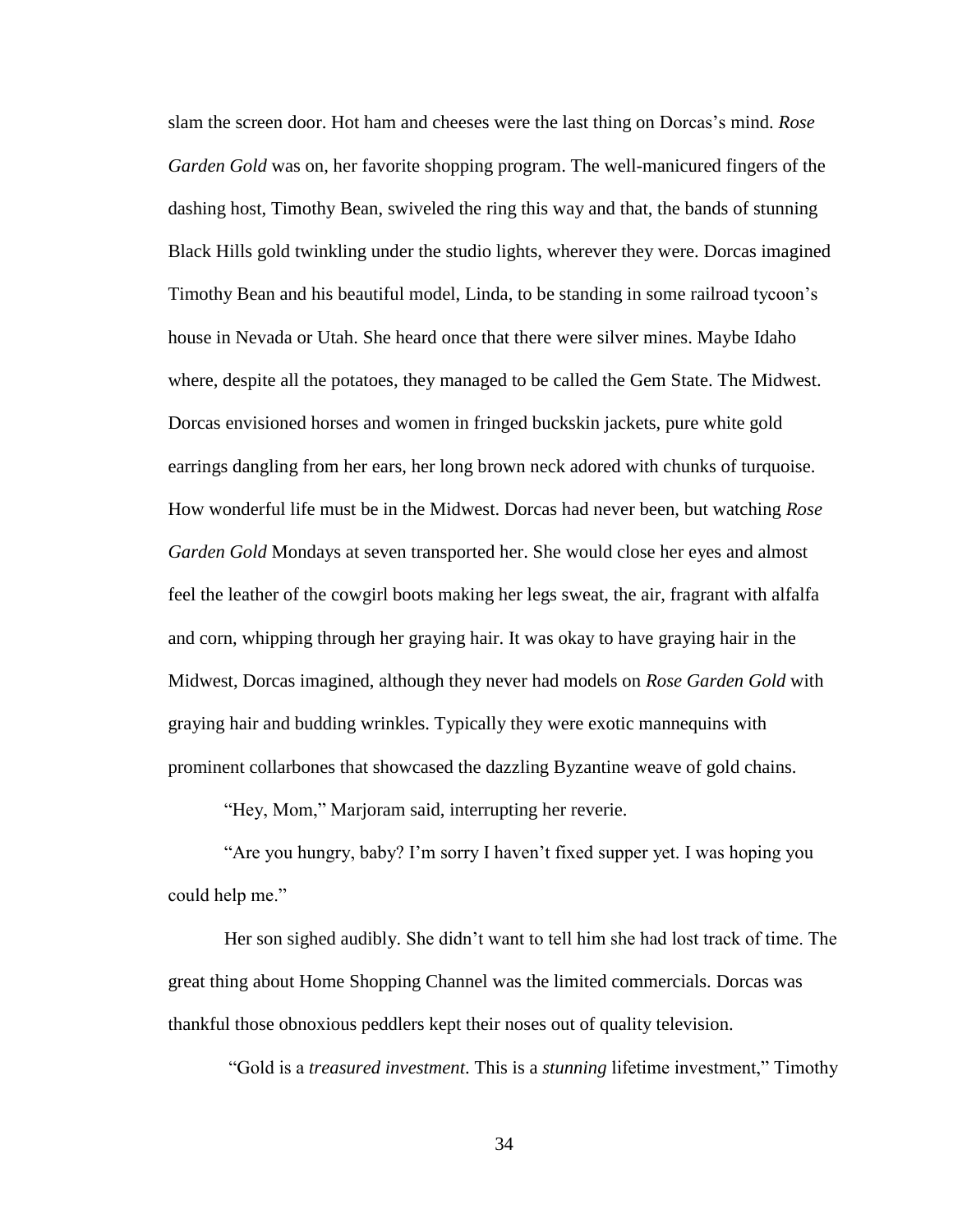Bean said with conviction.

"Mom," Marjoram finally said. "Why did you call me over tonight? I'm not making you supper again."

"I need your help, baby. I can't pay my bills. They're gonna cut off my electricties!"

"What happened to the cash settlement?"

Dorcas could tell she was testing his patience. His shoulders looked like they had given up on carrying anymore weight she thrust upon them. He looked like his father. She quickly turned away.

"If you're a flight attendant or retired or-or-or just need something to wear to your next company picnic, then these hoop earrings are perfect for you. They come in white, yellow, and rose gold," Timothy Bean answered.

Truth be told, it had been Eternity Scarf week when the divorce was settled and Lesser signed her off. Printed chiffon—the ideal scarf for everyday femininity, which they assured her was coming back in style. Dorcas supposed it to be perfect to wear out on the breezy plains of her imagination. Timothy Bean talked her into it. His model Linda wadded it up in her palms, caressing it between her soft pink tipped fingers. His eyes pointed through the camera lens in Nevada straight into Dorcas's heart. Machine washable. The Deep Orchid scarf of her dreams. Five easy payments of sixty-two thirty. But shipping and handling was free. Feminine flare. Feminine very, very in style. Dorcas wanted to embrace her femininity. Understated elegance. Just like Dorcas. At five feet, Dorcas was an easy petite. Petite was the most popular size. So Dorcas had to act fast if she wanted her Deep Orchid femininity scarf. When Audrey from Detroit came on the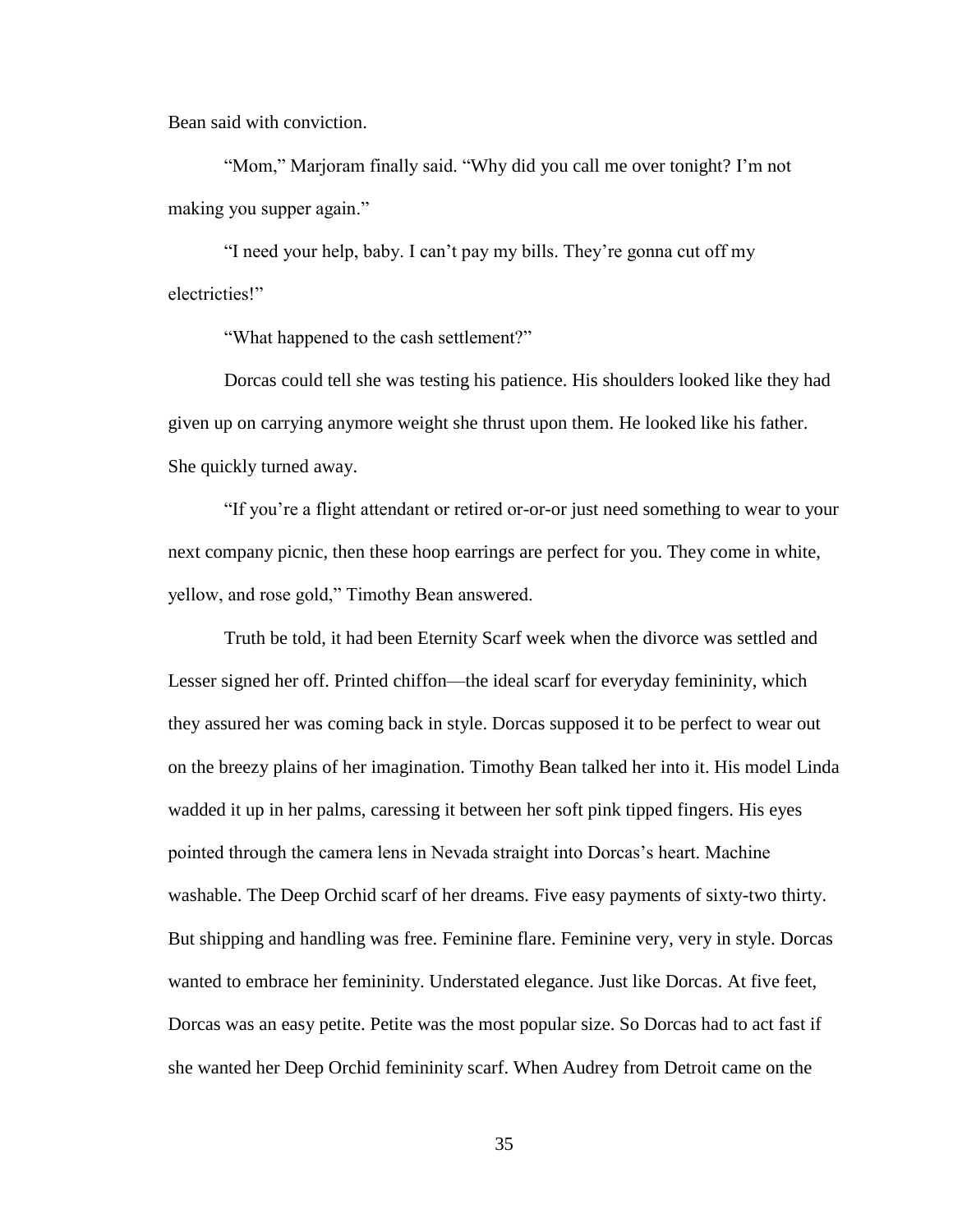line, well, that just made Dorcas mad enough to spit.

Audrey, the seamstress. Audrey, who lost forty five pounds and had to give all her clothes to her sister. Audrey, who ordered the Vibrant Teal. Thankfully Audrey didn't know how to shut up. Timothy Bean and his Argentine models had to wave good bye to the air. Reassure Audrey of how much they appreciated her business until the phone operators had to just hang up on her. Dorcas was glad Audrey never got to say good bye. That's what she got for rambling on and on about needing new clothes. When Dorcas called Timothy Bean, she never rambled. She always got to say good bye. And they said good bye back.

"Home Shopping," Dorcas confessed. "I bought a scarf and a dress."

"Holy shit, Mom! You got more than that."

"I also got the ring."

"Ring?"

"The chocolate diamond collection. Brown is in style this year. Everyone needs brown this year. And how special the chocolate brown was! It was a first time offer that was only offered this one time."

"But still. This doesn't make sense," he said as he collapsed beside her on the sofa.

"They covered the shipping and handling," she explained.

"Well, thank our stars!"

"Marjoram, it's all gone!"

Dorcas felt her throat tremble and her eyes sting. She couldn't afford the

Caribbean bangle Timothy Bean was flashing before her. Dorcas had worked really hard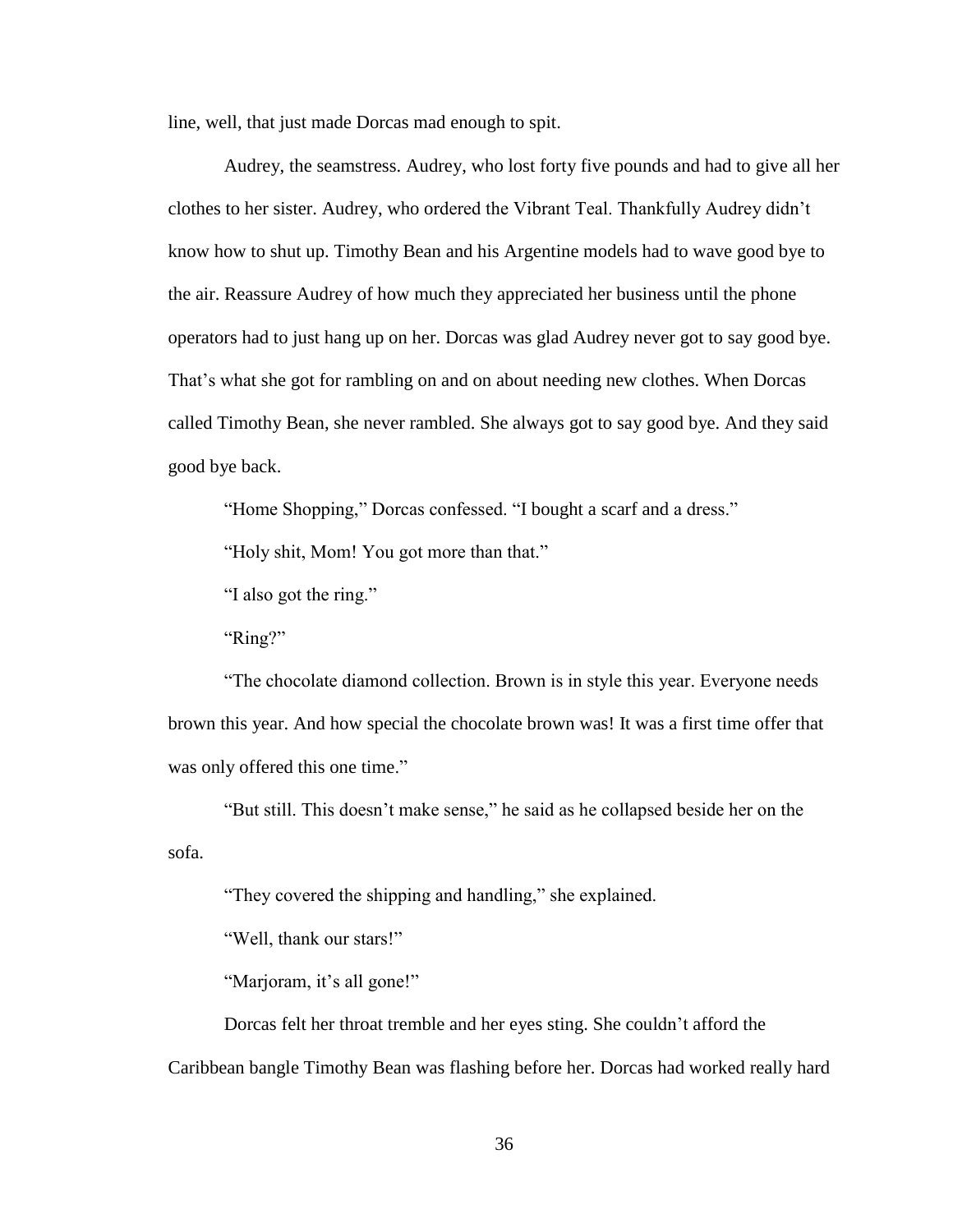to feel accomplished in her jewels and dresses, pants and jackets, watches and brooches. Not that she ever wore them very often. In fact, the majority of her purchases since 1996 still sat in the back of her guest closet. Still in their packaging. If it had just been about finding a sweater or a winter season handbag, then she would have just gone to the mall over in Owensboro. Just "checked out" with some cranky woman in orthopedic shoes. However, in the mall she never had to race another lady for the last one X small petite. There was hardly any work involved. No real purpose. Shopping at the mall just made Dorcas feel shallow and conventional and like she was wasting her time. The cranky woman would just give her disgruntled looks when Dorcas tried to make a comment on the dress. The cranky woman just wanted to get her out of the store so she could get back to flipping out price tags or sorting bow ties or something. She was just another housewife who had nothing better to do than to buy superfluous cocktail dresses and disrupt an otherwise peaceful shift. Dorcas had that unspoken bond with Timothy Bean, though. They were tied together through miles and miles of T.V. waves.

"When are you going to take responsibility for yourself?"

Dorcas didn't know how to react to that. Wasn't that what Lesser had been for? Lesser had told her that she was his queen darling. That once they got married, he would be her king and make her feel pretty and clean and taken care of. All their young promises. She took them to heart. As far as she knew, her job had been to hand over responsibility. Wasn't that what the "happily ever after" meant?

"I do take responsibility for myself," she replied. "That's what I called you for."

She didn't look at him as she spoke. Watching Timothy Bean trace his finger down the chevron patterned choker made more sense. He was so tender. So knowing.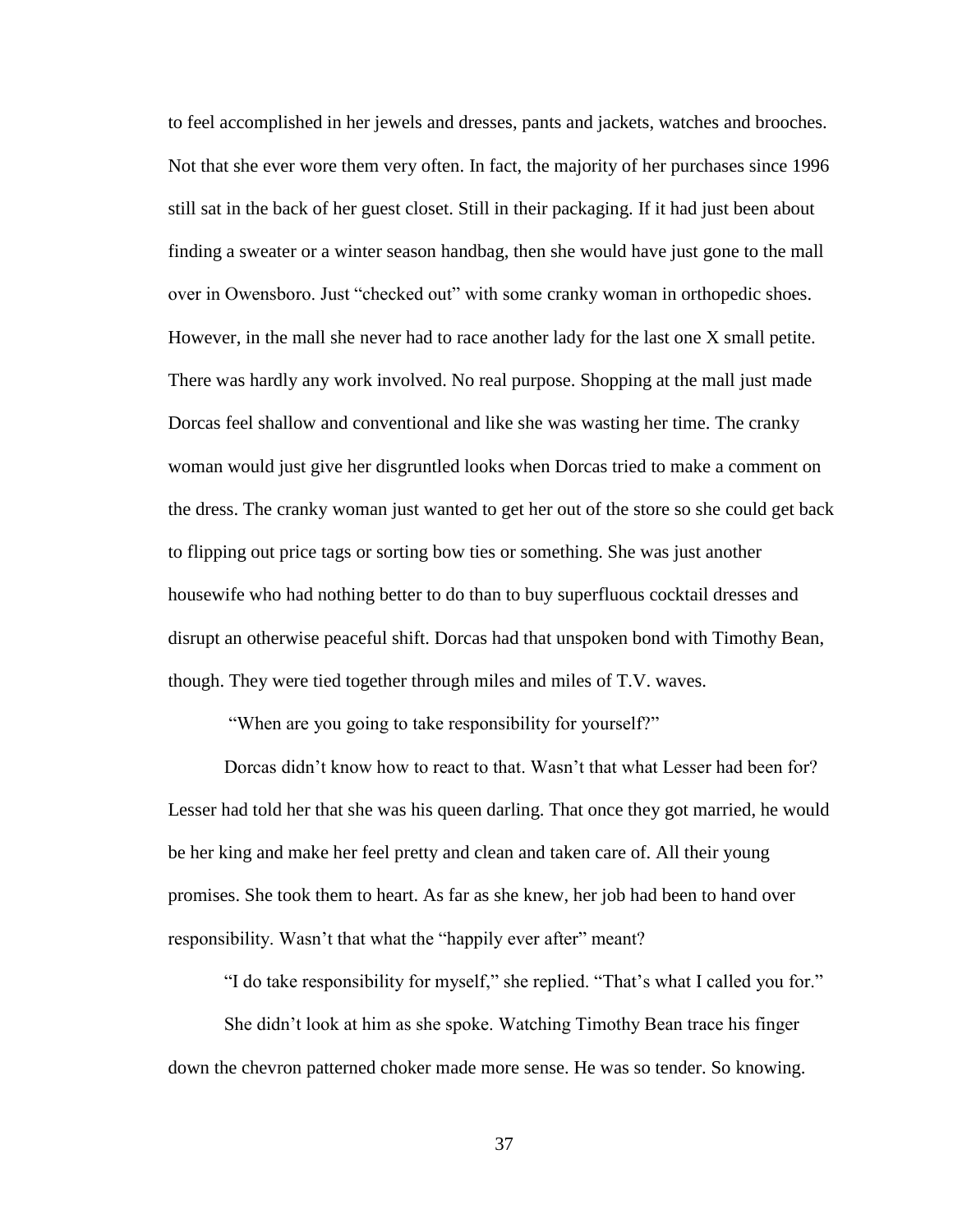Dorcas imagined the necklace circling her throat. The gold may have been cold, but Timothy Bean's fingers should be so warm and soft. She closed her eyes to remember what it was like to be touched.

Marjoram said, "Nope. You're going to find yourself a job."

He left without waiting for supper, and Dorcas was so sad she would've made a red velvet cake if she knew how. She didn't even bother with Timothy Bean. Disgusted with the distorted reflection of herself she saw in the empty face of the television, she went to bed early and was afraid to wake up the next morning.

\* \* \*

Dorcas got into the sapphire Buick with the intention of speeding over to Stratford upon Ohio and proposing to her ex-husband, but she broke into tears before she got out of the driveway. All she could think about was when she was pregnant with Basil, and Lesser would rub cocoa butter all over her stomach. Technically it was a long time ago, but the fingers felt like they just left her skin. She got out of her car because she couldn't even fool herself. The yuccas looked so inviting that she just planted herself in the mulch along with them.

The last thing she expected was for her strange little neighbor to find her, but he did.

"Ms. Lester," he said. "Do you need help with something?"

Dorcas could sense that she was covered in fire-dyed woodchips. She wanted to tell the dark skinned man to leave her alone like everyone else. But she cried, "Yes!" The optometrist studied her, and Dorcas didn't know what to think of that. So she said, "I've been waiting for so long!"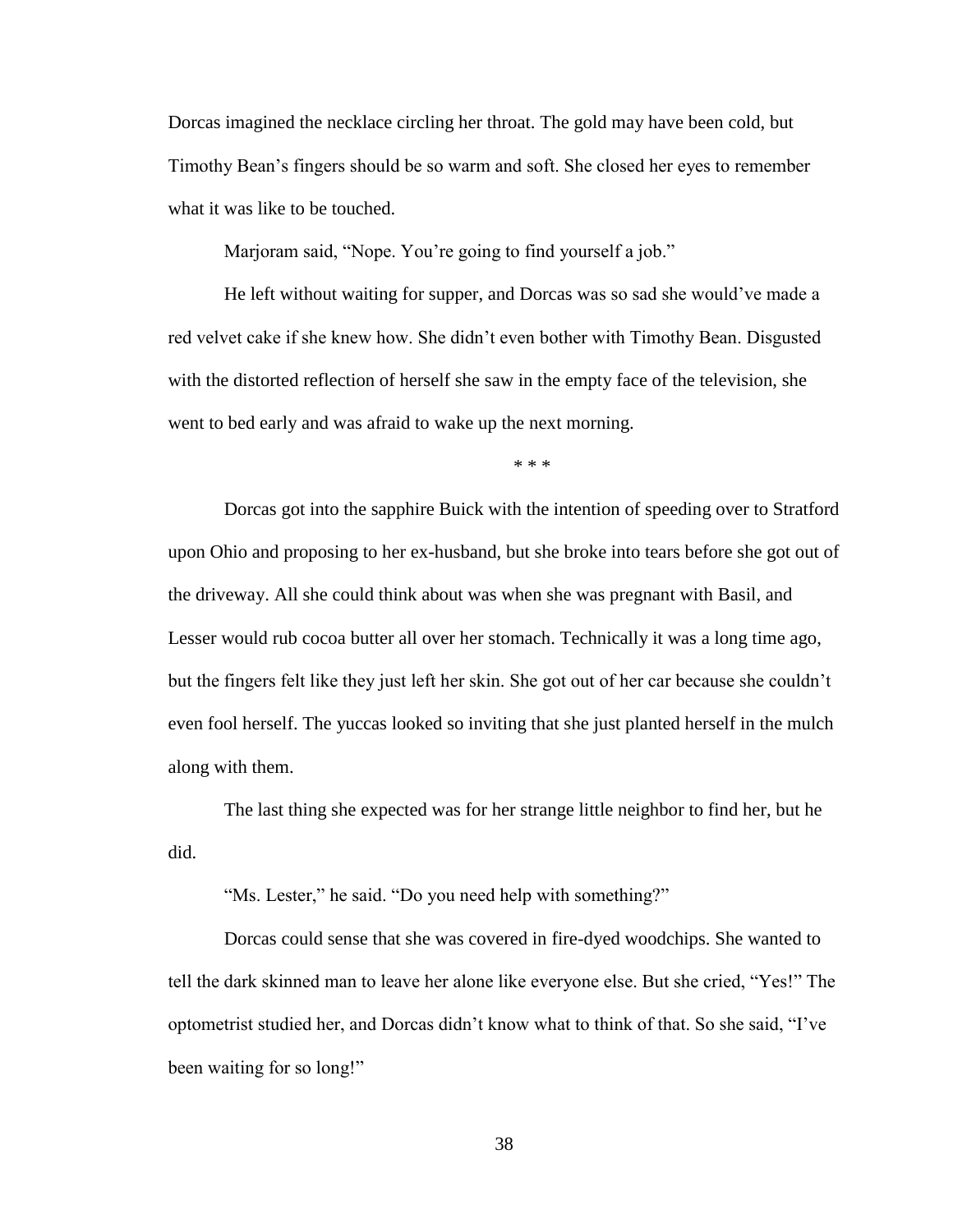"For what?"

"I don't even know!"

He helped her to her feet and dusted a few scraps of mulch off her sleeves, studying her as if she were strain of glaucoma. They sat for a while on Dorcas's porch swing. He seemed to enjoy the whoosh of the swinging as much as she did. This, for some reason, pleased Dorcas. She didn't want to talk, even though she had a lot she wanted to share, for fear he would run back across the street to his own porch.

"Mrs. Lester, could you do me a favor?" he asked suddenly.

Dorcas was anxious as to what the favor might be, but after sharing a swing with an Indian man, she felt up for anything. "Sure," she said.

"My wife has been overwhelmed at the office lately. We need another receptionist. Would you be interested in a job?"

She had to admit she was a little disappointed in the favor. Her first inclination was to slam the screen door in his face, but something akin to better judgment got the better of her.

\*\*\*

It was to be the first employment of her adult life. Her first job ever, really. For this reason, she was optimistic when she got ready to start her day. She took a two hour shower, used hibiscus shampoo and a pumice stone on her feet, curled her hair with the curling iron. She smiled at herself in the mirror. She was almost proud of the gray streaking through her blonde hair. Running her fingers through the tubular tendrils, Dorcas thought she felt something bubble in her stomach, something that she might even call giddiness. It had been a long, long time since she had folded herself into the throng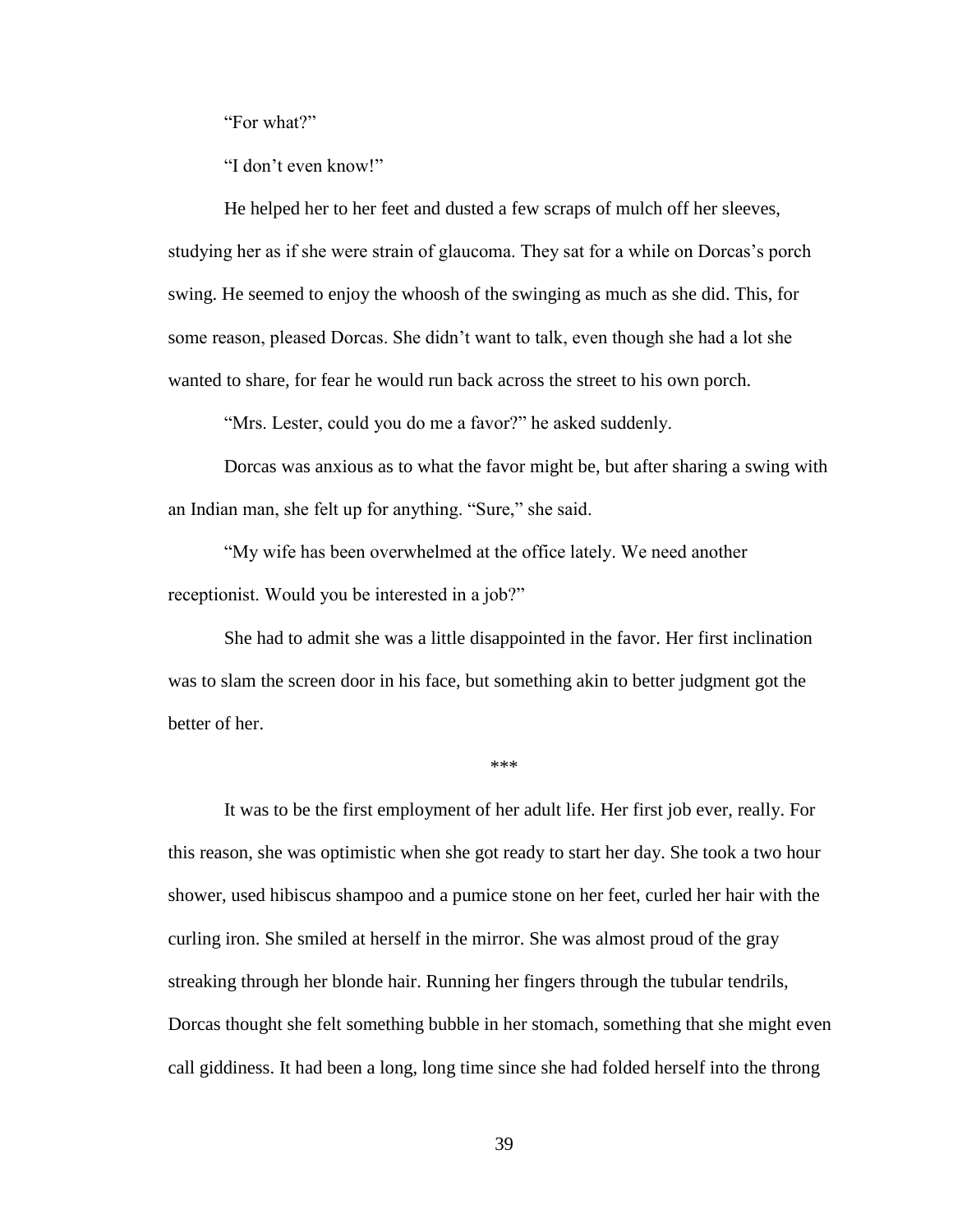of humanity—around people who would actually see her and maybe even depended on her a little bit. However as she assessed her face marbled with fresh wrinkles, she flirted with the idea of being a cog in the clockwork. Feeling like a rivet or a bauble to the machine, she lacquered on a couple layers of passion pink lipstick and smacked her lips for the toothbrush to admire.

Dorcas buckled her Mary-Janes around her ankle, girding them like a gladiator might her sandals before the facing a coliseum of lions. All in all, she felt pretty sharp in her navy dress with faux pearls sticking to her collar bone. Something like Jackie O., that is if Jackie O. ever answered phones or filed files for a strange little optometrist. Regardless, Dorcas slung her white leather purse over her shoulder with flare and got into her car.

Parking the sapphire blue Buick in the small lot, Dorcas didn't feel like an adult, divorced and a mother of men. She was late. She knew she should be grateful for this job. She tried not to hold it against the optometrist that he'd been born in India. Although it felt nice to have people inside the building depending on her, Dorcas couldn't summon the determination to unbuckle her seatbelt. She could still go home. She could call Lesser again, beg him to come home. But she knew that would do no good, really. If she was telling herself the truth, sitting in her car, trembling before her first day of work, Dorcas never felt more real. For once in her life she wasn't compensating for her loneness or her nervous energy. Yet still, as giddy and dressed up as she was, she still wanted to go home and hide.

Looking out her window, she watched other cars roll down seventy bypass. Mostly pickups and a minivan or two. The minutes ticked away and still Dorcas sat there,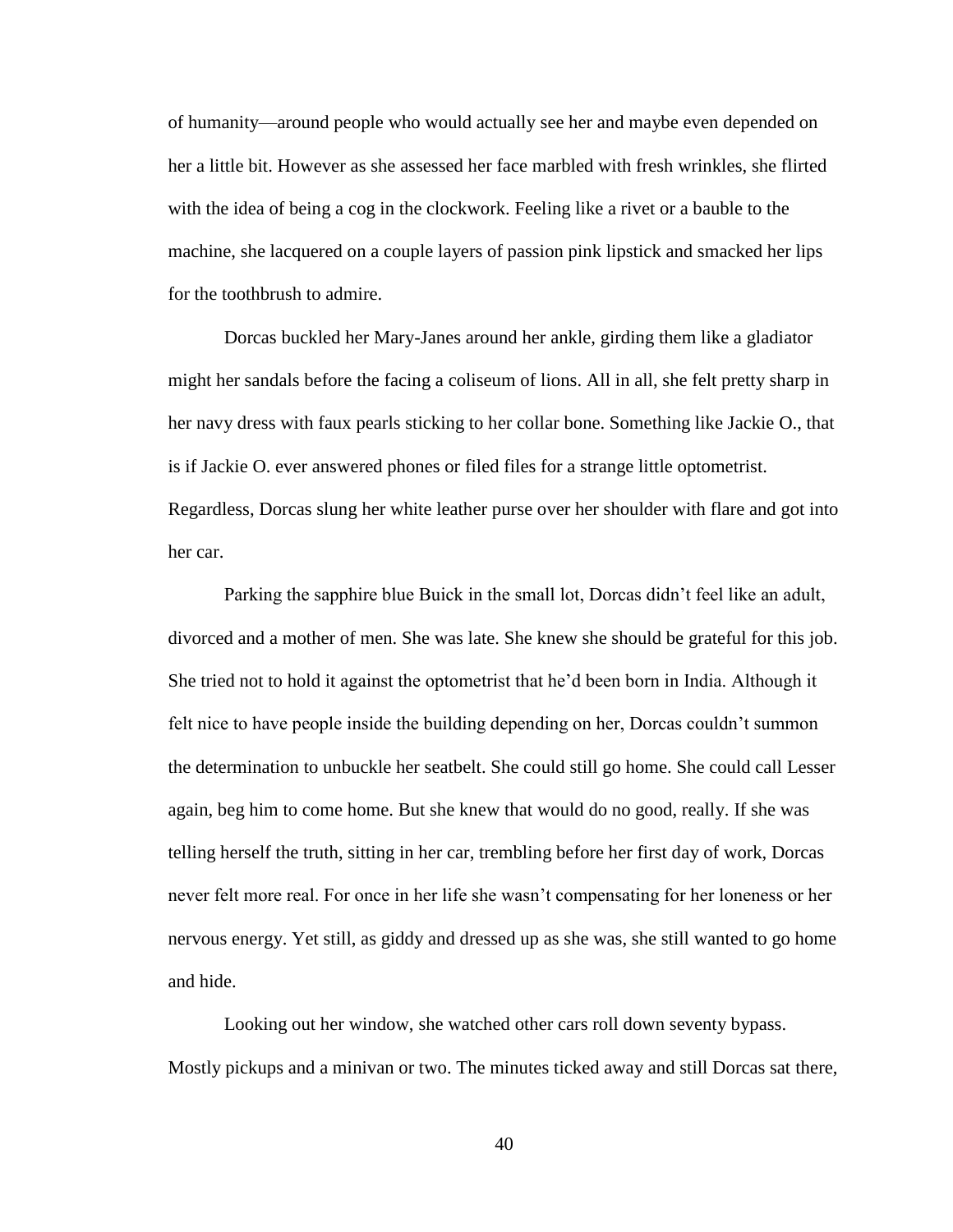afraid to seize the diem. She admitted to herself that she had no good reason for sitting there either. She just wanted someone to seize it for her so she would bide her time 'til she died. It was the only thing she really knew she could do well. In that building, wellmaintained as it was, phones would ring and she would have to answer for them. She would have to put on a face of wellness for people she may not know. And she didn't know if she could manage it. It had never been asked of her before. She felt a little foolish sitting there thinking about her ex-husband and sons who were happier without her around. She was afraid that everyone in that building would feel the same way. It wasn't like she had much to offer in the way of charm or education. She was too old to be attractive.

"Hey, there, Ms. Lester?"

The face in the passenger window made Dorcas jump. Life tapped on the glass, and it looked like her neighbor, the optometrist's wife, Kelley Kanagalas. Dorcas had never seen her neighbor so close up before. She may have been around about the same age as Dorcas, but she was not too old to be attractive. Her complexion was dark, creamy, and well-maintained. Her eyes were dark and a little golden. Dorcas was surprised she liked the look of her. She looked very warm.

"Is everything okay? I saw you pull up, so I got a little worried."

Dorcas tried to smile. "Oh, well, yeah. I was coming. It's just that I lost my gum," she said although she never chewed gum.

"Okay, well, whenever you're ready. We've got a busy day, I'm afraid."

Kelley was just outside the car, but Dorcas felt like she was miles away. She had a sudden respect for the neighbor who she always thought was poisonous or something.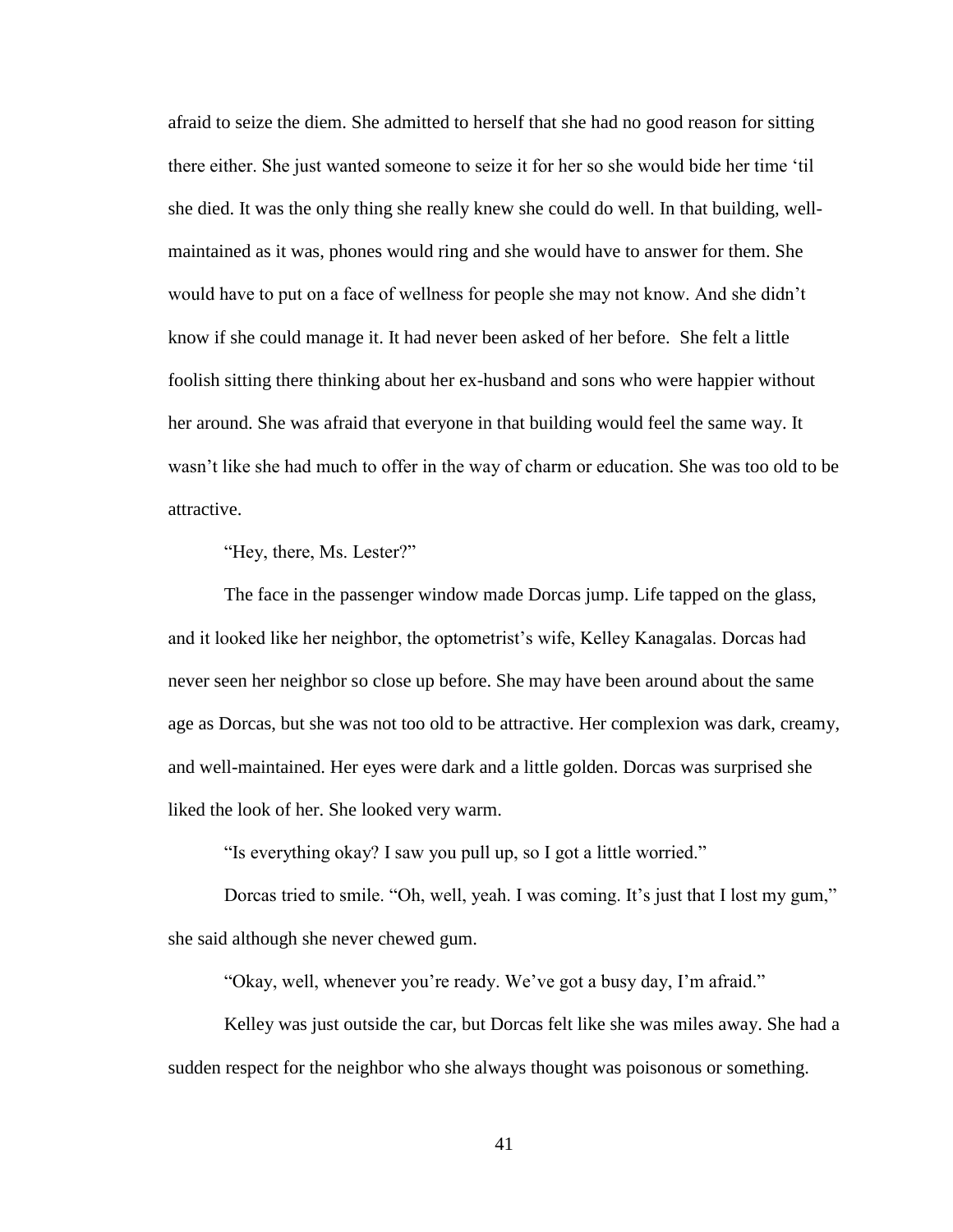She didn't know what. That woman could do stuff like tap on windows and answer phones. Dorcas thought maybe, just maybe she could too. It couldn't hurt to try, she supposed. Kelley made her feel a little brave and willing.

Getting out of the car, Dorcas called to her beautiful neighbor as she went back inside the office. "Coming! I don't think I need gum after all."

Kelley held open the door for Dorcas. "You look very nice. That's a gorgeous outfit! I could never pull something like that off."

Dorcas didn't know why, but she blushed. Not knowing what to do with her hands, she brushed off imaginary lint. "Thanks. I got it off the home shopping network."

"You'll have to take me shopping sometime, Ms. Lester."

"You can call me Dorcas. I think you would look very nice in something green." Dorcas thought she may have a friend.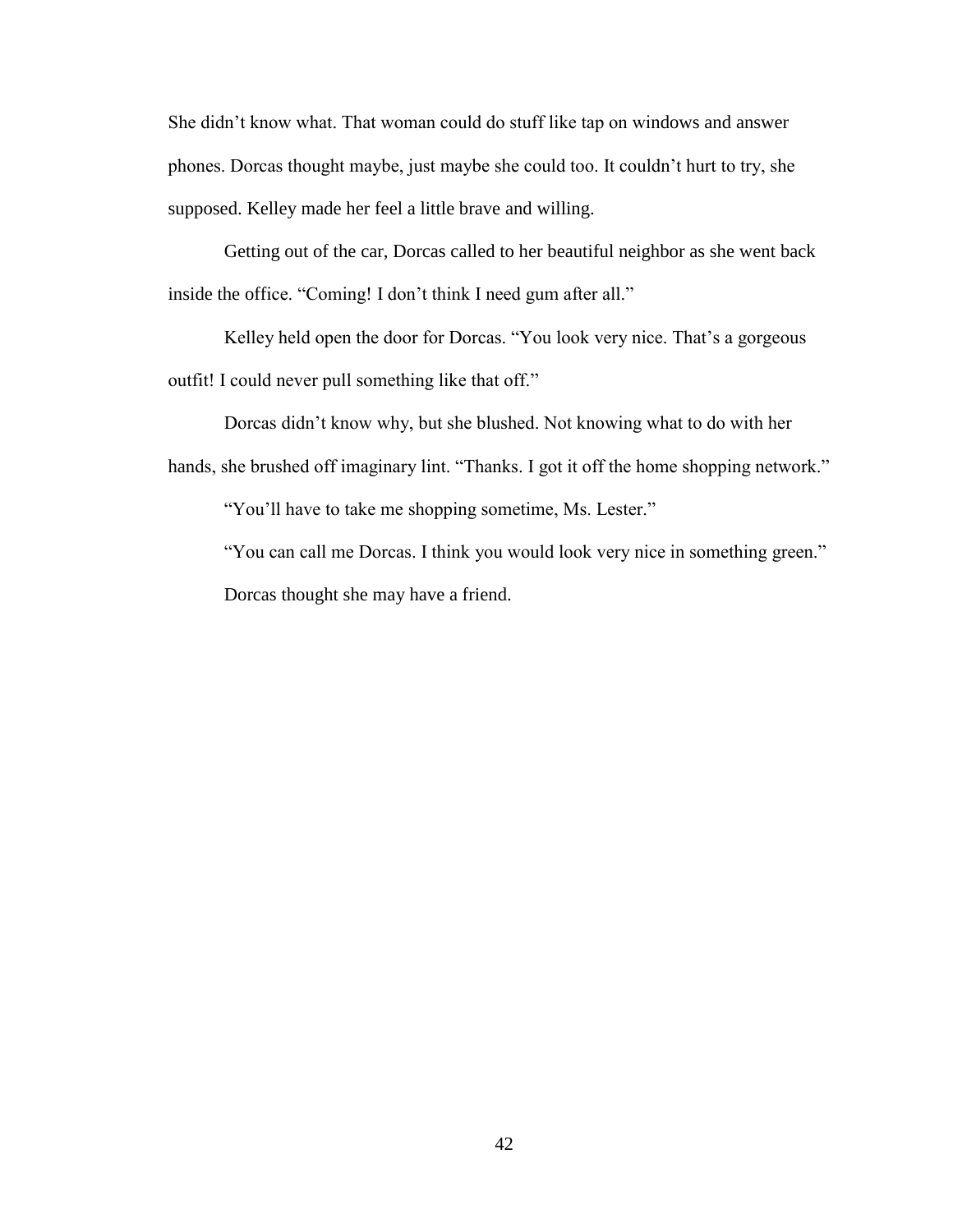## A Well Meaning Marionette

When the timer finally went off, he thrust the orange stick through the slot of the Easy-Bake Oven to push the little metal pan to Whitefeather waiting with oven mitts on the other side.

"Careful, dearie. It's rather hot," an eleven-year-old Perry told his friend.

"Oh, quite so, old chap!" White said as he dexterously maneuvered the little pan to the kids' table.

"Blighmey! This bugger's perfect!"

Perry marveled at the shapely brown mound cresting over the pan.

"Not bad at all," White said out of respect for the light bulb roasted cake.

The summer of 1992 made a great impression on the boys. White's sister, Yani-Appletree, was sentenced to a morning of cheerleading camp at the high school, leaving White and Perry to sate their curiosity of her room and its troves of interesting, pastel treasures. For reasons they could not explain, other than because Yani had told them not to and threatened them with the police, they would steal away to the attic to play with her surgeon Barbie, ballroom Ken, and their contemporaries. Maybe it was the thrill of the secrecy or maybe from fear of Yani suddenly popping in and finding them apron-clad and baby cradling? Regardless, the dust coated clutter of the Kanagalas attic provided the boys with the sanctuary.

"Perry, darling, would you kindly blow on the cake 'fore I cut it?" White asked as he wiped the blade of the pocket knife.

"Hey, that's my knife. I think it's high time I cut the cake!"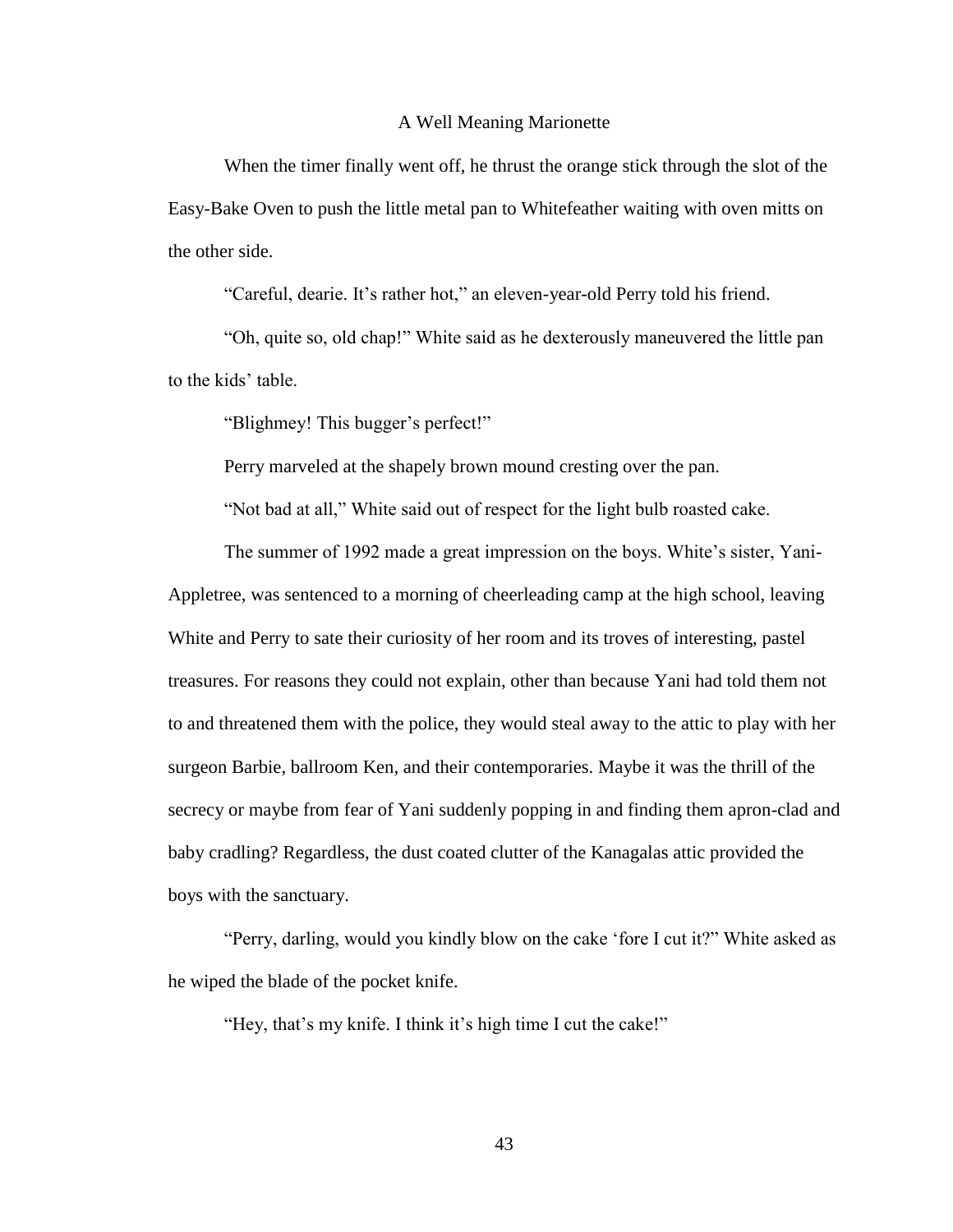Perry was agitated with White for hogging his new pocket knife. Although the pocket knife in and of itself was not new. His pappy had just given it to him last week. It was a Case with a mother of pearl, small Texas toothpick handle and a long clip blade. It was made in the U.S.A., and Perry loved his knife.

"I thought you were too scared to use it." White closed the blade and stroked the slick, pocket-polished handle like a maestro warming up his baton.

"No, no, no. That's where you're wrong. My pappy used that knife to unscrew all the screws of his submarine ship in the Cold World War Three in the Navy in the moon landing. He saved Neil Young and fifty of his men from the *Edmund Fitzgerald*. My pappy gave that knife to me because I'm eleven now, and I'll be enlisting in the draft soon. So I need that knife."

In truth, he just wanted to clobber White, feel what it must be like to have the bones and muscle beneath him. However, he knew all too well how that fight would go. White had three inches and nine pounds on him, according to the bathroom scale.

"No. You mix the cake. I cut the cake. Besides, Edmund Fitzgerald was lost in paradise. And Neil Young won the Nobel Prize for goalkeeping," White said, cleaving to his mini cleaver.

"Freaks!" Yani's voice ricocheted in thunder against the old timbers of the attic. "You freaks! Get away from my stuff! Freaks! Leave my stuff alone! Do you hear me? Why won't you ever listen?" she continued to cry.

White dropped the knife, and Perry was too stricken to pick it up for himself. He never knew hurricanes could look like a cubby girl in soft pink shorts.

"What?"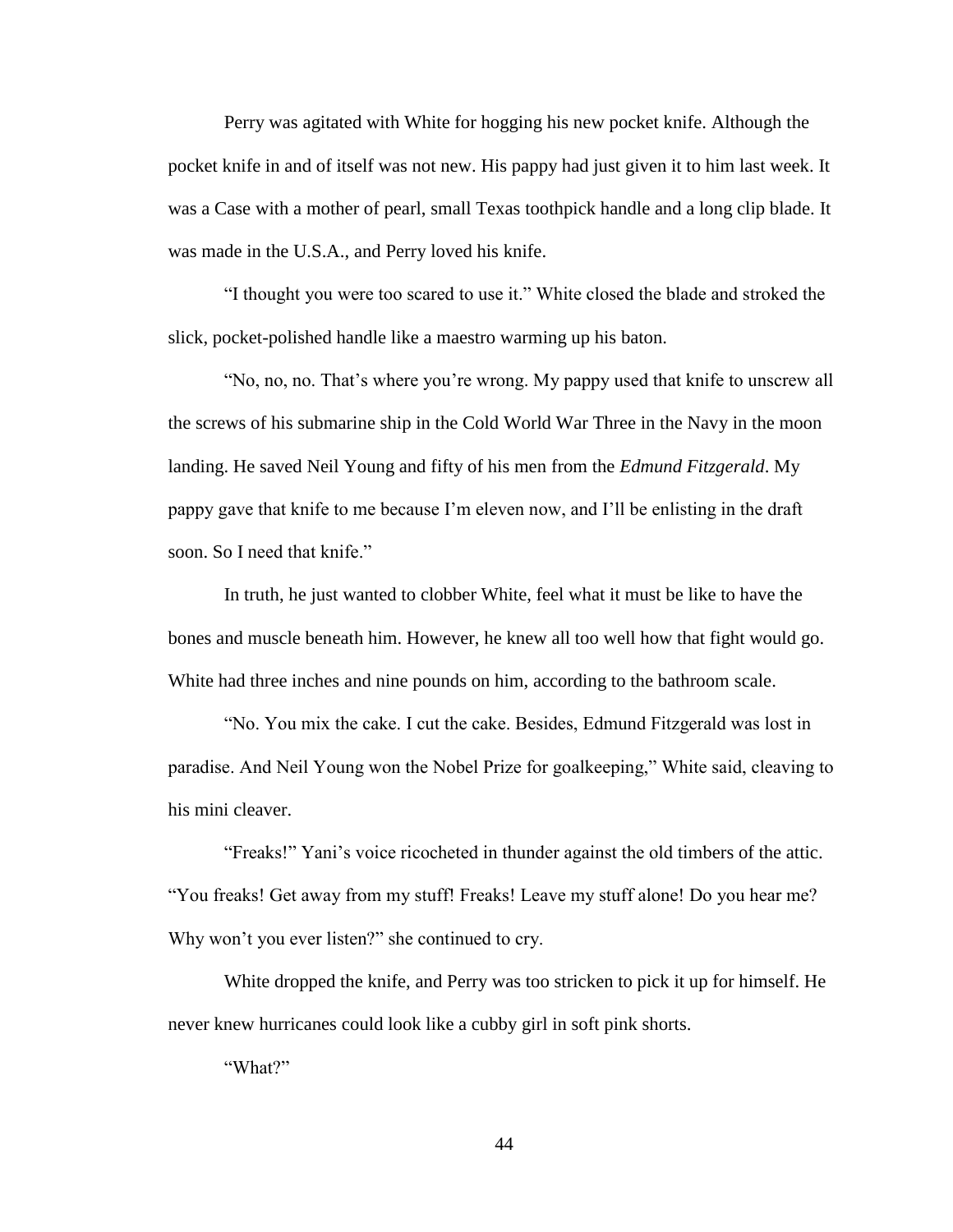"Hey, you can't take to my friend like that!"

"Never go into my room again! Never go into my room again!"

Tears began to well behind her eyes, but before anything happened she grabbed up all her dolls and ovens and slammed the door. This left the boys dumbfounded.

"Geez, she always gets like this after that cheerleading stuff."

"Ug. Then why does she go?"

"Something about that's what girls are supposed to do. She comes home and yells at me for being in her room. I don't care when she's in mine. I just want to know what kinds of things go on in rooms with pink. Why aren't we allowed?" White's lip trembled, but he did not divert his eyes from Perry's.

The knife wasn't worth fighting for anymore, and Perry just wanted his friend to know that it was okay if he needed to cry if he felt ashamed and didn't know why. The best thing he could think was to tell him about the dead man who died.

"You know, my dad told me that someone *died* in this house," he said, hoping the chubby girl in the soft pink shorts could be forgotten.

"What?" White asked. "How did they die?" White came over at sat down with Perry at the kids' play table. He discreetly wiped his nose with the back of a little brown hand that Perry wanted to hold.

"Okay," Perry began. "Once upon a time, a long, long, long time ago…maybe three or eight…probably seventeen years ago…the Temples lived here."

\* \* \*

Vickers Temple came home from the funeral not knowing whether to feel sad or thankful. He pensively rubbed his belly as he surveyed the empty house, lit only by the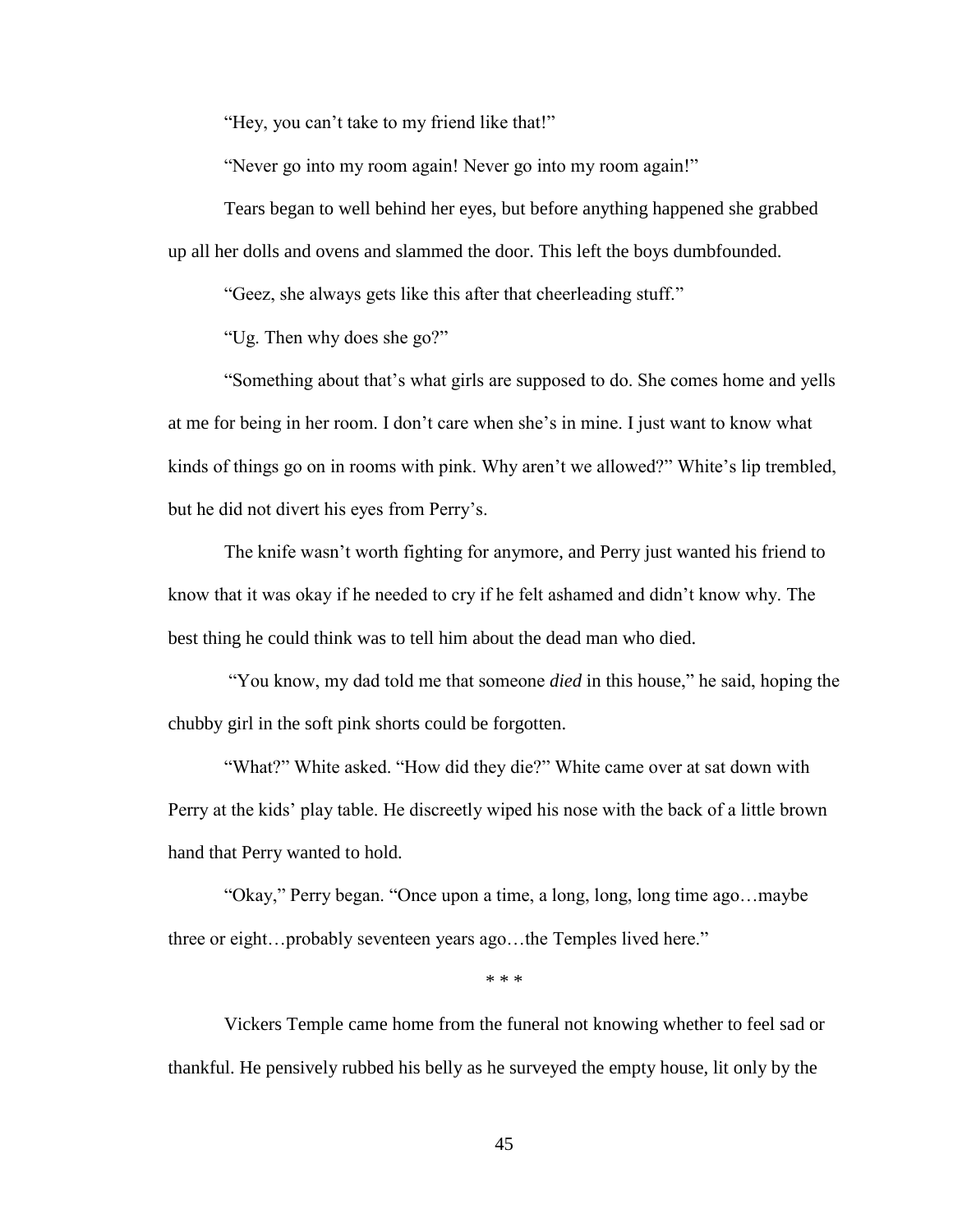twilight filtering in through the curtains. The food was good. He knew that for sure. He wondered if he should be ashamed of how hungry he was. Hadn't he often heard that people don't eat for weeks after someone dies? Is it a custom in some far away, more spiritual place to fast? His stomach spoke louder than any other voice, so he followed its advice.

Feigning respect for the dead, he tiptoed to the kitchen. Folks had been dropping by all week leaving dishes and plates and Tupperwares of all shapes and sizes. Despite being refrigerated, the glow emanating around the casseroles was warm and ethereal. He allowed himself a guiltless sigh of pleasure looking at the haloed food. Vickers bet he was the only son to have ever survived his mother's death to believe his supper was closer to heaven than the dearly departed. It was as he filled his plate with chicken á la king that he decided *Yes, yes. I am glad she's gone*. And for the first time in thirty-two years Vickers Temple enjoyed a meal. He ate the mushy glop cold, and he ate it by the angelic beams of the refrigerator. Sitting there at the kitchen table, Vickers finally felt peace. Alone. He was finally alone.

But now that he was alone, he hardly knew what to do with himself. He figured for starters he could shut the refrigerator door. Although he would miss the cold air breathing down his neck. It was refreshing. He stood in front of the open door a few seconds before he put the chicken á la king back into the labyrinth of polite sympathy. The gentle hum of the fridge could have been an angel choir. He shut the door with a little regret on his way to the sink. Running some water over the plate, he squirted yellow dish liquid on the sponge. Wipe. Wipe. Round. Round. Get the back for good measure.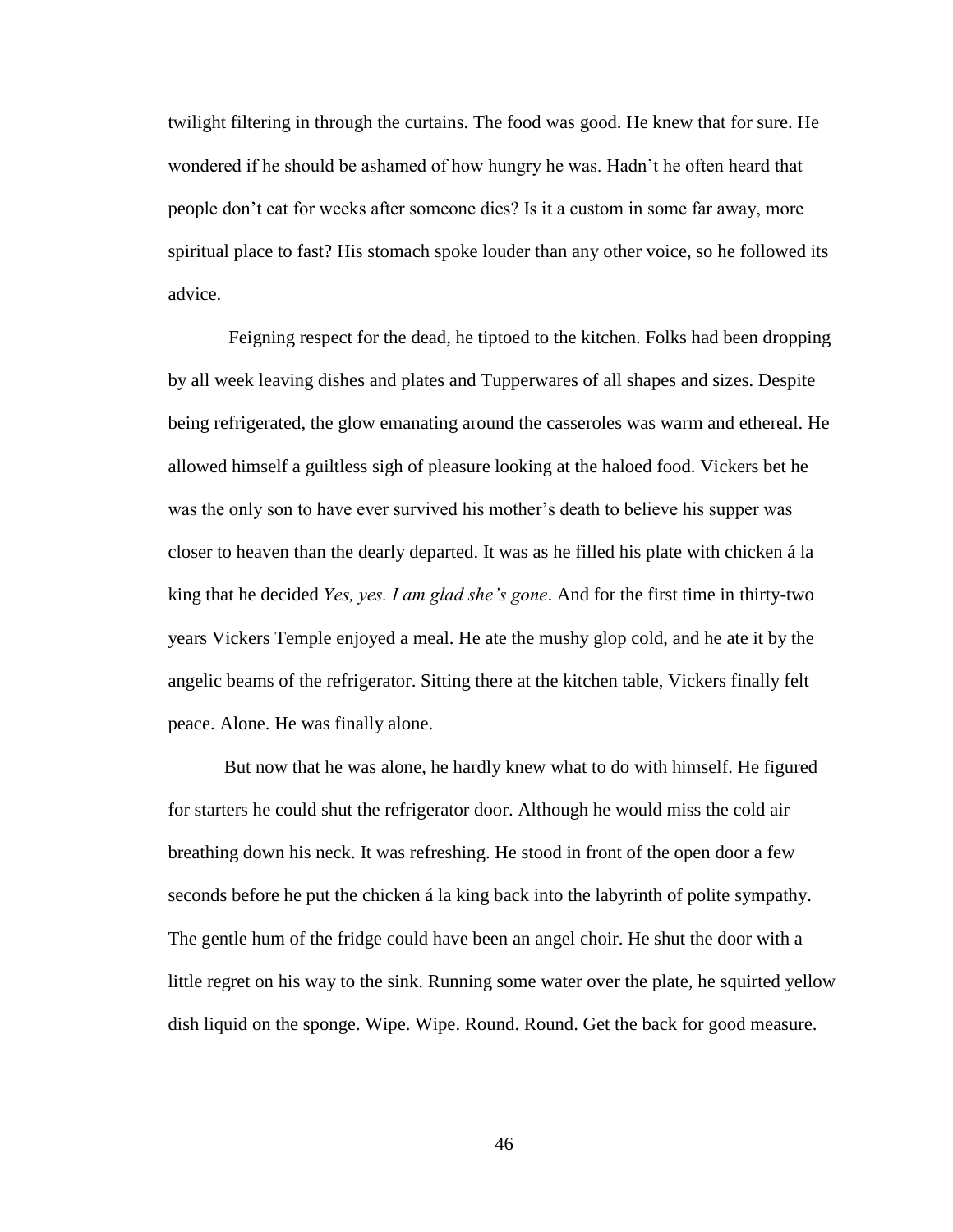Rinse for ten seconds. Clean. He had a similar routine for the fork. Only abbreviated. It was only a fork, after all.

*What was the pattern on this? No, Vickers, no. We don't care what the pattern on the fork is. It is just a thin metal thing that you use to eat with. We don't care if it's Michelangelo. Or Saint Dunstan. Don't look at the flowers and try to figure it out.*

*Mommy Person would know. Ask Mommy Person… Wait you can't ask Mommy Person anymore, can you? No, Vickers, no. Mommy Person is gone. Oh, well…*

*We don't need Mommy Person. No, we don't, no.*

Vickers willed himself to put the fork back into its drawer without looking at the intermingling of flatware. It was very difficult considering the gross pluralism going on inside his silverware drawer.

*You want to sort them, dear. They need it, too. Look! What is Royal Danish doing with King Edward? They don't belong together. No, they don't, no. Only you can fix them now, Vickers. You know what Mommy Person would do if she saw them. How did you let it get this way…?*

Vickers, who went the whole funeral without shaming himself before the New Castle high society, erupted into tears before the silverware drawer. Piece by piece he took out the silverware and sat with it on the kitchen floor as the night snuffed out all light. Salad forks, soup spoons, butter knives surrounding his sorry, slovenly form, as he arranged them according to design, size, and race. The next question would be whether or not he should dig out the silver polish. His mother loved polished silver. Oh, she would be so pleased if she stumbled into the kitchen and saw him polishing the silver.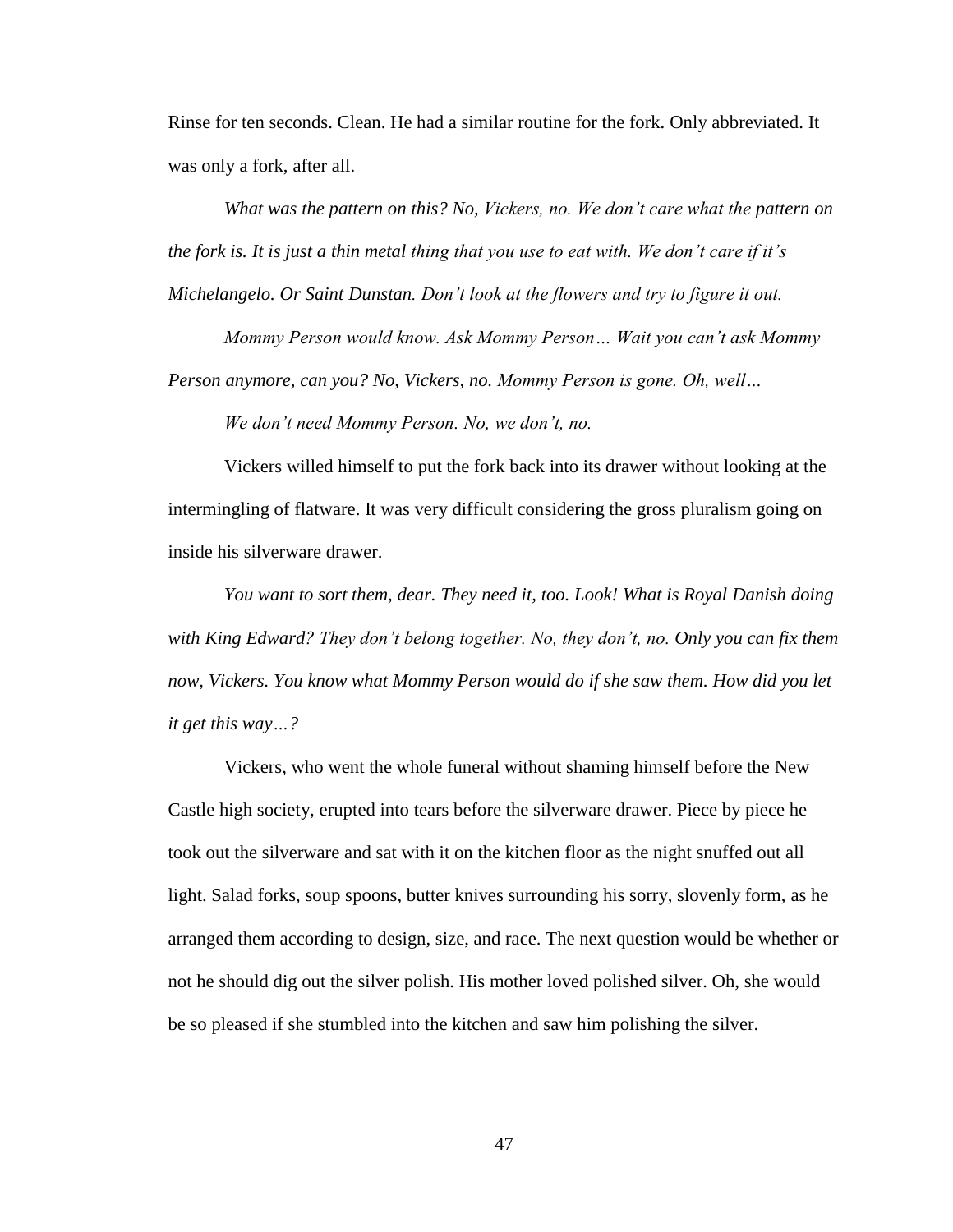*No! No! Oh, no! Vickers why are you on the floor? This filthy, dirty floor! So many filthy, dirty feet have walked on this floor! You don't want the ropes, do you? Didn't you see those nasty loafers Matilda Powers was wearing when she brought over those cupcakes? You know she had been stomping around that nasty house of hers. And now you're getting that Powers filth all over the beautiful silver? The beautiful silver Mommy Person took years and years to collect! Look at what Mommy Person did when her mother died. Did she sit around blubber about? No, Vickers, no. She harassed Auntie Belle and Auntie June until she got all the silver. And the table with the marble top. And the Waterford. For shame, Vickers. Shame. You know better than to sit around carrying on like this. Now that Mommy Person is gone you have all this new found liberty? No, Vickers, no.*

Realizing even in death he was still her marionette, Vickers found a new wellspring of terror. It was different—sharper—than what he had known when his mother was still here. As if her voice still found a way into his head, willing him to the ropes.

He tried closing his eyes. Maybe if he couldn't see the silver organized into sweet little stacks of spoons, forks, knives. Sweet little silver moons orbiting his bulbous, planetary body. *I'm on a beach. We're not hanging by her strings. We're on Lake Superior. There are no ropes. Just pebbles. Cool breeze. Free, like we always wanted to feel.* Vickers also tried taking some deep breaths, which helped like always. He wiped his tears and blew his snotty nose on the sleeve of his nice yellow shirt, and he felt a little better. *No voice. No voice, no, no.*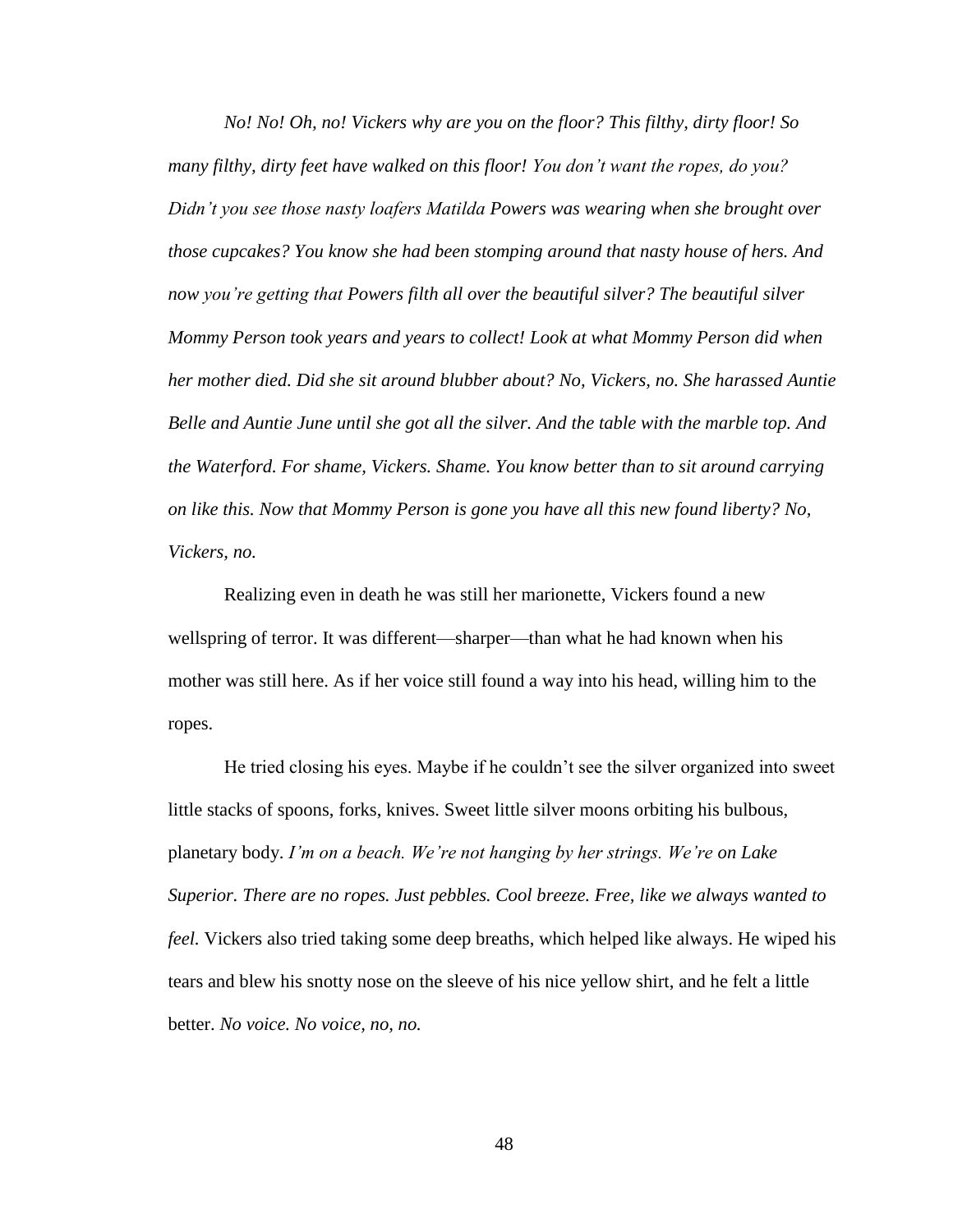Vickers heaved himself up off the floor. Washed the silverware. Polished it in peace at the table. Although he spent six hours at the task and didn't head to bed until midnight, he had turned on the lights at least. Working under the dim kitchen light almost made him feel content. The bird clock chirped merrily as the hours flew in and out of his corner of the antebellum house. He even decided that bird clock was okay now that his mother was gone. At ten and eleven he even whistled as the bird chirped the hours. The finch and robin hours, respectively*. I think I'm gonna be okay.* Vickers decided that he was okay in the house without his mother haunting his every step. As he lay his head down finally, as the midnight bird, the crow, croaked down the time. Twelve chirps. Twelve months in a year. Twelve days of Christmas. Twelve apostles for Jesus. Everything was okay.

Vickers lulled himself daydreaming about being a skylark or something that could fly too high to be reached. Anything to keep out those other opinions. Those other nagging, suffocating opinions that wanted to hang about him like shadows or ghosts.

*Fly north to Michigan. Fly north to the atmosphere. Fly north to Mars. Isn't that romantic? Why not fly to the moon?*

Vickers tried to snub the giggles that were building up behind his brain, pinching his spine. Anxious to erupt. The giggles made his heart race. His flannel pjs began to prickle against his skin like horsehair rope.

He could now definitely hear the giggles. They broke through in a whisper. *Only to fall back to earth and be pummeled to death. Hahahaha! Can you sleep suspended?*

\* \* \*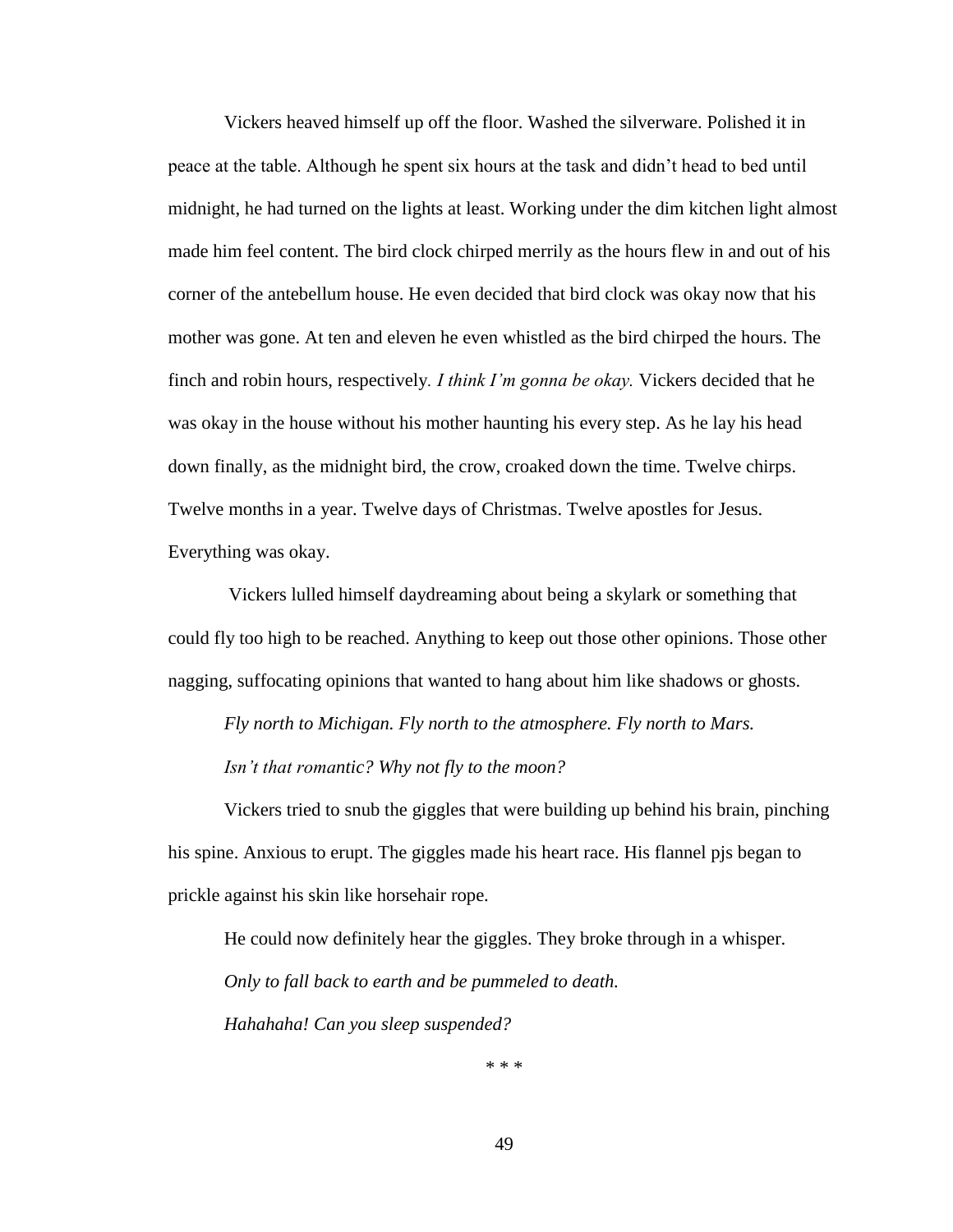"I can't believe you screamed!" Perry said, forcing his laughter longer than what he actually felt.

"Lar. Lar. Lar. Okay, okay, I screamed. But it was because of the moon. We Indians revere the moon," White said, indignant.

"Huh? That's bogus. You're only half Indian."

Perry knew his friend was just a little embarrassed.

"Nu-uh! I'm half Indian and half Indian. My dad came from New Delhi and met my mom at the reservation in Oklahoma. My grandparents are still there! That makes me whole Indian. You're just jealous because you don't even know where your parents came from," White said.

"Jealous! That doesn't even make sense! I'm German and Swiss. One half shepherd and one half cheese."

White tried not to laugh. Perry shined the greatest when his friend was feeling down.

"You're my best friend, Perry."

"You're my best friend, too, White."

"Hey, Perry?"

"Yeah, White?"

"Why do people say boys can't cry?"

\* \* \*

On the morning after his mother's funeral, Vickers knew he couldn't stay in that house any longer. All night long the walls groaned and the ceiling cackled, and he thought he saw the floor ripple. *Surely the floors didn't really ripple, though.* He decided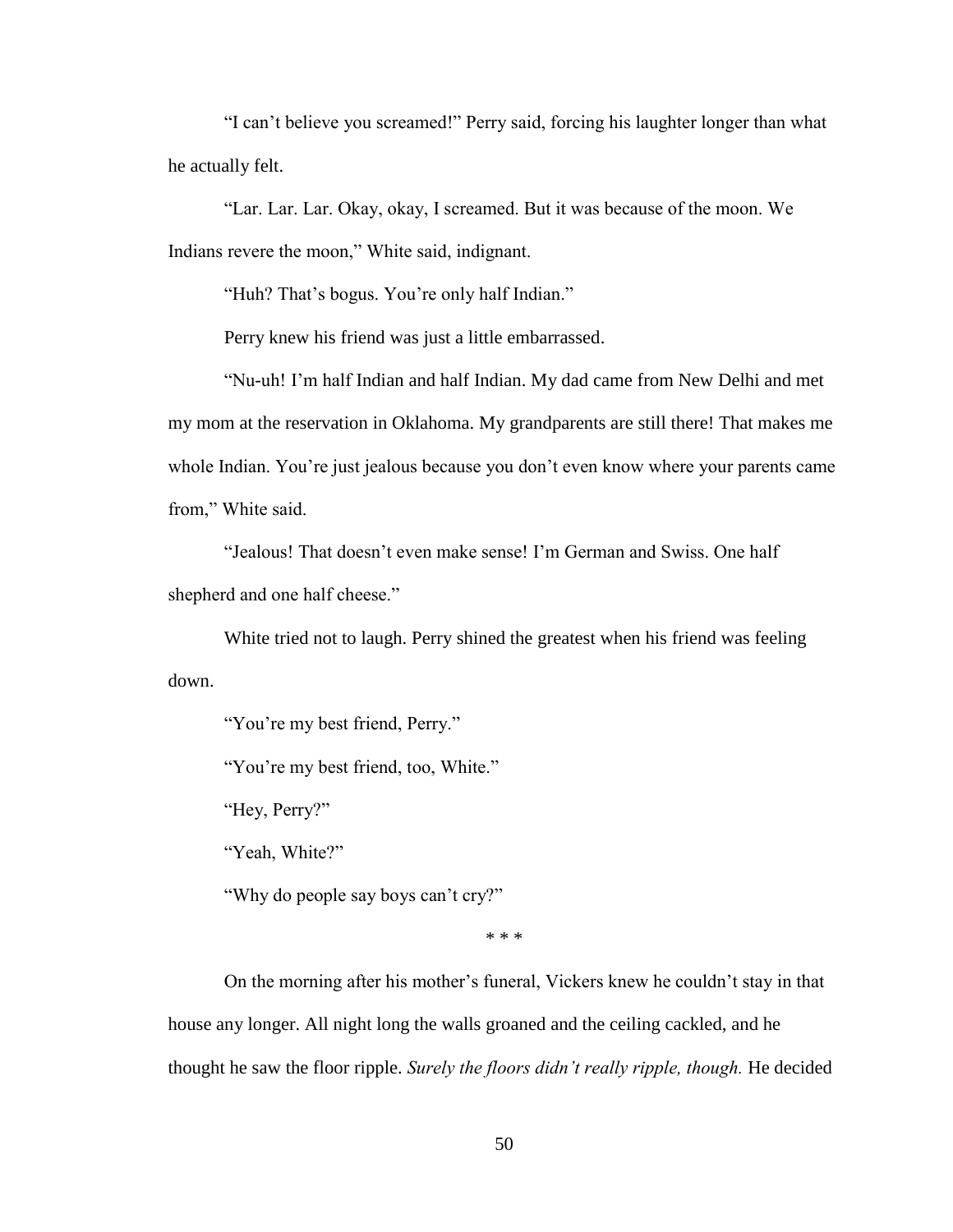it must have just been his weary eyes playing tricks. Floors don't ripple. Ceilings don't make giggling noises. And the walls were only groaning because this was an old house. That was perfectly normal. His great-great-great-grandfather built this house to keep the white folk safe from the darkness outside.

Vickers never really understood what that meant. That was just what his mother would say: The darkness, Vickers. Protect your mommy from the darkness. Then she would lick his face and tell him he was sweeter than honey. Sweeter than Clorox. So sweet she could just bite off his head and bake him in the oven to keep the ants from running all over his body and eating him up before Mommy could get a bite in. "You'd taste so sweet with a side of cauliflower, Vickers. Mommy's sweet boy. Yes, Vickers, yes."

He shuddered in remembrance of her. But the house disagreed, and the wooden floorboards hummed and whispered as he walked atop them on his way to his chest of drawers. Vickers felt her around him. There in the house. Like she possessed it. He tried to throttle her out of his brain. Tried to focus on the task of laying out all the clothes he would need for his trip.

*Where you going, Vickers? Do you really know? How is sweet Vickers going to get there without Mommy Person? Mommy Person would hold your hand. Comb your hair. Look at your hair without Mommy Person! The outside doesn't like a chubby Vickers with messy hair. They laugh at a chubby Vickers with messy hair. Don't you think you should stay here close to Mommy Person?*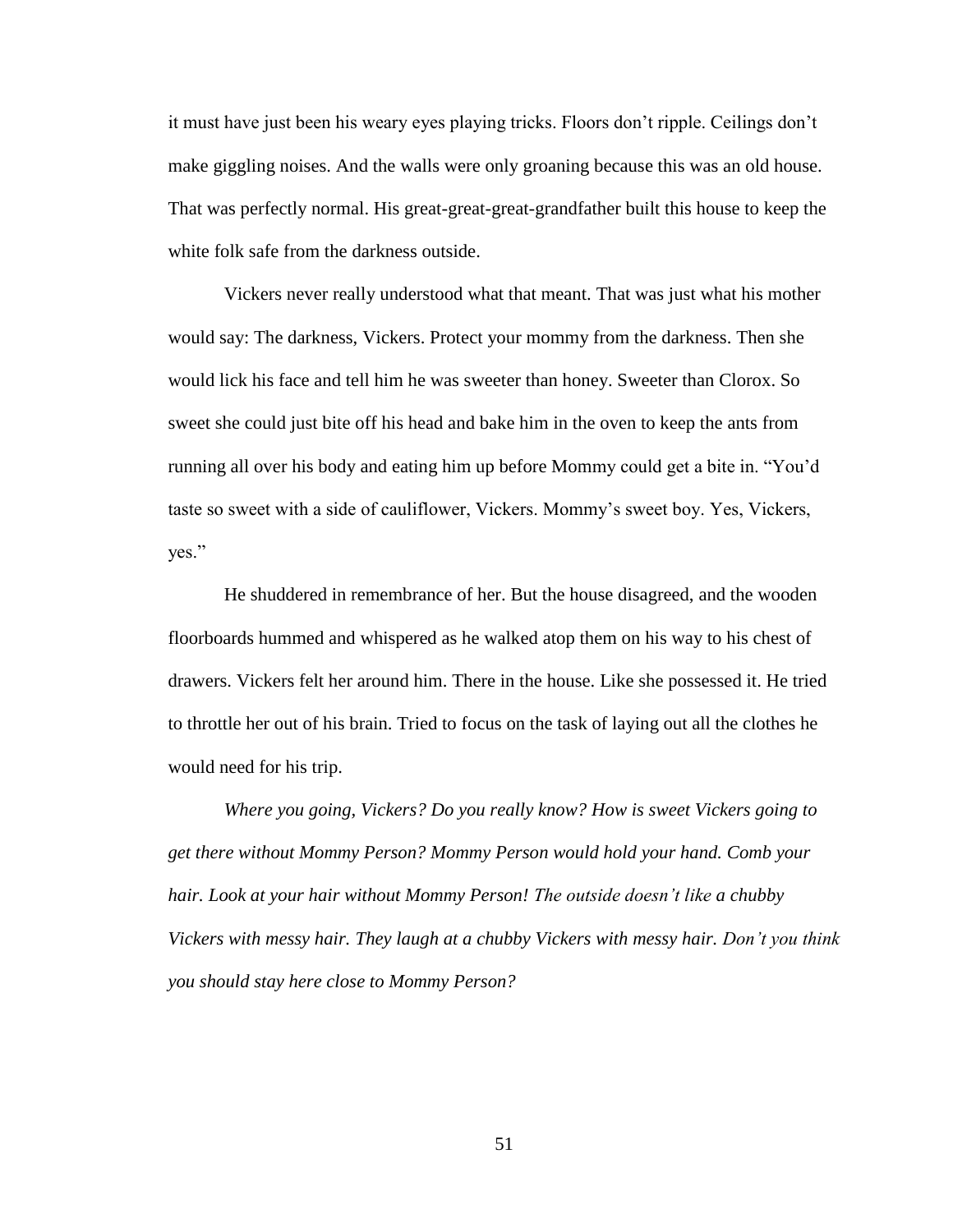*We'll be happy on Lake Superior. We'll be free as a bird and fresh as a daisy. Clear water licking our toes. The rolling water applauding when we approach and waving as we leave. No ropes to hold us back anymore. No ropes.* 

The house shuddered, and Vickers could feel the angst. But he cleared his throat and managed to ignore the guilt wringing in his stomach. As long as he focused on his packing.

Vickers stacked his shirts in neat little piles, three shirts high, next to his pressed slacks, three slacks high. Although he was estimating how many clothes he would need, he felt he was fairly well prepared. Next he stacked underdrawers. Then socks. And he laid out the outfit he would put on after his shower. His refreshing shower. One that could possibly wash away the voices and the peeping. Vickers laid out his only pair of denims, then his brown suede blazer over that. It was summertime, and the outside blistered beneath the fervent sun. But Vickers wanted to come across as a sharp dresser. He nestled into the brown blazer the reddest red shirt he could find in his wardrobe. Red like the tulips in the garden that had all died by now. At the bottom of his denims he carefully laid his socks, placing them pointing forward, as if there should be feet filling them. He liked to arrange his clothes across his bed like a man had melted and gone away forever. Vickers wished it wasn't true that men melted and left women adrift, but that's what his mother taught him. Hope against hope, Vickers didn't want to melt.

Finally, he pulled out his valise. The leather was cracked, and dust festered within the lacerations. Vickers hadn't seen the old valise since he was young and his mother brought him back to New Castle with her. He lived with his grandparents in Stratford Upon Ohio and was happy while his mother went looking for the daddy he didn't know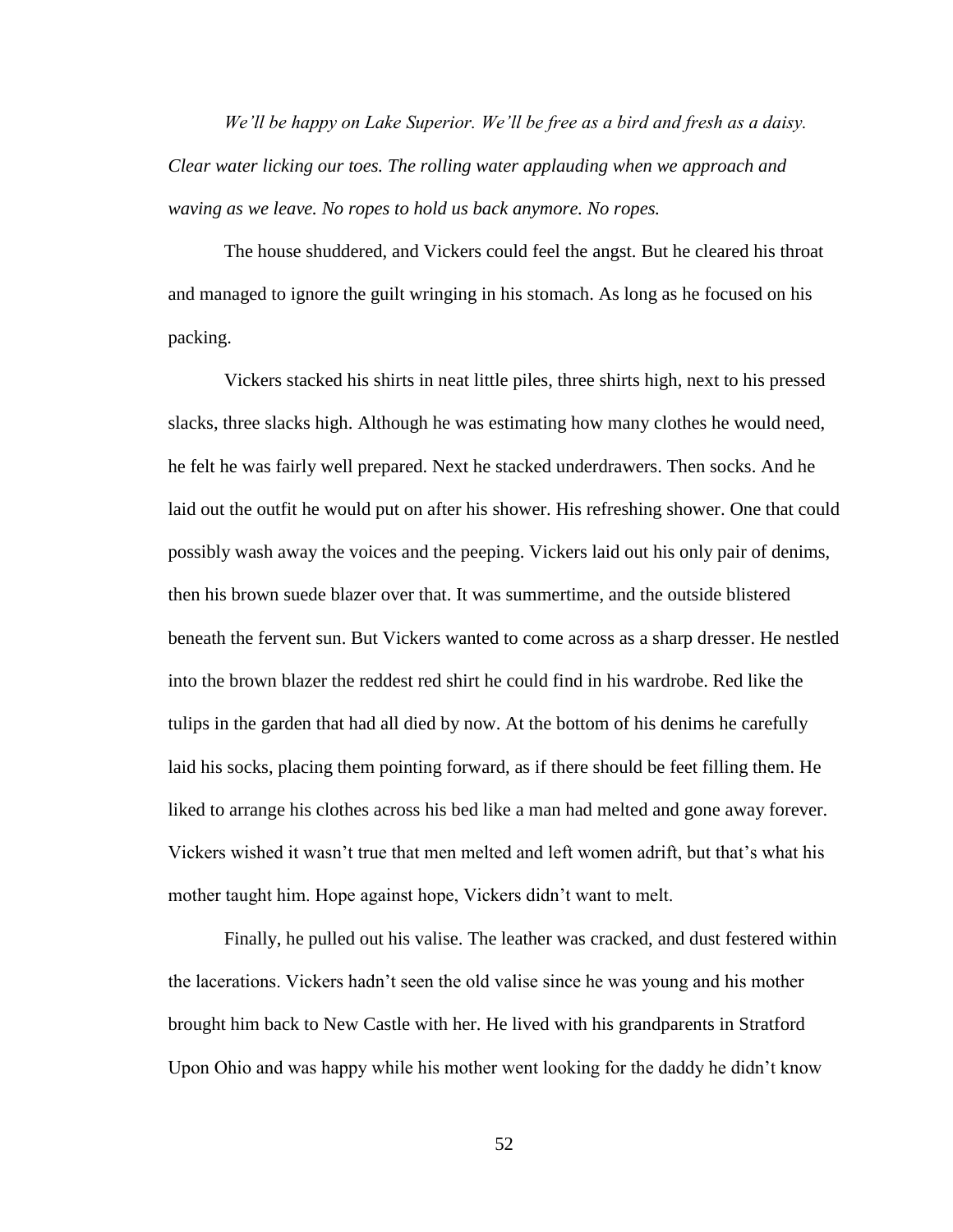he had. That was too long ago, but the horrible tears and touches kept house with them. "You won't leave Mommy like Daddy did. No, Vickers, no." So she hid the valise in Vickers's closet.

Vickers made an attempt at a brave chuckle, recalling the past to which he would not be roped. He almost felt happy packing his valise. He wanted to see America and make a friend. However, the house throbbed and raged against it. Vickers headed to the shower anyway. He had the intention of jumping in and out like a frog or the men in Vietnam, or so he imagined. Cronkite said they were pulling out, pulling out, but part of Vickers wished he could have gone to Vietnam. All the crawling around Victor and Charlie. Whoever they were, they almost sounded pleasant when Vickers watched it on the news after his mother went to bed. He tried to imagine himself there in Vietnam. Exotic plants and people. If his mother would only have let him go, he would have had a great time with other boys. Vickers never got to play with other boys. Only Mommy Person. Vickers was only allowed to play with Mommy Person because men melt and leave women lonely. For twenty some odd years Vickers tried not to melt and be a "man," as if he knew what that meant.

The house shuddered, and he realized he wasn't alone in the bathroom. Although he tried locking the door, it hadn't kept her out. She was there in the walls, in the carpet and the tile, in the plaster on the ceiling. He knew it was her. It could only be her. Vickers knew he should be surprised when the electric wires and the pipes for the plumbing bubbled and gushed like neurons and capillaries, but he was only frightened. Just like she told him not to be, yet just like she wanted him to be. Even the showerhead was spitting mad.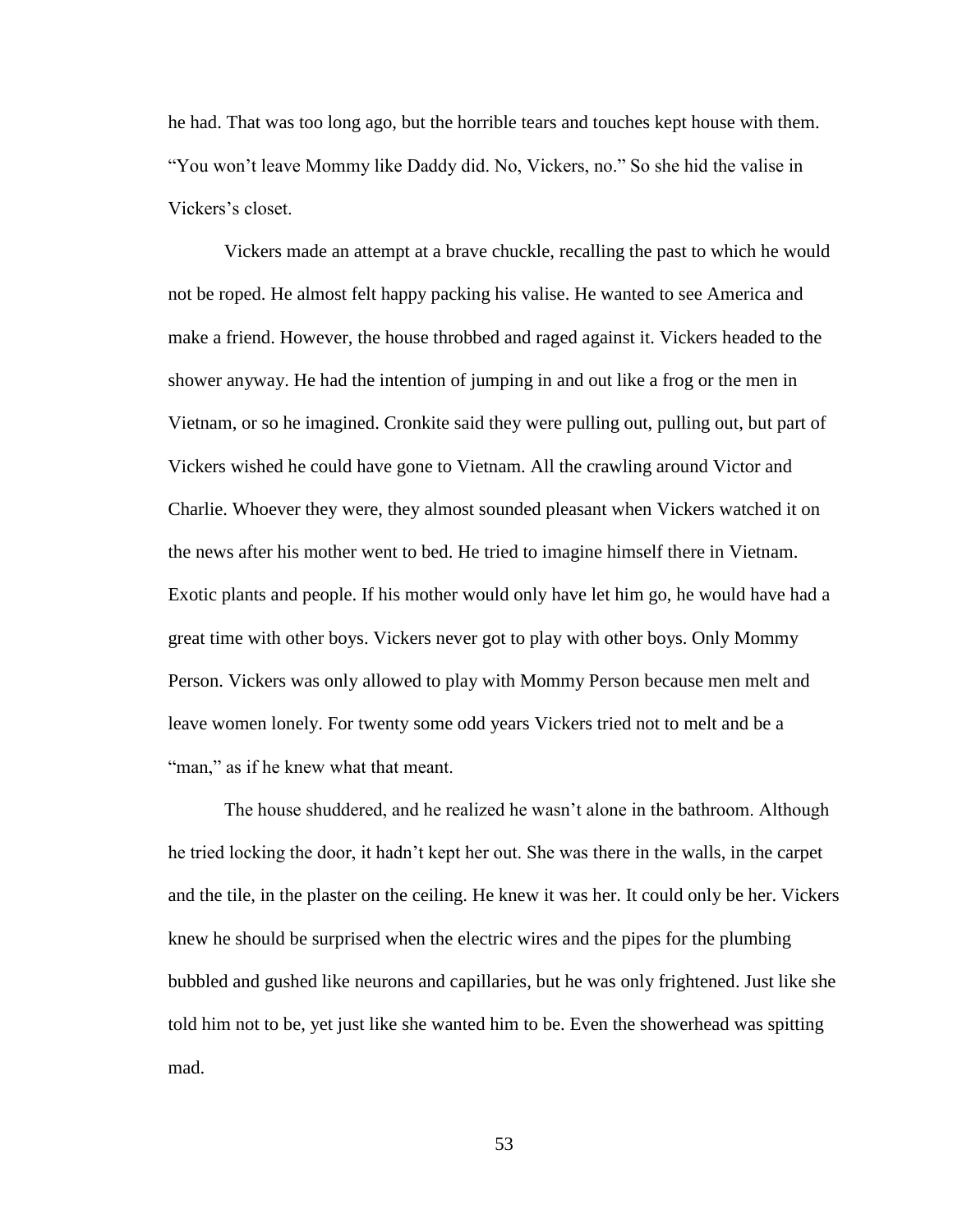When Vickers stepped into the shower, the water resisted and clogged itself up. The house was obstinate. He thought the water wanted to come, so he tried arguing with the walls. *Please. Please. I won't be long. I won't even use the hot.* This prayer appeared to appease the house, as it gave a resentful sigh, and the water sputtered out in irregular squirts. It was arctic cold. He convinced himself to linger there awhile, contemplating his trip north to American and the Lake Superior, letting the pins and needles harass his skin. *I'm going. I'm going.* Vickers decided he would be brave enough to leave the house.

He pretended the house wasn't watching him. He reached for the shampoo and tried to mimic a yawn. But the house saw through him, and the showerhead withheld its water. He gave the showerhead an *ahem*. *I know you're just an old house. Someone will come along and treat you with respect and dignity. I think it's time I moved on. Please?* The water roared within the arteries of the wall, obstinate. Vickers shifted his weight, uncertain of what to do with shampoo and soap mummifying his body.

*We're not going to let her embarrass us. Try the sink.*

So Vickers tried the sink. But again, the water hissed at him from behind the faucet.

*Remember the commode? Mommy Person would wash you in the commode. It feels so good to… That soap is starting to itch. Like the ants. Remember the ants? Mommy Person is gone. We don't have to wash in the commode anymore. No, no.*

Vickers's heart milled against the bars of his ribcage. The bathroom walls could

hear it, and the plaster on the bathroom walls popped and giggled at his expense.

*Commode, Vickers. Use the commode.*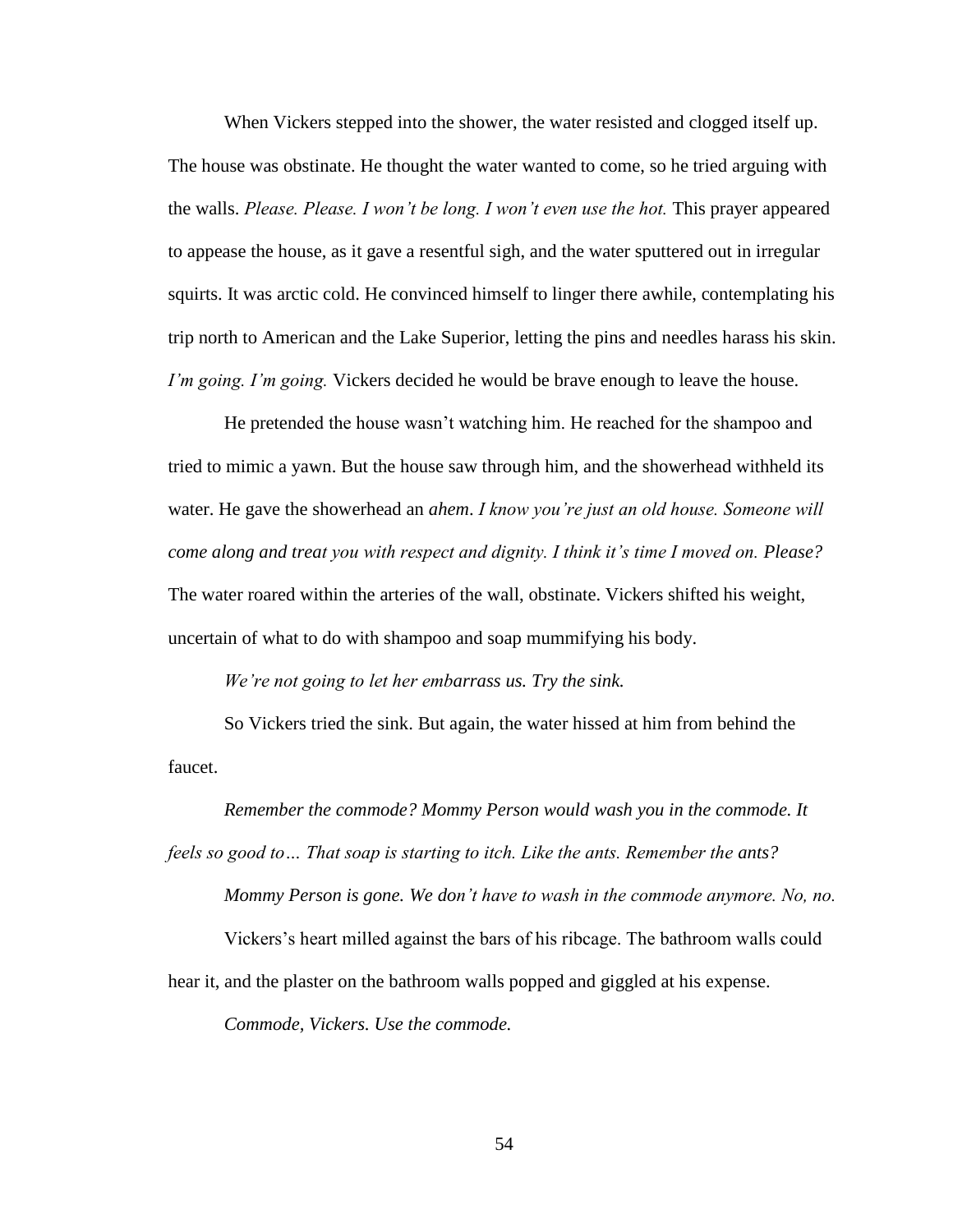The water held its breath, waiting, hopeful. The eyes of the house prickled more than the shampoo. The walls laughed at all the suds running off his fleshy body, soaking the bathmat. Vickers wrung his hands, flailed them, and then squeezed them into fists, as if he was going to box the walls. A pressure welled up against his lids. Like little knives. The salt poked and prodded, determined to have its way with him.

*Mommy Person washed you in the commode not too long ago. Isn't that right, Vickers. You didn't seem to resist so much then. Be a good boy. Wash off in the commode.*

Vickers felt an egg crack inside his gut. The tiny pieces of shell shrapnel lodged into his stomach, trembling like little moths with razor blade wings. The cold yoke snaking down into his spleen caused him to fidget. He tried to fool the eyes of the house by running to the toilet to vomit. But the house knew just as well as he did. Vickers lifted the lid then the rim. He bowed before the toilet, cupped the water like he would take a drink. Then poured it over his head, baptizing himself in the name of the shower, the sink, and the holy commode. He sighed then the house sighed, and although the showerhead and the faucet finally relaxed their clinched water, Vickers would only christen himself with the toilet water. Like a good boy should. He splashed water under the volumes of fat around his stomach, down his thighs and across his back. Slowly he washed away the suds from his body. Finally he dunked his whole head in the pink commode and let the water run down. Just for good measure. The water fell into his mouth and caused his eyes to burn, but he felt clean and purified. He mopped the floor up and dried himself with the wet towel. He flushed the commode on his way out before the house could pester him about it.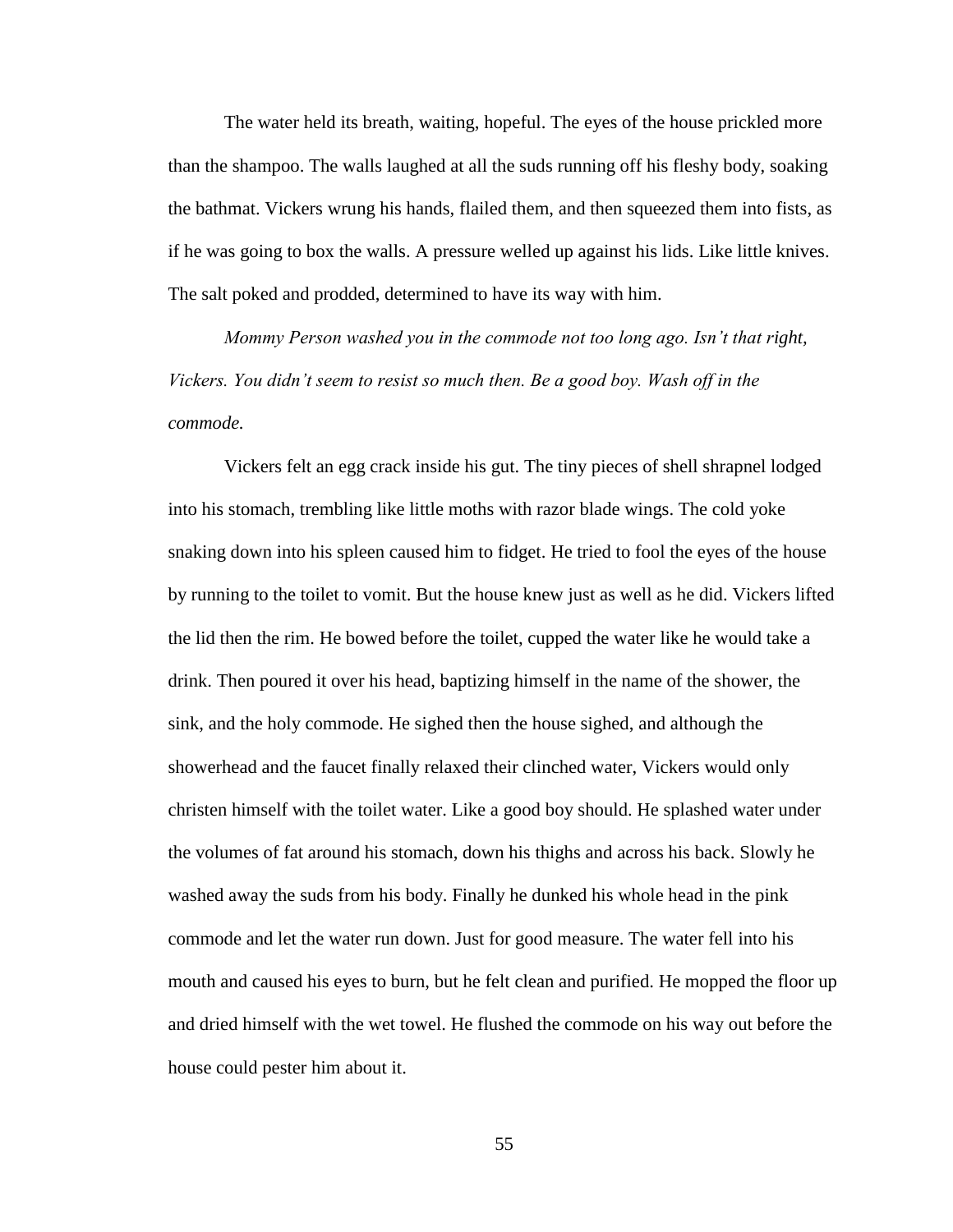Vickers quickly dressed himself in the melted man's clothes, grabbed his valise, and dashed down the stairs before the house could articulate itself. He made it to the front door before the voice found its mark.

## *Breakfast? Eat some breakfast. Stay. Eat. Heart and Stomach ache.*

Vickers's hand pumped the golden doorknob for strength. The air licked his hesitation and latched on.

*You'll be hungry later.*

*We can eat anywhere. Never mind the cherry pie and the shepherd's pie.*

*Mommy Person warned you against the grumbles. The grumblies. Nobody likes a grumbler. Have some pie. Have some breakfast.* 

His stomach was grumbling. But out of principle, he quit the house without eating. Not after the commode incident. He loved to eat. So it was something of a sacrifice. Regardless of how hungry he was or would become, Vickers could amble downtown boasting some sense of accomplishment and triumph. That boosted his spirits enough to save him from crumbling into hysterics when he locked the door. And walked past the well. *It is well. My soul. My soul.* He did feel a chill squirm beneath his skin, causing gooseflesh to pucker across his neck and arms.

\* \* \*

"Have you ever wanted to be a girl?" White asked.

"I've just wondered how sweetheart pink feels against my skin. Do you think they wonder what it's like to stand in the bathroom?" Perry didn't expect an answer.

"Have you ever wanted to be what they call a 'Hottentot'?"

"I think we have to watch out for extremes, man."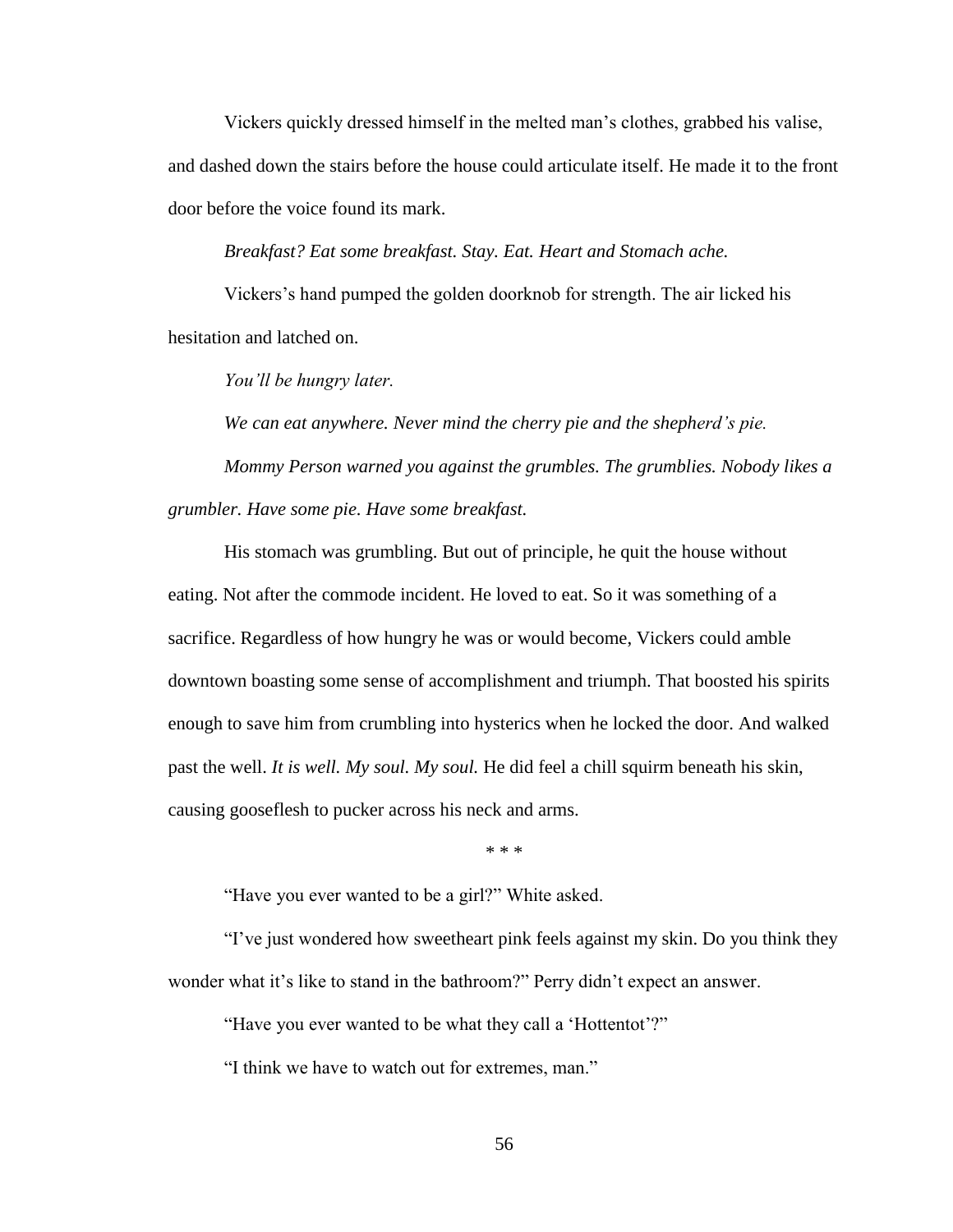"But haven't you ever wondered what Venus prays to?"

"Only Mars."

"Who ever told you about extremes?" White asked.

\* \* \*

If there was anything Vickers knew about New Castle, it was the bus station. He watched it every day from the front window of the antique shop where he worked. Big, long silver buses with that skinny dog-creature running on the side. The buses reminded him of a candy bar, pristine in its wrapper. Sometimes, though, there would be a customer, usually an old lady with pink or lemony hair who only came in because they felt sorry for his mother. He would miss the bus stop at its downtown station because of them. He loathed those ladies. They called him "sweetheart young man" and paid only in their husband's pension. He wanted to smash the old lady's china teapot against the counter and tell her to never come back. But that would be incredibly rude. Besides, another bus would round the courthouse corner before too much longer, and he would watch that one with a rejuvenated appreciation.

All the filing off and filing on. People trading seats with folks they would probably never meet. The ones coming off might walk down the block to the courthouse with their head hanging low, feigning invisibility over invincibility. And maybe it did, but Vickers saw them and watched them until they climbed the marble stairs of justice into the courthouse where they really did disappear. Others would walk with more purpose. They would throw their bodies into Main Street traffic in order to cross onto the boulevard where Vickers's antique shop was. However, they wouldn't usually be risking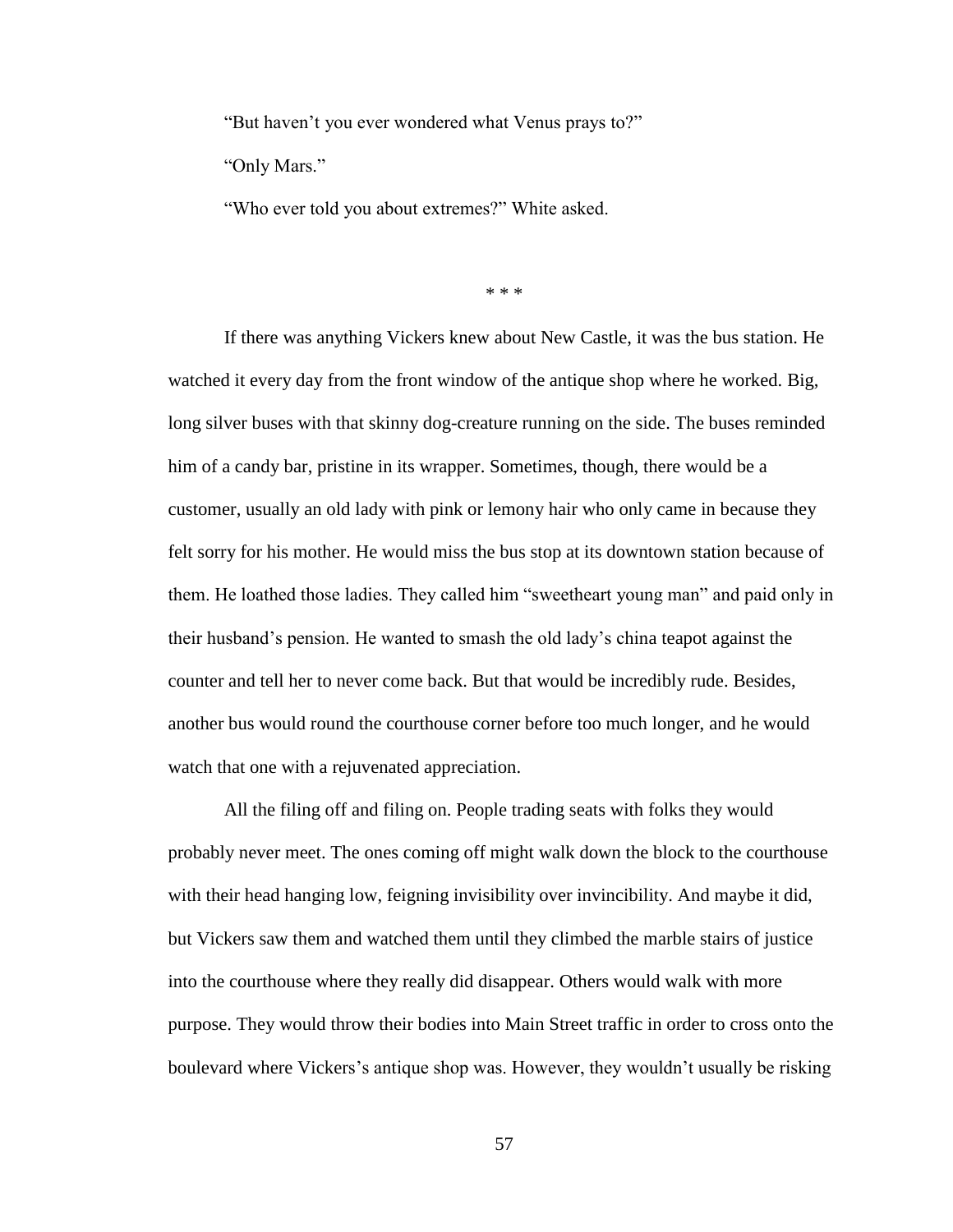their lives to come into Vickers's shop. Typically, they would be dodging cars out of some act of desperate hunger. One of those forms of survival of the fittest or something. That's how Vickers reasoned it anyway.

Flanking Vickers's antique shop were the Magpie's Castle-town Delicatessen and PopPop's Good Foods and Cold Drinks. Vickers made a point to not play favorites and frequent both restaurants with unbiased regularity. However, his favorite was PopPop's, but he would never tell Mag that. Mag was short for Margaret, and she had been a friend of his mother's whenever his mother was young and lovely and thought she could melt with the men. Mag, who married a man with the last name Stein, would often ask how his mother would be doing. He would tell her just fine. Then she would say something inside her head and give him an oatmeal cookie "on the house." Vickers liked Mag and the oatmeal cookie in an all right, pitiful way.

That day, the day after his mother's body was hidden underground, when Vickers walked downtown with the intention of ignoring his antique shop, he wondered if he should tell Mag goodbye. *Decidedly not.* He didn't want to create a scene. She might convince him to go back home. Force feed him ideas about home insurance or mourning periods. Like she roped him into her cookies. He would not be roped any longer, so he decided. He avoided that side of Main Street all together and flew to the bus station, as swift and straight as William Tell's arrow.

The interior of the terminal was surprisingly bright. For some reason or another Vickers expected the station to be ablaze with the warmth and intimacy of candlelight. Disappointed, he thought the florescent lights were nice as they made everything so evident and clear. He felt as though he stumbled into a blue bottle. Everything was so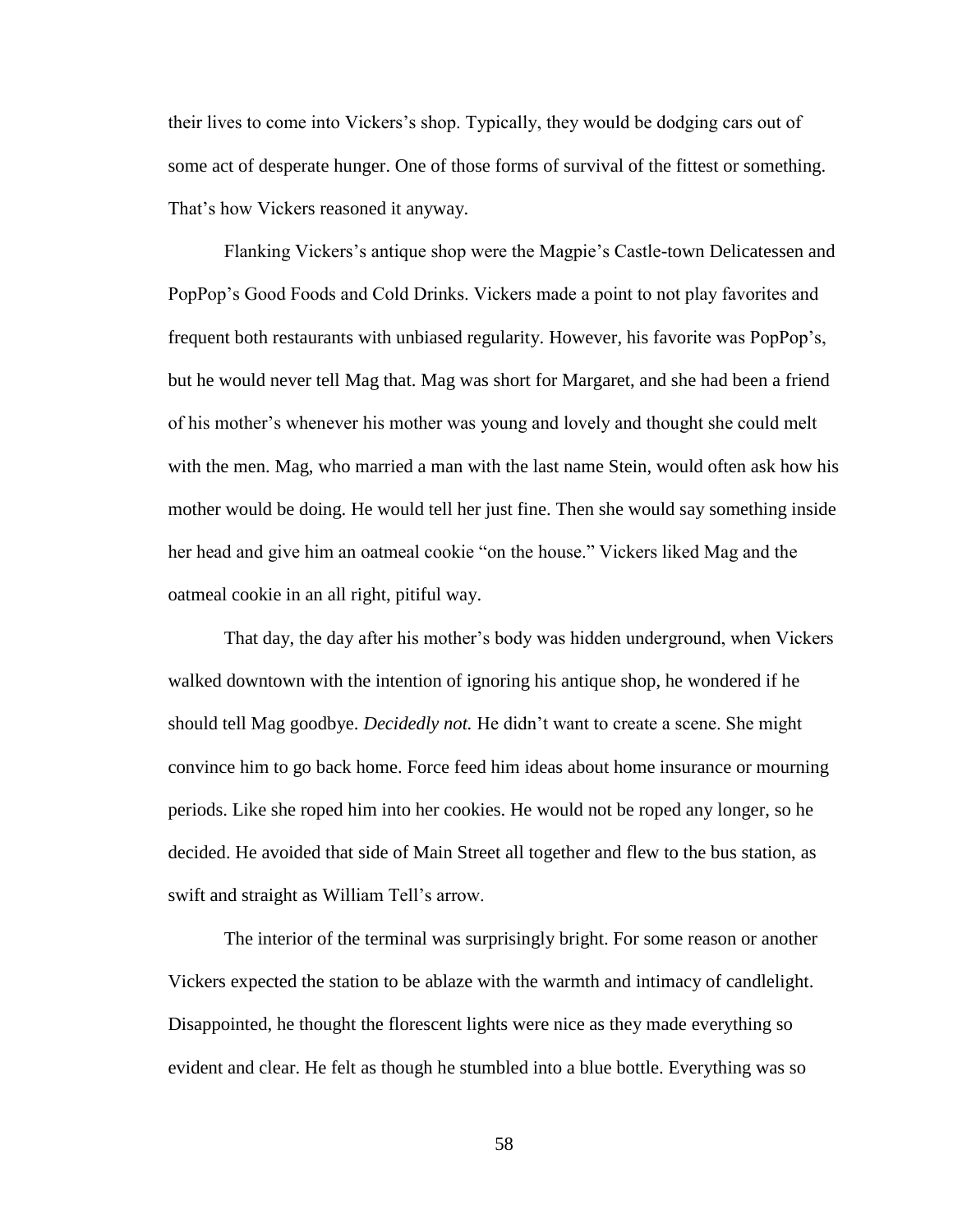glossy inside. The floors looked liked pristine slabs of polished alabaster. The ticket counters were flawless obsidian, most of which flooded with fellow travelers.

He picked the longest line so he could savor the notion of humanity and flight. As if his valise could empathize and squeeze back in either reassurance or enthusiasm, Vickers tightened his grip around the handle. He felt something like Walt Whitman on a good day, and he had to suppress the desire to press his body into the throng surrounding him. *I hear the sound I love, the sound of human voice. I hear all sounds running together, combined, fused...* And Vickers didn't know who to watch— the bald, bespectacled man seated under the clock caress and read and reread his ticket or the bearded man in front of him scratching the skin constricted by his sock or the young, long haired man waiting outside the women's room, chewing and grooming his fingernails. Vickers didn't want to play favorites, so he watched them all not thinking their moments to be private.

"Where to, sir?" the girl asked. "Oh! It's Vickers Temple! Where are you going?"

Her voice caught him off guard. She sounded like a mermaid, or at least how Vickers imagined a mermaid to sound. He did not recognize her and had no experience talking to mermaids and consequently was at a loss on how to answer her. But he was pleased she knew him from somewhere. *Lost. We're drowning…Vickers.* Her long blonde hair draped across her shoulder in a suggestively thick braid. Vickers wanted to take that mermaid hair and see if it tasted like the sea or bread. At that thought, he wished he hadn't worn his brown suede blazer after all. *So hot. Like we're boiling…Vickers?*

"Going?" he answered, confused. Disoriented. *Why am I carrying my valise?*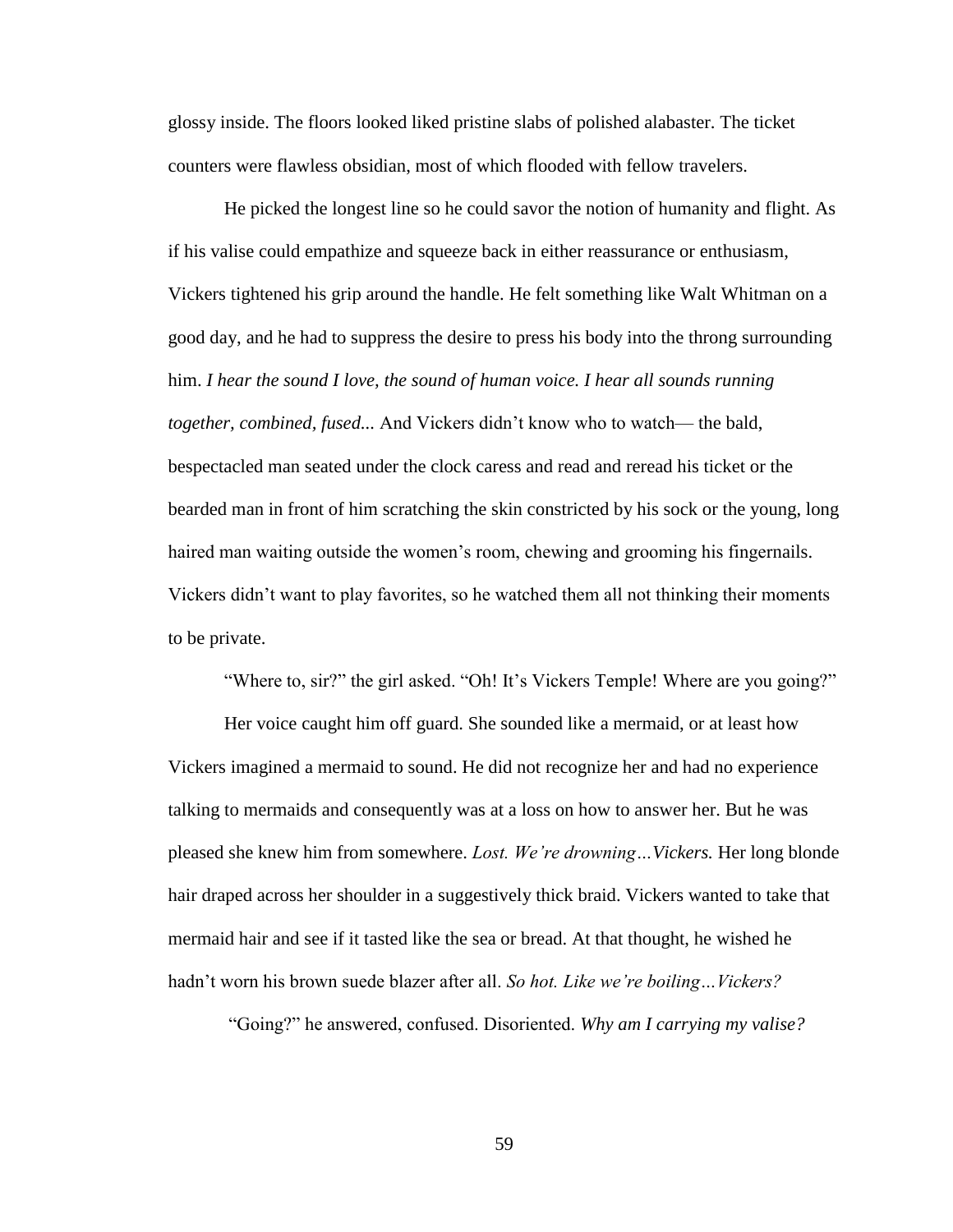"You must be going somewhere, Vickers. You're in a bus station, silly. I'm glad you finally came in, too, even though I'm sure sorry to see you leave."

He wished he knew where she knew him from as she leaned forward, her forearms pressing into the ticket counter. The top of her blouse opened its maw. Vickers tried not to peek, but it was summertime and the buttons were undone.

He didn't know what to say other than, "Yeah, I know that. Sorry, ma'am, I thought it would be a funny joke. Guess not."

He wasn't prepared for this.

"Oh!" She gave a bubbly giggle. "That's funny. You got me!"

She giggled like a bursting bubble, continuing to lean across the counter. Vickers didn't know if he was imagining things or not, but he thought she may be pitching herself forward, towards him of all people. He caught her eyes. Cerulean. They were a blue he wanted to get to know, and she smiled like a friend.

"I'm going to Lake Superior, ma'am," Vickers said, packing confidence into his consonants because he thought she might like that.

His voice rang louder than what he was used to. This made his cheeks heat up. But the mermaid girl didn't seem to mind. She even pouted a little.

"That's far away, sir."

"Well, that's the beach for you."

She did that bubble giggle again. Vickers wished he knew where this wit was coming from because he liked making a mermaid laugh.

"I'm sorry, sir, but I need you to be more specific. I don't think we have a bus that runs straight into Lake Superior. Actually, I don't think we have a bus that runs outside of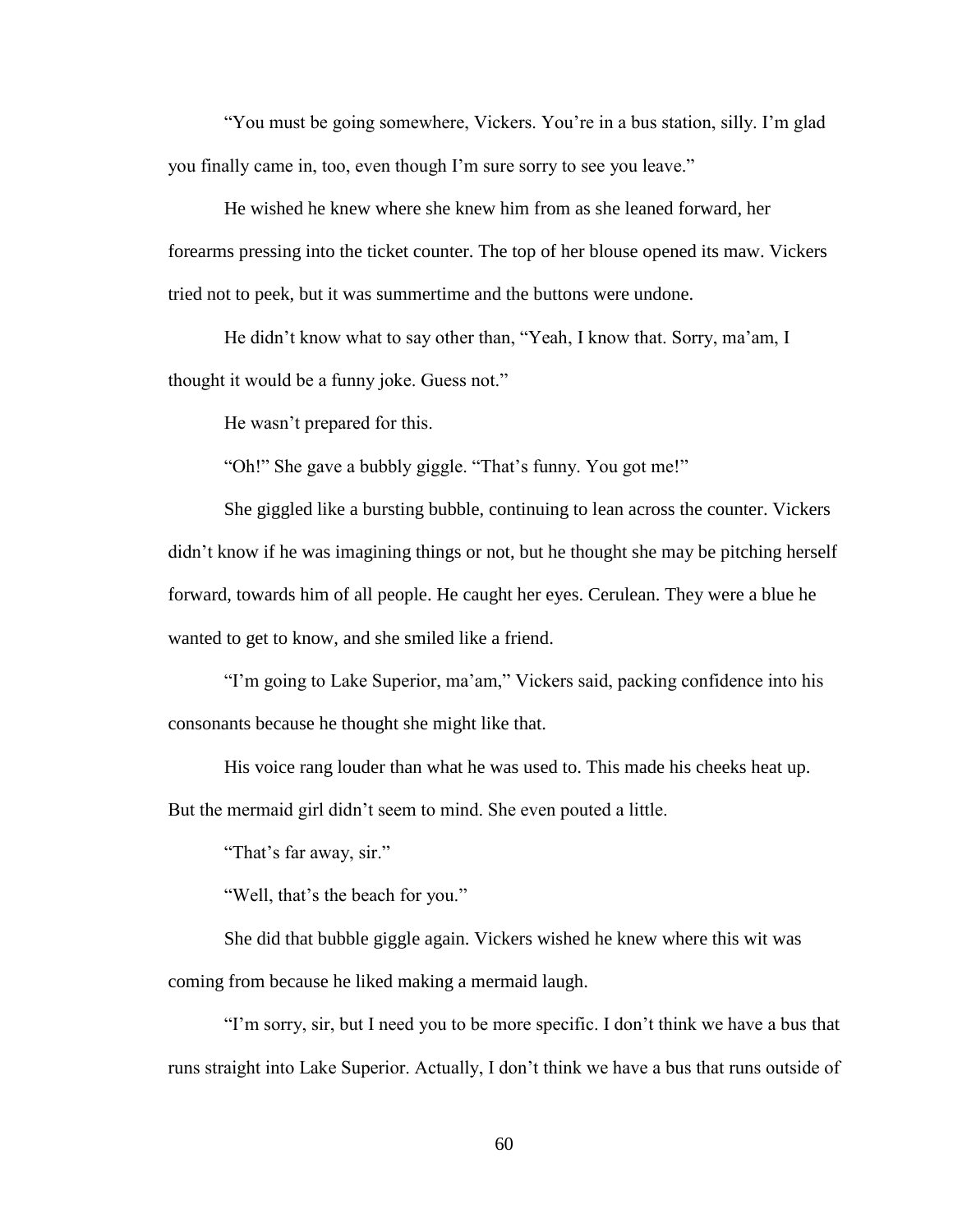Kentucky. I'm afraid the best I can do is sell you a ticket to Louisville. Then you can go from there."

Vickers's heart sank a little hearing her talk so indifferently about his departure.

"Okay," he said reaching into his blazer for his Velcro wallet.

She handed him one ticket to Louisville, leaving at eleven forty-five. Vickers was

beginning to feel a bit of remorse for his impulses. The mermaid must have sensed this.

"Hey, I just got a radical idea!" the mermaid sang handing him back his change.

"I go on break in at ten thirty. Wanna grab some lunch?"

Vickers's heart perked back up and forgot to beat for a few seconds. "Sure, I'm hungry, sure!"

"Okay! See you at Magpie's?"

\* \* \*

"How are boys allowed to love?" White asked discretely.

"Are boys not people?"

White closed his eyes and whispered something in Perry's ear. It could've been a secret of the things man could build, but Perry didn't listen for fear it was. Still, Perry *wanted* to speak of love and some of the other enigmas.

"I can touch you here, and it would be okay," Perry said, pressing his finger to White's throat, causing his friend to choke.

"But I could touch you here, and it would be terrible," White said, pressing his lips to Perry's throat, causing his friend to choke.

"Who made these extremes?"

"Martians behind Venusian blinds."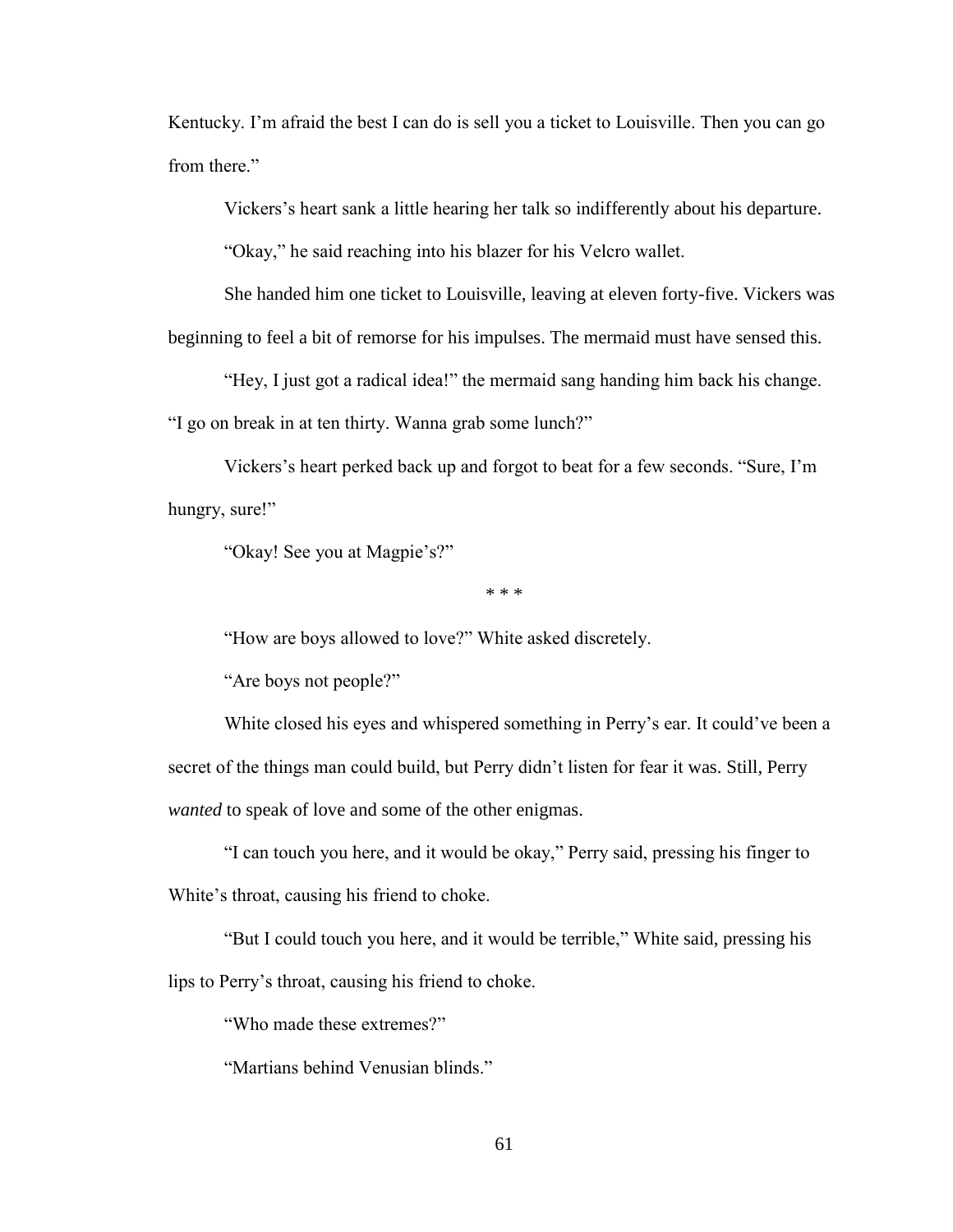\* \* \*

Vickers forgot all about the ticket poking out of the front pocket of his blazer while they ate their respective lunches.

"You know what I like best about working at a bus station?" she asked.

Vickers slurped his tap water.

"I'll just tell you," she said before Vickers could figure out a clever way to ask "what." "The best thing about working at a bus station is that you're a part of everybody's trip. Like, I'm always on the road without ever leaving New Castle."

Vickers thought that was rather special. He thought she was a rather special girl. She insisted on being called "Ayesha." "We ought to have the right to name ourselves" is how she explained it. Evidently, that's what you just do in this day in age. Vickers didn't understand that much, but he went along with it and called her Ayesha since she didn't give him any other option.

"So, are you gone to look for America?" Ayesha asked with a smirk, pushing her braid off her shoulder.

It was laced with blue ribbons. Vickers was sorry to see it disappear behind her back. The ribbons reminded him of seaweed, causing him to stammer.

"You know, it could take you to four days hitchhike from Saginaw. That's in Michigan, right? The Great Lakes?" A laugh twitched behind her lips.

"I don't know much about Saginaw, myself," Vickers said apologetically.

Ayesha bubbled. "No, Vickers, no! It's a song. Don't you listen to music?"

Vickers thought that was an odd thing to ask. Mag was giving them an off putting look.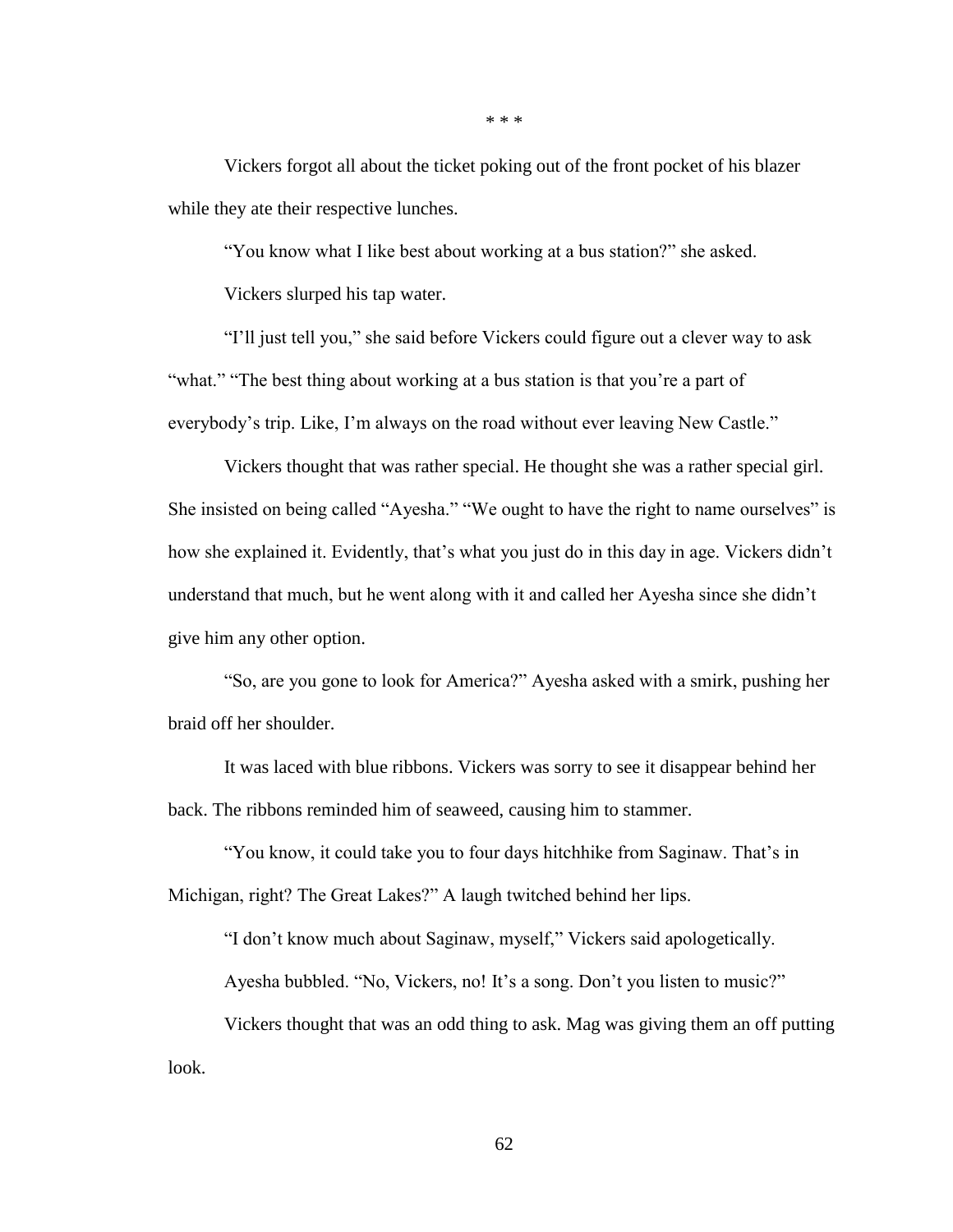"I play the harp from time to time."

"Oh! You're a string man, then?" she asked.

"The harp does have strings," he could consent.

Vickers thought that was pretty obvious, actually. He was afraid to tell her that he hated playing the harp. His mother would press her skeletal body into his as she taught him to play. Her bones stabbed his skin like blunt knives. She would mash his fingers into the strings. "Play pretty for Mommy, Vickers. Sweet and pretty. Mommy's stringy song bird. Yes, Vickers, yes. Mommy's stringy song bird." Then she would rest her head on his shoulder. Her hair smelling damp and musky like the well in their yard when his forefathers drew their water.

"Oh, Vickers! I would love to hear you play! It's only eleven. I don't go back to work for another half hour. I love the harp. So romantic!" Ayesha exclaimed.

Vickers was hesitant. He never played the harp without his mother. He didn't even know if he could without her fingers over his. But Vickers was feeling confident there in Mag's restaurant with the mermaid Ayesha ogling him with her cerulean eyes. Clear as any great lake. Mag hovered behind the deli counter like a smoked angel. Something like sadness or dread prickling in her eyes. Vickers preferred those expectant, engulfing eyes, which engulfed him from across his booth. He was weary of being governed by sadness. He wanted to be happy and see America and maybe make a friend. He thought may even have chance.

## "Okay," Vickers said.

His voice came out louder and more assured than he had heard before. "I have a harp next door at my shop."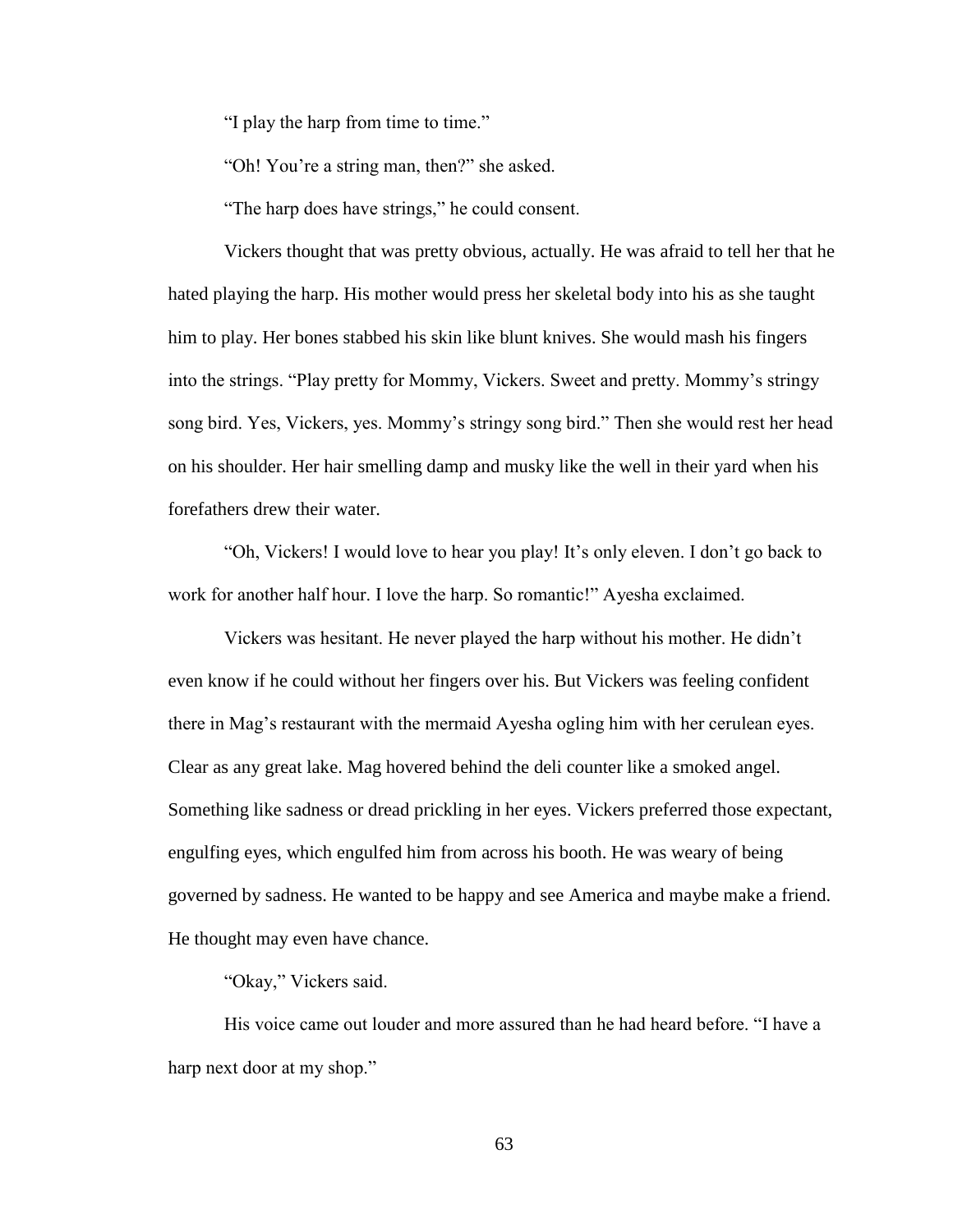"Is that so?"

Vickers nodded, thinking she didn't sound as surprised. But what did he know about mermaids and other deep things? So he emphatically picked up the tab. He had never expected his harp playing to be his way into society. And not just society, but this Ayesha, who Vickers led to his shop, the Somewhere in Time Temple. His mother insisted on their name being added to the sign. He didn't really have much say in the matter. She kept his father's name in the business, despite the grief.

"I've always admired your shop, Vickers," Ayesha said as he unlocked the door. Her hand rested on his shoulder.

For probably the first time, he was proud to switch on the lights. It even crossed his mind to take her hand. The lights sputtered slightly as they coughed up their beams. The harp lorded in the back. It hadn't been touched in years, the wood and strings a virgin again. *Has the music been sacrificed to the mice? Could God give you more?* Vickers couldn't tell his beautiful mermaid she would have to be cast out without a little farewell tribute. He could summon a hymn for the mermaid that touched his shoulder. For her the world and Vickers began to wonder if this was what they called "living." As Vickers navigated around shelves of dusty Depression glass and crates of stained, molting dolls, his skin trembled and twitched. The mermaid girl clipped his heels as she followed, her warm breath on his neck, her chest brushing his back. He felt his blood rush, and he flushed.

They were almost past the last citadel of rosy-cheeked Hummel people when Ayesha exclaimed, "Oh! And what are these sweet little boys!"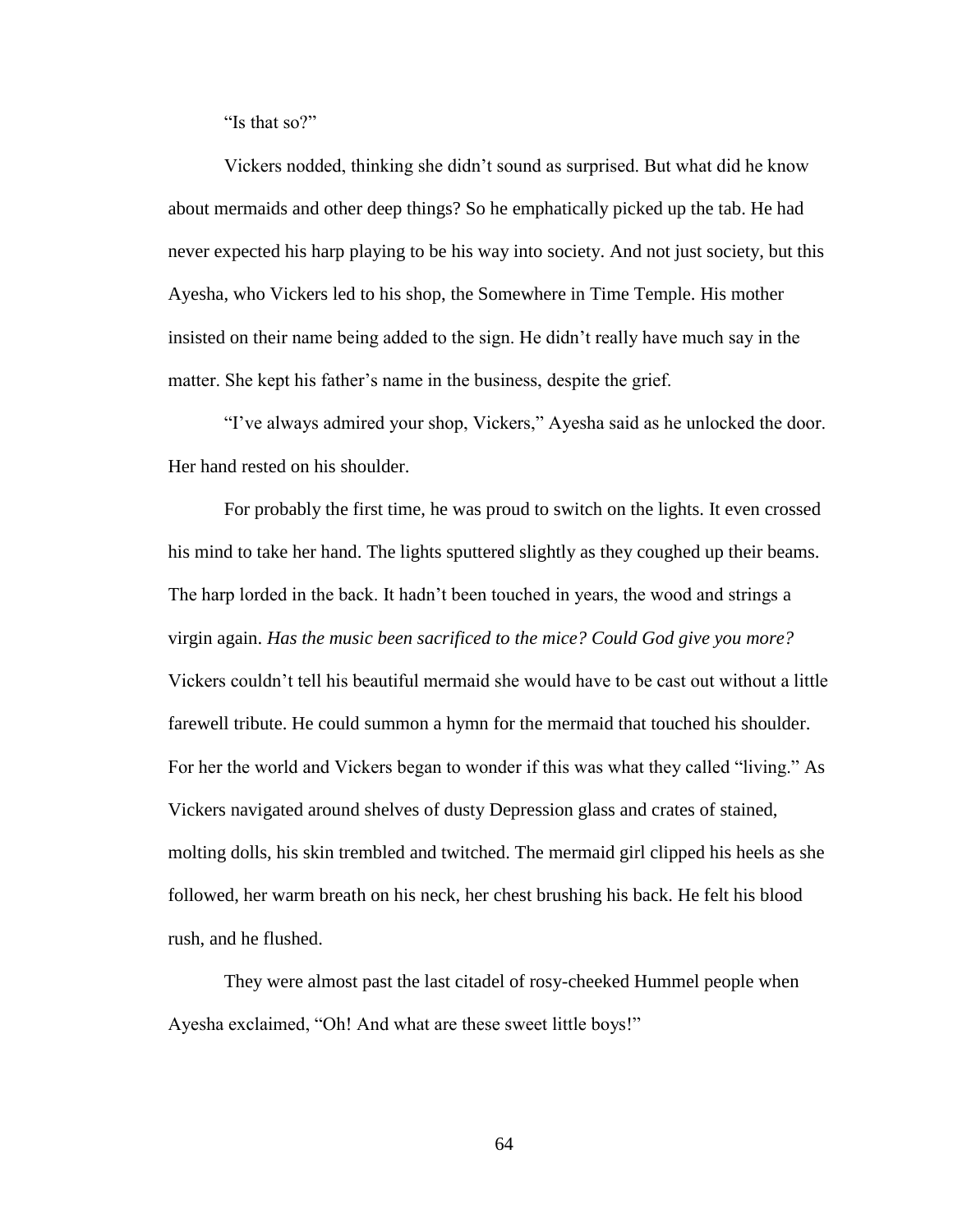Vickers choked on his own breath. He turned around to see it was only his marionette collection, which he took especial pride in. Those sweet little boys had been his playmates. He loved his sweet little playmates. They were on sale for a minimum of fifty thousand dollars apiece. Fifty million for the set.

"Why are they so expensive?" Ayesha asked, picking one up.

Vickers found it curious that she selected Mr. Grover Dancingpants, his favorite.

She cradled him like a baby, his wooden legs dangling over her frail arms.

"Where are their strings, Vickers?"

She gave him an accusing glare. *No guilt, Vickers. No. No.*

"Because I cut them off," he said simply.

Ayesha sat Mr. Grover Dancingpants back down, smoothing out his tuxedo jacket

and cummerbund. Mr. Grover Dancingpants always reminded Vickers of a soldier in the

French Foreign Legion. Vickers could plainly see her accusation.

"And just why did you do that?" she asked.

"Because they would get tangled up when I threw them down the stairs."

Vickers didn't know why this needed to be explained.

"And why did you do that?"

"So they could move. They wanted to see America."

"Marionettes belong on strings, Vickers. That's what makes them good little

boys."

Mr. Grover Dancingpants gave Vickers a sympathetic look.

"The harp's right over here. If you'll follow me this way, Ayesha."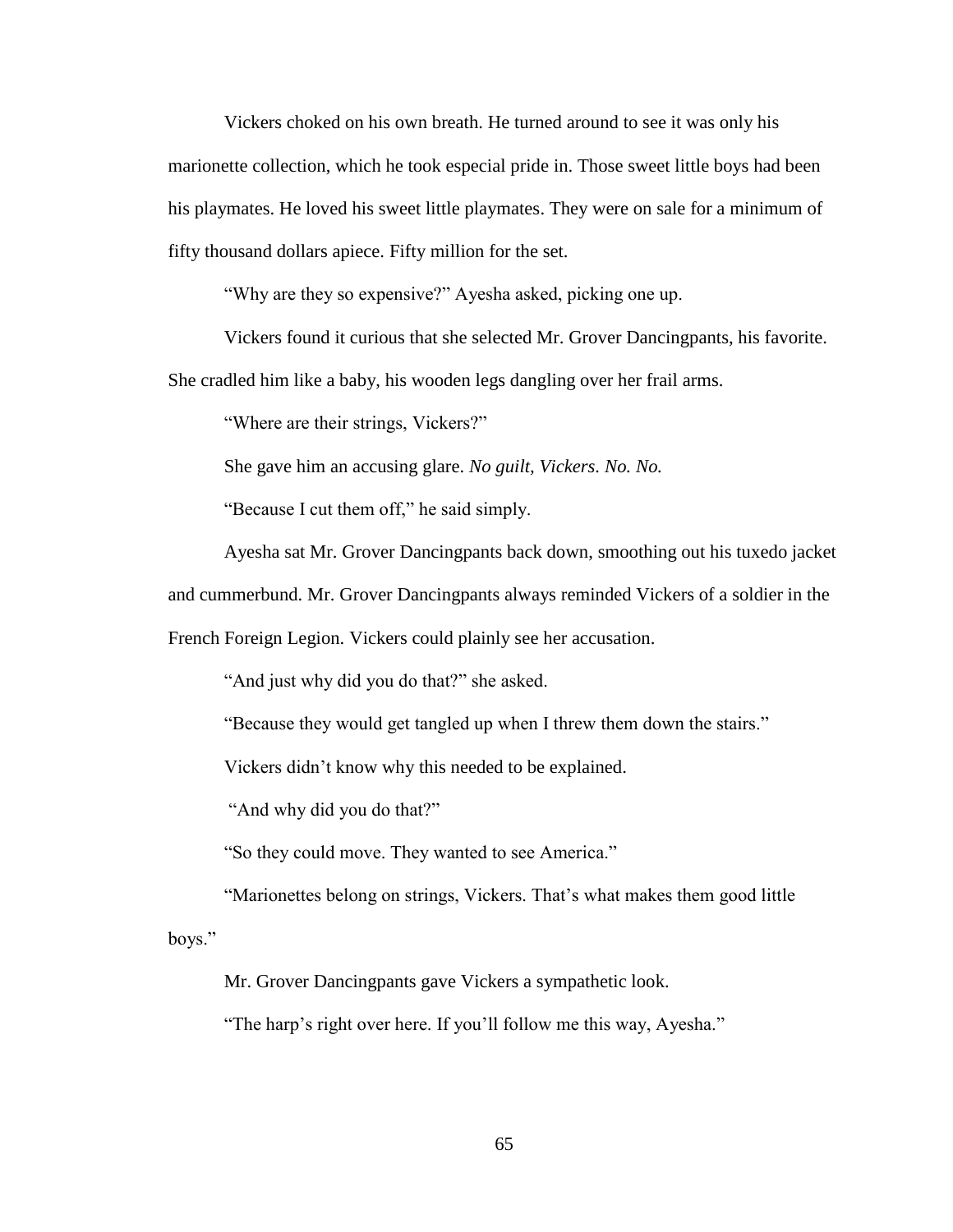He made a point to call her by her preferred name in hopes of smoothing over the mutilated marionette.

"Oh no! It's missing six of its strings. You can't play this harp. How old is it anyway?"

Vickers resisted a shudder.

"It's my mother's cross-strung harp. I guess it's probably sixty years or something. I have another one just like it at home."

"Oh! Is that so! I'm not going back until I hear you play."

Vickers was oddly thankful for the opportunity to show Ayesha to the house. He wanted the house to see he could get by just fine. And he could move and do what he wanted. He expected the house to grumble and groan, for the walls to trimmer and the floor to snap and crackle. Vickers was anxious to show off this beautiful creature he might call his first friend. His very own guest, despite it all.

However, he was surprised to find that the house purred and sighed when Ayesha stepped inside. This made Vickers's stomach drop.

"Ah! It feels so nice in here!" she exclaimed as she dashed into the kitchen like she had lived there all her life.

She yanked open the silverware drawer.

"Excellent, excellent, Vickers, excellent! The silver is just like Mommy would want it."

Although her groping through his silverware unnerved him, Vickers had to admit he was proud of his late night's work.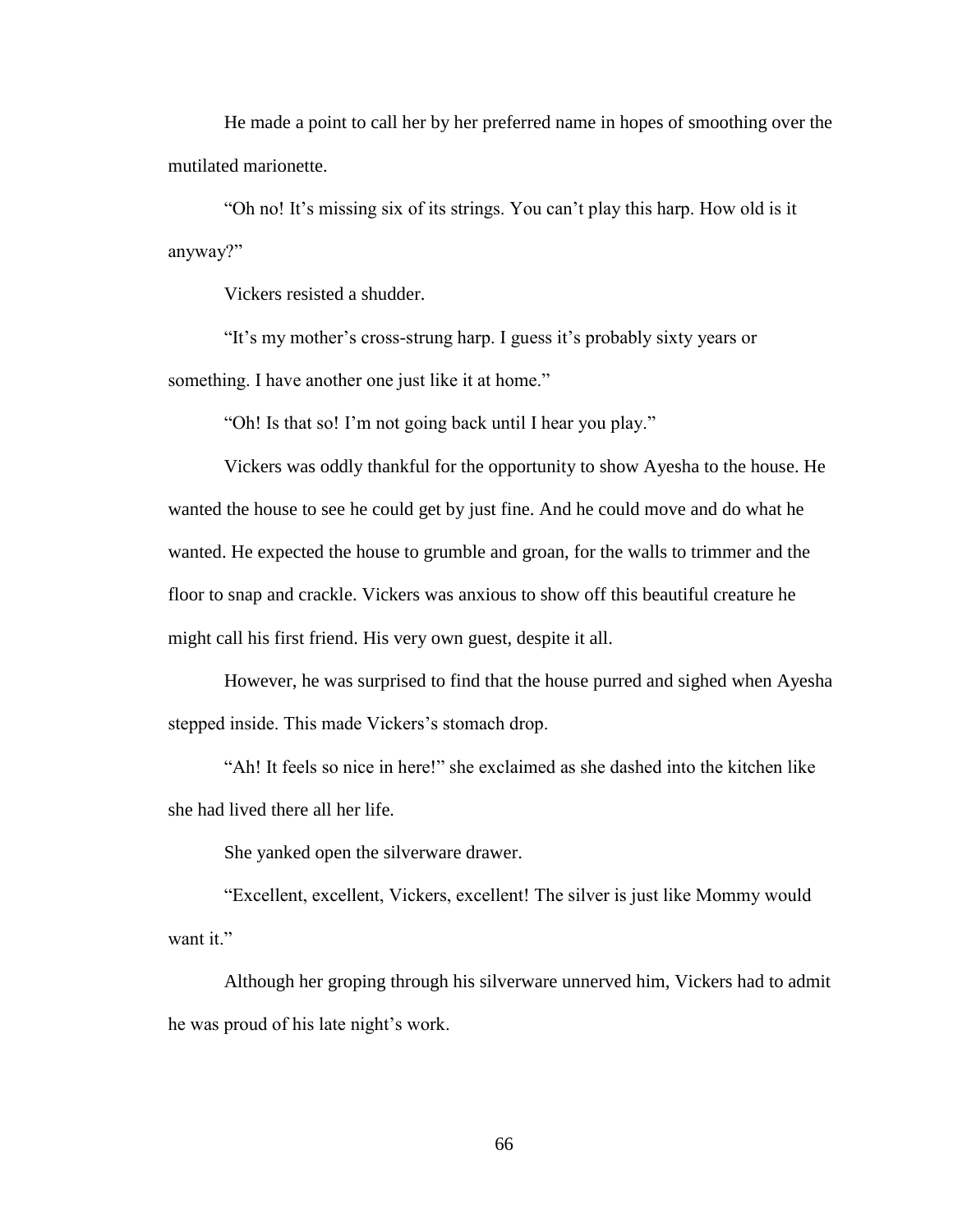"Have you ever felt pretty, Vickers?" she asked, running her fingers over the silverware.

He wanted to answer in honesty. "I made my mother feel pretty."

"Is that true?"

"I tried to make my mother feel pretty."

"Was she pretty?"

"Her name was Ophelia."

"Oh. Drowned?" Ayesha asked knowingly.

"The harp is in the drawing room. Over here," Vickers directed. He didn't need to nod.

He tried guiding her, but she left him standing in the dining room and darted up the stairs to the second floor where he lived. He followed her instead.

"I needed to see the powder room, Vickers," she explained. From behind the shut the door he heard, "Everything seems to be fastidious. Yes, yes."

"Would you like a tour?" he offered.

Vickers was surprised that the house was acting so polite. As long as the mermaid

Ayesha was pleased, though. That's all that really mattered.

"Yes, Vickers, yes! Let's start at the top and work our way down," she said,

clapping her hands together.

He led her to the third floor where his mother used to live.

"Why are we stopping?" she asked, fidgeting a bit.

"This is the top floor," Vickers explained.

"No, Vickers, no. The very top. I need to see the attic. Let us see the attic, yes?"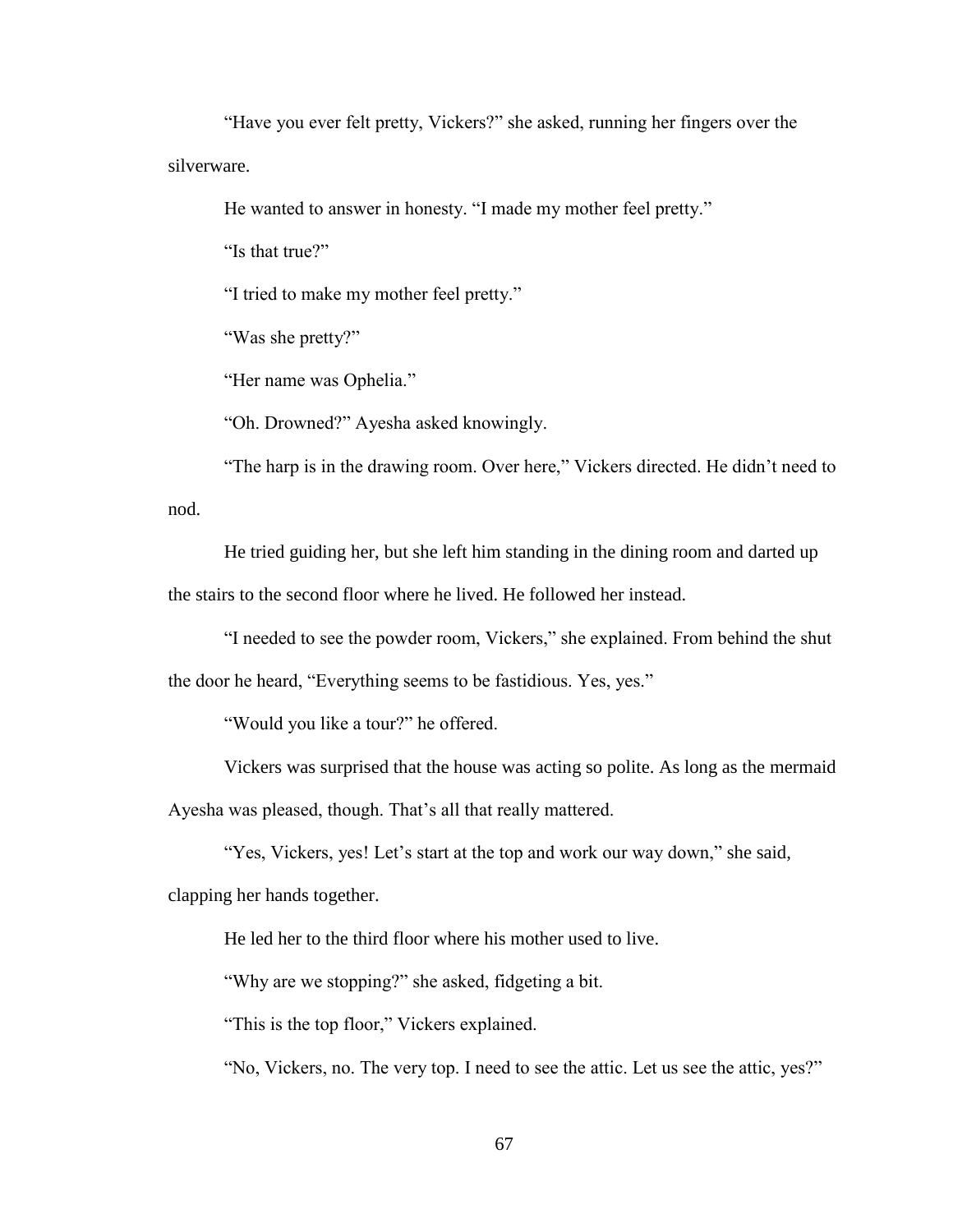Vickers had to admit that was rather unsettling. He dreaded the attic. The ropes hung in the attic. The ropes made Vickers's heart scream. Vickers hated the ropes. *Maybe. Maybe if Vickers faced the ropes one last time? Yes? No?* 

Ayesha marched ahead. Her feet thundered against the floor, causing Vickers's nerves to tremble. The house almost seemed to hug the lithe figure, the walls bowing slightly inward around the hall.

"Are you coming, Vickers? I don't have much longer until I go back. Not much longer, Vickers! Come, come, Vickers. Come."

Vickers hurried after her, the floor creaking little pops of laughter. *I'm not scared of the attic or the ropes. I'll prove. Just wait and see.* As they climbed the attic stairs, he decided would face them for Ayesha and show that the ropes didn't matter anymore. She swung the attic door open revealing the dark walls swaddled in sinister, remembering dust. *Deep nose breaths. Deep breaths.* He cleared his throat, but that didn't keep his hands from shaking.

There were a number of marvels of a kinder time kept in the attic, which his mother wanted to keep out of sight. Like her lace dress that turned yellow where it used to be white and pure. And his father's love letters, tattered and tangled from misuse, compounded with time. But, Ayesha ignored all the trunks and boxes.

"What are these, Vickers?" she asked innocently enough, fingering the two ropes slung over the main support beam of the house.

Vickers girded himself against the deluge of lurid memories that marauded his brain. Memories of a boy waiting for happiness and a father to come home. Memories of a melted man waiting for America and great lakes of a kinder place. Hanging to make a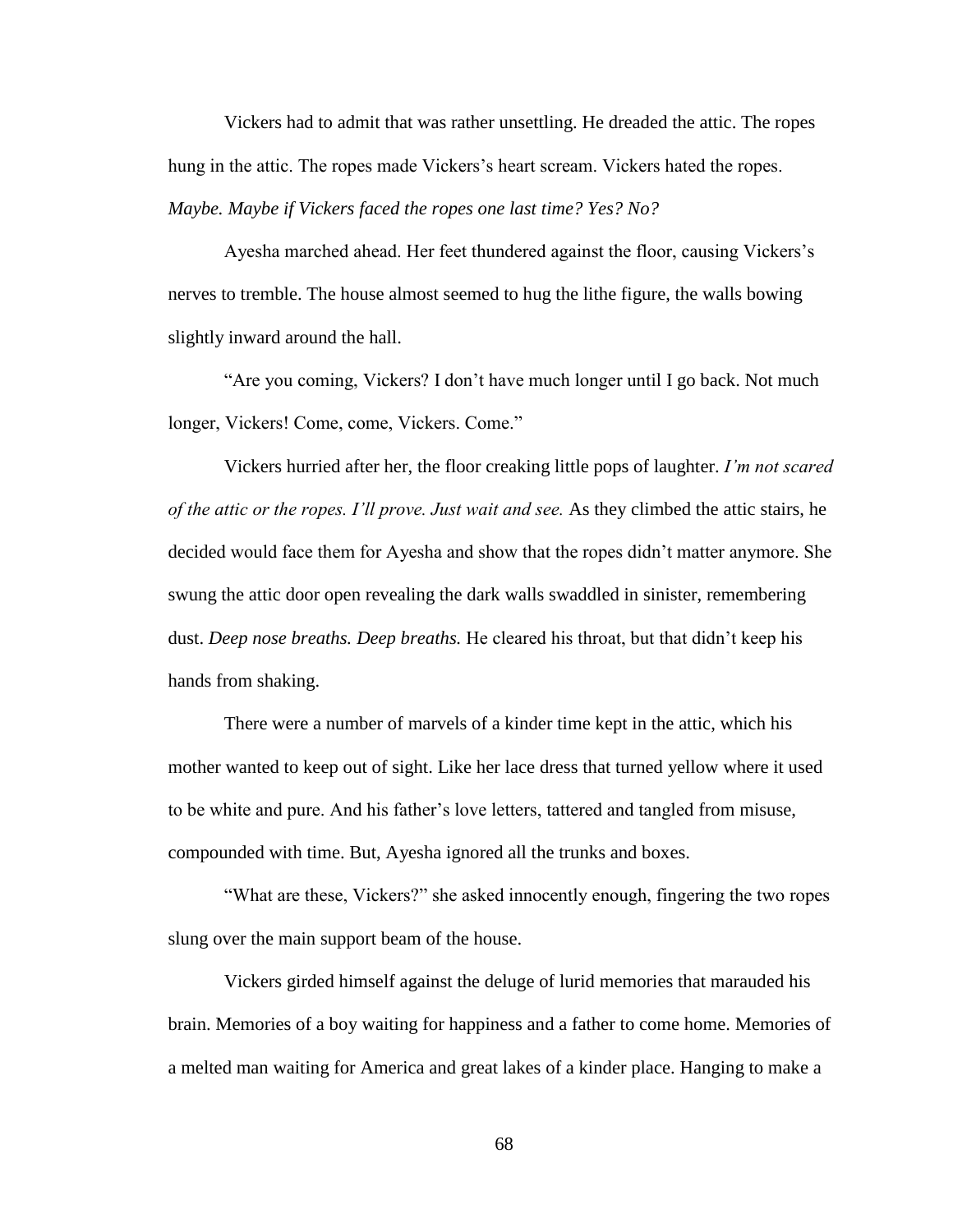mommy type of person stop crying. *Stop the crying. It's drowning us all. Are you still frightened of the ropes? After all this time? Surely not. Surely not.*

"Umm… Want me to show you?" Vickers offered, relieved that Ayesha's face brightened with a hopeful smile.

"Yes, Vickers, yes! Please show me!"

The old ropes hung low from the rafters, latent and limp like sleeping vipers. Vickers remembered all too well how that thick hemp felt around his wrists and ankles. Sunlight trickled in from the small, hexagonal window, illuminating the ropes like a spotlight.

*Be a brave boy, now. It will make her happy. Happy.*

Vickers shucked his brown suede blazer and his socks and shoes. He folded his blazer, his socks, and placed them over his shoes for safe keeping.

"Ayesha, you're gonna have to help me," Vickers said as he lay prostrate, bellydown across the tall stool that waited under the ropes.

"So I tie this rope around your wrists and this around your ankles?"

She sounded as if she had it all figured out.

"That's right."

"And then I pull the stool out?" she asked knowingly.

Vickers tried to sound calm. "Then I'll just hang here."

Ayesha bound his wrists, wrapping twice around, pulling the end through the first loop, then the second, pulling as tight as she could. Vickers winched as the rope seared into his flesh. She made another loop up and under. She yanked twice for good measure.

"Oh! The rope is like new!"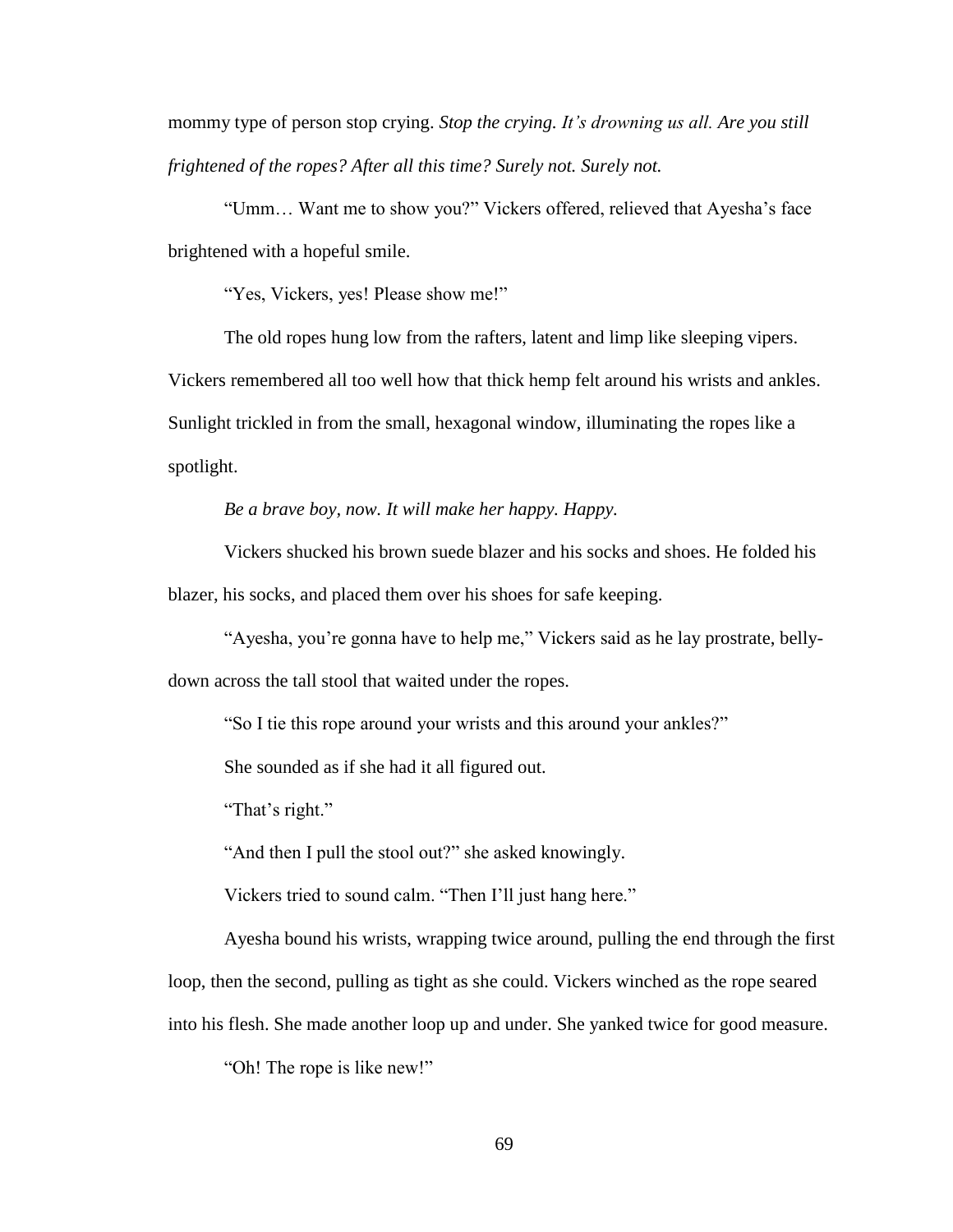Then she tied his ankles just the same. Vickers's limbs bowed back slightly, his joints clicking and sinews popping. Just as he remembered. He made an attempt at a chuckle.

"Taa daa! Just like a marionette," he said weakly, suspended above the stool.

Ayesha laughed, too, with strength and vigor. She unraveled the ribbons from her braid, her hair fell down to her waist. Her face haloed in gold. She smiled as she reinforced the rope ends with the ribbon. Four ribbons for four limbs. She laughed with conviction as she kicked the stool over. It clattered to the floor. Vickers tried not to panic, but he couldn't stop the thunder inside his chest.

"Tell me. How did Mommy die, Vickers?"

Her cerulean eyes bore into him with an eerie, scorching familiarity. He felt an explosion crack behind his ribs. He thought it may be his spine, but through the numbness he couldn't tell.

"Yes, in the well, yes. That watery abyss. Tell me. Tell me. You can see the well outside the window, can't you? You said she fell in. But no, Vickers, no. That wasn't true. She didn't just fall and drown. No, no. You listened to that bad voice. That bad voice that Mommy warned you about. It told you to push Mommy. Then you stayed and watched Mommy drown. You watched her bloat up with that well water. Watched! You watched her turn blue. And you didn't even try to help Mommy out. You disobeyed her. Disobeyed."

Her voice rattled the walls, and her eyes spilled tears. Vickers gasped for air, wrenching against the ropes. *No use.* Giggling at his efforts, she edged her way to the door.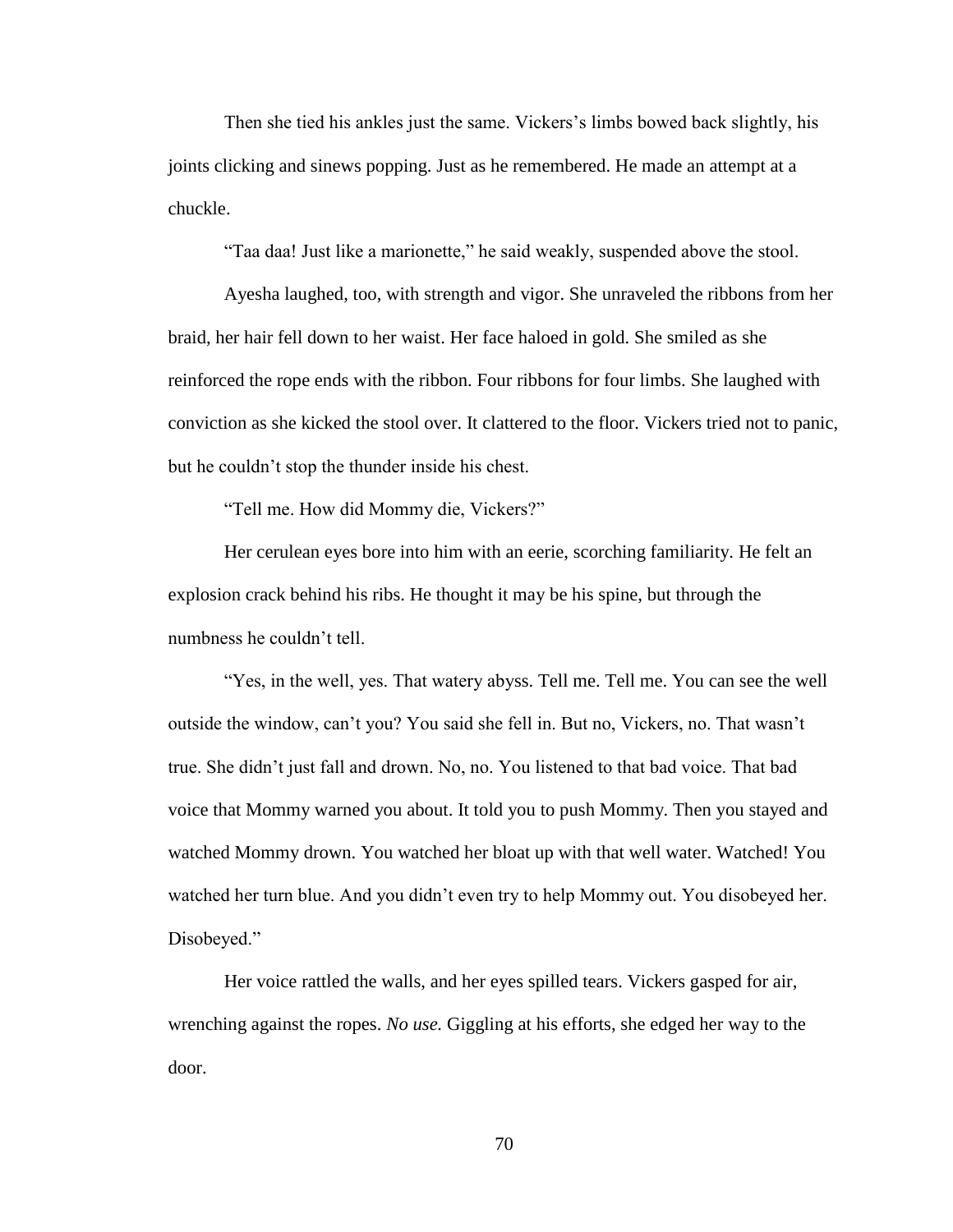"Does Michigan seem like a dream to you now, Vickers?" she laughed.

With that, she pulled his bus tickets out from his blazer pocket. She flashed him a knowing look, giggled quietly, and ate his tickets, ripping and gnawing the paper with her pretty, white teeth. Vickers felt a dagger shred his across his nerves.

"Now, Mommy would watch you. But Mommy has to go. But Mommy wants Vickers to think about what he's done. Vickers will hang there and think. Then Mommy will come back and let her good boy go. But now Mommy has to go. Bye, Vickers, bye."

He screamed after her as she slipped down the stairs. Noiselessly, like a wraith. But as he heard his voice tear against the silence of the house, he realized she was gone. He thought he might be dead, but he could taste the emptiness of the house. Yet, that flooded him with relief. As if his soul was suspended, uninhibited. A stale peacefulness drifted among the dust motes. It was quiet enough for him to hear the bird clock in the kitchen chip twelve. In the stillness, Vickers sighed. All he wanted was a little autonomy. So he imagined himself floating on Lake Superior with a crow circling overhead. He watched the birds slice through the sky outside the window and pretended he was one of them. It made the clock down below a bit friendlier as it coughed down the hours. He talked to it as if the birds were real, and the clock responded with obliging, eager chirps. While he hung with the robin and the finch, her voice kept to herself.

Vickers confided in the birds that, like them, he too felt free. They could be friends.

\* \* \*

The day had crept away from them. The noises of Yani and White's mother could be heard in the kitchen. One of them dropped a pan, and the sound of metallic rattled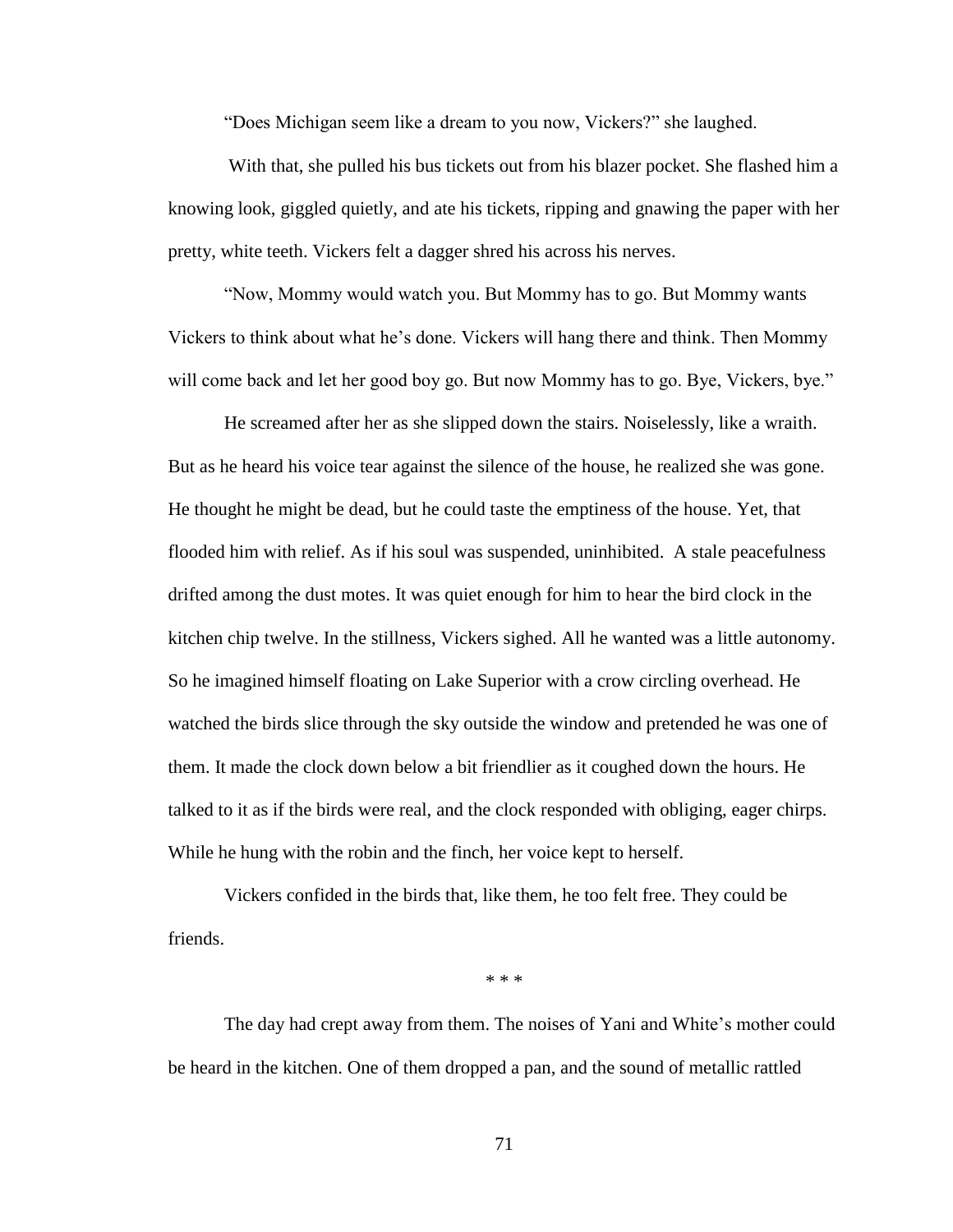beneath them. Supper would be ready soon, and Perry would leave his friend and go home.

"Sometimes I can see him from my bedroom," he said by way of conclusion. "I watch with my telescope. I tried to tell my mom, but she thought I was just talking about pears."

"So what do we do?" White asked.

"Obey yourself, not the ropes," Perry said, pressing his pocket knife into friend's hand.

## Murdered in a Good Dress

Quite frankly, Don Dinapoli had wanted a divorce for years, ever since his wife became something of an icon. So when he looked at the beautiful actress sprawled out dead in the Jacuzzi, as if relaxing in a bubble bath of her own blood, he had to admit—at least to himself—that he felt a chilling surge of relief. Her skin had that eerie, unearthly pallor by the time he came to his senses and called the authorities. It was Sunday and the maid was nowhere to be found. So Don made his own sandwich as he waited for the symphony of sirens to break the stillness of what could have been any other Sunday. The harsh reality hadn't even crossed his mind that the husband was almost always the number one suspect in these types of things unless he had a good alibi, which Don did not. He had a cold sandwich.

Don wasn't known for his quick wit or cavalier displays of charm and personality. That hadn't been why Veronica had married him anyway. No, she picked him over all the other college boys because of his tenacious loyalty and his easy willingness to take a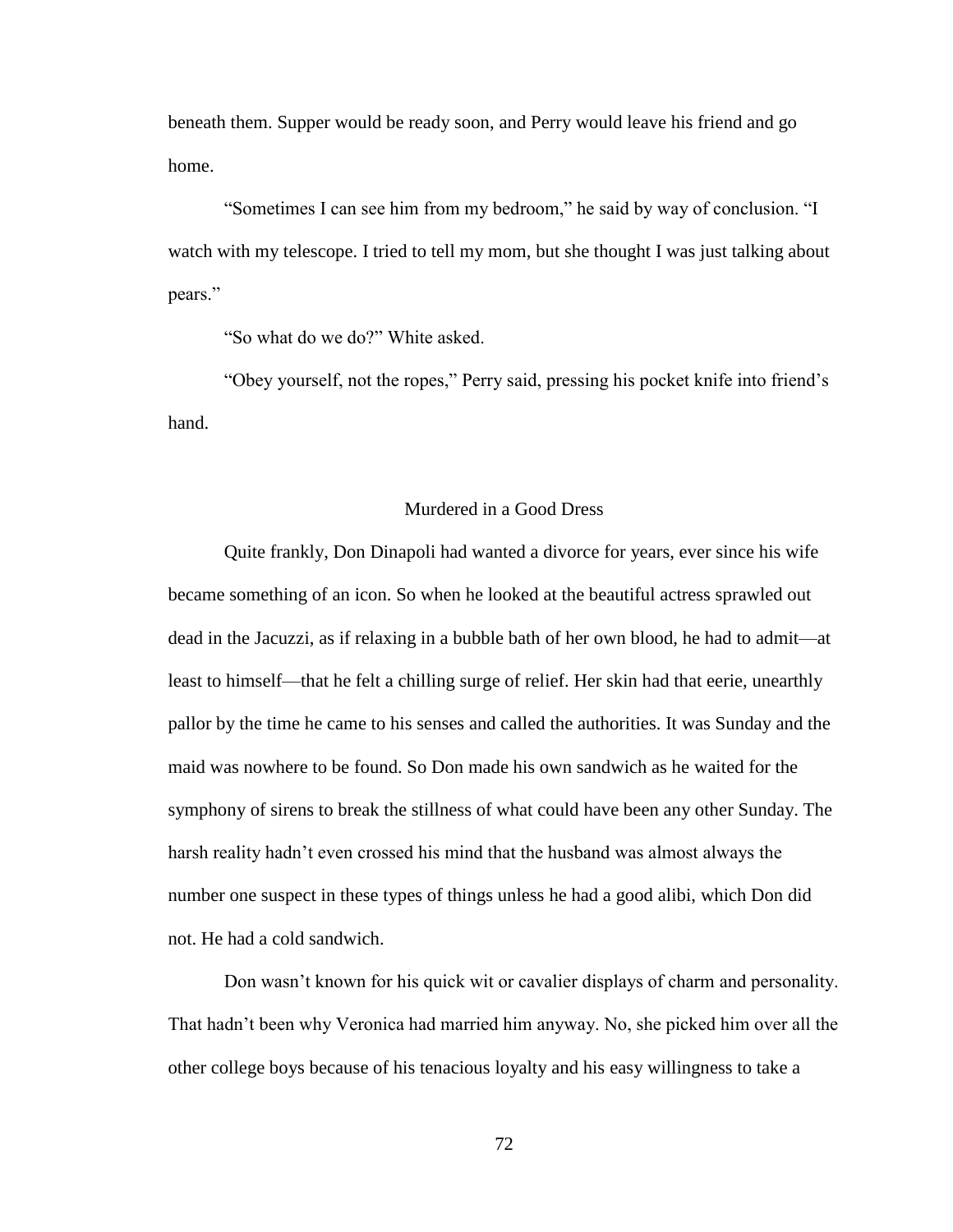supporting role in her life, which had held true for the better and worse part of eight out of nine years of marriage. She picked him for his simplicity and because he was dark skinned and "Old Hollywood" handsome, as she called it. Don didn't particularly enjoy being led around high artsy society like a Humphrey Bogart Maltese mix. Nevertheless, he took it all in stride, just as he had taken everything else from Veronica's lifestyle in stride, and just as he would take this in stride.

When the police splintered the wood on their heavy Spanish-style door, Don was found to be unsettlingly calm and cooperative. Some said he must have been in shock. Most disagreed entirely.

"The body, my wife, I left her upstairs in the bath," he told them. Crumbs from his hero sandwich dusted his lips and soft lavender lapel. "I couldn't find the maid," he said by way of explanation.

The police couldn't even look at him.

"I would've cleaned up a bit, but I didn't know."

He wanted to explain why he didn't clean Veronica up a bit and changed her out of her beautiful party dressed that always became her but now seemed heinously absurd. He wanted to let the police know that she wasn't the type of person who died in a tub of her own blood, but they didn't listen. They only searched the house like they were children on a ghost hunt because that was the natural thing to do in an unnaturally grand house.

"She's upstairs," he said at last.

It all just seemed so indecent, degrading to bring them into her bathroom without her consent, even if she was still wearing a good dress. The late morning light made the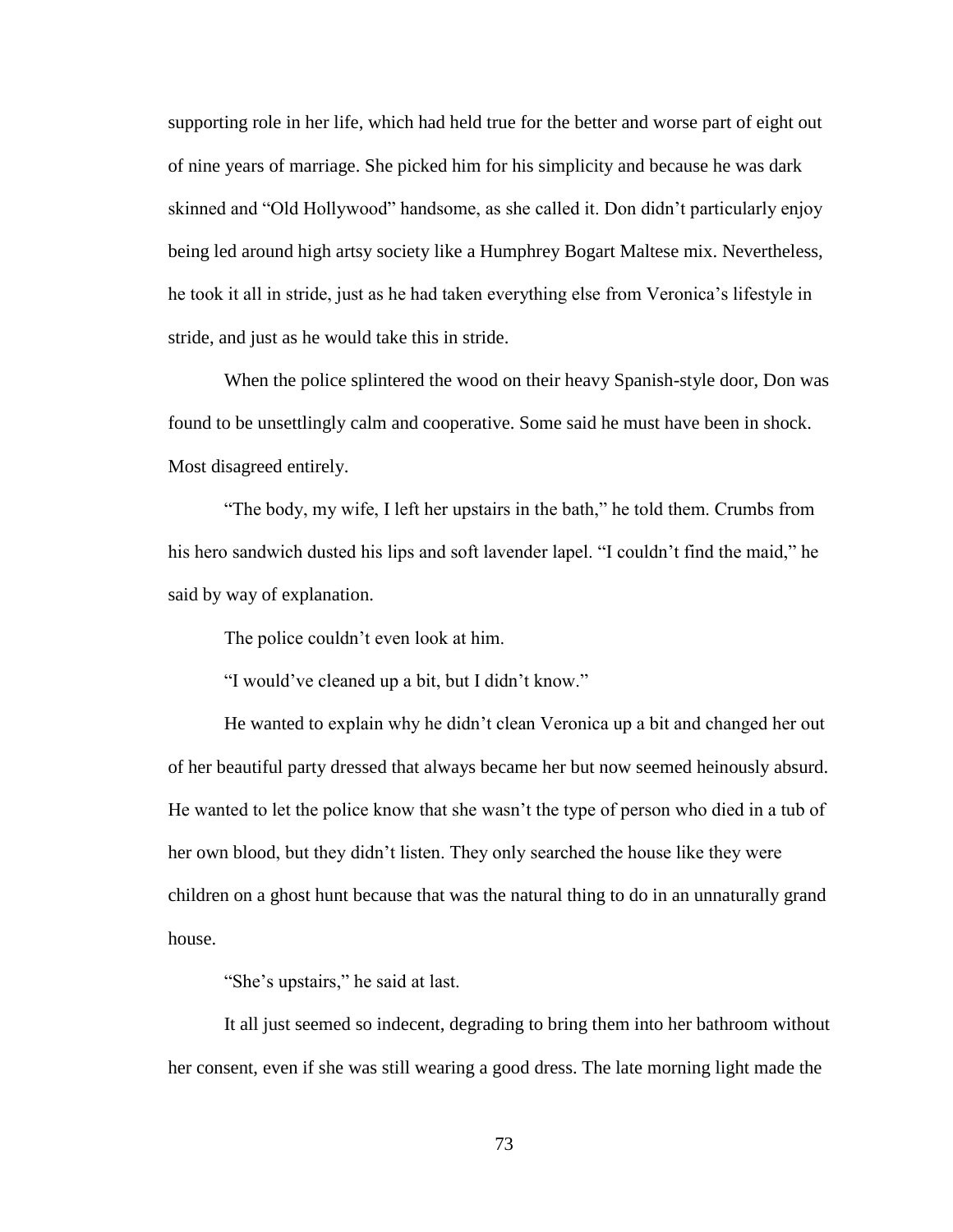beads sparkle, casting rainbows on her pale hands and unblinking eyes. Don had seen her make that face a number of times on stage. She looked like she was practicing Lady Macbeth, screaming "Unsex me here!" Only she never got to finish the scene. If Don had memorized the lines like Veronica, he would've said them for her.

The police swarmed her body and officially pronounced her dead and called for an ambulance on their little radios. An ambulance seemed a little late, Don thought to himself, but he didn't question their call. It was a shame this kind of thing had to happen while they were on sabbatical back home—her back home, that is. He was from New Jersey, and the police watched him like he stank of it. If the backwater sheriffs and Kentucky state trooper hadn't trusted him for being the husband of an elegant prodigal daughter, they certainly didn't trust him for being out of town, let alone out of state.

"You'll have to come with us," the biggest bellied one announced as three or four of them filed out of the room that reminded Don of gardenias and his wife.

The rest of them called for backup and continued to stare at his wife as if she would flirt with them. Don wasn't the jealous type, but the way they acted around her didn't sit right with him. He would've done something about it if Veronica needed it. He supposed she didn't need him now.

"Are you going to come politely or else?" the biggest bellied one said gruffly.

He was labeled as "Powers" and looked at Don through narrowed eyes as if he were more than half inclined to hang him good and proper from the spindly birch out back. Don knew he was a petite man and that he wouldn't be much trouble. He didn't notice any of the exchanging glances, of course. He wouldn't have, given his temperament. He trusted them to be on his side, to console a man who had just lost his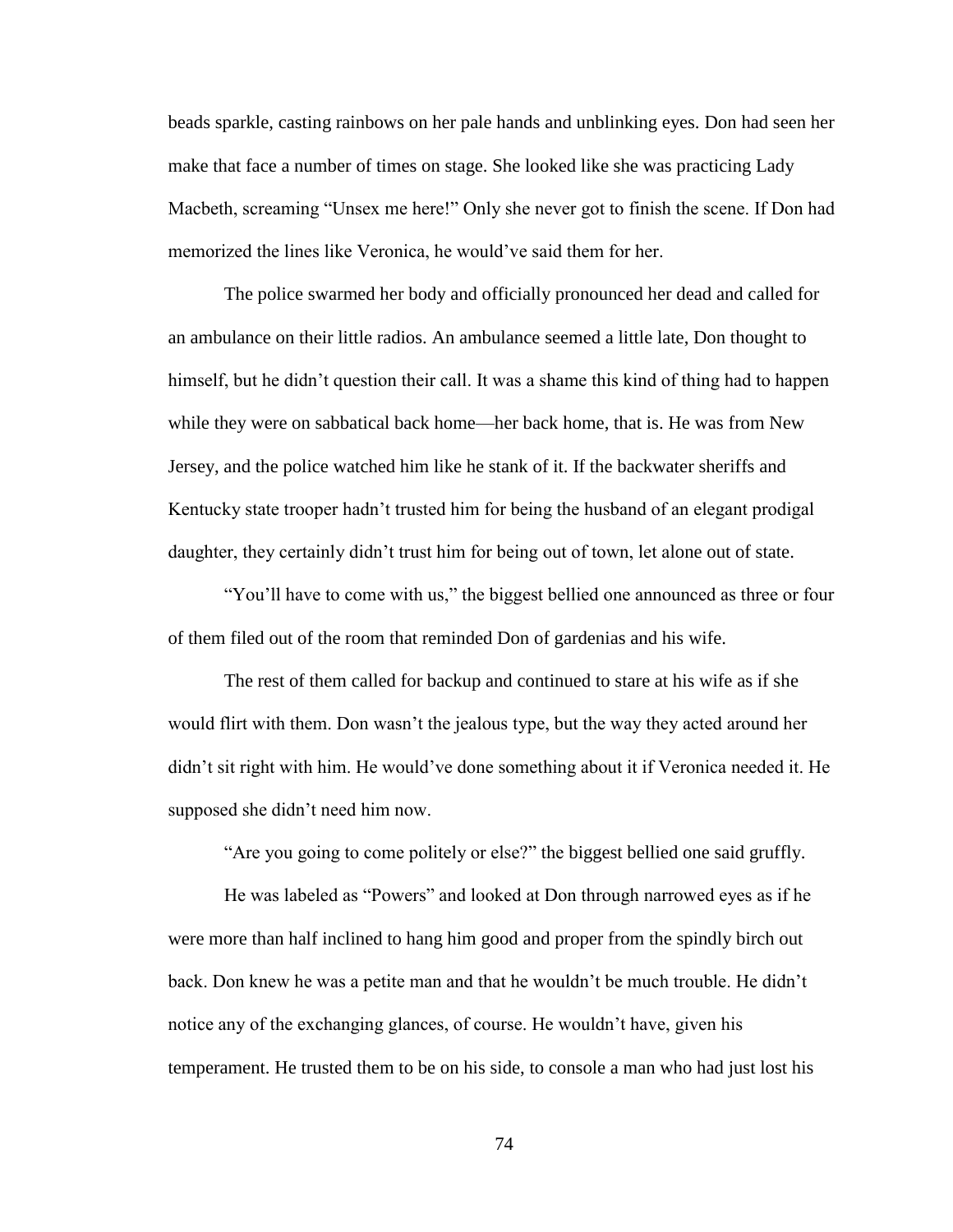tragically beautiful wife. He took their coolness and efficiency as pity. Don enjoyed the calm before the storm as best he could under the circumstances. Pretty soon an ambulance would come to whisk her away to the Holt Memorial Hospital across Old 60 from the Dairy Queen. Don wondered if he could go with Veronica instead of the police. Because what if, even in death, she would want her hand held as the know-it-all in the white coat looked her over with objective eyes? Veronica distrusted doctors and other people with a little too much education. No wonder she settled for a big city zookeeper.

The police led him out the backdoor where the driveway looped and their cars were parked like sterile Christmas lights. There were other houses around, and the neighbors that weren't at church had no qualms with being nosey. Don kept his eyes on the lake that they shared with FFA camp. He could just see it through the trees, which undressed for winter. He thought the lake and the small woods wouldn't be watching, but they were.

Soon reporters would be raining down and Veronica's dementia-riddled father would descend upon him. Even though he wanted to run away from her and all the glamorous, theatrical chaos that followed her, Don knew he would miss her. Shivering and choking back sobs, Don slid into the back of the police car like he was going on a perverted limo ride to the county detention center.

\*\*\*

Officer Bill Jaynes listened to the drum and rhythm of police work that rang through the house. He listened to his own heart, which beat at a different pace. He told the sheriffs and deputy sheriffs to find the housekeeper and the husband while he worked with the body. Evidence. They trusted him. Nevertheless, Bill wished he could forget the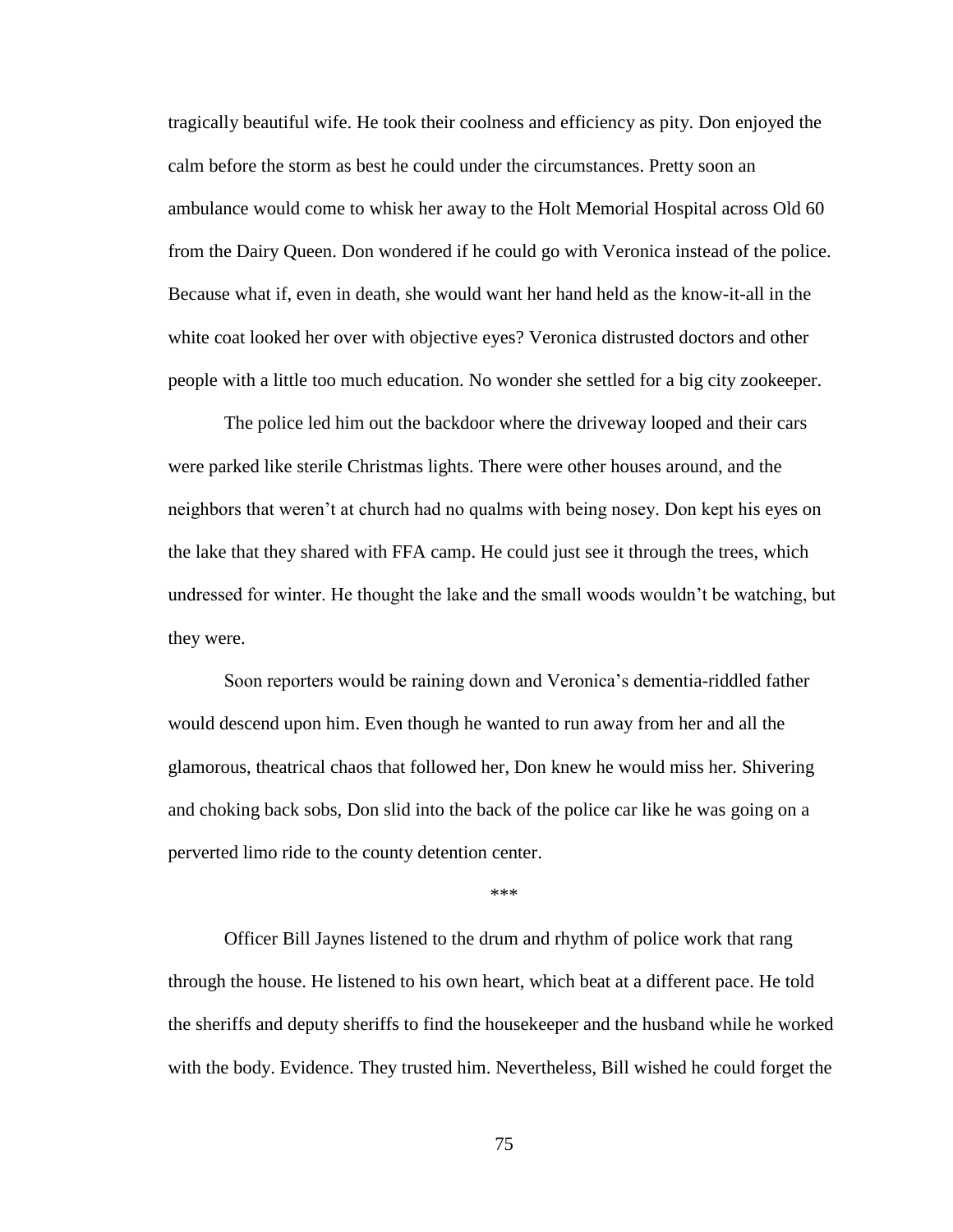raw scent of death that assailed him in the bathroom. The beautiful woman had pale skin in life. She was a porcelain dream to touch. Bill brushed an auburn curl from her face. Her blood seemed to burn his finger. He wished he could forget how she burned to his touch, even in life. He wore latex gloves to protect himself, but her eyes still seemed to watch him. He closed them, closed out those green pastures of eyes. Her mouth persisted in a pout, lipstick just as vivid as in life. Violins played within the caverns of his body as he watched her. The bleeding had stopped hours ago, but she was still beautiful to watch. Pale and porcelain. Fragile and deep. Gently, he fingered the hole that stopped her heart.

Bill had known Veronica well in high school. In fact, he had dated her until she left New Castle for something bigger and juicer. She would say they had just reconnected recently when she made her brilliant homecoming, but Bill would agree to disagree. He never lost touch. Touch. Veronica was sticky with blood. He ran his fingers through her hair and pushed her thighs together. Her good dress was ruined. And for what? Was passion so wrong? Was it a crime to feel? Why couldn't she just see to eye to eye? Pastoral green.

"Bill?"

He tugged at the diamond on her finger. It resisted. Evidence.

"Bill?" the deputy sheriff named Lester repeated.

"What?"

He was a state trooper. He was thought to be trustworthy.

"The husband went willingly to the station. What should we do about the neighbors? And we can't seem to find the housekeeper."

Bill decided to just leave the ring.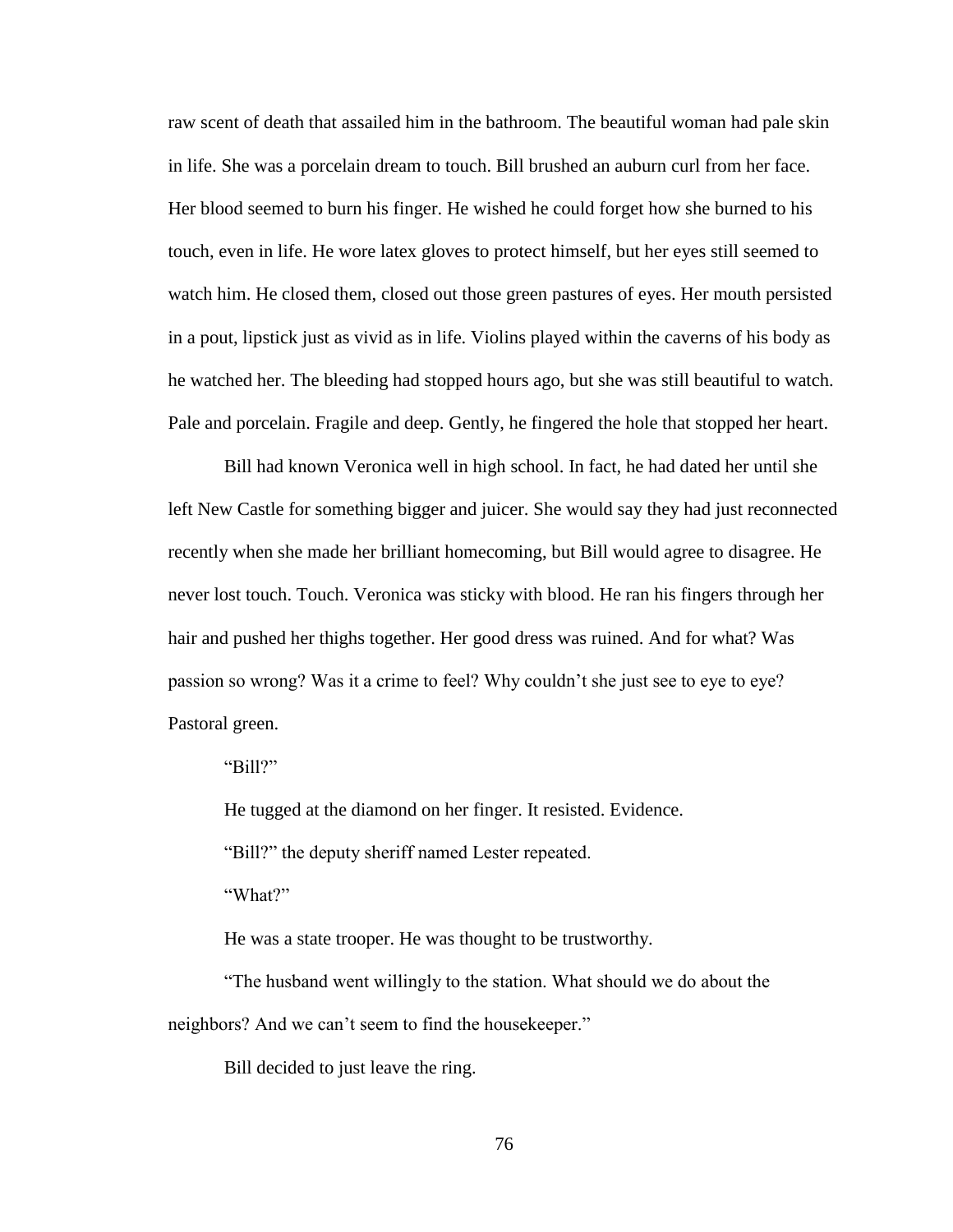"Okay, well, don't worry about the neighbors. Let's not ruin their Sundays for no good reason. I'll go find the housekeeper."

He didn't want to leave Veronica. She was getting colder and would be taken away for good. The last thing he wanted her to do was leave. She was the sweetheart of his youth who came back. Evidence that she cared. Surely she came back for him. She just wasn't brave enough to leave her husband. The man found and taken in. He would flick off her husband for her, since she was fragile. But she got in the way. He didn't want to fight with her after she'd been gone for so many, many years. But they did fight. It was all passion and gun smoke.

\*\*\*

Lil Beau wanted to be a policeman when he grew up. He held a basketball like it gave him a reason to be standing out on his driveway on a cold February morning in his khakis and Oxfords. The blue lights and the torrential downpour of sirens officially called off church for him. He liked Sunday School well enough, but this was more important. Inside, his mom and dad were getting his baby sister ready because Sunday School wasn't called off for them. They wouldn't miss him for a while.

There were all seven county sheriffs, the two constables, and one state trooper. Boy, Lil Beau loved state troopers. He walked out to the edge of his driveway, as if he were practicing his three pointer. But he was watching the commotion across the yard instead. He held the ball at his hip like he'd seen his dad do. The policeman had a gun on his hip. Boy, Lil Beau would trade anything to have a gun like that. Sure, he had plastic ones. But they were just toys. Lil Beau would trade anything to not be five years old anymore so he could stand tall and wear a uniform and drive a car with sirens and lights.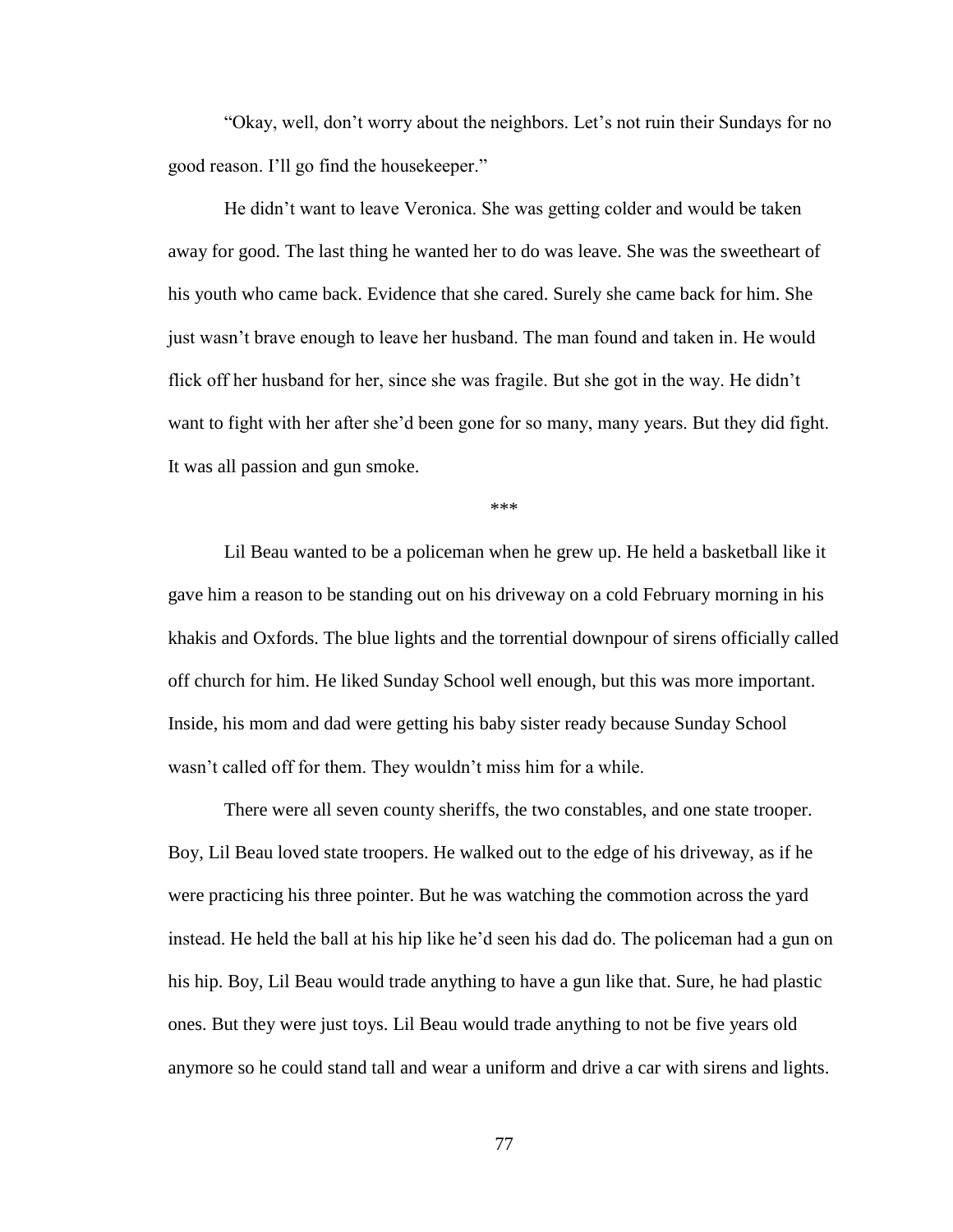Maybe then he could protect his mom better.

He tried now. He hated it when his dad got out the fancy bottles and glasses and broke things and hollered at his mom and said nasty things in a language he didn't think was English. He tried to put his body between his dad and his mom when his dad got weird acting like that, but he wasn't big enough yet. One day he would be, and he would be a policeman so he could lock his dad up in jail. Just until he threw up and got back to normal, though. Then his dad could come back home. Lil Beau loved his dad, whose name was Big Beau or Coach Holmes. His dad taught him about basketball and taught basketball and other things to almighty high schoolers.

A few of the policemen came out onto the back deck with Mr. Dinapoli. They held him tight by the arm. Lil Beau memorized how they held their hands, their fingers. He had great eyesight. He didn't need glasses like his friend Joey. Joey wanted to be a UK basketball player when he grew up. Lil Beau thought that wasn't very ambitious. He would practice the way the police held Mr. Dinapoli on Joey's arm. Lil Beau watched as Mr. Powers pushed Mr. Dinapoli into his car. He knew it was Mr. Powers' car because it had a black streak. Lil Beau would keep his car in better shape. Boy, his own car. Then he could take his baby sister on rides when she got bigger.

Mr. Powers noticed Lil Beau and gave him a stern nod. Lil Beau made sure his face was stern as well and nodded back. It was important. He thought it was a bit odd that they were taking Mr. Dinapoli away. The backseat was for bad guys, and Mr. Dinapoli was not a bad guy. Lil Beau knew Mr. Dinapoli because he invited his family to have supper sometimes at their big house. His mom and dad and Mr. Dinapoli's beautiful wife knew each other from a time in the nineties, which seemed like ancient Egypt. His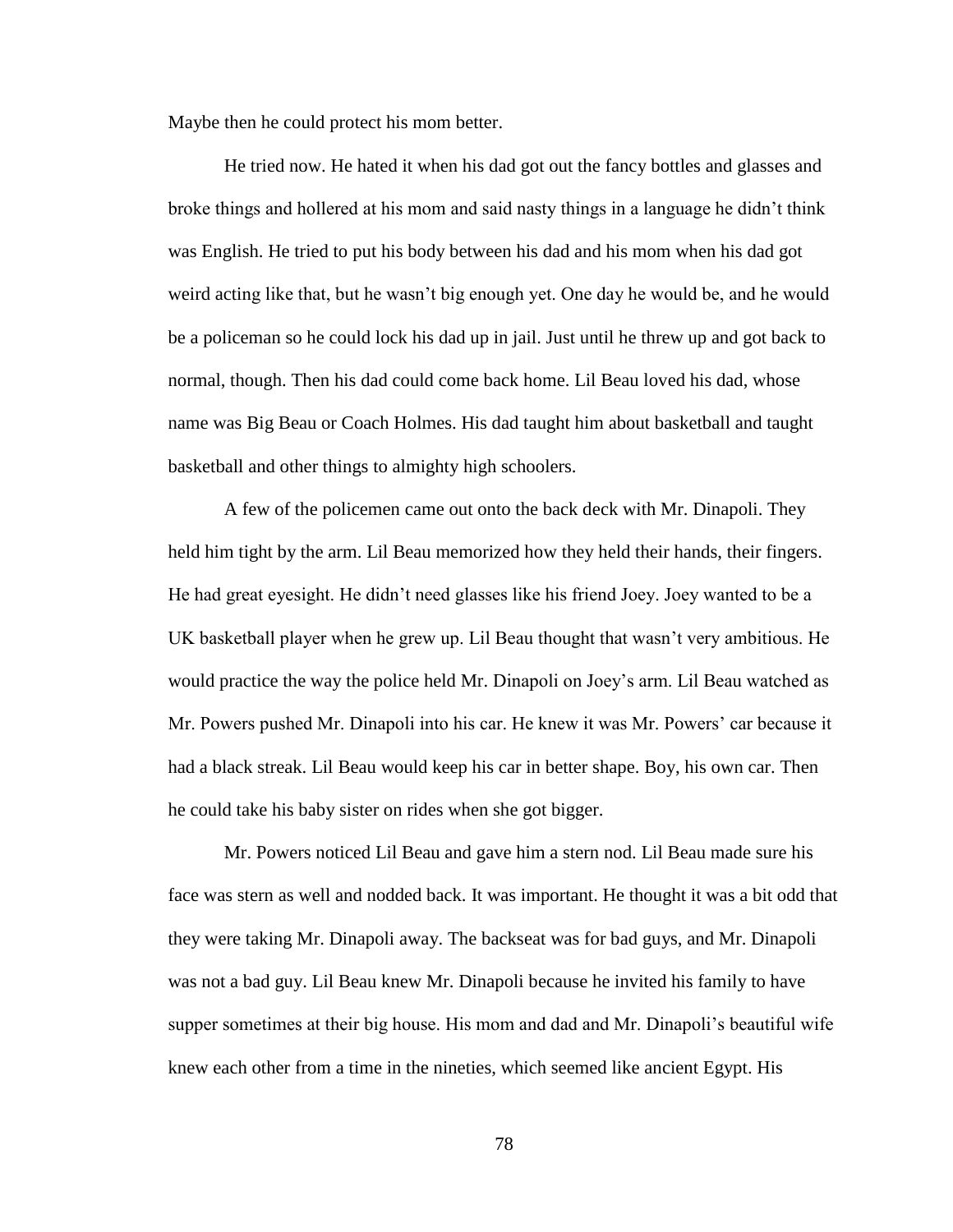parents really liked Mr. Dinapoli's wife, but Lil Beau and his sister liked Mr. Dinapoli who talked funny and could tell them great stories and promised to take them to work with him at the zoo if they ever visited a place called New York, which Lil Beau figured was in Jessamine County because they talked like it was far away.

When Mr. Powers drove away with Mr. Dinapoli, Lil Beau itched to wave, but that would be undignified and would for sure mark him as a kid. So he made his face stern and nodded as they drove around the curve of Lake Street and disappeared. A few other policemen stood on Mr. Dinapoli's back deck talking with their hands on their hips, touching their guns slightly. Their legs were square with their shoulders. If their knees were slightly bent, they might be able to make a nice free throw. But these guys weren't the playing around type. Lil Beau liked that about them. The state trooper joined them and stood the same way. They acted like they couldn't see their breath when they talked. That was cool. Maybe cooler than pretending like you had a cigarette. Lil Beau made a mental note not to pretend like he had a cigarette in the future. Maybe. The state trooper was slightly taller and leaner than the county sheriffs. He had a hat on but he could tell that the state trooper's head was shaven. Something else for when Lil Beau got older.

As the state trooper broke away from the county sheriffs and went for his police tape, Lil Beau willed him to come over and ask him some questions. *Please come. Please come.* The state trooper was walking so erectly in his direction with a swagger and purpose much nobler than a basketball player, although no less tall. *Please come. Please come.* Lil Beau stood a little taller himself, maybe four feet, as the state trooper came closer. He anchored his feet into the asphalt, square with his shoulders. The wind bit his cheeks and hands and made his nose run, but this was important. *Please come. Please*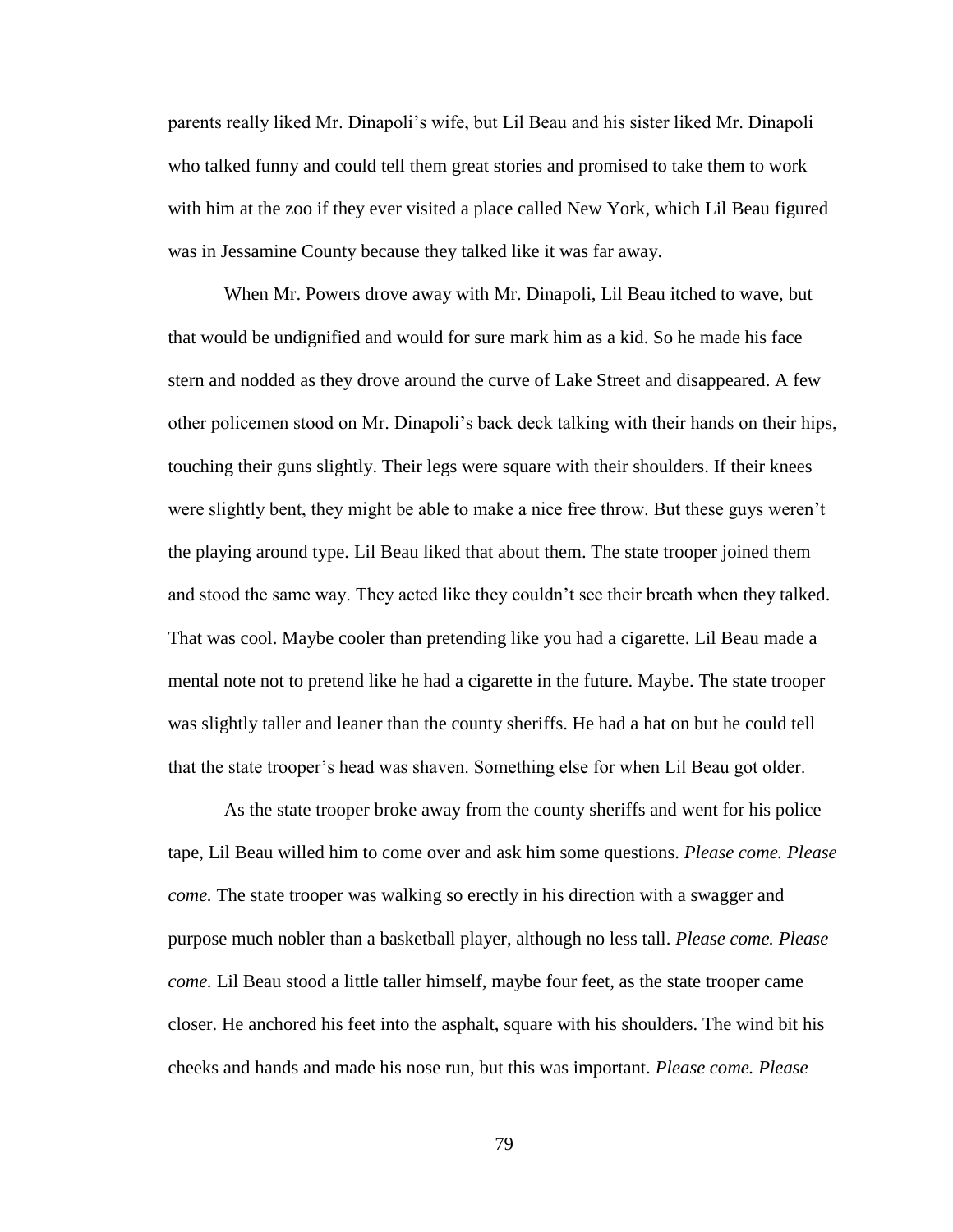*come. Please come.* The state trooper unlocked his car and reached in for the tape. He could hear his mom yelling for him. She would find him pretty soon, and he would have to go to church. *See me. See me.* He bore his eyes into the state trooper. He tried to use the force. He thought he must be sweating blood like the great man Jesus.

When the state trooper rose out of the car, cruisers, Lil Beau remembered they were called, he did see him. His heart pounded and nearly knocked his small body down. The state trooper looked troubled. Lil Beau had never seen those kinds of eyes before. Something was wrong. Something bigger than him but surely not bigger than the state trooper in the smart blues. The state trooper smiled at Lil Beau a little smile as if it was the best he could do at the time. Lil Beau wanted to understand, so he smiled what he thought was knowing smile and let the state trooper do his job. *I'm not big enough yet*, he thought sadly as the state trooper and the county sheriffs when back inside.

His mom was really hollering now. She probably saw the police cars outside, and they made her nervous and a little scared. He knew he should go back inside and easy her worried mind. But something caught his keen eyes just as he turned to go. A figure ran through the woods. It made a ruckus in the leaves, but it disappeared quickly behind Mr. Dinapoli's garage and Lil Beau never saw it again. It wasn't a deer or a goose or a turkey, and in his five years of life experience, he had never known a human to run through those woods, let alone an adult. Boy, this was something important.

\*\*\*

It was important. She kept hidden in her dark apartment. It was important. The body had a name, and that name was Veronica. Yani Kanagalas repeated this to herself over and over as she watched the police tape up the big house like children playing with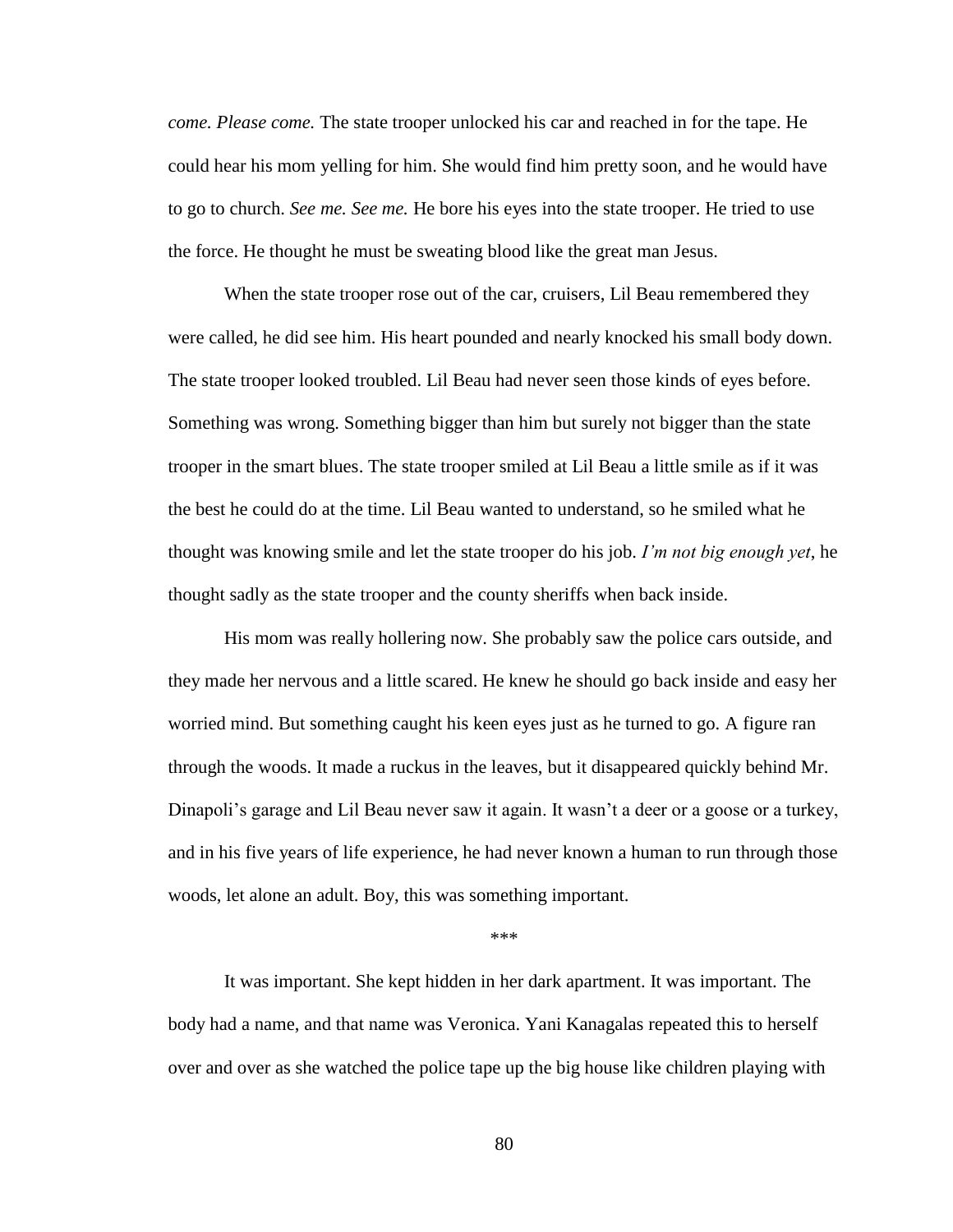construction paper. Although she was admittedly pleased that Don's wife was gone, Yani wouldn't have chosen for it to happen the way it did. From her vantage point of her window above the Dinapoli's garage, Yani felt something like a sniper. Not long after Don was taken away by Rick Powers, paramedics, more police, reporters, concerned citizens, and the like invaded the property as if they weren't strangers. Yani watched, breathless, as the paramedics wheeled the body—named Veronica—into the ambulance. She was covered by a white sheet. Yani wondered where they produced that from because the Dinapolis didn't own any white sheets. She would know, being the housekeeper. Yani wanted to know what the body named Veronica looked like under the sheet. As far as she knew, she was still wearing the good party dress, not in Yani's taste.

She never could understand how a man like Don could marry a woman like Veronica. Yani would think that because she was in love with Don. Not just because he was kind enough to hire her as housekeeper while they stayed in New Castle "to save the marriage", as they say. Yani was in love with Don because he didn't act like it was backward to get a Ph.D. in History and choose to live in a little empty place like New Castle. Yani wasn't ready to leave home to teach at Central Oklahoma Technical College. Even at thirty-four, she wasn't ready to leave her parents and her little brother.

But she was ready to take a lover—if Don would notice her. She had been losing weight and wore a little makeup. She even touched on a little of her mother's perfume. Yani considered herself to be a beautiful and intelligent Indian-Indian woman. Maybe now that the wife was "out of the picture", as they say, he would notice. Isn't that how these things go? The beautiful butterfly with hypnotic wings flies a little too close to the light and burns into happy oblivion, and then the good gentleman at long last notices the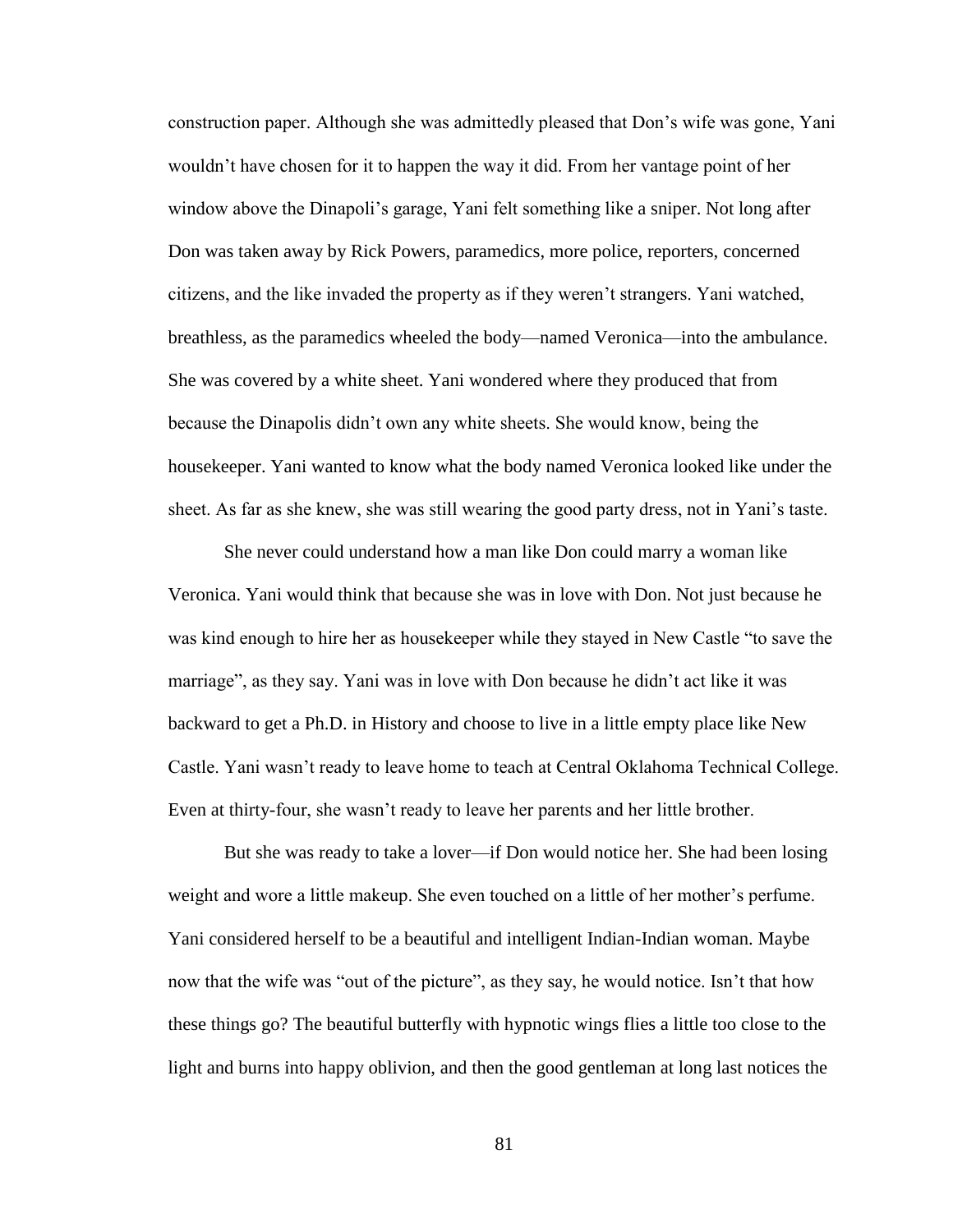dark skinned girl who had been there all along. It had been his wife who led him to New Castle, but Yani hoped against hope that Don may find a reason to stay. "Yani Dinapoli" had a nice ring to it, she thought.

Outside her window it was a nearly noon. Folks would be getting out of church and pushing and shoving themselves to get to Dairy Queen. This included Yani's folks, who would ask where she had been all morning. For a freezing day in February, it was encouragingly sunny. Without Don's wife telling her what to do, what to rearrange or pull from the closet, Yani hardly knew what to do with herself. She contemplated retreating to her parents' house, but ever since she'd take a job as a housekeeper rather than an adjunct professor in Oklahoma, her parents looked at her differently, looked at her with something like disappointment. It didn't even matter that the Dinapolis paid her considerably better than Oklahoma would have. Outside her window people crawled like an army of ants all over the house. In a way, she half expected Veronica to step out on to the front porch and join them like it was a party. She would've been dressed appropriately. That wasn't what Yani was waiting for, though. In the deepest part of herself, Yani knew that Veronica wouldn't be coming back.

She was waiting for Don. She wanted to talk. Just talk. She persistently stood guard over the day, willing Don to come back. In her vigilant stupor, she must have missed the car that broke through the trenches of law and media because she didn't hear the heavy tread on the stairs. The pounding on the door startled her. Her heart thundered against her ribcage, and she felt her nerves ignite then go numb in anticipation. In her mind, it could only be Don.

However, her monomaniacal patience was not rewarded. It was just her younger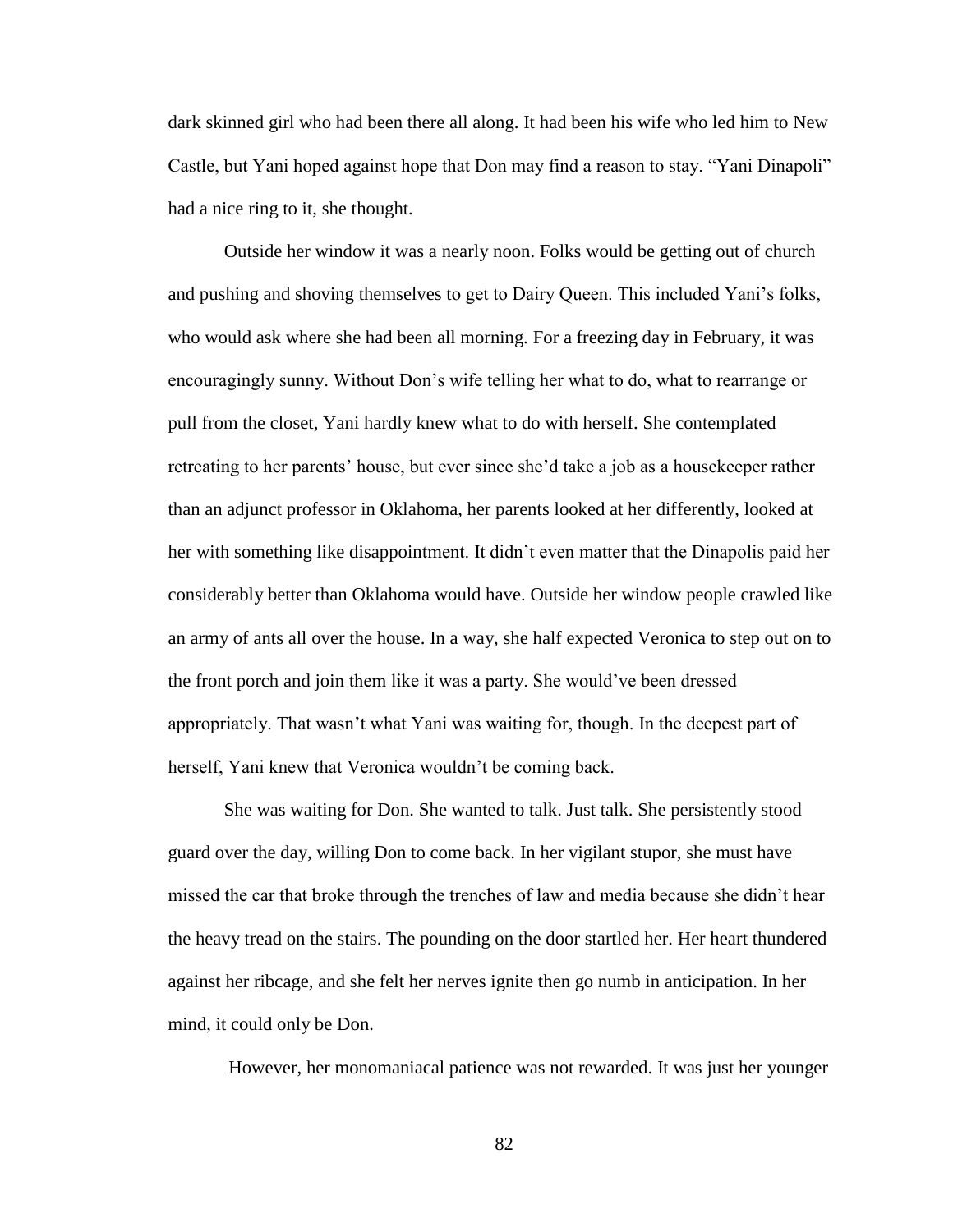brother, White, and his shadow, Perry. They wore smiles despite the strange commotion. They came to take her home. Little did they know she was set on not going. She had to talk to Don. She needed to talk with Don. She needed to tell him about the body and how the bathtub would never be clean again. How she didn't know how a person could hold so much blood, have it all spill out, and still look so hauntingly beautiful in spite of it all. She needed to stay and wait and watch, but White and Perry forced her into the Cadillac because her parents were beginning to think something was amiss and she needed to clear her name or something. She wanted to talk about how she ran and how afraid she was, for herself and Don. She just needed to talk.

\*\*\*

Don felt he had talked enough to the backwater policemen who seemed to be convinced he killed his wife. They were waiting for him to confess to something heinous and beyond anything Don's understanding to create.

"Where were you last night?"

He had been asked that at least thirteen times already.

"At my house. I was home."

He had answered that at least thirteen times as well.

Rick Powers stared at him as if he could turn back the clock and put the knife in Don's hands. Until his time spent with Deputy Sheriff Rick Powers, Don had the utmost faith in policemen. They represented justice and weren't ordinary men with simple minds and vendettas against guys from New Jersey.

"You're married to the victim, correct?"

Don didn't know if that was a trick question or not and neither did Rick Powers,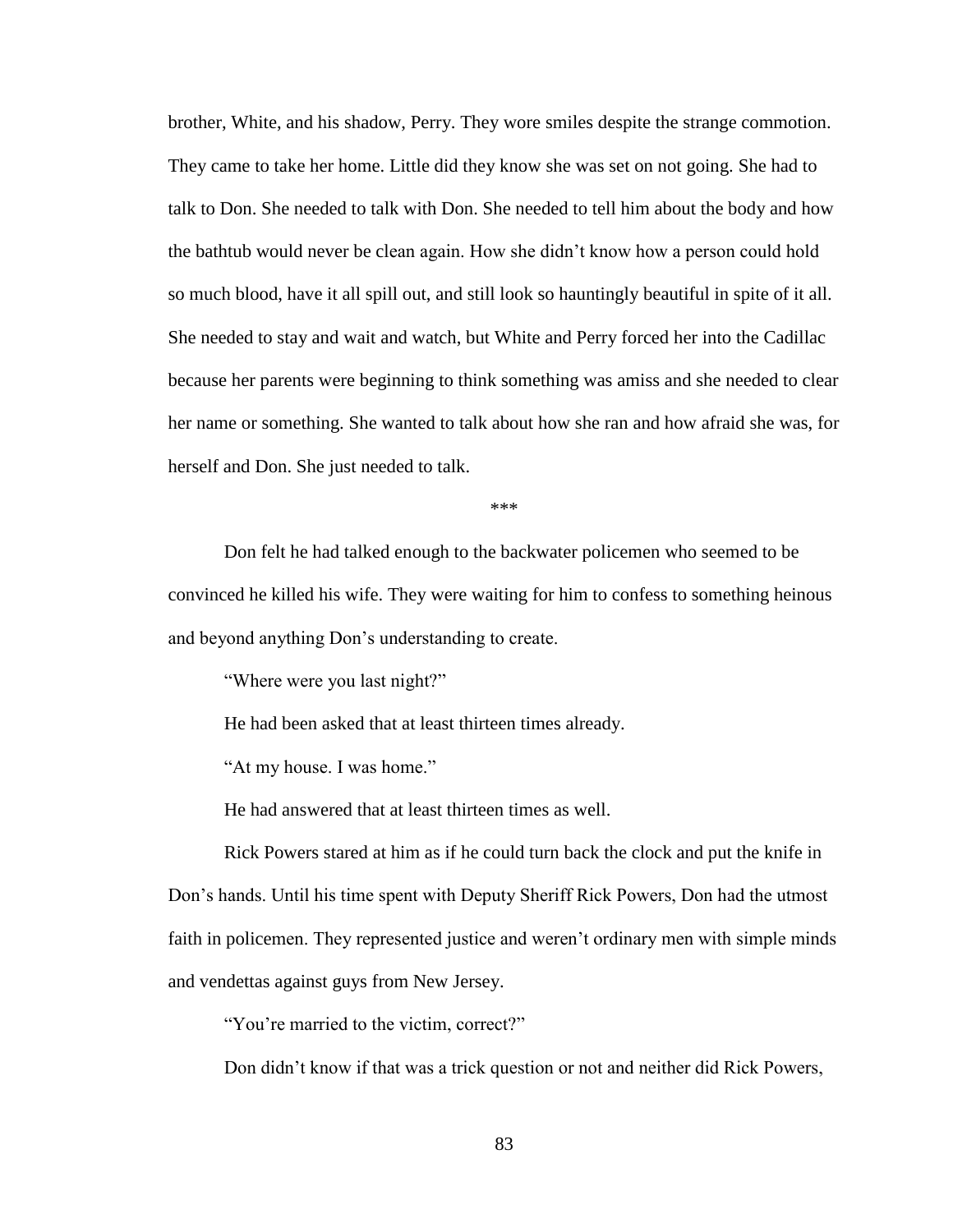and for the sake of tradition, Don answered the same way.

"Yes, since June second two thousand and four."

"Until this morning," He paused. "Right?"

Rick Powers got out of his seat again and walked around his desk littered with coffee stained papers from the eighties and the dawn of time. Don knew by now not to be bothered when the bulbous man flashed the hilt of his pistol. It probably wasn't even loaded, but Don let on like he didn't know the difference for fear Rick Powers would resort to wielding his tobacco breath and Gold Bond stench like a weapon. Don preferred to take his chances with the gun.

"Well, I don't know when she died, exactly. She was gone out all night. I never heard her come in. Separate bedrooms. Have you ever been to Jersey? We can sleep through a lot."

Don had mixed feelings about sleeping through a lot.

"Separate bedrooms? Likely story, Yank."

On the other hand, Rick Powers had strong feelings about sleeping through a lot. Don could see how inconceivable it was to these people for a woman like Veronica to be cast aside into another bedroom. Truth was that she cast him aside after she lost that puppy love quality of the impetuous youth. Don rarely looked at his interrogator, and he didn't care if that was damning. The man wore disgust like he was born with it. On his desk amongst the papers of various crumpled-ness sat a picture frame, cheap and red and metal. Don desperately wanted to know what was on the other side, reserved for Rick Powers' eyes only. He wanted to think it was a woman, new or old didn't matter, but he had a feeling it was of Lyndon Johnson.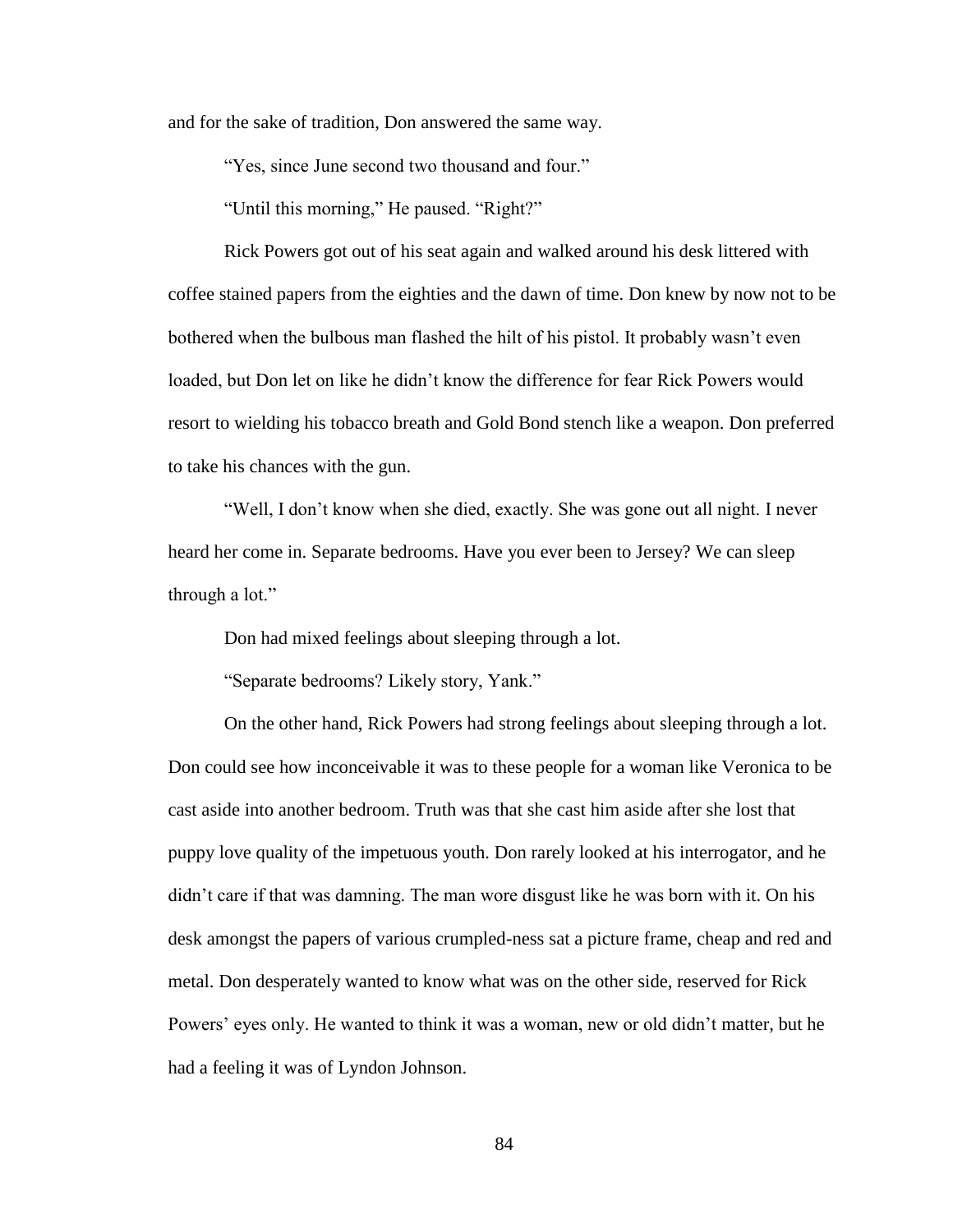"I should be getting together arrangements, don't you think?"

Don already knew that wouldn't fly with the deputy sheriff, but he tried it again anyway. Veronica had left him with very specific directions for her funeral. She wanted to be buried among her own kind. So it was lucky she died back home. Don counted it as a small blessing. He needed to call the caterer because he would need to fly down. Veronica had pre-arrangements and a will and a fine executor.

"Shut up. Don't *you* think Miss Bers doesn't have home folks who are taking care of that?"

Of course, it bothered Don that everyone around New Castle referred to his wife as "Miss Bers" or "Augusta's granddaughter" or "Jim Bers's youngest". It was like he never existed. Don didn't reply to Rick Powers' pointedly rhetorical question. He wanted to just wash his hands of this whole backwood, inbred town. They could keep Veronica for all he cared. New York could keep Veronica for that matter. But she just keeps him pegged down somehow, even in death. Especially in death. She always had an affinity for tragic endings. She probably relished every moment of her death from the fly battering itself senseless against the window to the taste of warm blood on her lips.

"Well, I think I may have stumped the Yankee."

Rick Powers was visibly proud of himself. He swung his girth back around his desk, probably to find approval in the portrait of Lyndon Johnson he painted himself.

"So let me ask you outright, Mr. Uh Dinna Pole E, did you murder your wife?"

He slammed his hands down on his desk like this was a courtroom and he was presiding over Judgment Day. Week old coffee sloshed onto the clutter.

Don was about to announce his answer once and for all when another deputy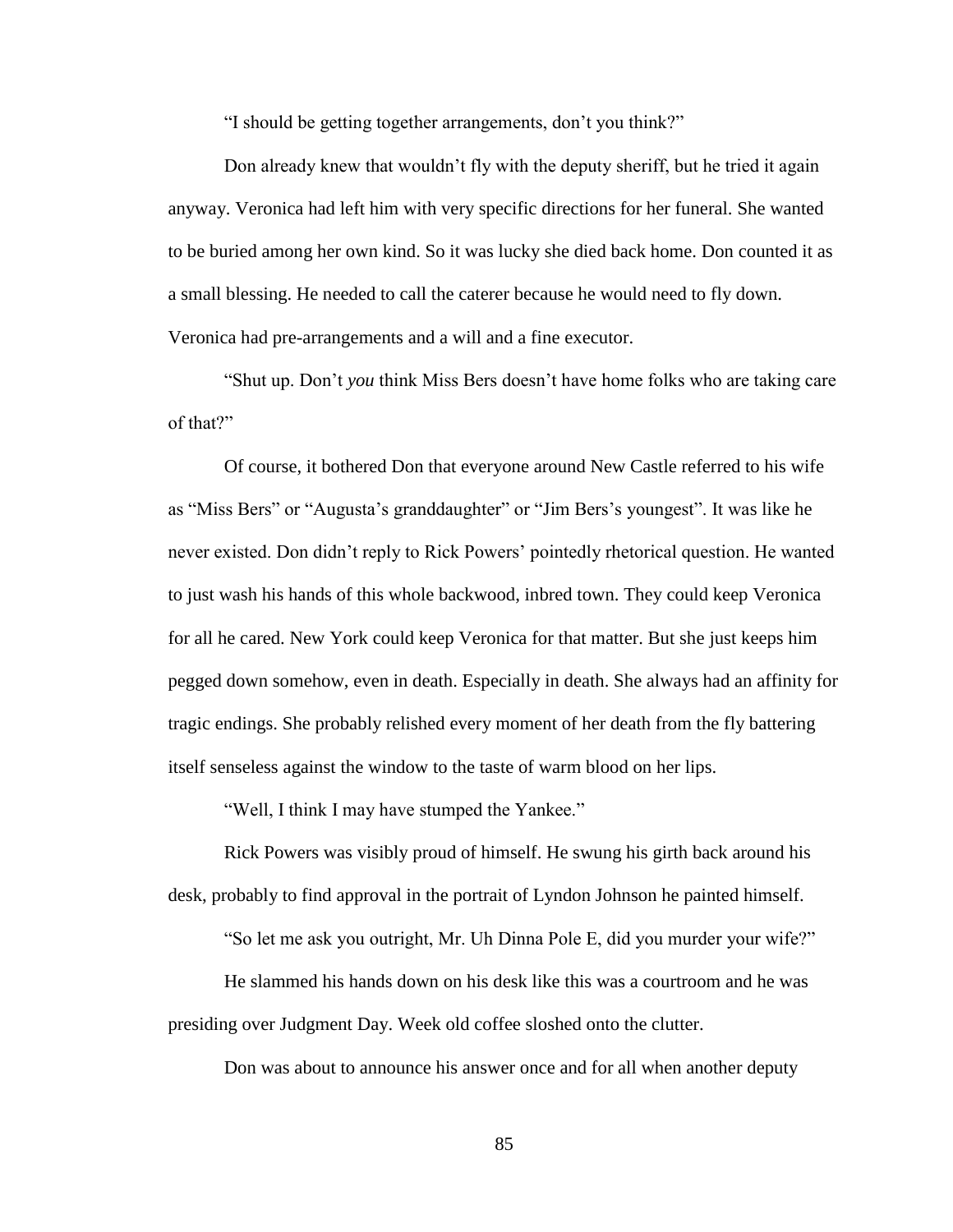sheriff stormed in like another harbinger of Armageddon crying, "Jesus Christ! Jesus Christ!"

Rick Powers turned on his fellow horseman in flaming choruses of "Goddamn, Basil!"

"Yank's got a lawyer. Called his goddamn lawyer, Rick. We gotta let him go."

Rick Powers tugged at his pants, securing this girth. "Daggum. Well. Can we charge him with something at least?"

The other deputy sheriff was a vision in khaki. It was the one they called "Basil", like the herb. Don didn't care if they charged him with anything. He just wanted to leave this rank town where they forgot his name and in favor of "Yank" because they thought it was cute.

"I dunno. We never had this happen before. Where'd Bill go?"

Since they couldn't find Bill, they just dropped him off at his house on Lake Street, which was decorated with Do Not Crosses and percolated with people Don just wanted to avoid. He wished he could go back to New Jersey where hopefully he wouldn't be bombarded with cameras and attention. He couldn't even go back inside his house for fear of another barrage of interrogations.

Sneaking around back to the garage Don felt a little sleazy. He would talk when he was ready. At the time, he just wanted a room to himself and figured the maid's apartment would have to do for the time being. He hadn't seen her around all morning. Of course, it was only lunchtime. For all he knew, she was sleeping in. Maybe she would be normal acting. Maybe she hadn't fled the scene like the police wanted to believe. Maybe she was just sleeping in. If she had fled the scene, that would be just fine. He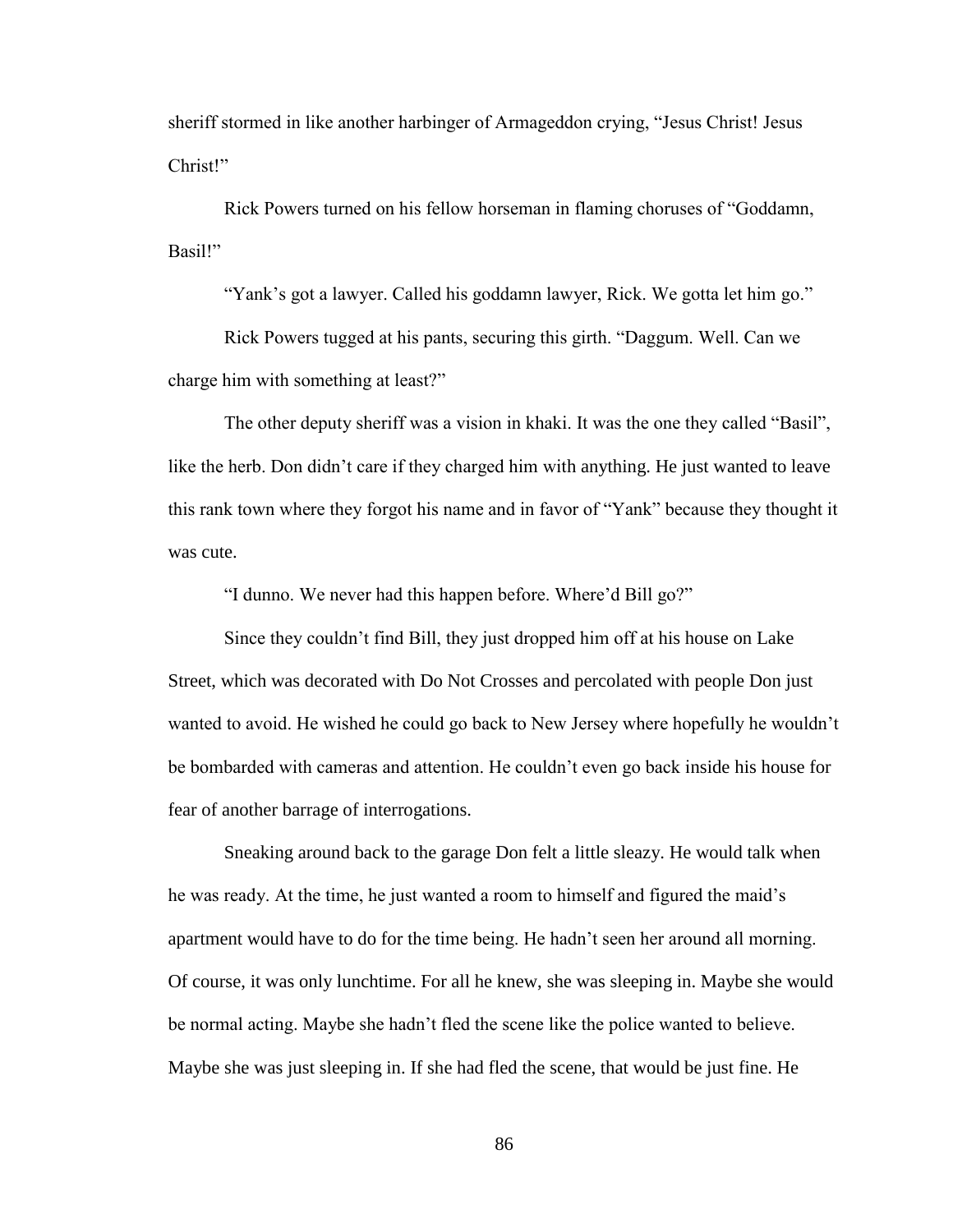would get his room of his own. Anything quiet was fine, really. Beggars couldn't be choosers.

Don wanted to collapse on the wrought iron exterior stair that led up to the single bedroom apartment. His body felt brittle and hollow. He just wanted a little peace. That's all he ever wanted, to be honest. Why else did he forego his own acting career to be a zookeeper when Veronica decided she needed the spotlight and roses more than life itself? He climbed the stairs slowly. With the adrenaline drained, his limbs felt weighted with lead. He was almost grateful for the cold, bleak mid-winter air that washed over him. Don was less surprised than he should've been when he found the apartment door unlocked.

Nothing more than darkness to greeted him inside. He breathed a sigh of relief and contemplated seeing what kind of lunchmeat the maid kept in the refrigerator even though he didn't really feel hungry. In fact, he didn't even bother with finding the light. He didn't feel thirsty or tired. Just tiny, prickling tinges of relief before waves upon waves of remorse and heartbreak crashed upon him.

Don filled the room of his own with visions of Veronica under the observation of unseen eyes, which, once satisfied, moved somewhere else.

\*\*\*

Samantha Wood knew they wouldn't find anything at the Dinapoli's house, and for a morgue, the Holt Memorial Hospital's was uncharacteristically tight lipped. She figured if she wanted anything different from her "friends at WGGO" or "friends at WLLX", she would need to go to the Dairy Queen and comb the church crowd while they digested their lunches. This was just the kind of story Samantha and her crew needed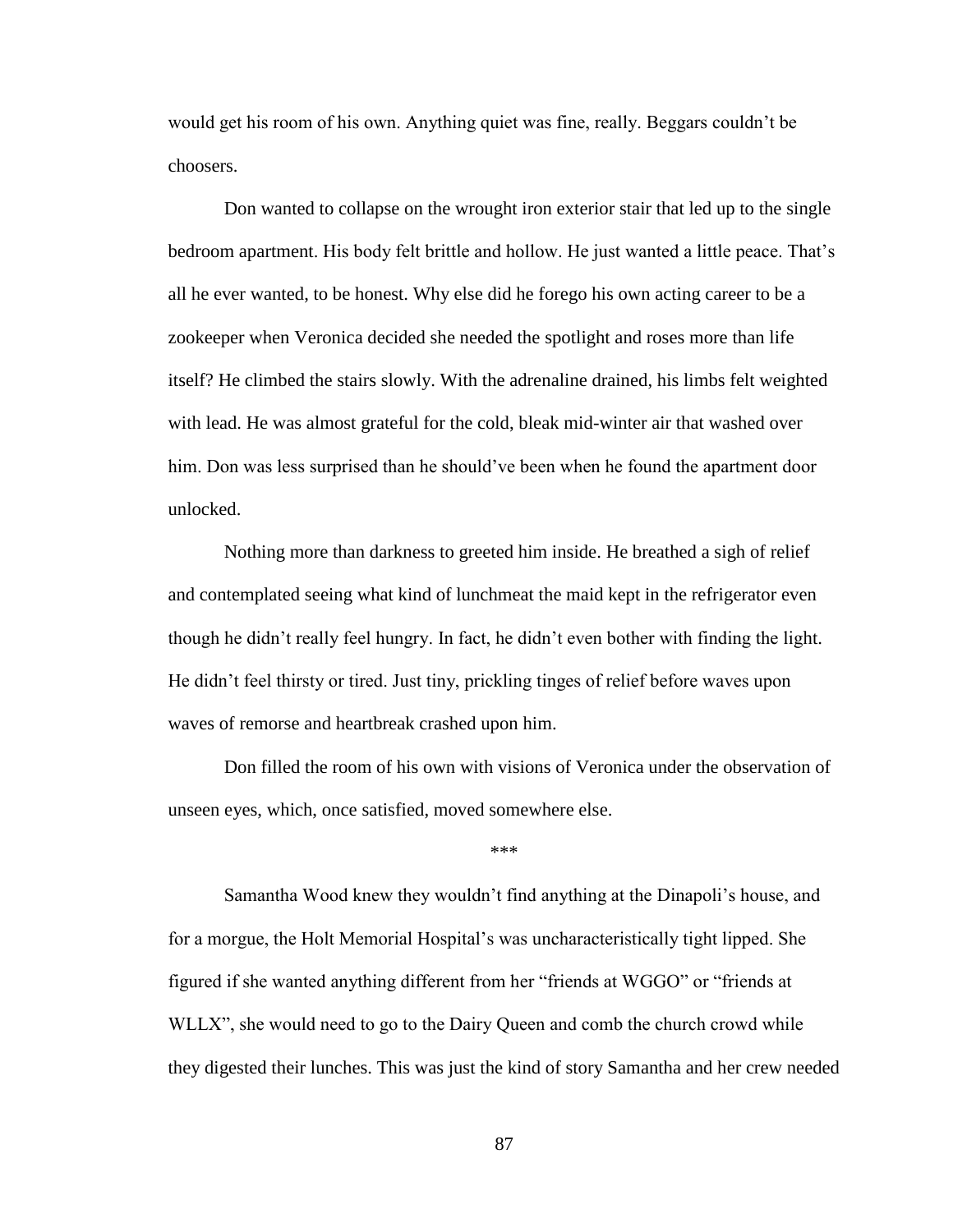to receive their just deserved recognition from WHES-TV's producers. This field work exhausted her. She wanted the desk and the teleprompter. Not the wind. Not the "Brian, back to you". So, Samantha gritted her teeth and positioned herself outside New Castle's Dairy Queen awaiting the buzz of townies who just wanted their moms and ex-lovers to catch them on the local news.

Samantha reapplied her own lipstick, a sheer pastel pink. Professionally unassuming. She blotted her lips on a used tissue and stuffed it back into the pocket of her dove colored cropped trench coat. The February wind sliced through it like a hot knife. She was shivering, but her face was composed.

"Are they ready, Frenchie?" she called to her cameraman.

She hadn't needed to ask. Their faces were pressed up against the doors and windows like she was on T.V. and couldn't see them. She pitied them more than herself. A little girl with a chocolate ring around her mouth was losing her ice cream drip by drip. God, she was ugly. People outside of Louisville or Lexington acted like they'd never heard of a wet washcloth. Samantha would not miss this menagerie of destitution and vulgarity when she got placed behind the desk. The studio lights were so warm.

"Are you ready?" he asked pointedly.

Samantha got in place in front of the doors where a line was eagerly forming for her to interview.

"Let's just get this over with," she said with a smile that only came with practice. Frenchie counted her down.

"New Castle, Kentucky," Samantha began her report slipping into her best Diane Sawyer persona. "A typically quiet town far off any major interstates or parkways. A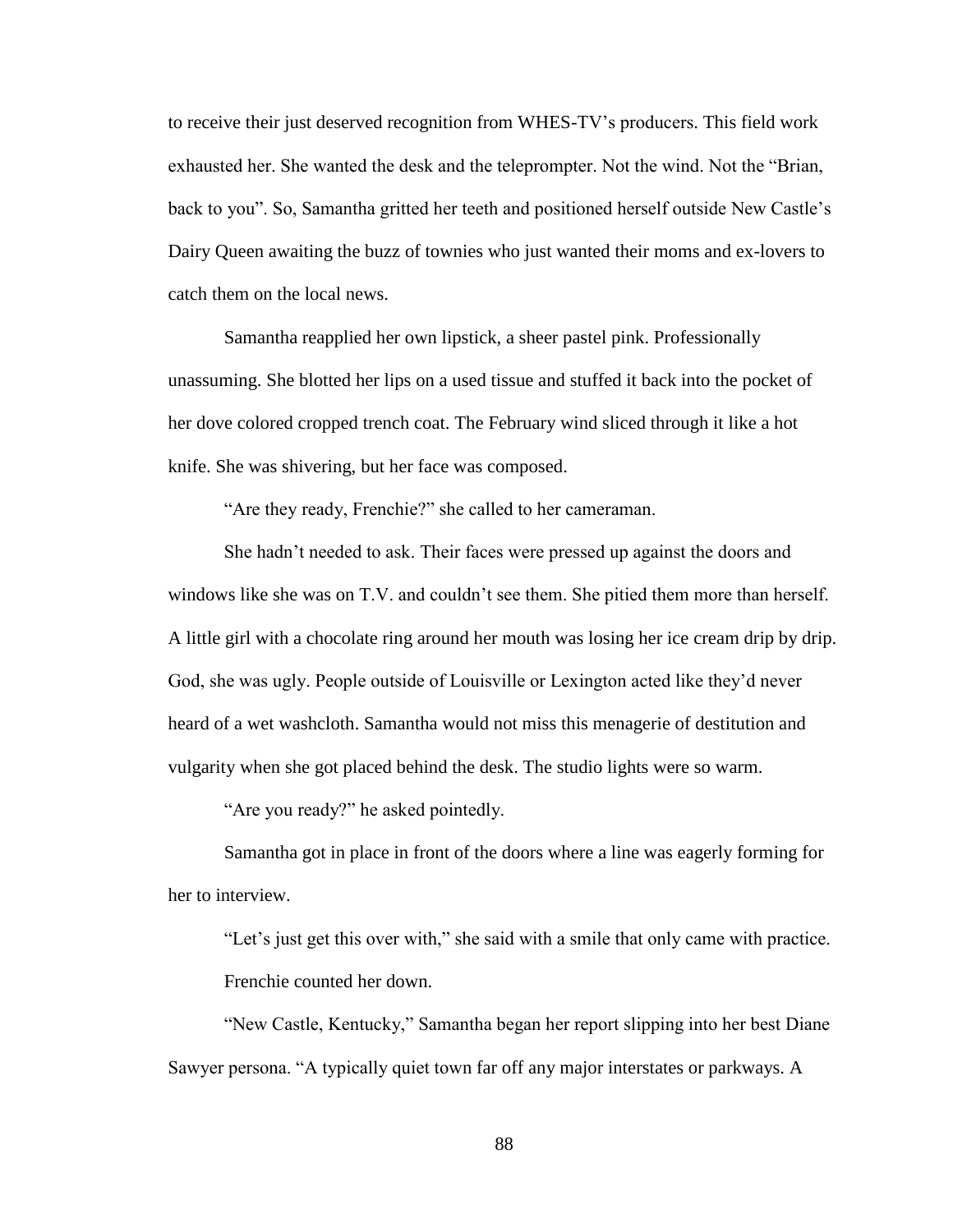town probably a lot like your own where families leave their doors unlocked and the biggest news is the high school basketball game. But even quiet little towns are not safe from tragedy. Notable Broadway actress Veronica Bers Dinapoli came back home to New Castle seeking a retreat from the commotion of New York last September. She and her husband Don were thinking about putting roots back down. Only who could have foreseen their plans destroyed by a mysteriously heinous death. The town was just waking up when Veronica was supposedly going to bed. In the still winter night, the beautiful actress died, found hours later by her husband in her tub, filled with her blood. Authorities claimed she was killed by a single bullet, fired at point blank range, through her heart. Her husband, Donatello Dinapoli, had been into custody by local authorities, but was curiously released with more questions than answers. Why was she wearing a designer cocktail dress? Where was Veronica Dinapoli the night of February eighth? Who did she see if anybody at all? The more the police search, the less they seem to find. The town is stricken by the tragic death of the golden child. These are their stories of their star."

Samantha braced herself not against the weather but the cultural climate that awaited her behind the Dairy Queen doors. Inside, the odor of frying grease and unwashed bodies assaulted her. The line had morphed into mosh pit of drowning people, desperate for air time. She prayed Frenchie didn't have the cameras on her. They didn't have time to do extensive editing. People raised their arms like they were saluting her or begging her like a kindergarten teacher to call on them. As if they had the answers. Samantha had never met Veronica Dinapoli and didn't care much for theater, but she knew that bringing *these* people into the circumstances surrounding her ghastly death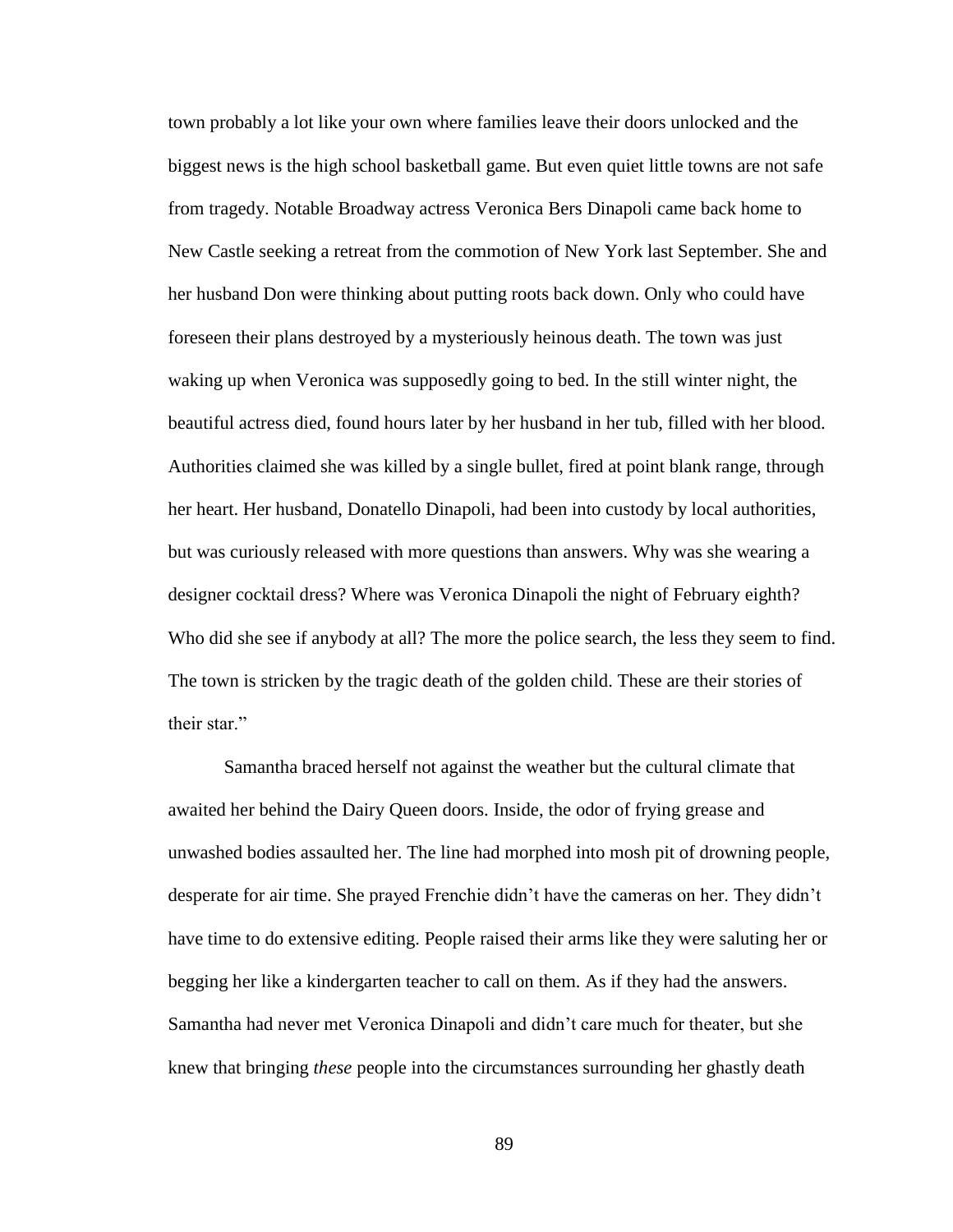couldn't exactly be humane. She tried to not let the mockery she could be making of a beautiful and possibly innocent woman's death interfere with her work. If they made an absurdity of it, that was just the nature of the beast. They didn't have time for due respects.

There were so many of them that Samantha didn't know where to begin. Luckily, one man volunteered.

"I know the family. Good people. Damn shame. Don't see why we don't hang that sonofabitch right now."

Then a woman.

"I taught music at the elementary school. We didn't have the funding for theater, but you could see it in her. Veronica was a performer. Sweet child."

Then another man.

"My boy saw something run through the trees by the Dinapoli's house."

Jesus Christ.

Then another.

"I want a number four with a diet coke and a vanilla cone."

Then the chorus:

"Yeah, I saw a state trooper 'round here somewhere. Where'd he go?"

"I seen ten ambulances whiz by my house this mornin'. Almost kilt my cat. My

tax dollars don't pay for no one goin' hun'red'n'twinny 'round my neighborhood."

"Bill Jaynes, you mean? He's just takin' a leak. He should be here for this."

"Miss! Hey, Miss! We have a state trooper takin' a leak. You ought to interview him! She's not listenin' to us."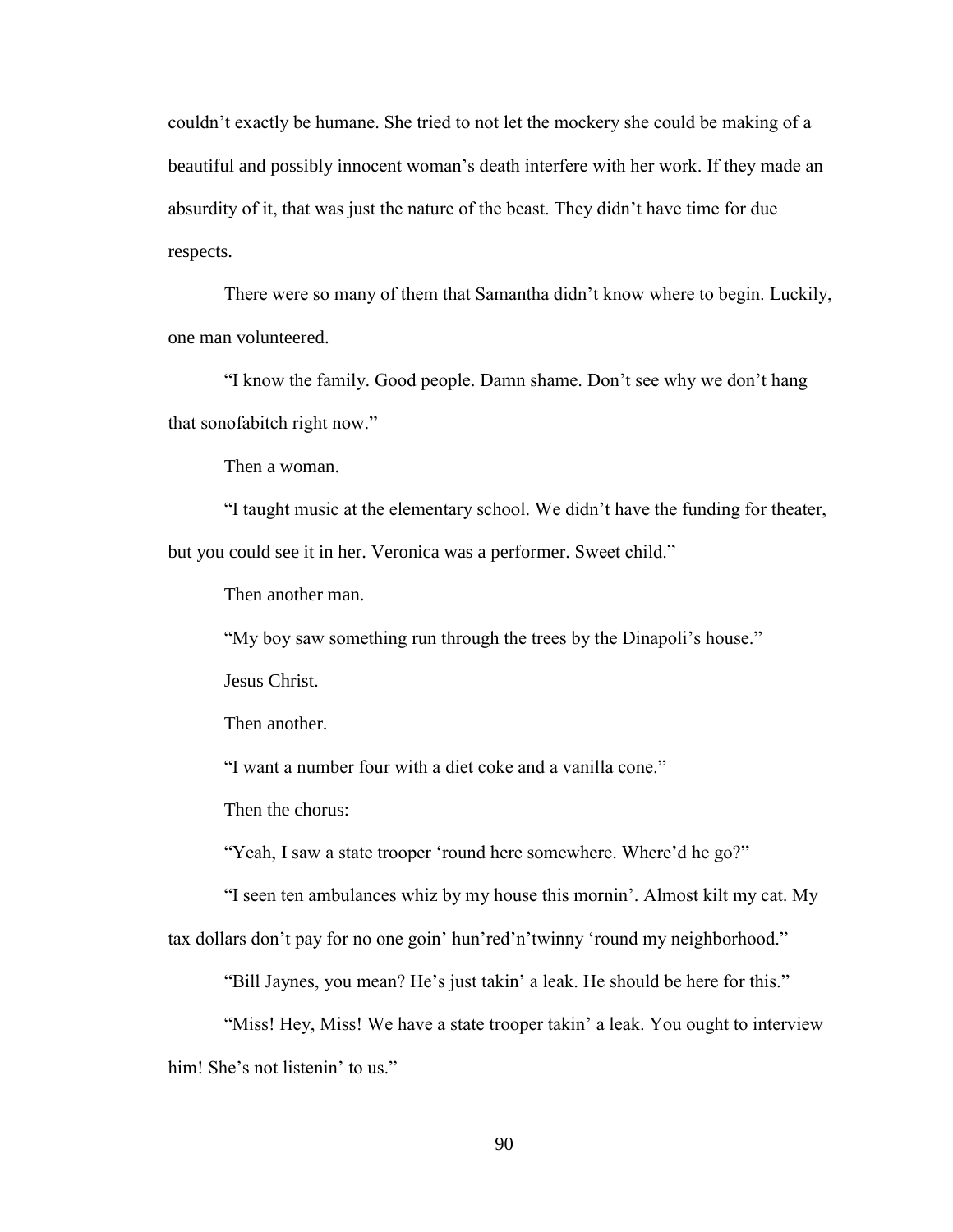"Miss! Nope. Why'd she come anyway, then?"

"Miss! You ought to interview the trooper. He's from around here."

"You know he dated Miss Bers back in high school."

"I knew that"

"I didn't know that!"

"I bet he wants to find that sonofabitch that killed his old sweetheart."

"He'll find 'em. Jaynes's a good one. He played center in '95."

"How'd you remember that?"

"You know I also dated her once?"

"Yeah, I know. You never shut up about it."

"Well, I chose you in the end, didn't I?"

Samantha stuck the camera in a few people's faces while she waited for the state trooper. She'd already interviewed one constable at the house, but the state trooper would be more credible. She interviewed a kid with a clean face. He said he lived next door and that he wanted to be a policeman when he grew up. Cute enough. She interviewed another supposed neighbor who thought she heard screaming but just chalked it up as a fox at the time. She even found one of Veronica's long lost friends from high school. Another teacher.

She waited long enough for the state trooper who probably didn't even exist, let alone be an old boyfriend. She had enough of this place anyway. If only the husband wasn't pleading the fifth until his lawyer got here. He would've made a nice addition to her interview collection Or the housekeeper who seemed to always be missing. That would've made her national. Maybe.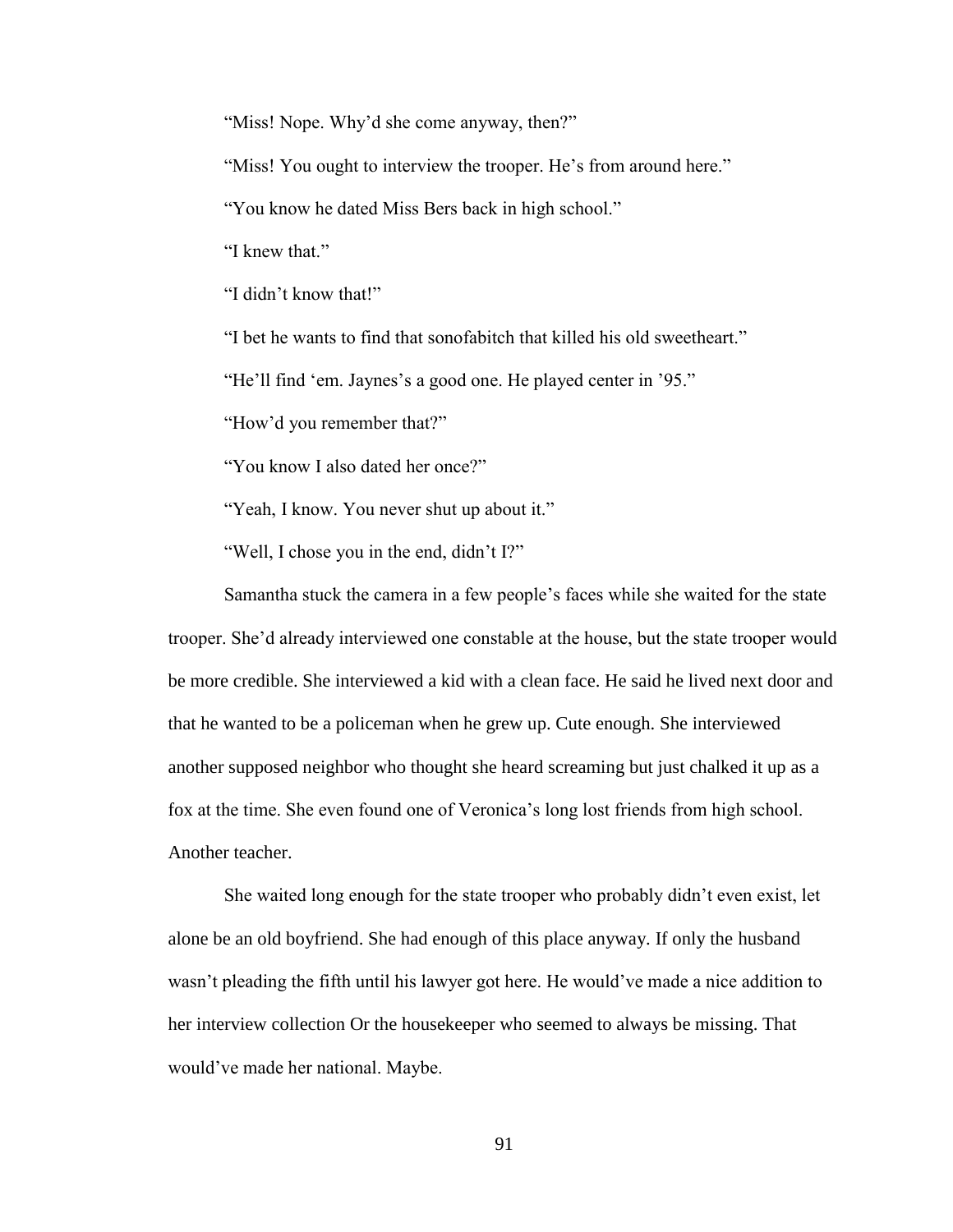If Yani hadn't been so perturbed by her family forcing her to have lunch with them, she would've noticed she was being watched. Under normal conditions, she had a keen eye for detail, but she was worried that Don had run away from New Castle by now. Her apartment looked particularly dark inside, despite it being early afternoon. The sun was already preparing itself for bed.

"You sure you want to stay here? Mommy and Pop would much prefer if you stayed at home until this all blew over."

White leaned out his window as he pulled away. He was a good brother. She couldn't tell him she was in love with a married man. Or had been in love with a married man. At this point she was in love with a recent widower. She didn't know which was worse.

"I'll be fine." She needed an excuse. "They may be looking for me."

White was visibly confused. "Who? Regardless, they would have better luck finding you at home."

"This is my home," she replied.

She couldn't define the shades of sudden understanding and disappointment that colored her brother's honest face.

"Well, if you ever need anything."

Yani's body relaxed when his Cadillac finally rounded the sharp curve of Lake Street. She needed to find Don. The house loomed before her. Its eyes were closed, all the blinds drawn. Maybe Don was hiding too. Her heart picked up its pace as she hoped to find him inside. As she always did, she tried the back door that led into the kitchen. It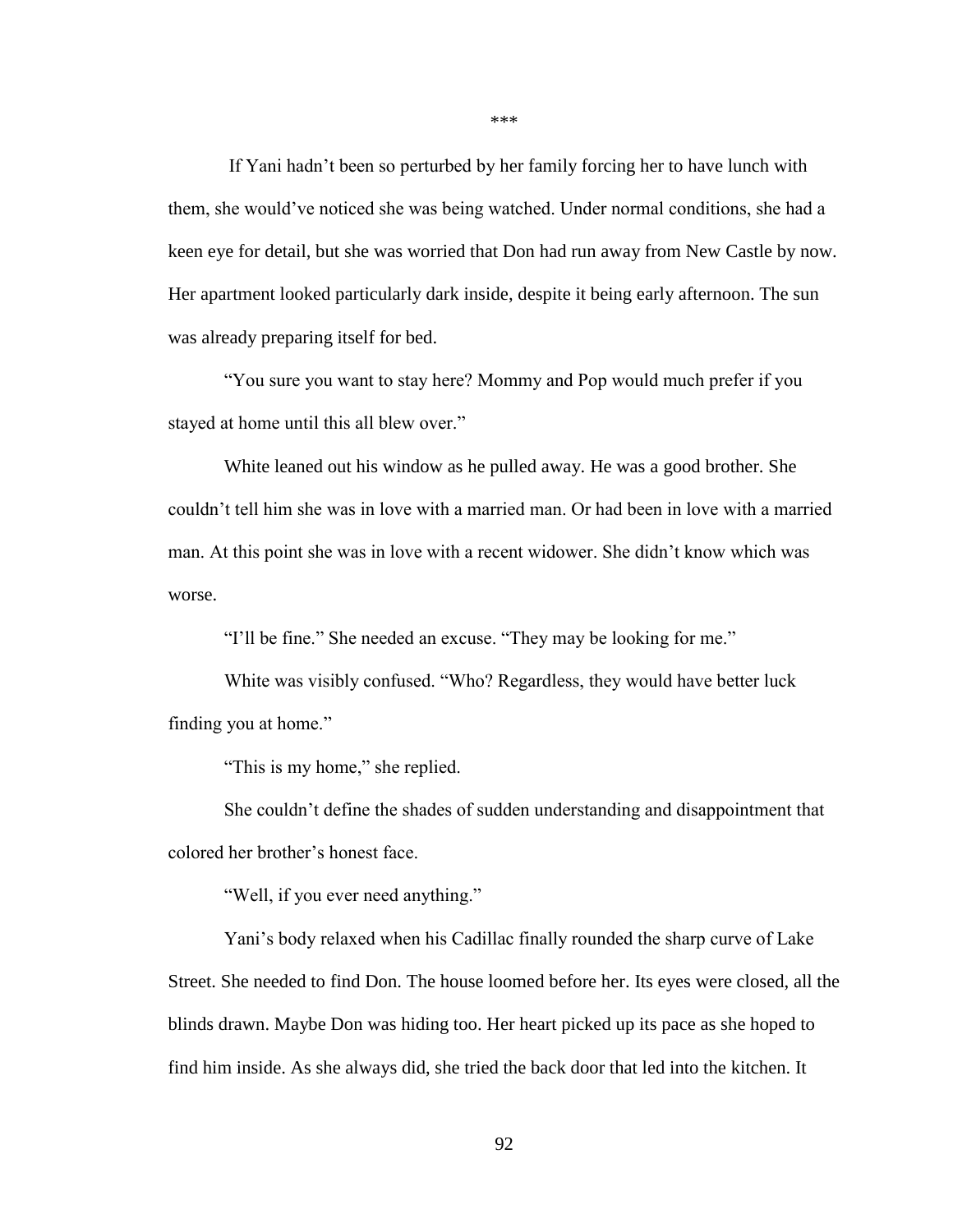was her door, even if she didn't actually own it. To her surprise it was locked. It was never locked. Surely Don was hiding inside. The landscape was immaculate. It was peppered with old creek rock Veronica pulled from her family's swimming hole from long ago. The rock was heavy. The cold that pierced her hand felt ancient and pulsed from the core of the rock. Or maybe it pulsed from the coldness within her body? Regardless, the bay window of the breakfast nook would have to be sacrificed. Surely Don was inside. The hope of it chilled Yani. She hurled the rock with the greatest strength she could muster. The glass splintered against the rock's contact.

Someone had turned off the alarm system, and the watching eyes knew who.

\*\*\*

Bill had disarmed the alarm in case he felt the need to be surrounded in Veronica's things once again. He watched the housekeeper cut her winter coat on the knives of broken glass and disappear into the scene of the crime. Passion. There shouldn't be anything wrong with passion. Bill had tried and tried to beat the passion out of himself. But it couldn't be done. Veronica still haunted him long after she left his world. If only he could've understood her passion.

\*\*\*

Don wanted to take a nap, not necessarily because he was tired, but because that was what he always did on Sundays. However, he felt more than a little put off by sleeping in the maid's unkempt twin bed. He would trade his best tie pin for three minutes in his own bed. If only he had the freedom. His lawyer, Sean, warned him against going back into the house until he got down there to straighten everything out. Don felt helpless and trapped. Signs of Veronica covered the small apartment like a pox.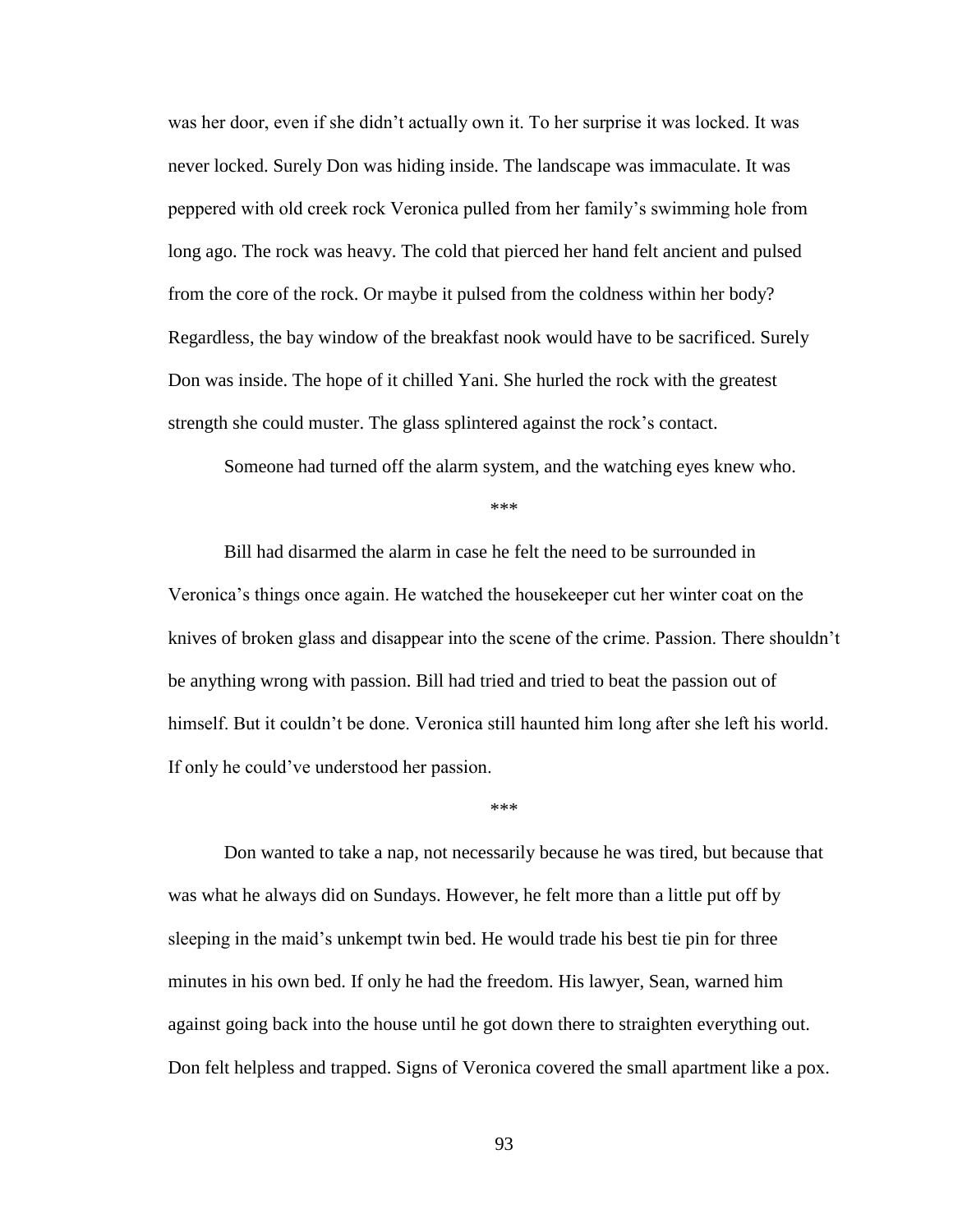This had been Veronica's museum to herself before the maid moved her bed in. Old playbills in frames hung from the walls with black and white glamour shots and stills that broke his heart. A small simple frame housed a four by six of Veronica as Elizabeth Proctor in their college's production of *The Crucible*. Veronica was dainty enough to play Abigail, but always exuded too much womanliness for those types of roles. Don remembered the play well. He played the Reverend Samuel Parris and was hardly memorable. No picture existed of him. No picture existed of any of the cast, actually. Except for Veronica. For drama students, they were all terrible and insecure and too pretentious for their own good, but Veronica with her Grace Kelly ways kept the house packed.

Veronica as Elizabeth Proctor was the first play Don had ever seen Veronica act in. She took his breath away, but she had that effect on nearly everybody. Her blue eyes pierced his as she was frozen in a different time. Still a teenager, in fact. He regretted not going to more of her plays even if he was falling out of fashion with her. Maybe it was better if he could only remember her as the regal nineteen year old still haloed with the innocence of dormant potential.

"I was there."

The deep voice made Don's heart stop. He was afraid to turn around. A few fragments of winter daylight still broke through the window. He didn't want to see whose deep voice that was. It sounded familiar, but it made his blood run cold.

Slowly Don faced the voice. "Where?"

He was surprised to see the state trooper and wanted to be relieved, but a pulsating tension in the air prevented that.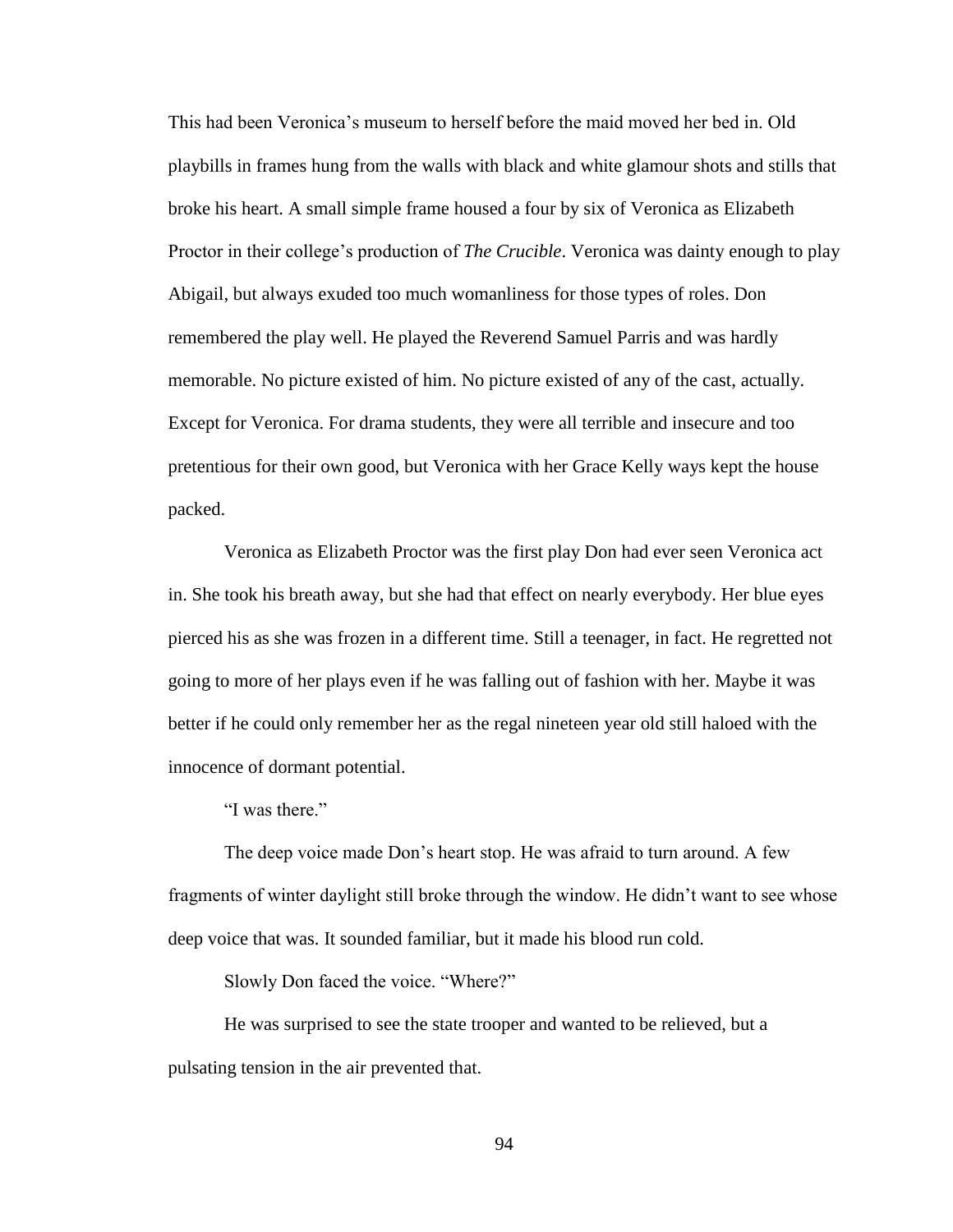"To that play at NYU."

The man's face was calm, and he had an otherwise comfortable demeanor. However, Don could not shake electricity throbbing between them. Don tried to chuckle, but it sounded more like a whimper. The state trooper managed a slight smile.

"Hi. I'm Bill, by the way. I don't think I properly introduced myself earlier today."

He extended his great hand toward Don, drawing him closer. Bill's hand was rough and hard. It was shaking hands with limestone.

"Don," he said simply, not meeting the trooper's eyes, afraid of what they would show.

"Oh, I know who you are."

Bill pulled his handgun from his holster, and pointed it right at Don's chest. Don didn't know much about guns, but he memorized every detail from that one. How it made the room smaller like they were standing toe to toe in a closet. How it was impossibly black. How Don could almost make himself believe it was made out of plastic rather than steel if it didn't look so cold. How the tunnel of the barrel wouldn't take its eye off him. How Bill's finger rested right on the trigger. How Don's brain went numb and he could hear his own heart thundering. He didn't want to cry, but the tears started coming anyway.

"Yeah, I went to that play at NYU. *The Crucible*. You were in it, too, weren't you? I don't remember you though. At least not in the play."

Don knew he was crying. He wanted to stop, but he couldn't control himself. "And then she dumped me. Even after I'd driven over fourteen goddamn hours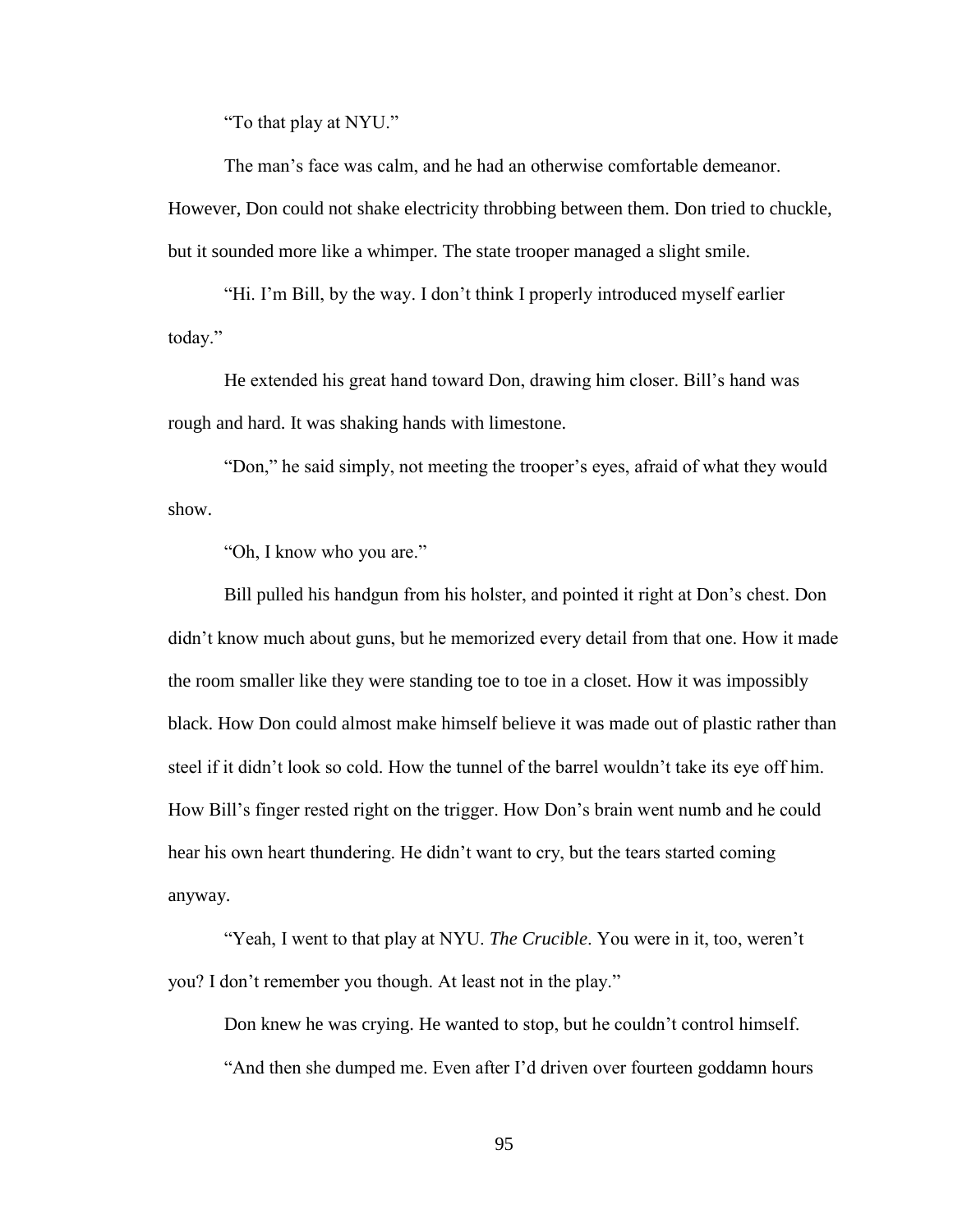and bought her flowers that cost me nearly one hundred goddamn dollars! I loved her. I loved her more that she understood. But still. It didn't matter."

The gun clicked like it was warming its voice before a recital.

Don screamed, "Please no! Please I want to live!"

"You know, I can make this look like a suicide."

Don whimpered pitifully, and Bill couldn't hide his disgust.

"That's the thing I don't get. You? You! Look at you? You're small and pathetic. She needed a man. Not some cute boy. You know, I thought we had chance once she came back here. Did you even know we were having an affair? Doubtful. She wanted to protect you. Protect *you*. Right until the end, too. Like it was a love *I* didn't understand. A love of a pet. Well, I was going to put you down last night after we got back. And we'd had a great night, too. More romantic that you all ever did, she said. I knew I had to get you out of our way then. She said it was because I was drunk. I was not drunk. But I slipped."

His voice broke. His face contorted like he was sobbing. His body heaved like he was sobbing, but no tears came. All the while the gun looked steadily on like it could see straight through to Don's pounding heart.

\*\*\*

It disturbed Yani when she couldn't find Don anywhere in the house. Outside on the driveway she looked up at her apartment. Although it looked the same, it read of trouble. She ascended the steps as quietly as she could, but it was hard being filled with so much purpose. The frantic voice on the other side was deep, gruff, deranged, and unfamiliar. Don was in danger. Yani's heart drummed to the rhythm of fear and duty. He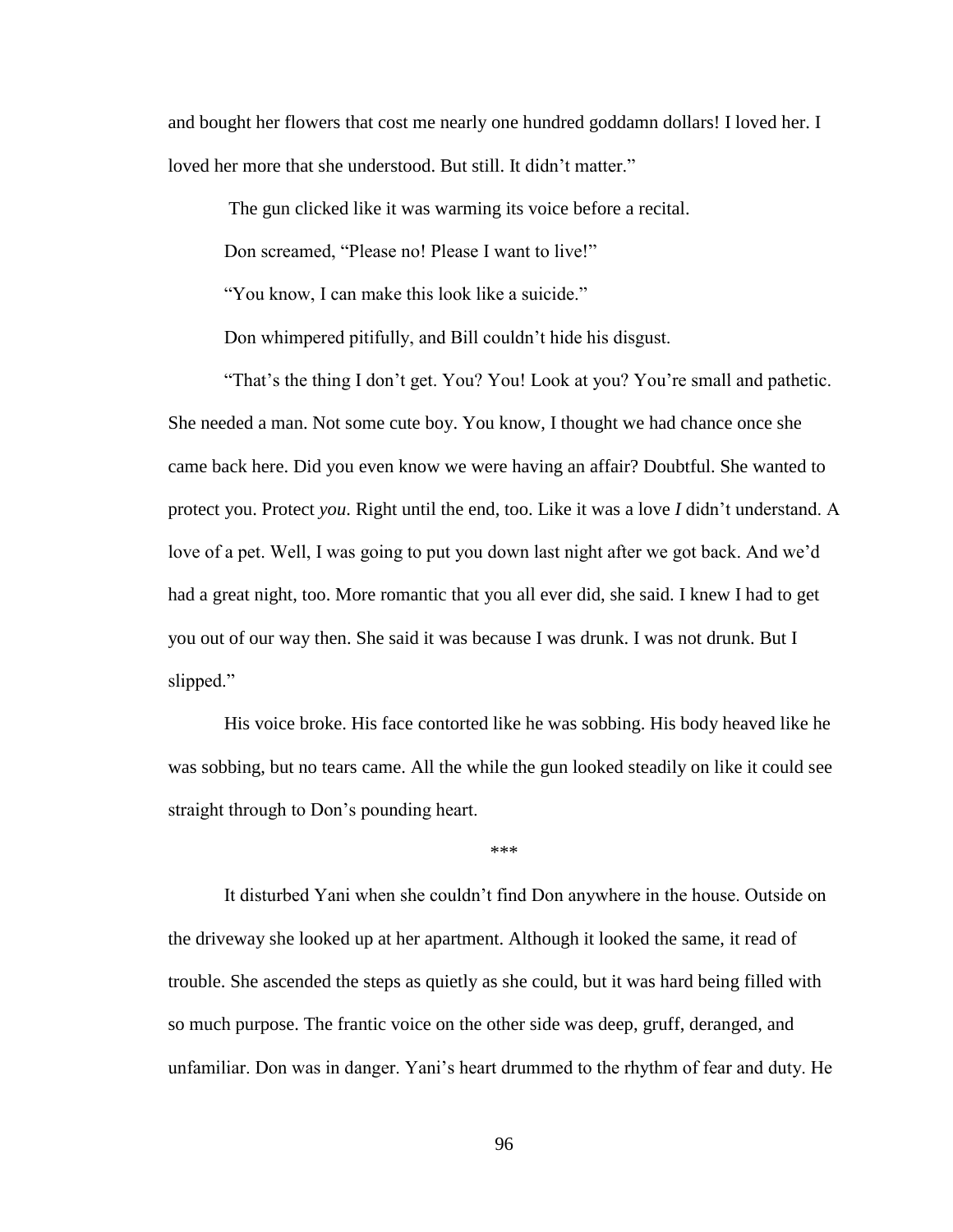needed her, so she swung open her door like destiny waited for her inside.

She saw the state trooper named Bill Jaynes. He turned on her and fired three times. The clap, clap, clap of the gun deafened her and shards of the door's threshold cut her, but they didn't make all that blood. The pain riddled her entirely. She wanted to help Don, but the blackness gripped her bodily in a vice. It pressed her down and consumed her.

\*\*\*

Don saw Veronica in the maid's face as she collapsed against the open door, blood spilling from her. The winter air washed the room of the suffocating doom. It felt bigger. He felt bigger. Don knew he had to help the young woman lying folded over in the floor. He didn't know if she was dead or alive, but he would save her from her attacker regardless. He'd been blind to Veronica, but he was not blind to this.

He rushed at Bill's back with a heavy oak chair, feeling a surging strength he didn't know he possessed. Don slammed the chair against Bill's solid back. The legs cracked against the collision with his neck and head. The state trooper fell in heap on top of the maid, whose name he believed was Yani. Of course, the blow didn't knock Bill over, but it caused him to drop his gun. Don slung the chair around again, the four legs breaking off as the made contact with the state trooper's body. Bill charged at him with his fists, pounding Don with the senseless forces of a machine. Down. Down. Down. Bill beat him. Don felt his nose bones shatter. His cheekbones snap. He coughed out blood and teeth. His body told him to stop, to drop to the floor in submission. But he pummeled Bill with the remains of the chair. With strength that he didn't know he could summon, he parried his assailant. He forced him to the ground.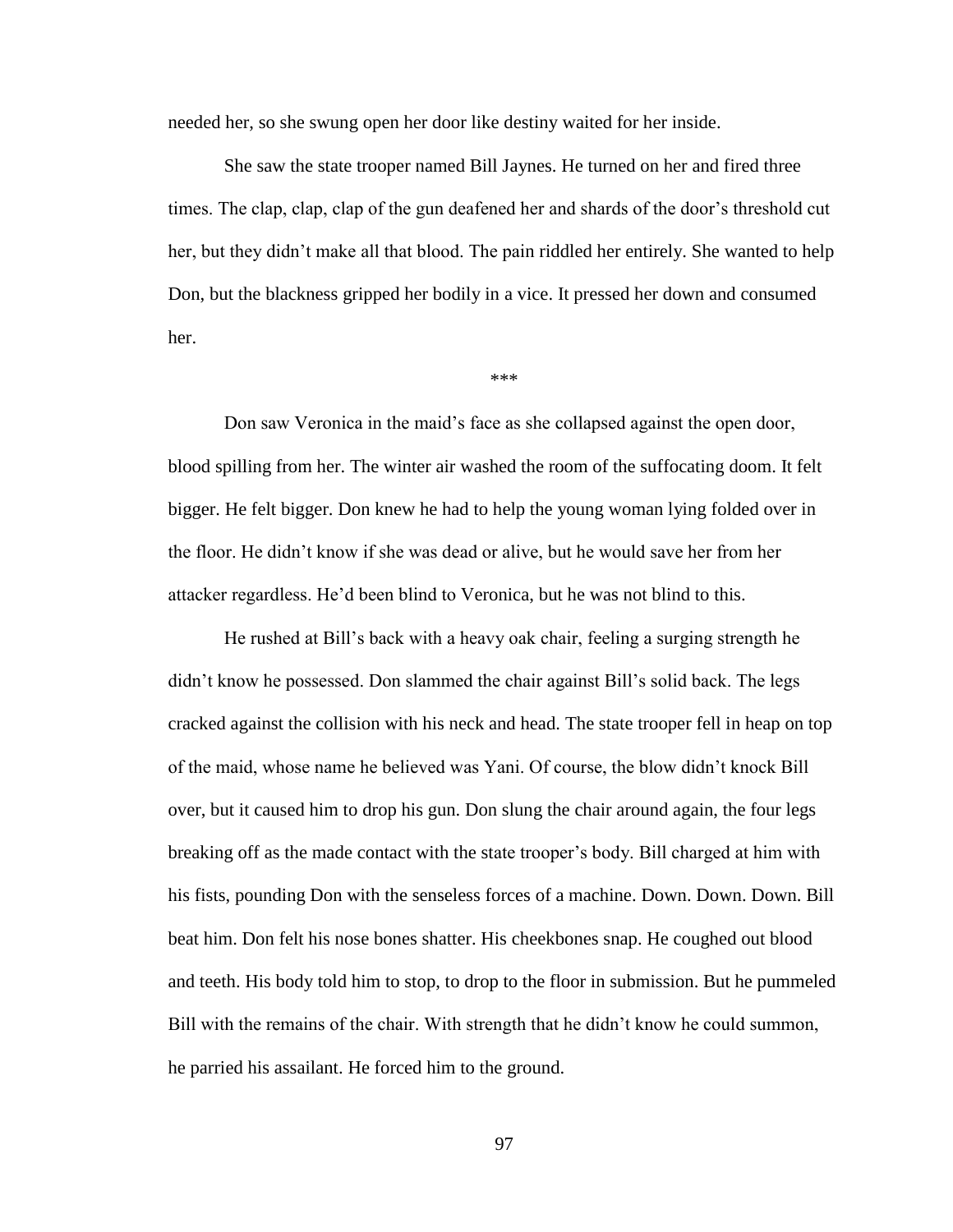"You will stay down!" Don heard himself yell over and over.

One swing made contact with the side of the brute's head. He struck the state trooper's temple. Finally, the man lay still.

\*\*\*

Sean Fawkes made it from the Louisville airport to New Castle in record time. Veronica had been a good client and friend. He'd been surprised that Don had the sensibility to call him before things got too far out of hand. Of course, he hadn't anticipated a murder and an assault charge against a psychologically unstable state trooper. Of course, the hearing would be at the Holt County Justice Center. But this would be an easy case for Sean.

A reporter accosted him in the parking lot of the justice center. She was blonde, wore a tailored dove colored coat, and had the ferocity of a gladiator in her eye. She wielded her microphone like a sword, thrusting it towards his jugular.

"Hello, Mr. Fawkes, I'm Samantha Wood with channel ten news, WHES-TV. Do you have a moment?"

The cameraman shifted under the weight of his equipment. The wind whipped the curl out of Samantha's hair. Normally he was disgusted by reporters, but this lady intrigued him. Probably because he'd never been pressed for an interview by a cute local reporter who was *not* from New York. She was the first one on the scene. Maybe the only one until the national news got a hold of the story. He told her sure and sat down his briefcase even though calls and volumes of paperwork and analysis demanded his attention more.

"Mr. Fawkes, what are your hopes for this case?"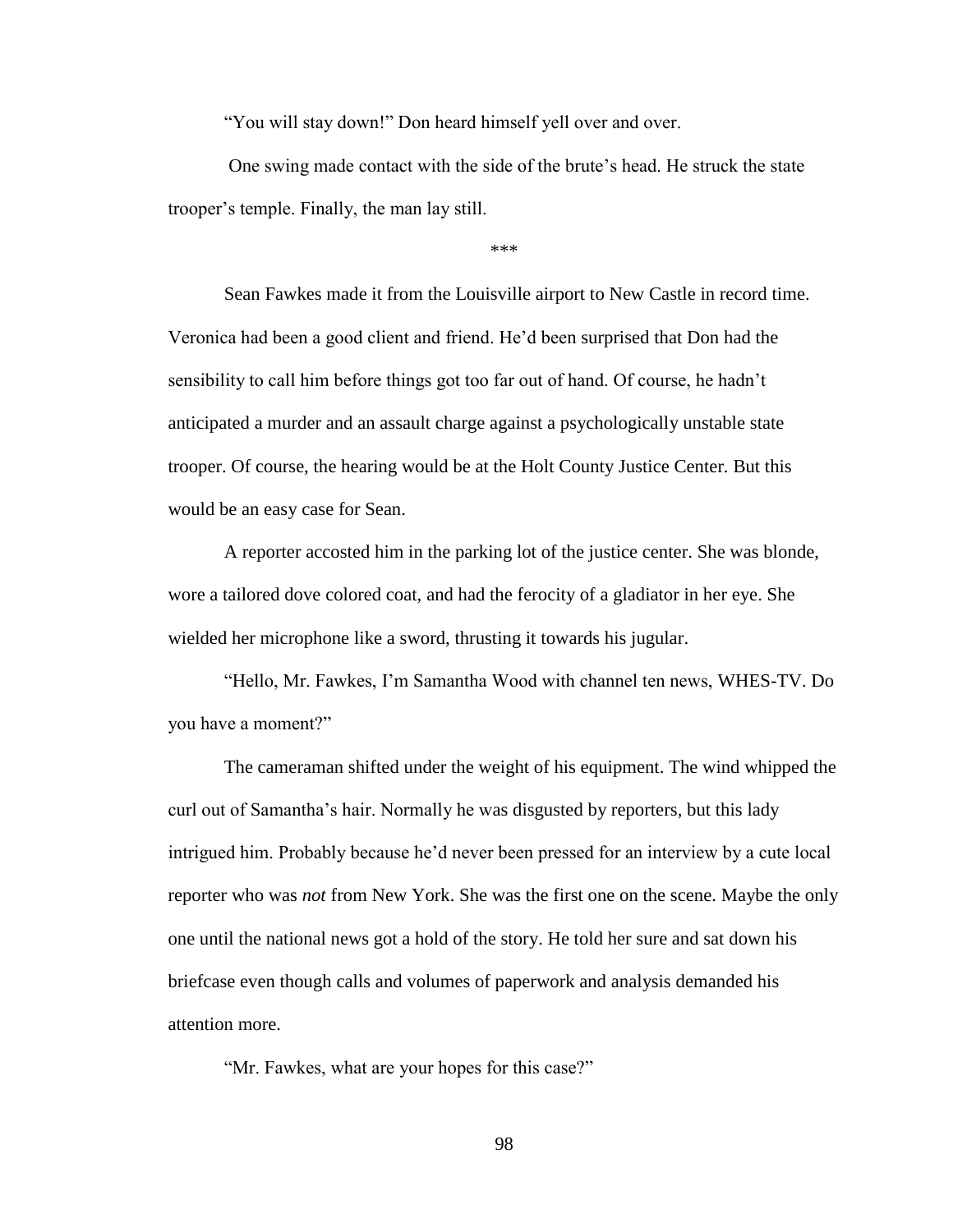The unmasked broadness of her question made him laugh. He knew he shouldn't let this third string reporter waste his time, but she was a nice distraction.

"Well, I'm hoping my client will find justice for his wife and himself and that Officer Jaynes will be pronounced guilty for the murder of Veronica Dinapoli and for the attacks on Yani Kanagalas and Don Dinapoli."

"Will that be difficult?"

She took her job too seriously. So much so that she didn't know what kinds of questions to ask.

"Nope."

\*\*\*

So much pomp and circumstance followed a beautiful woman everywhere she went. Even in death. Sean had advised Don on what to say while on stand. He told him to stick to the facts. Not to get caught up in emotions or else he could go to prison for being an abusively negligent husband and the assault of a police officer. But Don didn't care. He just wanted to be done with this. All this. The production of everything. Don didn't mean to be cynical, but the courtroom felt like just another stage. The woodwork. The audience. The goddamn lines he had to follow.

"Mr. Dinapoli, were you aware of the relationship between Officer Jaynes and your wife?" the defense attorney asked. It was some woman, Garnet, he thought the name was.

"No. I was not aware."

That was the fact. For all he knew Veronica had a number of boyfriends back home in New York. But it hardly mattered now. They were probably trying to make him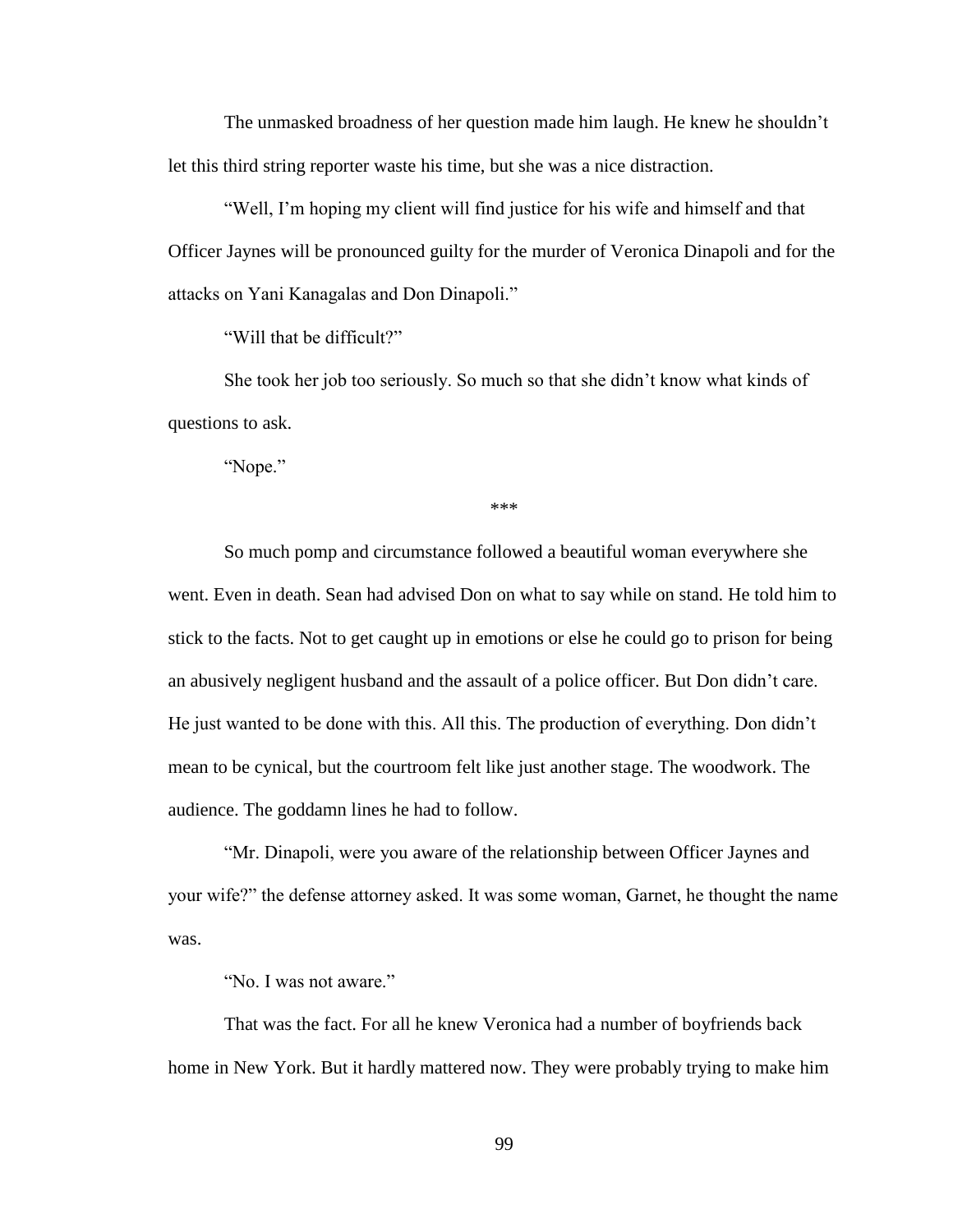look careless, like Sean said they would.

"Why were you not aware?"

Garnet the defense attorney clasped her hands together. She watched him smugly as if he were about to incriminate himself. She probably thought she was about to catch him. Don didn't know.

"Because I trusted her."

It was the truth. He still hardly believed she'd done such a thing. It just didn't seem plausible. Especially when a man like Bill hardly seemed human to him.

"Did it not strike you as odd that your wife would go by herself to a party out of town wearing an expensive dress? Did you not think to question that?"

Garnet reminded Don of a snake. Some may see her as noble or intelligent. But to Don, she was just another hungry actress, preening for the sustenance of attention. Don slammed his hands down on the stand. The room shook with sudden alertness.

"No. It did not strike me as odd and I did not think to question it. And before you ask me why, because I know you will, let me just go ahead and tell you that it is because Veronica was who she was I am who I am. She loved lights and cameras and action. She was vivacious. She wore expensive dresses and unseemly gobs of jewelry because it made her feel important." Don knew he was talking too much. Sean was trying to signal him to stop, but he wouldn't. "And you know what else, yeah, I disagreed with it. But I didn't want to make her stop being who she was, being who I loved."

Garnet hesitated before she asked her next question.

"Not even a little bit odd?"

Don crossed his arms.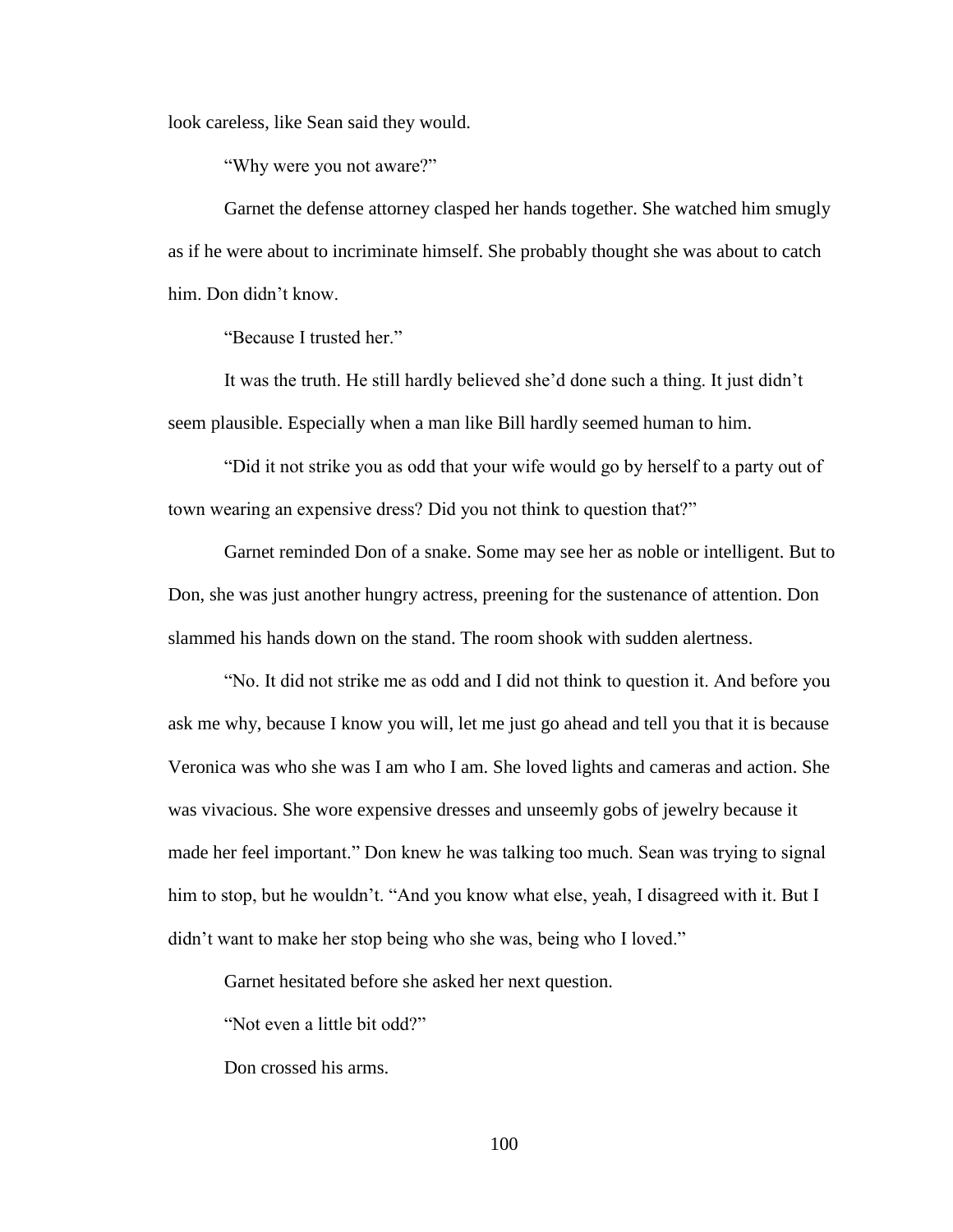"Not even a little bit odd. She was a glamorous woman who liked glamorous things and to go to glamorous places." More than he even realized.

The attorney shifted her weight before saying, "The defense rests."

Don left the stand feeling tall. He knew they wouldn't call him back. They had to acquit him in the end. For Bill, however, there were other plans. When Sean called him to the stand, he still looked sturdy and sure, but his eyes were vacant. He had aged a thousand years since Don last saw him lying unconscious a few days ago.

"Officer Jaynes," Sean began. Don admired the lawyer's soft gray suit and easy confidence. "did you murder Veronica Dinapoli?"

The policeman stared at the floor.

"Yes," he said.

"Why?" Sean asked softly.

Don thought it was a curious question. He didn't know if it was a smart one. If he had been a lawyer rather than a zookeeper he would have advised against it. But Don was surprised when Bill took his eyes at the floor to look at him.

"Because I didn't understand her."

Sean laid the policeman out. If the case hadn't been as open and shut as it was film producers would be making a movie of the justice he served that day. Don thought he may have been a little disappointed that all the tests he ran all the tactical questions he carefully asked didn't get as grand of a stage as they may have deserved. Regardless, Sean got to leave a hero for saving Don from a backwater prison and for clearing the murkiness of Veronica's death. Don felt happy for him, even if Hollywood wouldn't be pounding down his door.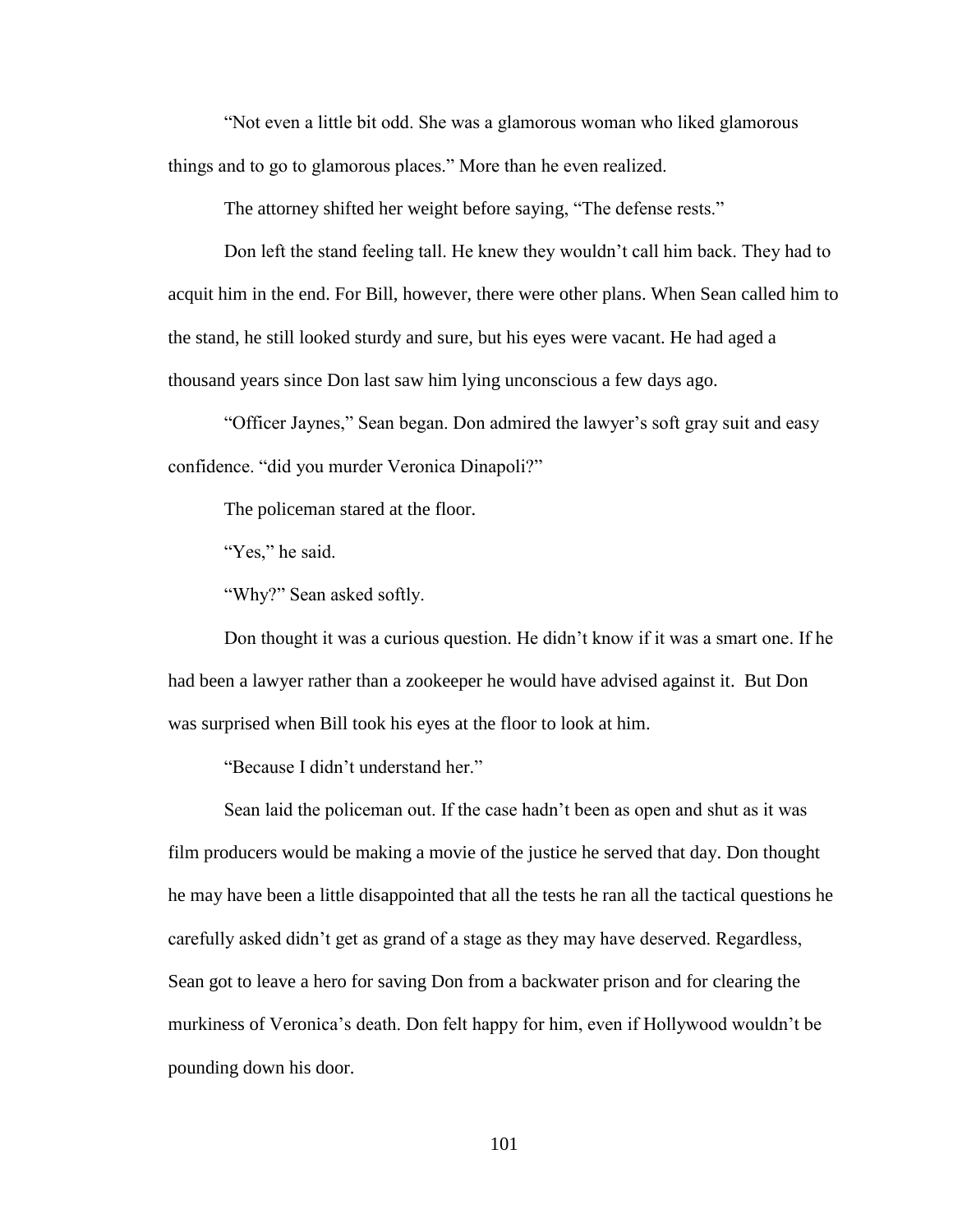Don never could identify with those performing types. He could see the appeal of the attention and the admiration. He was just glad he was going home to feed a few giraffes.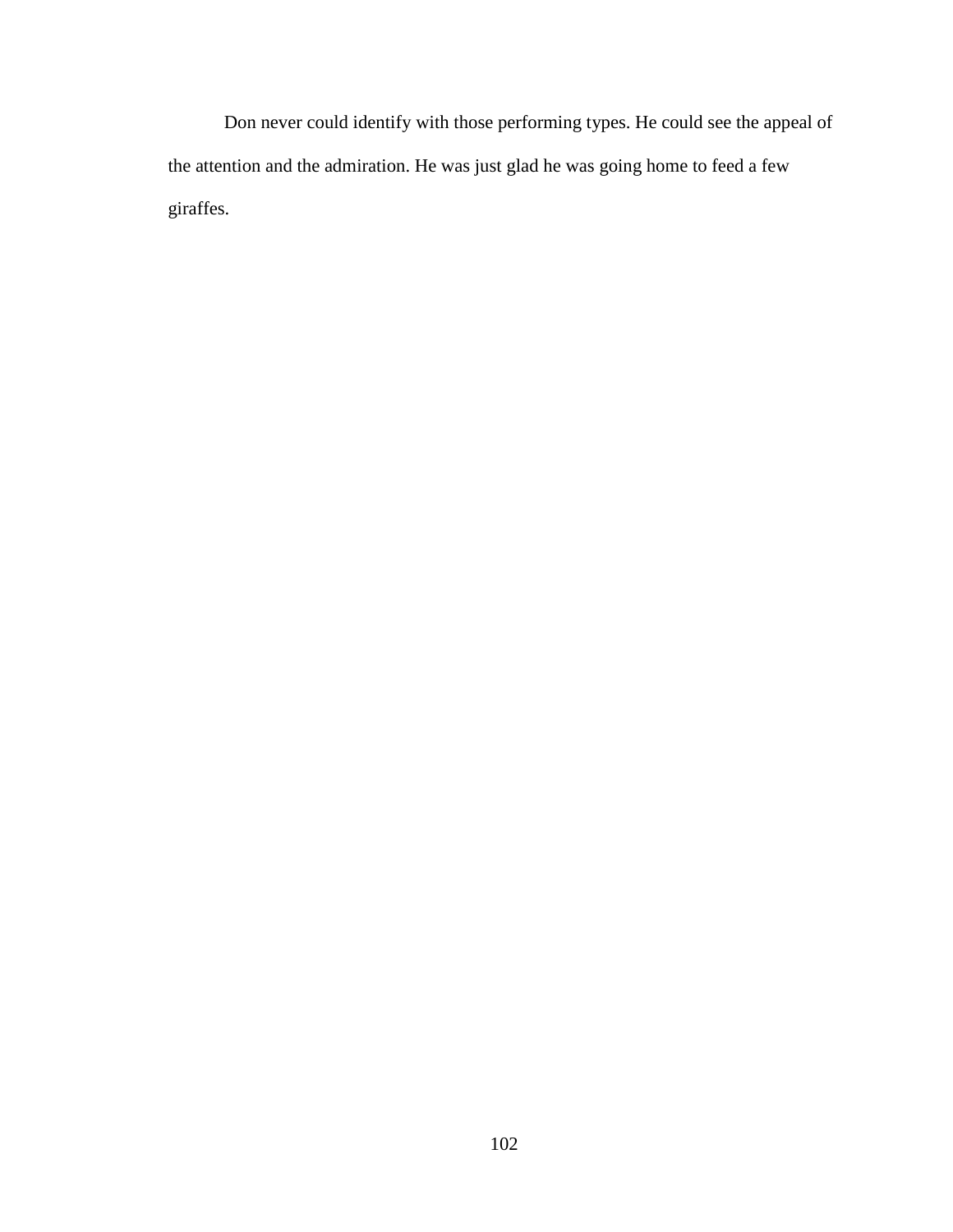## Myrtle Slog

There are so many rounds of tic-tac-toe one can play with oneself before the monotony makes double checking the ceiling tile count more appealing. Hadassah was just learning this lesson and noting it in her guidebook to life as she struck up another game. Her wristwatch told her it was practically a quarter to two and the airport window told her must be in the morning. She consulted them because her cell phone was resting peacefully in the shallow grave of her back pocket, having died without hope of resuscitation as its charger fell off the face of the earth somewhere between Boston and Chicago. Otherwise, she would've called upon her oldest friend Calli-Opal Muse to pick her up that the Louisville airport over playing three tournaments with herself waiting for some divine intervention. She would've called, but she forgot the number. So, there she was stranded only hours from home, only miles away from her grandmother's ninetieth birthday celebration later that day. Minnie was her name, and she was a goddess, and Hadassah wanted to be there.

The problem was that the airport security was beginning to give her disconcerting looks as she had not moved for nearly four hours. She figured it was about time to figure out what she should do. Nobody back home knew she was running away from college, so nobody knew she was about to be charged as a bomb threat or a public nuisance or something. Nobody knew that she wasn't just home for the weekend, considering she left on a Tuesday. Not even her friends back at Ixion University knew that. Nobody knew, besides Hadassah of course, that she was going to be kicked out of her program if she didn't muster up some scrap of art this weekend. She had until Monday, and then she would be formally asked to leave the arts department entirely. Something about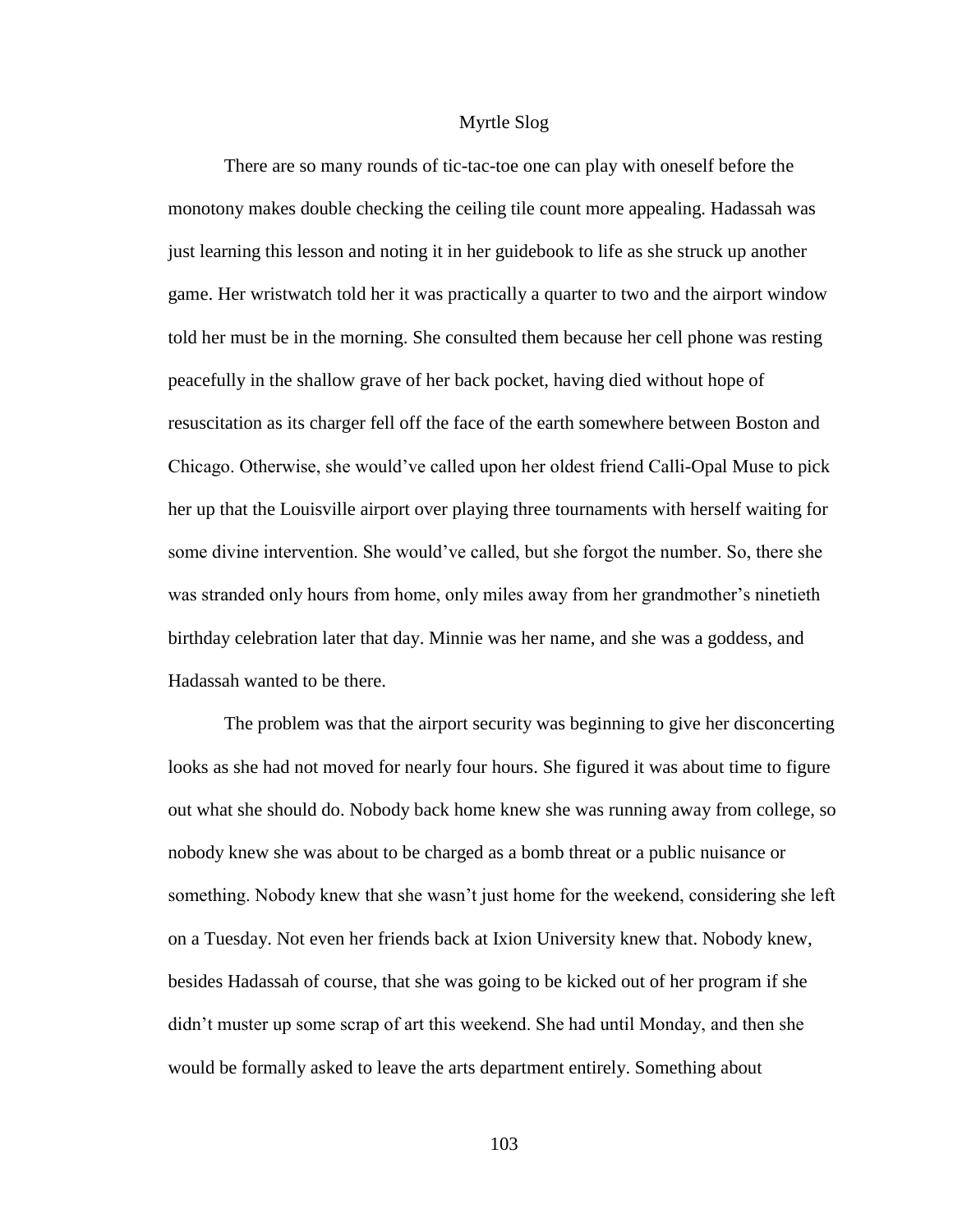regrettable grades, talent, and an awkward deficiency of artistic vision. Not that Ixion cared about dreams and desire, as Hadassah had been slowly learning for awhile.

As she sat there in the poorly vacuumed, overly air-conditioned airport rethinking her X and then her O, Hadassah wondered if her acquaintances back in Boston would even notice her sudden disappearance. She attended Ixion to learn about art, beautiful and old. Little did she know when she would have to put her finger in it, she rendered it into some new form of grotesque. That had been her fear, after all. Four years. Four of what they told her were the most important years of her life. All her fears came true, and Hadassah didn't know what to do with herself. Her preschool plans and refrigerator gallery displays told her she was an artist. But they were wrong, so now what? Her best friend, Calli-Opal, still lived in New Castle in her father's pillared home, down the street from the gas station in town. Calli-Opal Muse graduated high school to coach cheerleading and enroll in a community college, working part-time at Dr. Helicon's optometrist office as an armature filer. While Hadassah prided herself on her acceptance to an out-of-state school four years ago, now, as a Senior shouldering the weight a red ink stained portfolio, she looked at Calli-Opal's life with a exponentially green tinted eye.

If asked, Hadassah wouldn't claim she had the world figured out at twenty-two, but she would say that she wanted to be an artist, and that was proving to be something of failure. Alone in the Freon blanketed baggage claim area, she tried transforming an O into a star, which was easy enough, but she couldn't give it meaning. Meaning. *Meaning*. Everything needed to have meaning, and that was the problem. It was probably why her academic advisor encouraged her to change her major from Studio Arts to Art History. That was her sophomore year, so she still believed shame was an urban legend. Initially,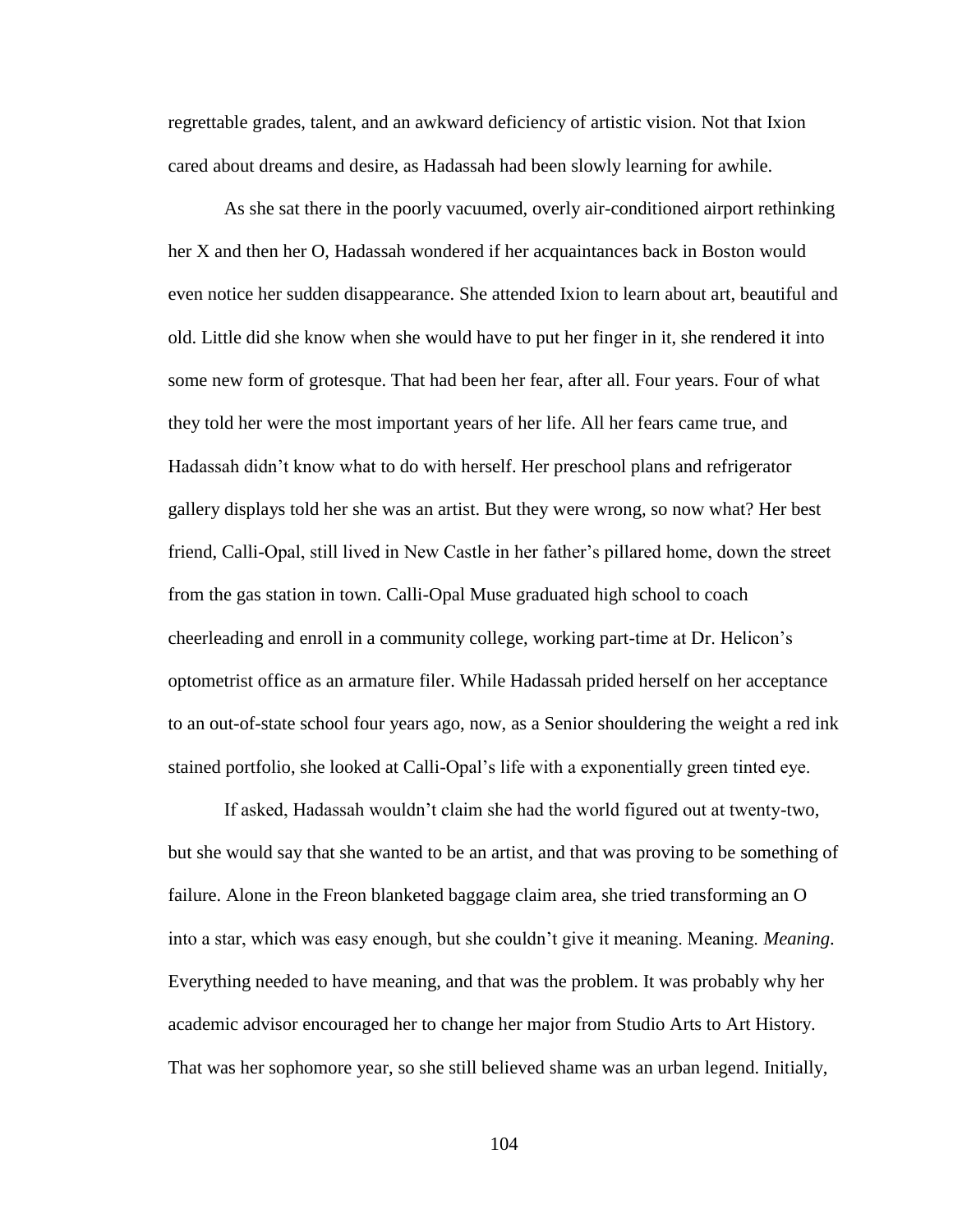Hadassah was proud that an "illustrious" faculty member invested in her academic endeavors. *Maybe he saw potential? Surely he saw potential. I couldn't be that off base,* she thought. Despite her fellow art students always excusing her mistakes – *Oh, Dr. Pontellier was probably drunk by the time she graded your sketch.* – or offering her backhanded encouragement – *Oh, pointillism is a bitch. Hardly anybody can do it, anyway.* – And Hadassah had unwavering faith in her talent. She had been accepted into Ixion University, after all. *Ixion*, the school of only five hundred acceptances per fall semester. Sure, she was the last of the bottom fifty still hanging around. Sure, she was the only upperclassman to not have her work displayed Penelope T. Machus Art Gallery in Boston. But she had been *accepted*, and that must mean something. Nobody else back home could say that, especially.

Hadassah ran her finger over the star she drew, smearing the ink. Mistakes. Outside the window a plane taxied, lights pulsing. The rose-fingered dawn was pushing against the horizon, and she would need to decide on how to get home pretty soon. Thinking that ingenuity was something that came easily for her, Hadassah fingered through her sketchbook as if it were an oracle and would tell her what to do. Something like The Burning of Troy spilled before her as heavy suitcases thundered down the baggage chute. In Hadassah's mind it sounded like bloated rain, so she flipped to a clean page in her book and drew the sound again, forgetting she was still far off course. A crescendo of voices like wind soon collided against the rain, so she drew, her thoughts shipwrecked, like shards of flotsam, settling the peaceful shore of her brackish paper. She hummed to herself for a while.

"Hadassah?"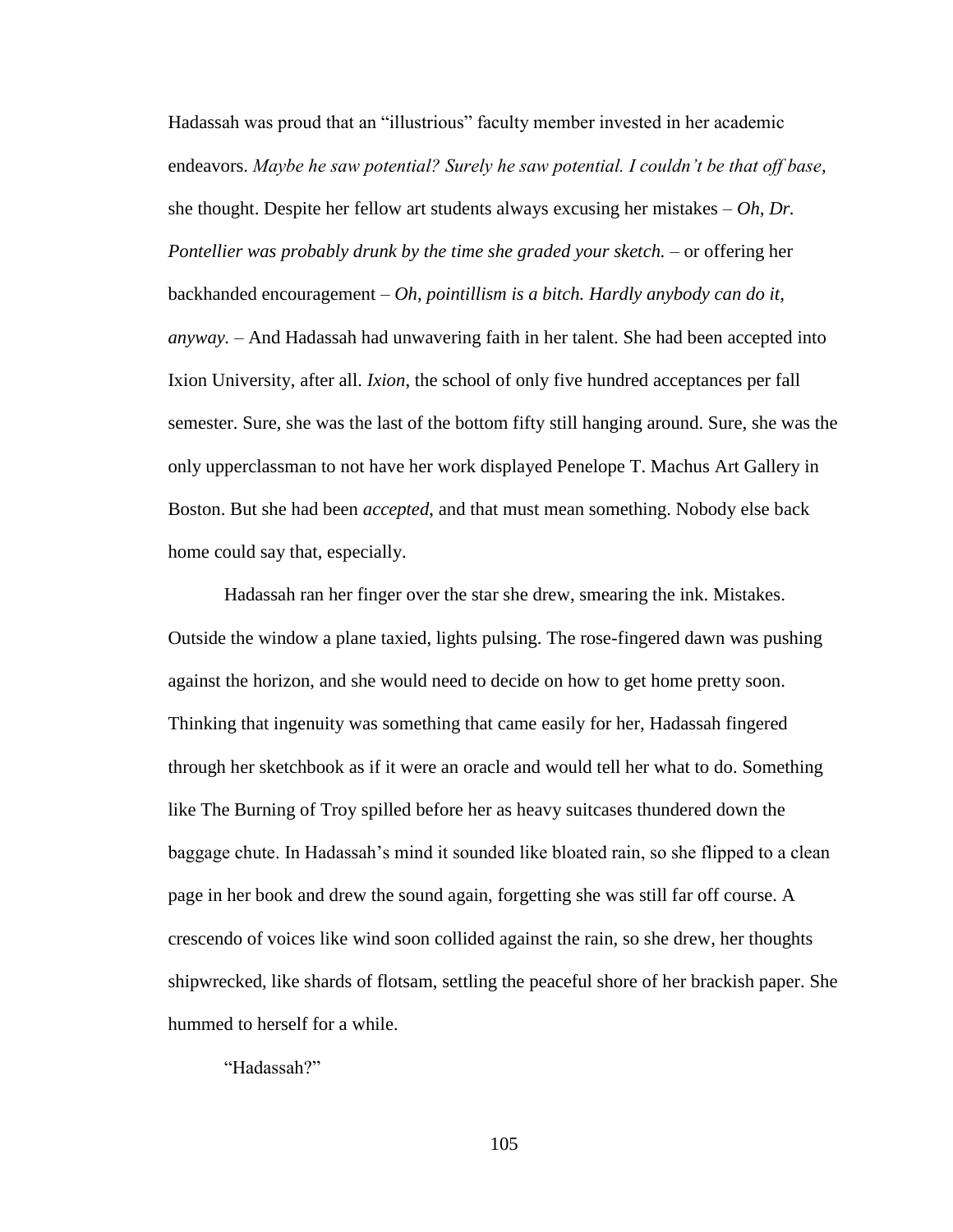The unmistakable garbled voice of her cousin gave Hadassah a start. "Perry?" she said, turning to the hand on her shoulder. She didn't know whether to be relieved or surprised.

"What are you doing here, girl?" he asked in response, his friend White Kanagalas walking towards, pulling their luggage on wheels.

Perry often said she was easy to spot in a crowd because her curly mass of hair consumed the whole room, but it could be argued that he was considerably more conspicuous. Some disease that the dentist could never define crumpled the left side of his face into an absurd and withered mess of skin. Devoid of an upper jaw, half his teeth, and a distinguished head of hair, many took Perry Romberg for another tobacco victim, when that was hardly the case. He was only thirty-two, but Hadassah thought her cousin was beautiful in tragically dignified sort of way. Her hand itched to embed his image into her book.

"I was on my way home. I have no way to get home. I want to go home," Hadassah answered, proud that at twenty-two she at least could school her tears. She splayed her hand across her sketch to shield the star from the harsh florescent lights and perhaps the weight of White's eyes, which she felt.

"That's a neat little doodle you've got there," White said outright.

Hadassah couldn't meet his eyes despite how painfully handsome the nuances of brown were. She traced her finger across the star's hyperbolic wing, protectively as if to soothe its subconscious fluttering.

"Yeah, Hadassah's always been a great drawer, haven't you?" Perry chimed, pumping the ball of her shoulder. "We're so proud. Hadassah's going to *Ixion*."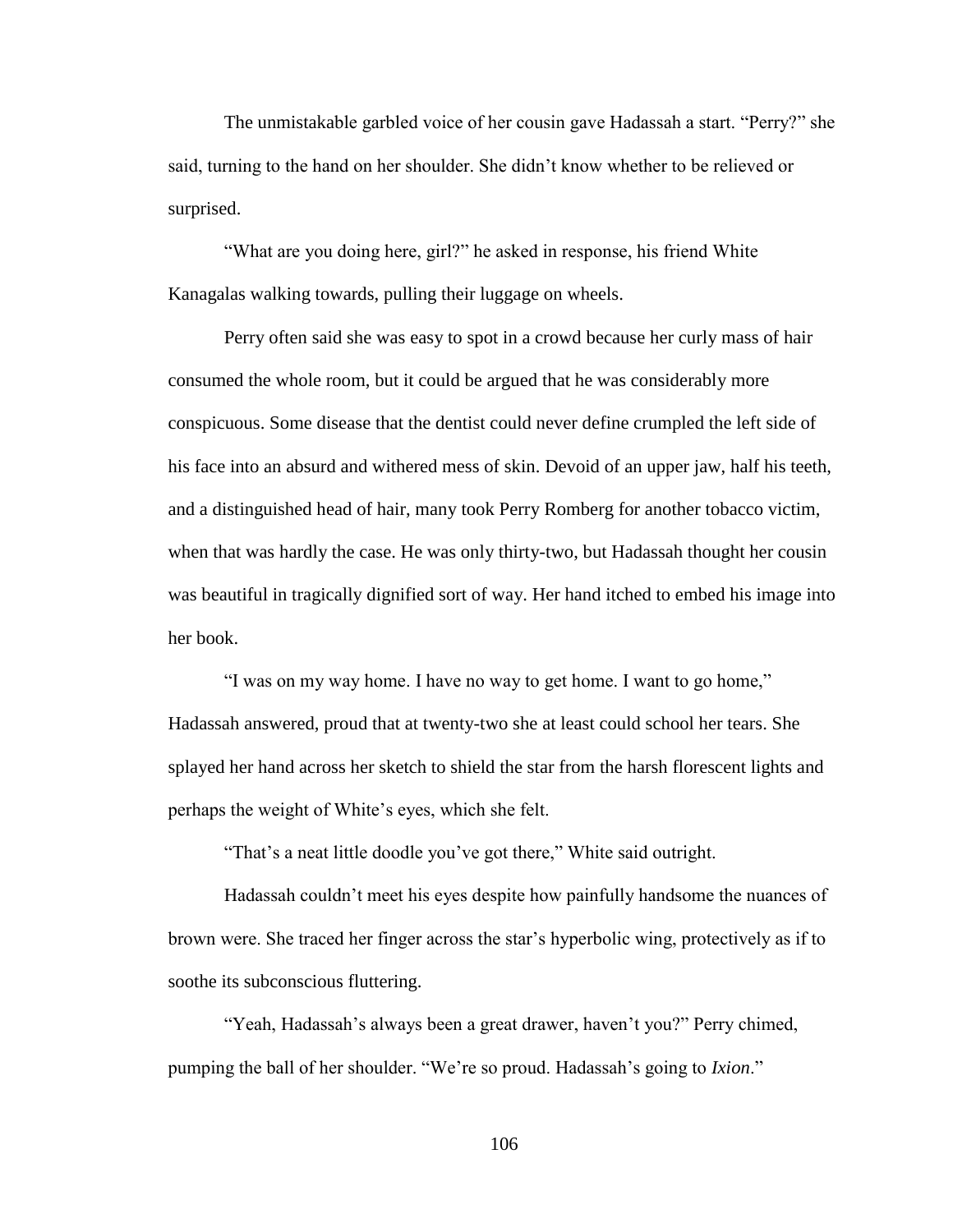She did not care for all the wanted attention her star attracted.

"Please, can you take me home?" she answered.

Perry whispered something to White with a glance, and White at long last withdrew his study of the "neat little doodle". Hadassah was grateful.

He said, "Well, of course!" and clapped her on the back. "White, get her bag."

The Romberg company car was waiting in the parking garage. The Honda Odyssey was done up in garish crimson and gold, but was tastefully done. Hadassah was just glad to be out of the baggage claim area. She wanted to lose herself in the kaleidoscope of cars whirl outside the window, but of course Perry and White wouldn't allow that. Like most people from Holt County, they wondered about life beyond the Ohio River. And it seemed they counted themselves lucky to have a castaway strapped into the backseat of their minivan. White looked at her out of the rearview mirror while Perry turned and asked her the question she knew to be coming,

"So, what are you up to in that New England school?"

Hadassah then remember why she spaced her visits home so far and in between. It was that question, quickly followed by the next, which White shot,

"So, what are you planning for the future?'

To be honest, she didn't know. Her four year investment proved bankrupting. But she could hardly admit that. She wanted to tell them the truth, to at least have it out in the open. Having it out there, though, like a nasty tumor or hernia winking at her knowingly, would mean she would have to deal with it. That was just another thing that Hadassah didn't think she could do, so her body slumped in the seat, resigning itself to another menagerie of wishful thinkings.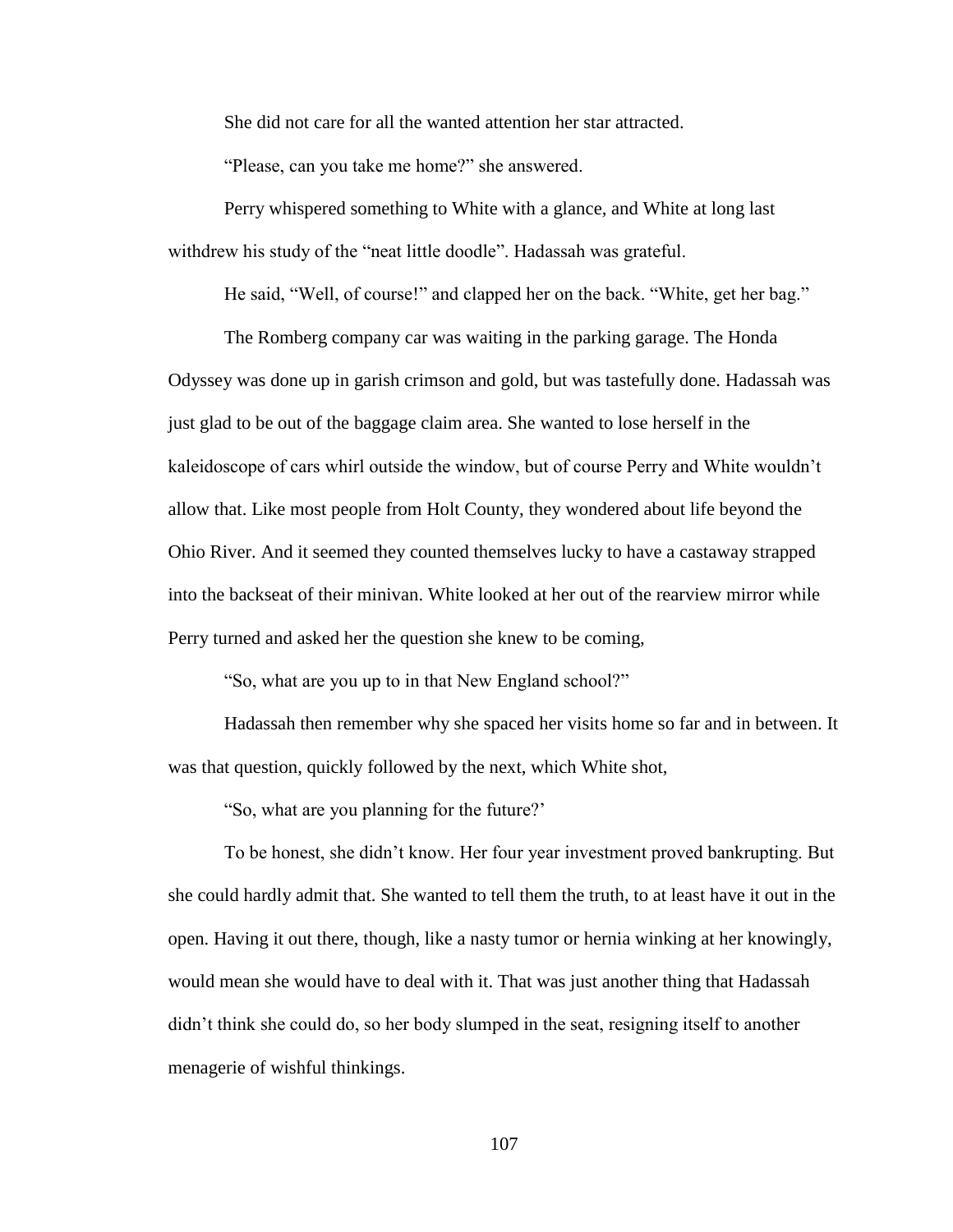"I've been studying art, and I plan on getting an internship with a museum in Boston where I will continue to work with art," she told them.

"Oh, interesting. Sounds like you've got it all figured out then," Perry told her right back.

She took her eyes off the parade of traffic. His disfigurement made the tell tales of skepticism all the more striking. It was like looking her future in the eyes. She didn't know how to wish it away.

White was still watching her, as if the minivan was a horse that knew the way home without being led. Hadassah's felt her heart faint, and it wasn't just because she thought White was pretty cute, although he was practically ten years older than her. He knew too that she had a shame hiding within. Perry and White weren't the sort of people that want to hear that college was great. That she traded friendship bracelets with hordes of beautiful people. That she made the ancient oak paneling of the lecture halls glisten with the brilliancy of her masterpieces. No, they sold Christmas bows for a living. They wanted to know what was underneath the metallic wrapping paper, silenced by the buoyant façade of ribbon.

Hadassah's tongue ached to confess, and she felt herself inflating with anticipation. They stared at her. The car still propelling itself forward. White still laughing at her with those brown eyes under thick lashes. Perry still weeping for her in a sad carriage to his face.

"My academic advisor advised me to switch to Art History rather than Studio Arts. So I did. Does that sound like I have a future? Would you think Art History is more challenging than Studio Arts? Because I think it does, but not necessarily for the reasons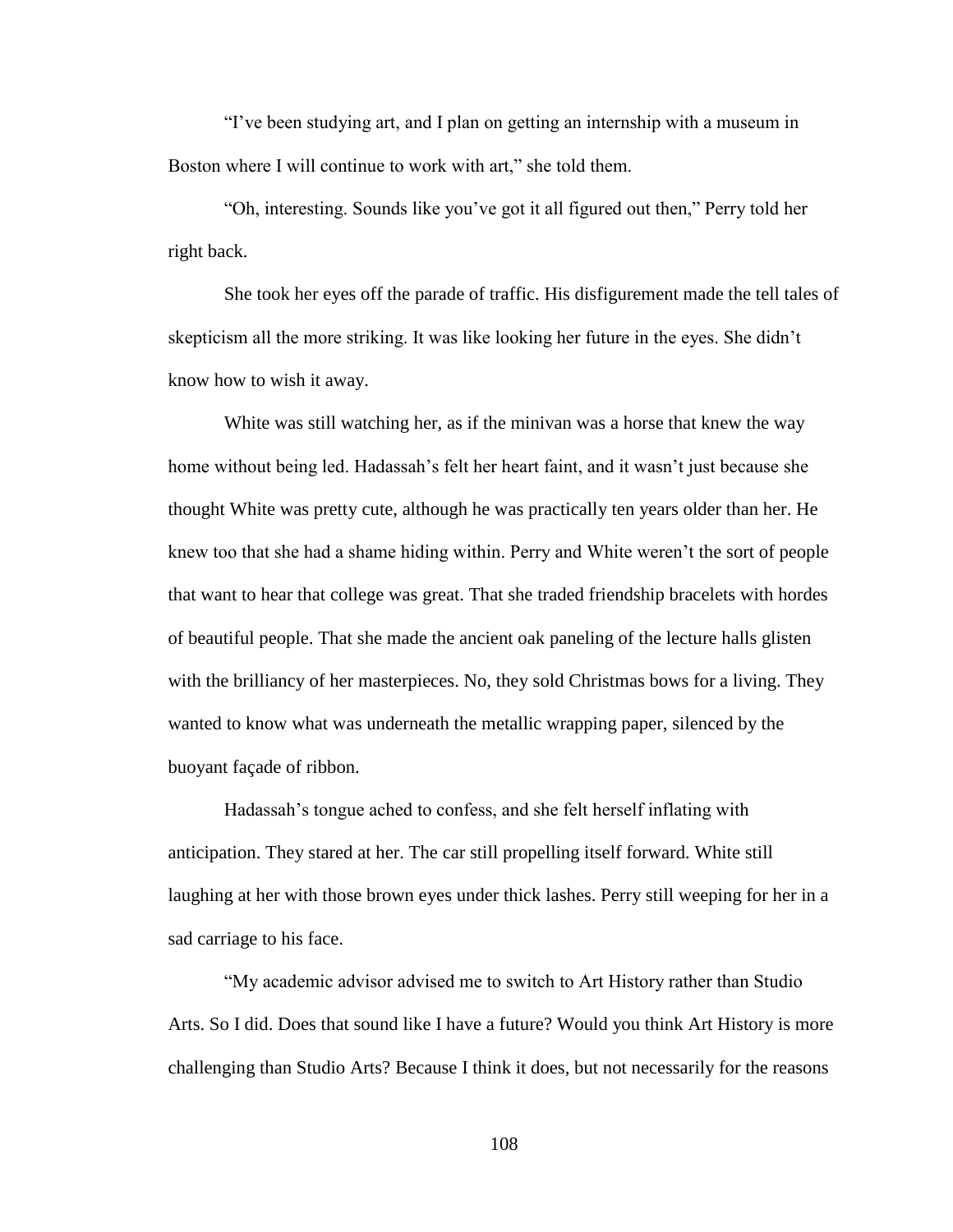that you would think. I loathe Ixion. I loathe college, if you want to know the truth. And do you want to know something else? That was two years ago. And I still can't do what they want me to do. If I don't make something this weekend they're gonna kick me out of the art program all together. Did you know people could do that? I was supposed to graduate next month. But that hasn't been the plan for a while now. They hate everything I make. I love it, and they hate it. I just want to go home. So stop looking at me like that."

"I told you she was hiding something, friend," White said, finally turning his attention back to the road. "I knew she wouldn't come home if things were well."

"Well, you never know, do you?" Perry answered White, but he was addressing Hadassah. She didn't know if she should respond or just let it lie. She wanted to let it lie, so she did. Finally after a few seconds of begging her with his eyes, Perry gave up and turned back around to watch Hardin County roll up on the road.

Hadassah told herself that she should be sighing for relief because they didn't interrogate her any further. But when she decided to be honest with herself, she admitted that she wanted to talk about Ixion some more. She wanted at least somebody to know that she was failing. Maybe if she had the tumor out in the open, breathing, declaring its realness, then somebody could fix it for her. This great, terrible tumor that said, "Yes, yes. You are a failure. Yes, yes. You are not going places in life. You have chosen poorly, and it's time for you to go home where you belong. Refreshments are not provided. You know that paint and color that your hands push around? Yes, yes. It is aimless, and it is meaningless. You do not get a rose."

Eventually, though, the sweet rocking of the minivan dulled her inhibitions. The sheer monotony and security of driving west of Ixion, Eden, and Louisville lulled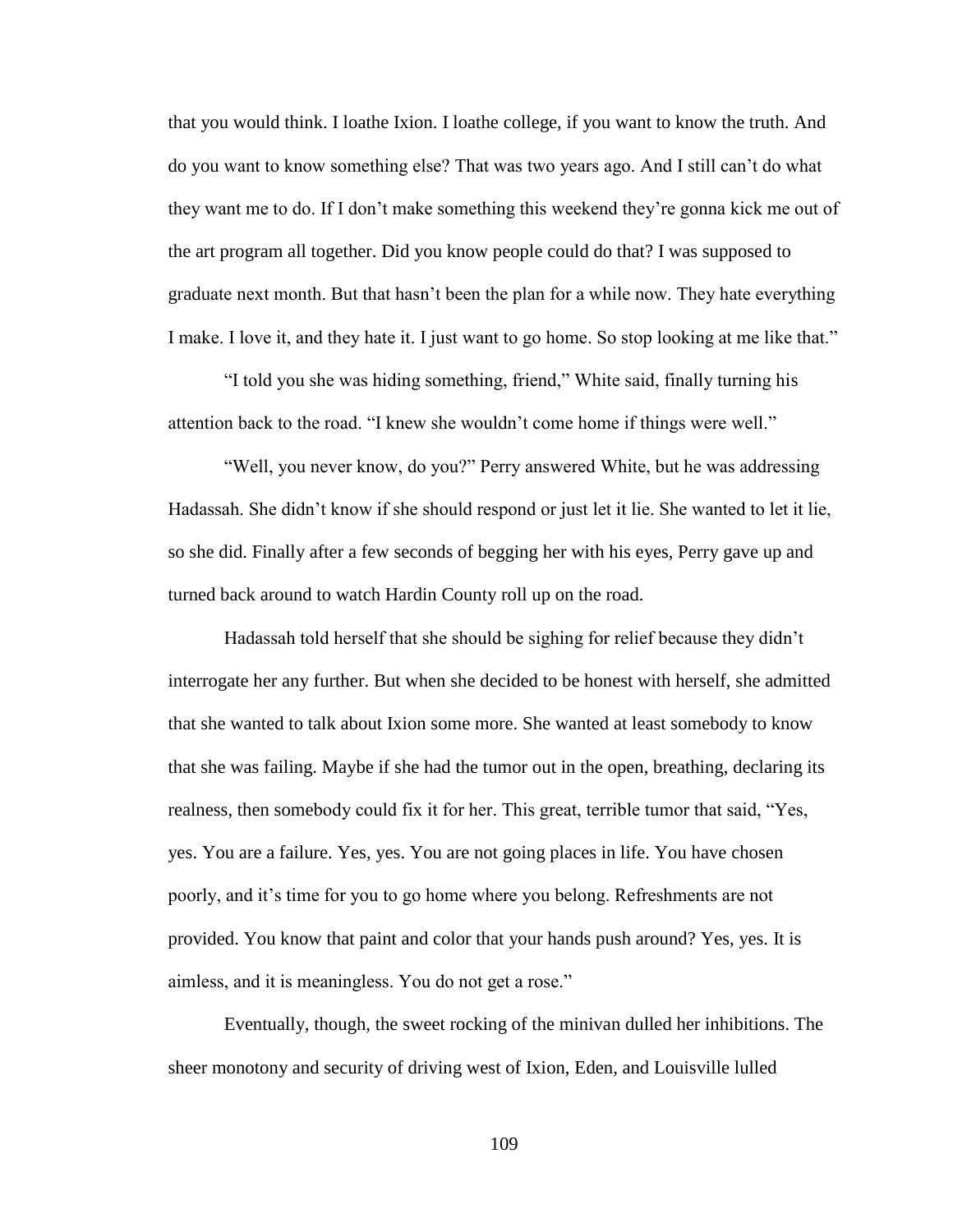Hadassah into a tongue-loosening stupor. In her compromised state of comfort, cultivated by the humming silence, she convinced herself that Perry and even the beautiful White were made of the matter of confidants. Something about Perry's absurd appearance, more than anything, told her that he wouldn't fully understand her enough to judge.

"I painted a lovely Dulcinea once, and that's what I called it. *Dulcinea*," she said suddenly, her voice harmonizing to the drone of travel.

Perry and White snapped to attention, as if slapped by the soft unnaturalness of speech. Hadassah felt the awkward pressure of their awareness. She pressed her back into the hard padding of the seat. They weren't going to utter their interest, she knew, for fear she would succumb to the byproduct of a beaten confidence. She braced her truths by hiding from their eyes. Hadassah kept hers on the gray blur of Dixie Highway and thoroughbred lounges. She spoke in a low whisper at first, acclimating her tone to rhythm of the road.

Hadassah continued her wellspring speech keeping an eye on the luxurious sweep of White's cheek. "I loved my *Dulcinea*, but I was the only one. She was busting of high romance and aubergine of my own design. I wanted her to be the best thing I had ever painted. Little did I know she would get me 'encouraged' out of Studies in Studio Arts and into Art History. The only consolations are the lies I tell myself and the fact that I still get to take classes on creation here and there. But I can't shake the feeling of being a cast off. As if I'm a student of Mephistopheles, blind and dumb only to the weeping and wailing and gnashing teeth of the Old Masters. I have friends who paint black and white somethings of Post-Modern dots on fabric, and they call it art. Always I'm reminded of my nagging mediocrity. Did you know I'm average? It's the worst feeling in the world. I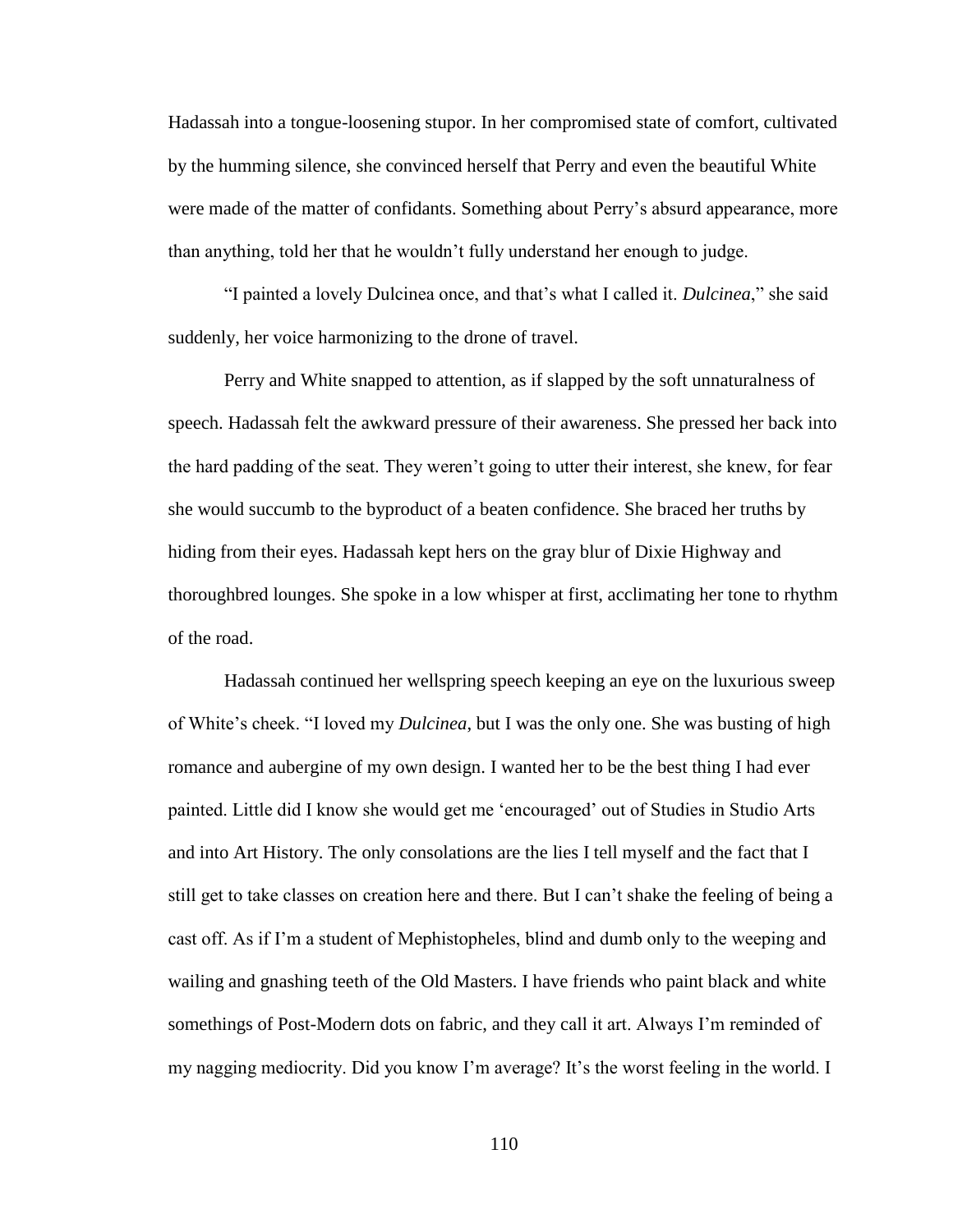know, believe me I know, that I'm hardly a master, let alone old. I just wanted a chance to be something better than myself. But steel sharpens steel, or so they tell me, and I was too dull. Just a chance. I guess I messed it up somewhere. That's why you found me in the airport. I'm on my way home to try something maybe more my speed."

When she concluded her speech, her eyes itched with the burning need to release their deep briny secret. Rather than let them have their way as well, Hadassah contemplated the meaning of the giant chicken outside the gas station. Her cousin was kind. He only "umhummed" compassionately, somehow joining her in the moment of silence for *Dulcinea*, who was a lady with whom they could have become enamored if she had been given a purpose. The back of Perry's head wagged with the ebb and flow of the highway home. His hair was yellow like margarine or fine strands of synthetic sunlight, and it grew in haphazard patches and in a tragic thinness that nearly brought Hadassah to tears as she watched it flutter in the gentle breeze of the air conditioning.

They passed a sign speculating twenty miles to Muldraugh.

"I'm working on a painting even now. Not that is matters. They're just gonna kick me out anyway. Promising freshmen." she confessed. "My painting is of Troy. You know Troy? I think it was real, and we can still feel it today. I wanted my painting to be of Helen." She met White's eyes. "We love beautiful things, don't we? But beauty has a tendency to call itself a whore. I did paint a *Helen*. But I couldn't make her grotesque, not like the bleached dots on cotton fabric. She wouldn't still be *Helen* if I painted *Helen* just like they wanted. And there you have it. Some things are beyond my control. But I lost my fantasy by point by point. I couldn't paint *Helen* like they way they teach you. *Helen* is a bow. You know bows. They don't want bows these days. I want to call myself a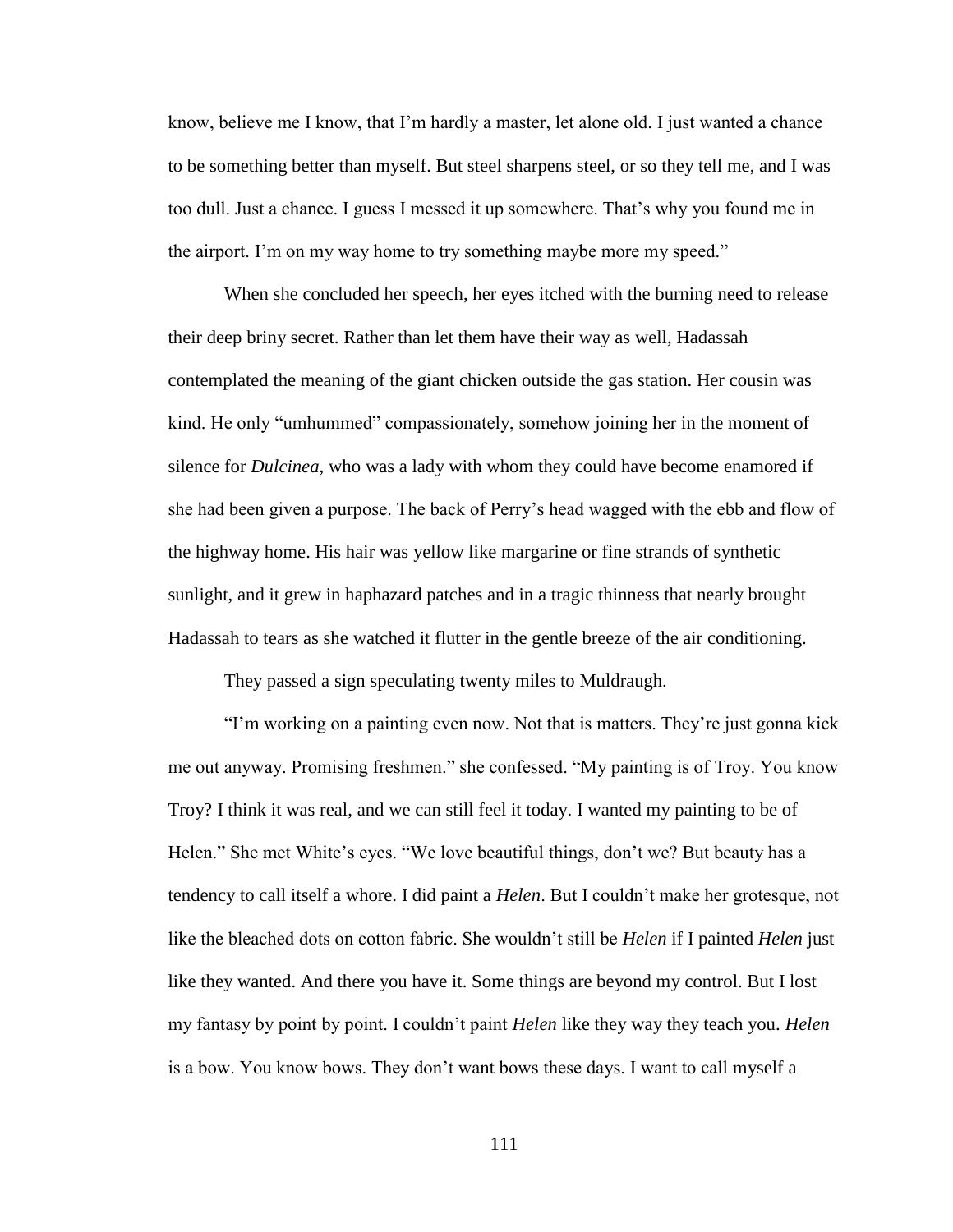Miniver Cheevy, but they don't like that either. It's just an excuse. So I'm painting Achilles, and I barely know him."

She paused because she didn't really know *Helen* or *Dulcinate* either.

"Do you want to know Achilles?" White asked.

Hadassah told herself he was just inquiring out of good manners.

"I wanted to know Helen, but she is meaningless. Apparently," she replied.

It was a relief to have it out in the open like that, to admit that she wanted to believe Helen could enjoy her holiday at Troy with a Pre-Raphaelite wistfulness. These bodies from Holt Country who wore dumb, feigning knowing, smiles were an unmitigated comfort. They reminded her that there was a fuller life outside Ixion University. Her peers from the Massachusetts box would call them "quaint", but Hadassah didn't want to peg them that way. She wanted to believe that she knew more about "the world" than they did. Their leathered skin and unblinking eyes, however, suggested otherwise.

"Do you still keep up with Calli-Opal Muse?" Perry asked.

"More or less," she replied.

The truth of the matter was that Hadassah kept in contact with her childhood best friend partly out of a loyalty to nostalgia and mostly out of primal need to feel important. In Hadassah's mind, Calli-Opal was a Helen, senselessly graceful with preposterous cuteness. She was the most beautiful creature, and if her peers at Ixion had known Calli-Opal they would hide their jealousy under the wolf-skin of disdain just like Hadassah did. However, the true charm of Calli-Opal lied in her utter ignorance of the world beyond Holt County. Hadassah knew her friend was in awe of her audacity to attend a school out-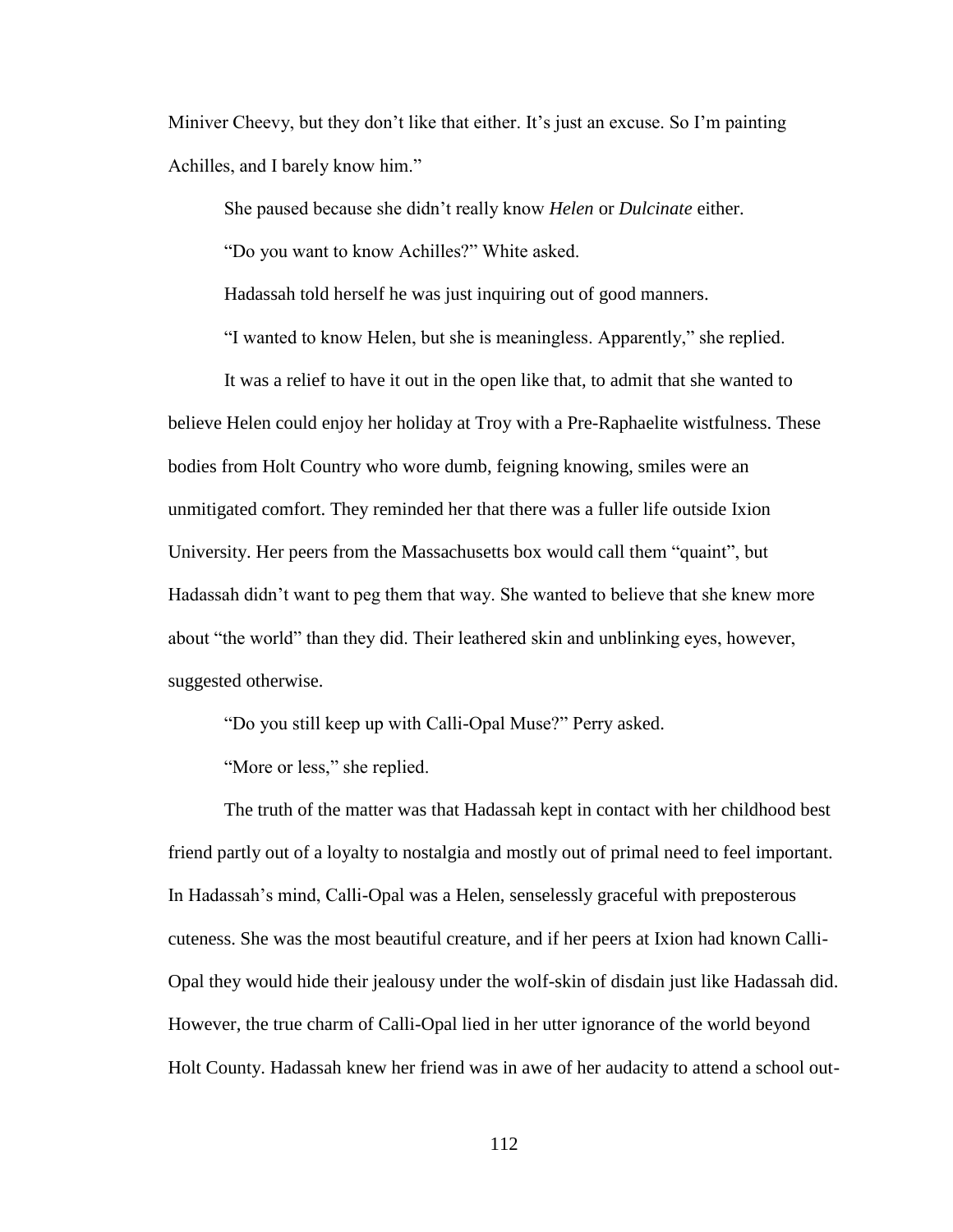of-state, let alone in New England, rubbing elbows with the Ivy League. Hadassah only ever called her friend when she was disappointed in herself because she could admit to Calli-Opal her pitiful short comings and like a beautiful piano riff, her friend would inspire her. In comparison. Hadassah could console herself in saying at least she wasn't like Calli-Opal Muse. At least her happiness wasn't fettered to what her mom made for supper or her ambitions still tied to high school politics. In comparison, she could tell herself that her rejections to galleries and Fs on simple shadowing exercises didn't mean her life's goal wasn't a lie. At least she wasn't like Calli-Opal. At least she tried. Once. At this point, her call to action was to prove that she still had value, if not in a fantasy that was only real to her, then at the very least in a reality that she could mold into a fantastic masterpiece of mediocrity.

The Odyssey's right blinker pulsed as they turned onto highway 60. The familiarity of the car ride was pleasant. It dulled the bitterness of Hadassah's occupations at school. They crossed the county line, and she seemed to be the only body in the minivan to feel the gravity of the situation. She wanted to go home because it was hard being a failure, and it seemed like nobody failed in Holt County. People in New Castle, people like Calli-Opal, just woke up and went to work, and it was all so simple that it made anything else seem absurd. They passed the billboard for Brown-Blancett Chevrolet, the only billboard in the country, really. It was just plastered to the side of a tobacco barn, showcasing the much ado about nothing Hadassah had committed to. She could almost kick herself for thinking she could be an artist.

"So your parents don't know you're coming home?" Perry asked as they drove down her road which parted her family's fields of winter wheat like a comb.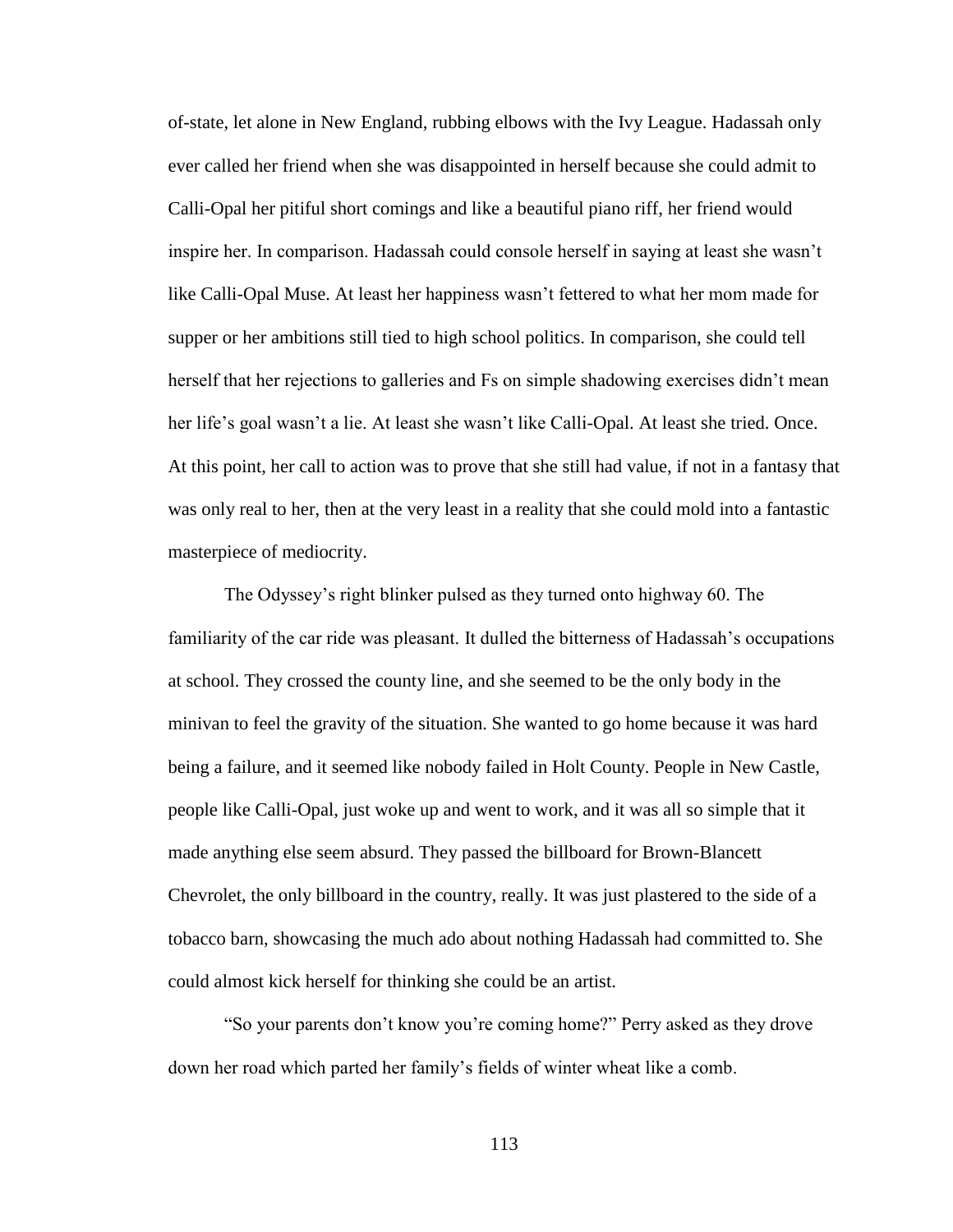In April it was still green, and it billowed and churned in the wind like angry waves of water. In her younger and more vulnerable years, Hadassah would walk out in the middle of the great sea of grain imagine herself to be something special, that the dancing green was something meant only for her and only she could properly capture it. She wanted to capture the feeling the heaving beauty of the winter wheat, and the outlet of coloring pencils upon printer paper filled her with an awesome, unsettlingly satisfaction as she blending the shades that mimicked the field and feeling. She shaded and scribbled with a dexterous fury. She tacked her picture on the refrigerator. Her mother called it "lovely" and her dad said "hey!", but not even they knew what it was or what it meant.

"No, nobody knows," she replied, imagining that the wind was gentle as it grazed her check. Most would have probably called it subtle spring breeze, one that suggested summer and the end of April. But to Hadassah, it carried more weight than that. The winter wheat billowed like a deep emerald sea. If she wanted to be considered a real artist, she would've gone and stood amongst the sharp, slicing grass.

\*\*\*

Needless to say, her family was surprised to find their prodigal daughter home so close to finals. It was as if she didn't even care. Not that it wasn't nice to have her at Minnie's ninetieth birthday celebration, because it was. It was as if she was suddenly apathetic. They watched her as she sat at the breakfast table slurping Life like a six-yearold. Her hair was still curly and her fingers were still long and slender, as if they were made for typing data entry but didn't know it. She ate with them, but she was so pale and thin like something out of the underworld. Her mother squeezed her mug of coffee while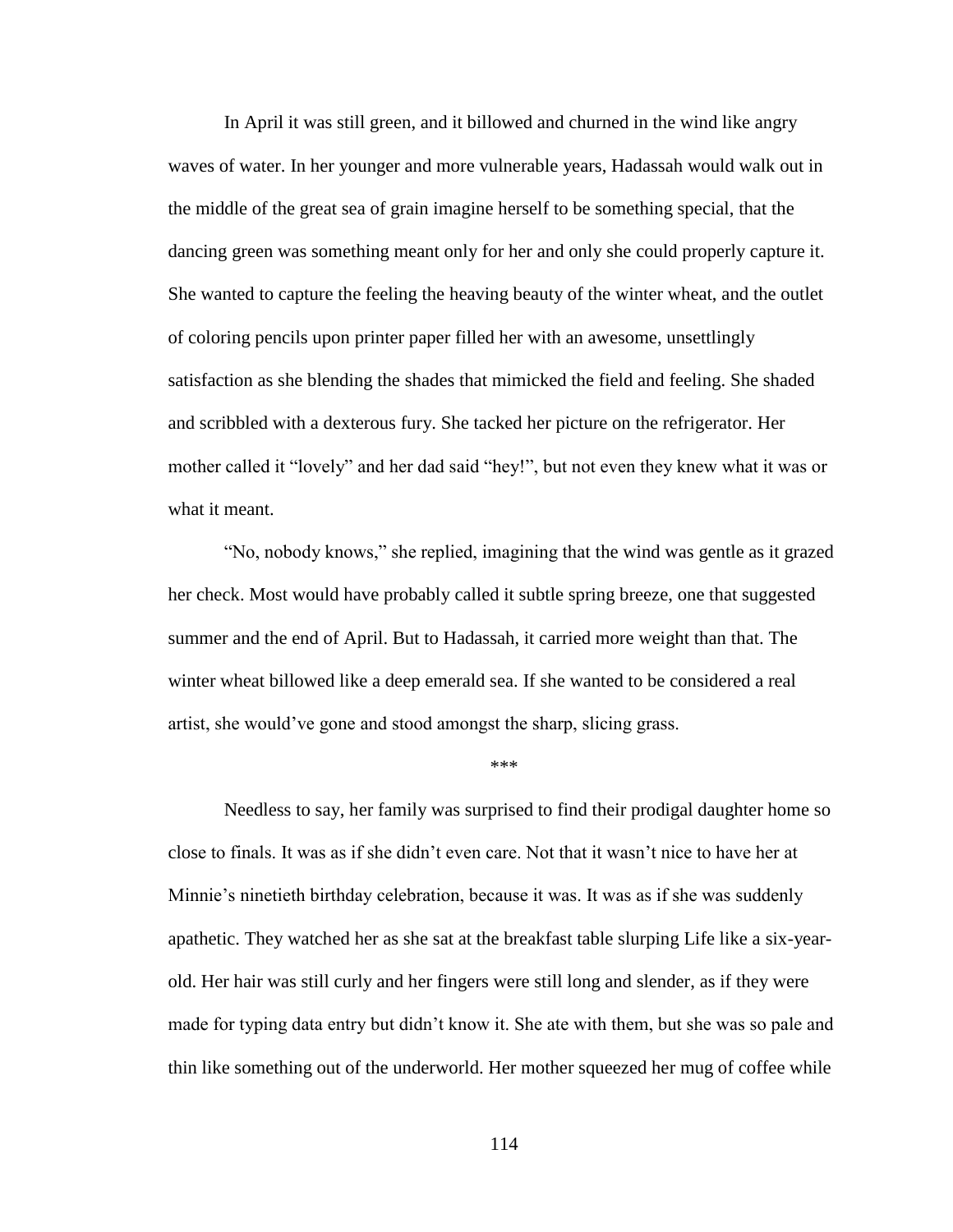her dad slid out the backdoor to check on something. Her mother asked how school was going. Hadassah shrugged and said in a chipper way that school was school and that shoo she needed to get cleaned up as if it were natural to leave Massachusetts on a whim.

As to be expected, however, her extended family crawled all through her Minnie's Victorian house like they owned it. Her aunts exclaimed to see her at their little get together because it was still April and it wasn't an event intended for children and hardly intended for Minnie who sat mildly in her living room crocheting despite all the commotion. Her mother's sisters reminder her of the Valkyries. There were eight of them all together, Minnie's only children. After their lunch, Hadassah's mother, Perry's mother, and her aunt Lois set the clean dishes out to dry across Minnie's table, which lay naked underneath the ornaments of casserole dishes and heirloom crystal bowls. They moved in tempo with the heavy click clack of the grandfather clock that loomed in the corner near where Hadassah stood, watching. Typically, Hadassah tried to avoid her aunt Lois, but on her grandmother's ninetieth birthday she clung to her like a bad habit. Hadassah lingered in back corner of the dining room when everyone but Lois left to visit in the living room.

Once, Lois had left this hearty land of reality too. Hadassah studied an old time photograph of her Minnie and Pappy on their wedding day. Minnie chose a nice frame to put it in and even went so far as to hang it in the dining room above the head of the table like she was proud of it. Hadassah could see Lois' reflection in it, and she watched the movements of her aunt when she thought she was unnoticed. She kept up appearances commendably. It was like she was happy and content and had never left this pretty country of calluses and honest night's sleep. Never left to search for something beautiful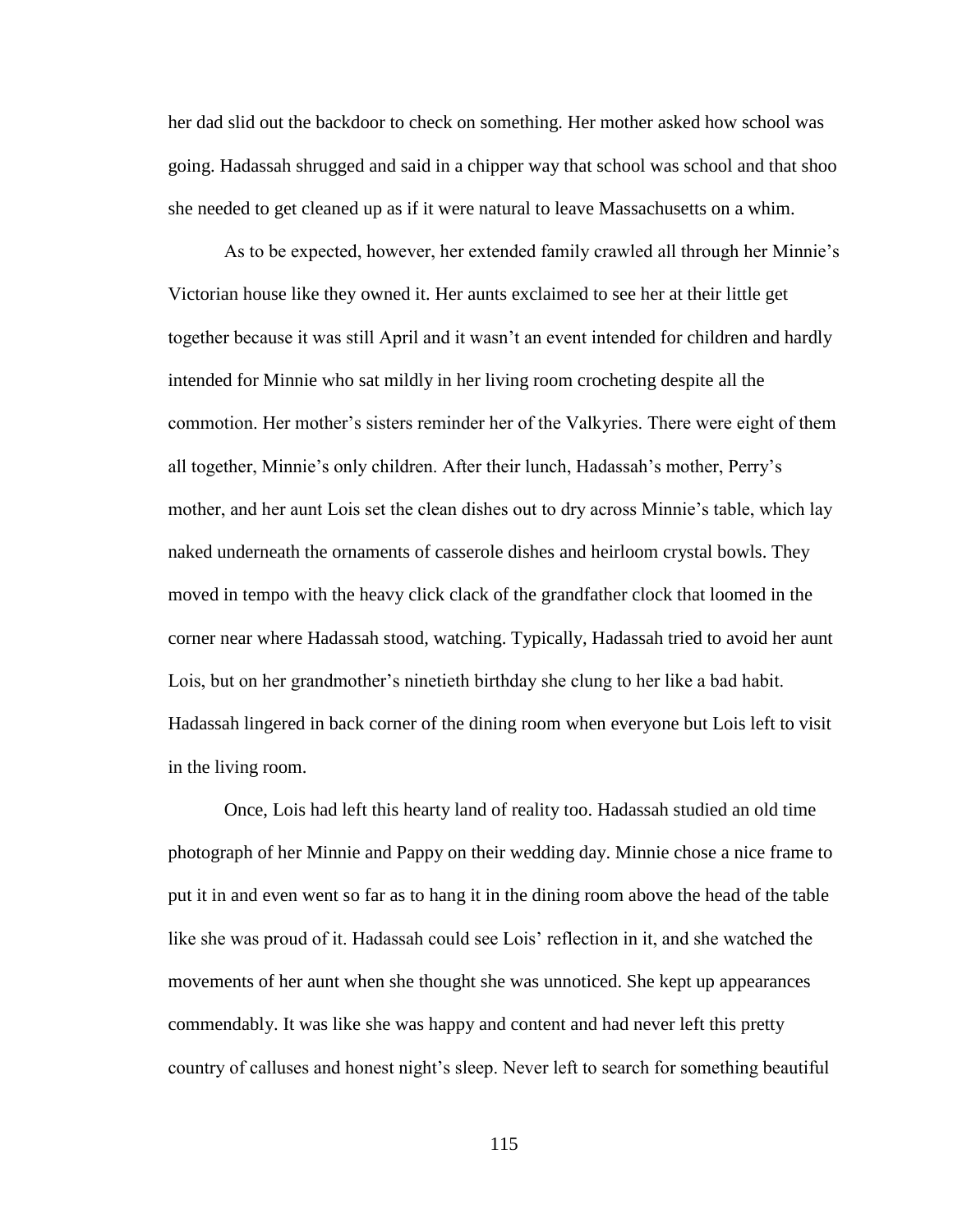inside herself and outside in the world. Like she didn't once try. All Hadassah knew of her aunt's story was that she had left in the 80s and lived with a man in California. She went west, young man, they say. She broke a lot of hearts, they say, including her own. Hadassah didn't know what she accomplished in those cities on the Pacific coast, and her aunt didn't reveal much beyond jewelry making and a chapter on love which wasn't finished yet. Hadassah saw this when she looked at her directly.

There was a clamor of voices in the living room where the other Valkyries were gathered around Minnie, who was undoubtedly silently weaving scarves for the winter just past. Their soprano roar was heinous as they undoubtedly pilfered through carrion of old albums, memories, and other catalogues of happiness. Lois stayed in the dining room where only the filtering sunlight could touch her. She was a small woman with a brittle frame and skin like an addict. Her blue black hair was long and hung about her in an indifferent ponytail. It feigned a shine of cleanliness. Lois sank down to the hardwood floor where she held her own court of nostalgia. From her jeans pocket she withdrew the shards of a Polaroid and laid them about her crossed legs haphazardly. She looked like a child amongst her wrappers. She arranged them with the deliberation of an undiagnosed disorder.

"Hadassah, I do know you're over there. Sit with me," she said making Hadassah jump.

She joined her aunt on the floor while the Valkyries carried on, muffling even the grandfather clock.

"When I was young I thought I knew everything," Lois said and Hadassah could feel it in the air. "When we held ourselves responsible only for our love and our ambition,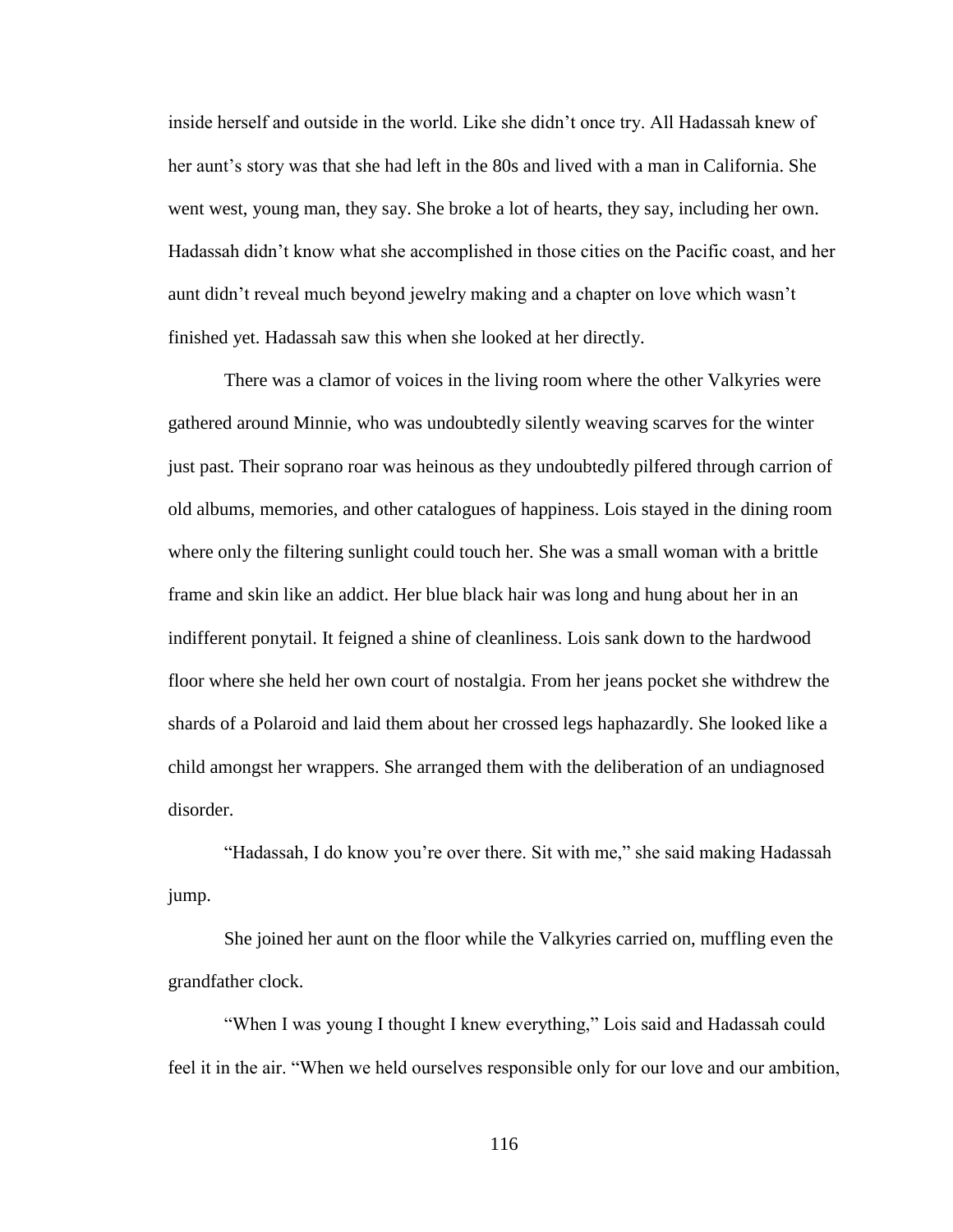we thought we'd never thought we'd have to compromise. Who knew that compromise is harder than diamonds and love? We didn't care that much. I didn't care that much."

Her eyes were dry, but her words were saturated. Lois fingered her crumpled Polaroids in dim light of the room, their colors smudged and faded to oblivion.

"When I was young I thought love was like fruit from the tree of knowledge. Who knew it was a great and terrible beauty? Here's a cheap little caveat, Hadassah. Love is not a victory march. It's remembering when someone forgets to say goodbye. We were neither Cain nor Abel, just lackluster, lackadaisical bodies unwittingly wandering north, south, west of Eden. And I can know all this, and I feel it within the very wild breadth of me. It sits with me even today. I knew it then. Our last night we sat out in the open air, and when I beheld the panorama heavens and drank its cosmic perspective, I realized I didn't know how to unpack that overwhelming gift. So I continued to sit back. We continued to sit back because to make yourself small after you've been so big takes more effort than I can muster. It was so easy to come back home."

Hadassah agreed, though she didn't say so. She continued to watch her aunt as she packed the Polaroids back into her pockets.

"Apathy," her aunt concluded in encouraging words, "is a honey-sweet fruit. It's like a lotus. After a while, you'll lose all memory of what your ambitions were. I know you're trying to see the forbidden holy of actualized dreams. But please, Hadassah, don't. It's not worth it to make yourself small. Your energy will only evaporate. Stay home where you can be happy without desires. Don't trouble yourself so much."

Lois pushed herself up off the floor and was gone, leaving Hadassah alone to contemplate the secrets uttered by the grandfather clock behind her. Her aunt probably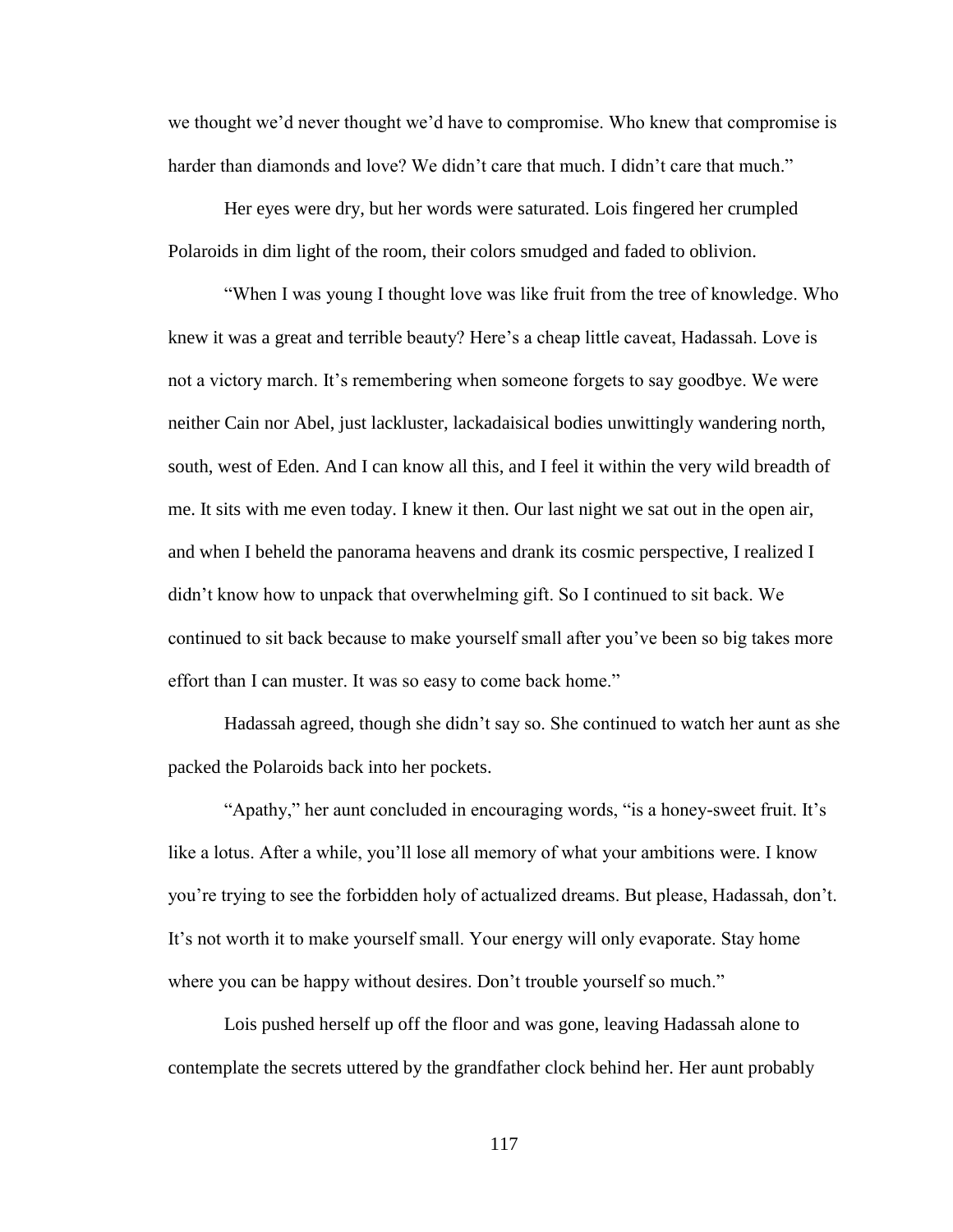thought she had a romantic fling back at Ixion. And that wasn't entirely untrue. However, like everything else for Hadassah, it was wadded up and congealed with her love for art for art's sake. After Lois's speech, though, Hadassah was tempted to renounce it. It brought her nothing but grief.

At Ixion, Hadassah knew a boy who looked much like her cousin's friend White, beautifully made in form and color. Art incarnate. He never presented himself with an awkward carriage. Deor Wilde was too much an artist to do otherwise. He was a student of Studio Arts and had unspeakable promise and talent. His name was Deor Wilde, and that's what everybody called him. Hadassah never hoped that somebody like Deor Wilde would ever speak to her, and he didn't. But she thought she might be recklessly infatuated with him. He painted things like Cyclopes milking goats and hurling rocks and transformed them into abstract truths, unspeakable ripples of color and shape. Their professors said he was "Allan Kaprow with a defter painting hand". He didn't look flattered when they said these things, but Hadassah imagined he felt it. Deor Wilde kept himself tucked away in the cavernous bellows of their art building, Sterling Tower. Hadassah kept herself tucked away as well. In fact, she had spent the entirety of her spring break tucked away with Deor Wilde, little did he know it. She tinkered away at *The Burning of Troy*, trying and trying to make it mimic the shades and hues of Michelangelo. She felt pretty good about it too. She felt pretty good about being the only other painting student willing to sacrifice her break and haunt the dusky floors of Sterling Tower with Deor Wilde. He played raucous music of the pop-rock variety. Occasionally he would sing along, not knowing anyone was around to hear him. Always Hadassah would sing along, hoping Deor Wilde would hear her. One day he did. She was making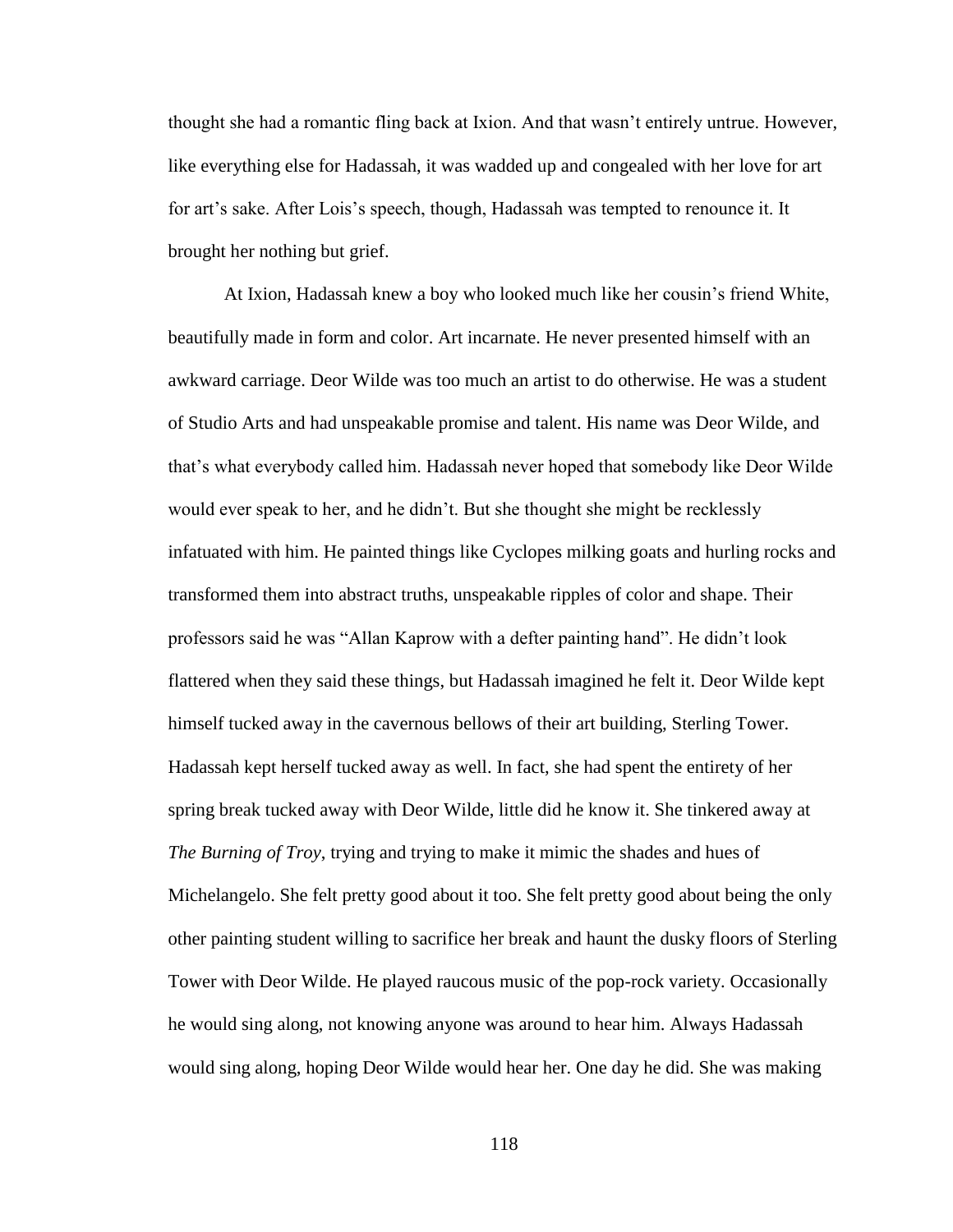her way to fill in her outline of Achilles' sandals when he stumbled upon her.

At the time she was stricken with the gusting pang of excitement. "He's noticed! He's noticed!" her heart cried with girlish abandon. She saw him as a colossus who graced her with his attention. The hereto only time a colossus had done so. He was a man-mountain in her eyes, and by the quiet light of the desk lamp from which she toiled away, Hadassah imagined that he looked on her with the warmth of solidarity.

But reflecting back as she sat dumbly on her that hardwood floor on her grandmother's ninetieth birthday, she began to realize what their encounter actually meant. Deor Wilde said not a word and looked at her through one eye, the other blinded by her lamp. He huffed with inhospitality and left Hadassah to eat her heart out. She felt foolish the flames of embarrassment prickled beneath her skin. There in her Minnie's dining room, she quaked in fear of her own mediocrity. If only she could stand eye to eye with giants like Deor Wilde, then she would be happy. Then she would feel like her time invested at Ixion was worth all the shame and failure. Yet, there she was sitting on an old floor in New Castle, Kentucky. *The Burning of Troy* could go unfinished and nobody would care. *The Burning of Troy* could be Hadassah's greatest achievement and nobody would care. She had heard once that the essence of all great art was gratitude. And that made Hadassah feel absurd.

Hadassah felt dashed upon the rocky shores of a terrible Ogygia within her mind. She stroked the time-beaten floor as her brain took many twists and turns. The smooth cool of the hardwood was calming. The voices in the other room pounded upon her ears like waves of hateful water, reminding her of the happy sisters laughing at their respective lives. Her own mother was amongst them. Hadassah had always identified as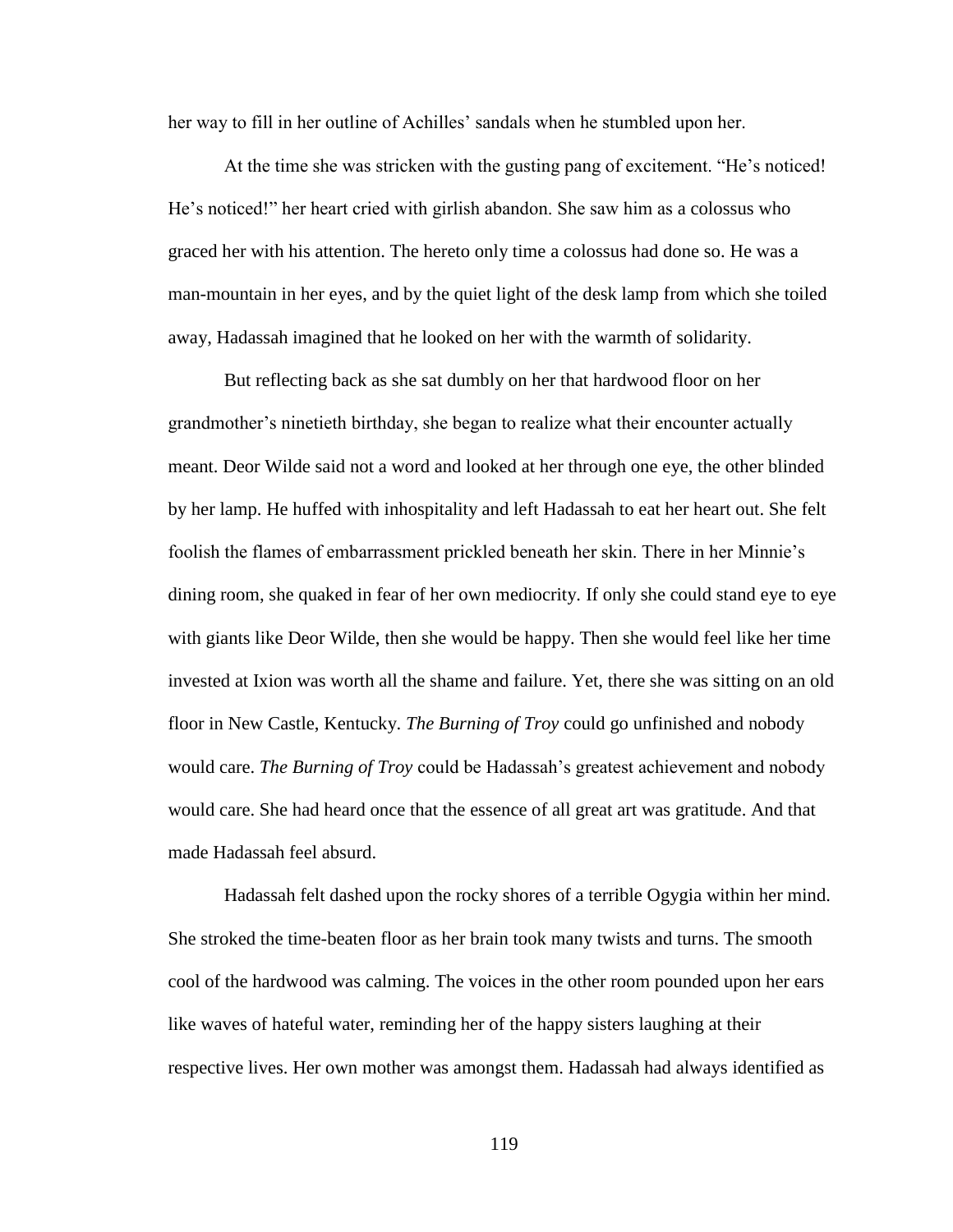an artist because she hardly knew what else to do with herself. However, she could just as easily throw it all in. Her mother had a simple life, but it was a good life. She used to teach fourth grade years ago. After Hadassah was born, she took to the domestic upkeep for a farmer, and that certainly seemed to be enough. A poetically straightforward existence without the judging and guessing game of success seemed suddenly so obtainable to Hadassah. All she would have to do is continue to sit there like a child until her mother told her it was time to go home. She could be like Calli-Opal and work as a high school receptionist. The siren song of lethargy rang so sweetly in her mind, allaying her wrecked confidence. The intoxicating notion clung to her like Calypso, keeping her captive for what felt like eternity, each tick of the grandfather clock a year. The sonorous rhythm of the clock was about to lull her to sleep when she was roused by the irregular pace of her Minnie's footsteps.

"Get up off that floor," she said. "Why come all the way home just to lie on a floor. You know you could do that just as well with a hammer in your hand and get something done." She shoved Hadassah's shoulder with ferocity, forcing her up and out of the dining room.

Minnie's kitchen was recently remodeled, which had been somewhat difficult for Hadassah to process at first. Not much had changed, really. It was still small and contained the same little four burner stove and refrigerator without an external freezer. But it bust with light from the new bay window. The room glowed and it took Hadassah's eyes a few moments to adjust to the sudden and rapid intake of sunlight.

"If you're gonna sit somewhere and be unsociable, sit there," Minnie said as she propelled Hadassah onto the window seat that looked out onto the unusually large crepe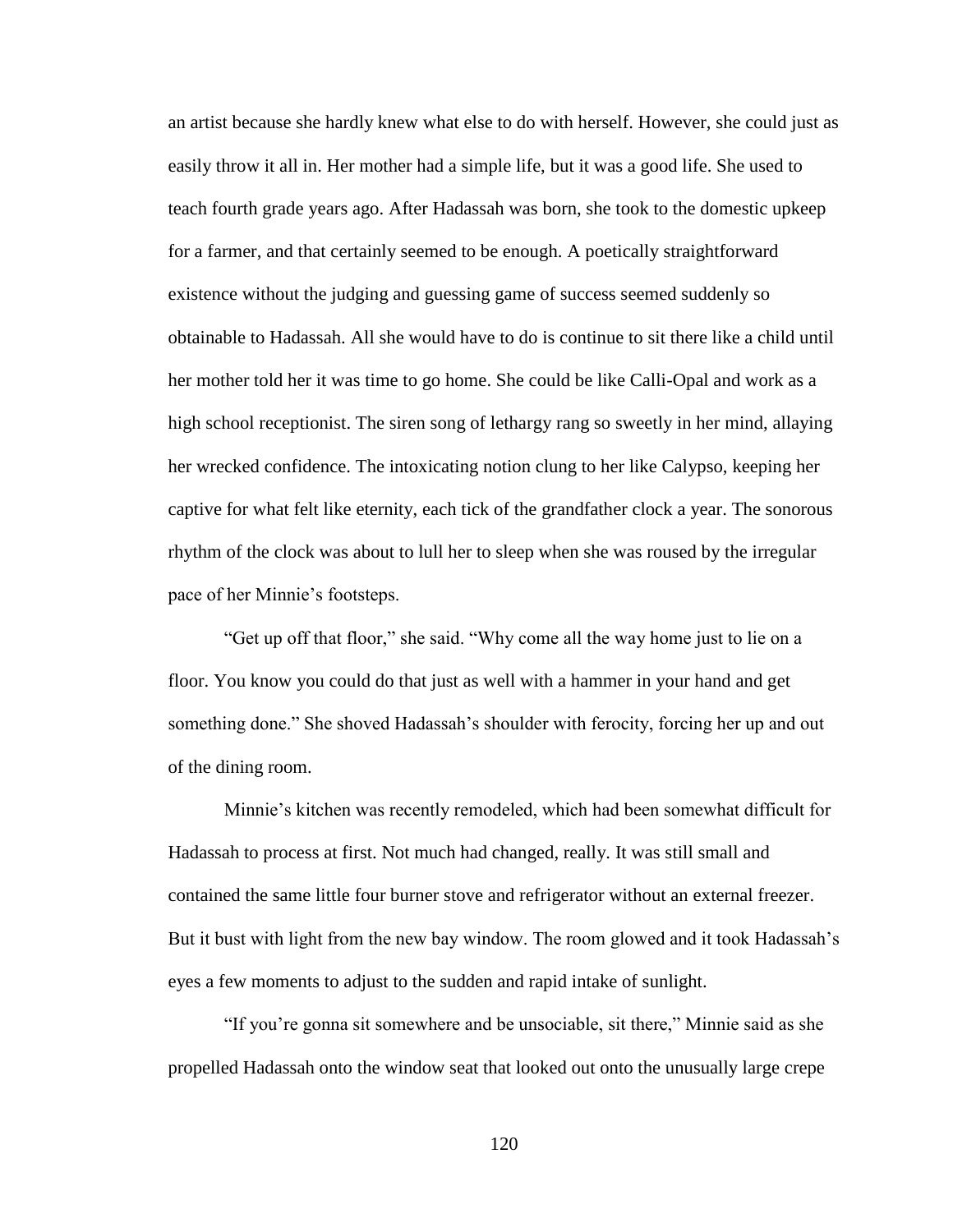myrtle that lorded over the yard. Minnie's tenacity startled Hadassah and somewhat frightened her.

Although she acted like she was about to return to her crocheting and leave Hadassah to her musings, Minnie continued to grip her arm. The gravity of her strong weaver's fingers pinched Hadassah's pulse like a needle. Her hands were wrinkled beyond recognition, black top soil and wisdom forever embedded under the nail. At four foot nine, folded by osteoporosis and ninety years of weight, she stood like a goddess.

"Do you want to stop this vagabondage?" Minnie asked, her eyes, blue and veined like marble, trembling like an interrupted sob.

"Vagabond?" Hadassah hardly understood the meaning.

"My crepe myrtle is blooming, isn't it? Early, don't you think? Smells like an aphrodisiac, eh? " Minnie asked the rhetorical questions like riddles.

"I can't really disagree," Hadassah replied.

Minnie laughed only to make noise. "I favor you, Hadassah, because you could be a bright star, but you are neither cunning nor shrewd. Only wily in your blind, tumbling passions. Just look at your hands and you gave up the art? Why did you give up the art? You see the crepe myrtle. I was given that when father died nearly sixty years ago, and every morning before I start my day and every evening before I go to bed I take my myrtle slog. I've done this for nearly sixty years. I planted the crepe myrtle myself, and just look at us. If anyone knew I did this they would think I had lost my wits, but I don't think so. No, I think it's keeping alive immortally. I can tell by the dullness of your eyes that you believe me."

"I believe you," Hadassah said to herself.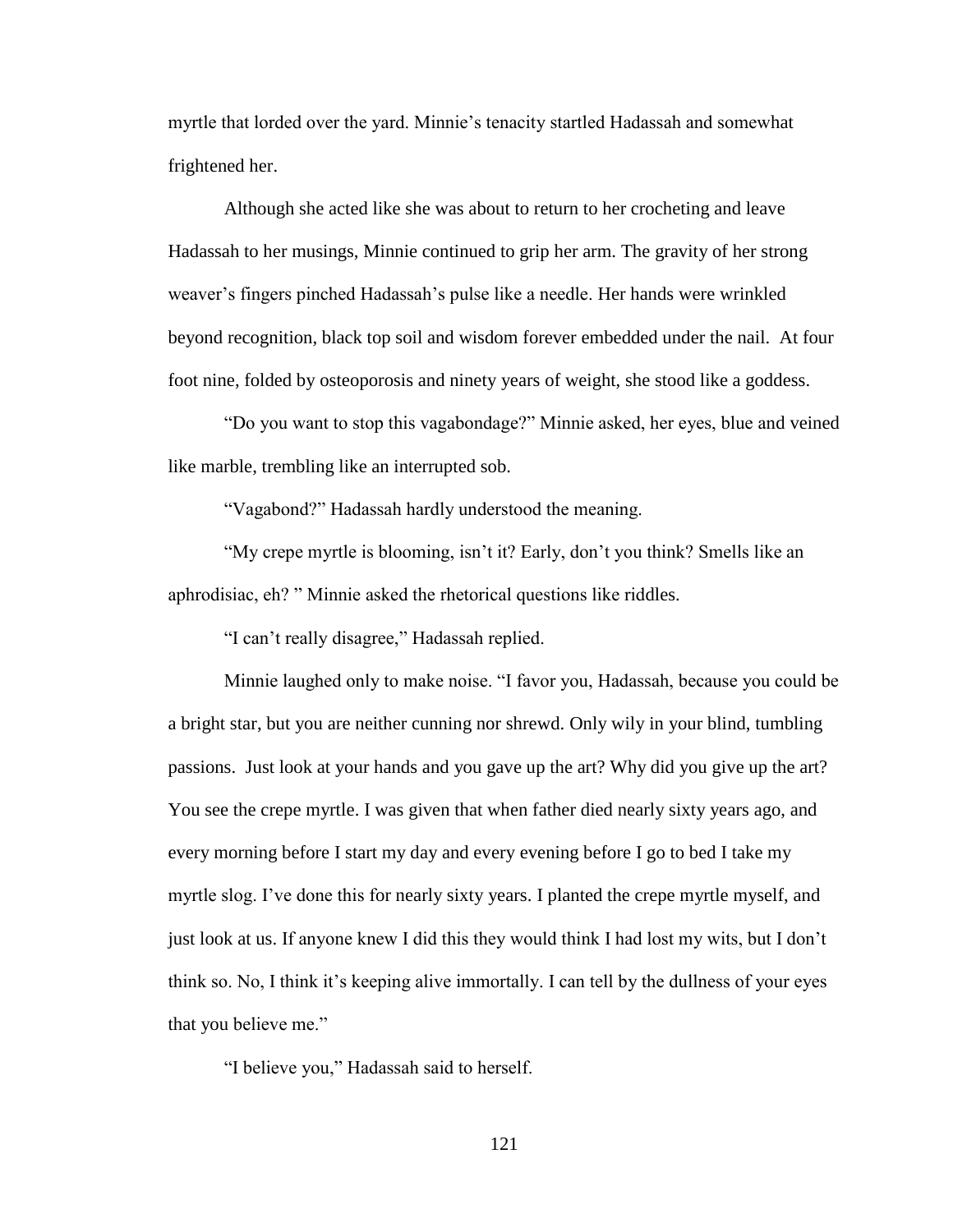"They say that the myrtle is a tree of love. So what does it say about me that I consume it religiously only for the benefit of myself? Or is that love is all about yourself? Hmm? I never even offer to make any for Pappy, and I couldn't even tell you when he died because it feels so long ago. I know why you came home on a Wednesday. I see it as clear as the nose on your face. I've seen it before, and I'll be damned it it'll happen again. I'm going to give you some myrtle slog bark to take with you back to that Massachusetts school. It's magic."

She reached inside the pocket on her homespun dress and pulled out a bundle of shavings of crepe myrtle's trunk and pressed it into Hadassah's palm.

"I only take it when I can clearly see Venus in the sky. The bright evening and the bright morning star. Nobody needs to think of you as a star but yourself, Hadassah."

With that she sauntered off to the living room to resume her crocheting. It wasn't out of the ordinary for her grandmother to call her a "star". It wasn't even out of the ordinary for her grandmother to talk about magic. But it wasn't every day that she got inspiration from a fistful of bark tied up with old string. Hadassah squeezed her treasure for emphasis and watched the crepe myrtle blooms bounce merrily against the breeze. Under her watch the tree seemed to grow into a monolithic creature with emotions and voice. It swayed like a nymph and was happy to tell her that she was all right.

\*\*\*

Hadassah's roommate hadn't noticed she was gone when she reappeared on campus Thursday afternoon. Not that it really mattered to Hadassah that she was noticed by her phantasmal roommate because what their relationship boiled down to was an amicable exchange of Capri Suns and mechanical pencils. The only reason Hadassah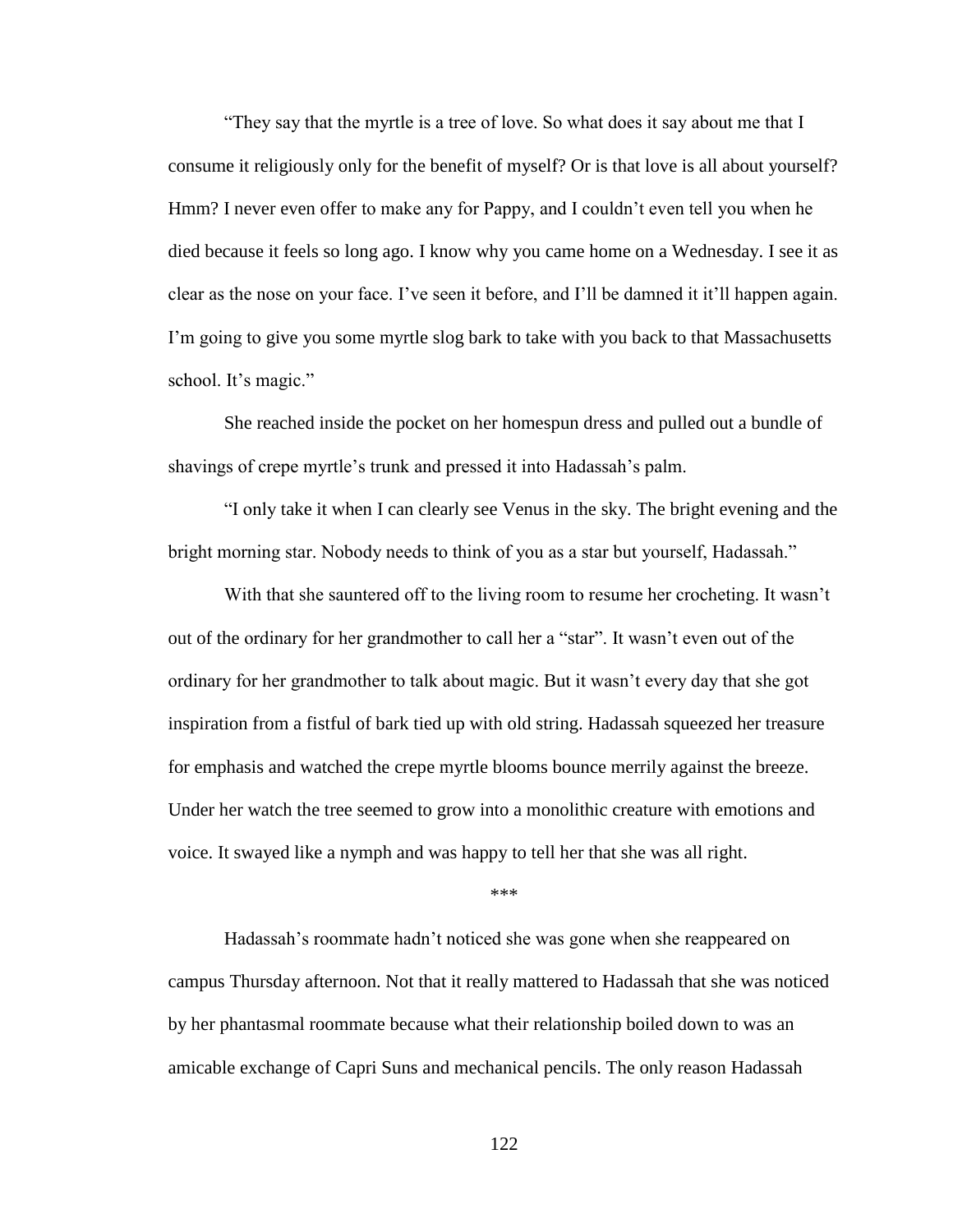even bothered to come to her dorm room was to collect *The Burning of Troy*, which she had nearly finished. Their room was a cluttered mess of half open textbooks and t-shirts that reeked of overuse, and in the corner propped up against the post of their bunk bed rested her painting. When Hadassah left it for Kentucky, it only needed a little touching up. But then she squinted at it as if she hardly recognized it.

"It really is rubbish," she muttered to herself knowing the painting couldn't hear her.

If Hadassah had been the highly symbolic type or if she had been permitted matches, she would have purged her portfolio by fire and eradicated the stench of her paintings produced in nervousness and wishful thinking. After passing though Kentucky, which some called the valley of the shadow of death, Hadassah hardly cared about those paintings, so desperately shielded from all and everyone but a grade. She disposed of them the best way she could think of at the time. She drowned them in the hall bathroom. Other girls were in there, but Hadassah hardly minded. The perfumes of body wash and shampoo made the downing more pastoral and maybe more benevolent in her thinking. If she closed her eyes, she could almost imagine herself in a perfect garden of steam and Japanese cheery blossoms. Hadassah concealed herself with her assassinations behind a curtain of heavy cream colored plastic. She turned the water on high and hot and watched the acrylic and oil wind down the shower drain in a serpentine swirl. It felt like murder and it felt delicious.

When she finally emerged from the shower stall, she was coved in the colorful blood of her canvases, which were marred beyond recognition. The girl from room S109 dropped her toothbrush on the hair carpeted tile from the grisly sight of mottled carnage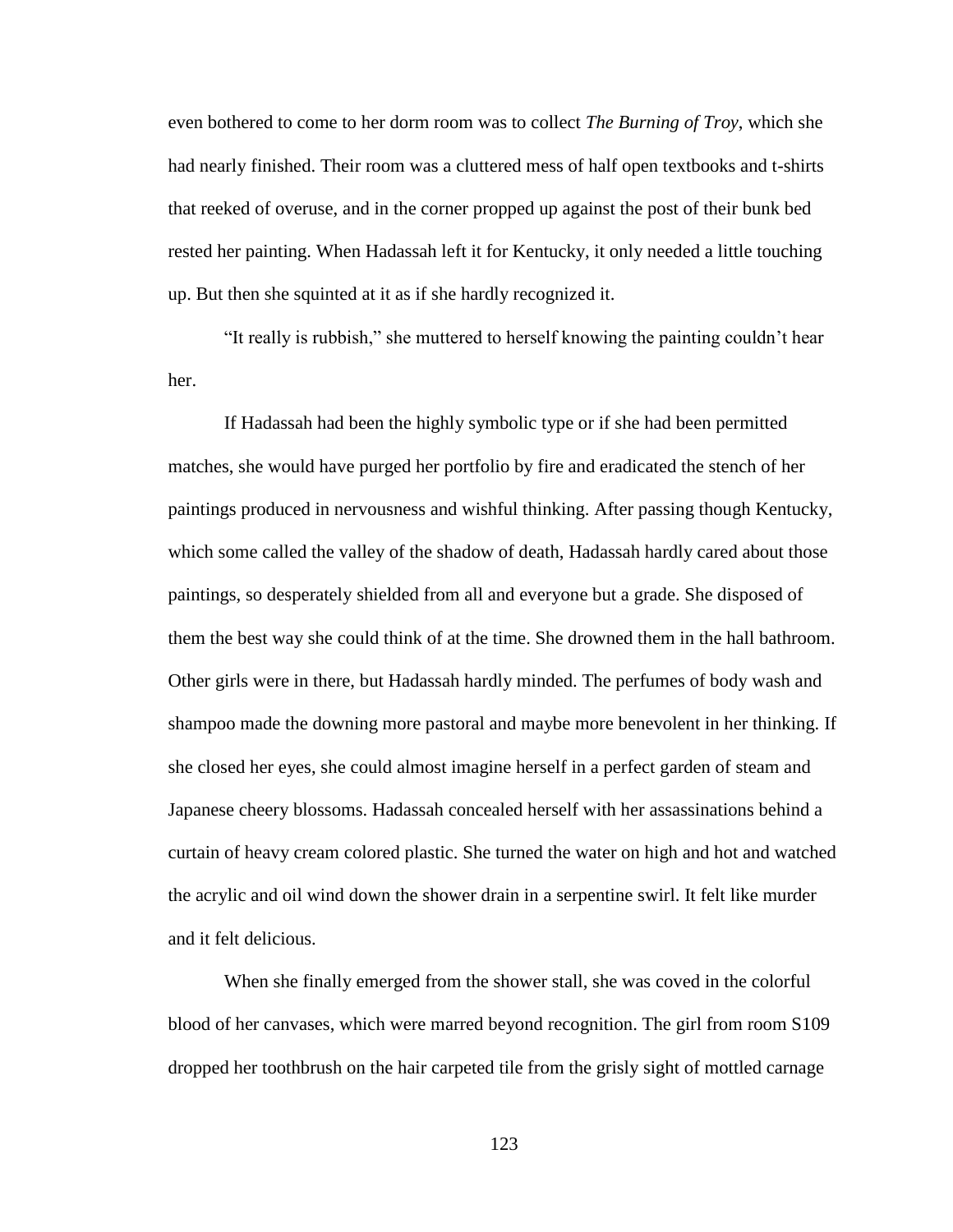that clung to her, and Hadassah felt like a true artist for the very first time. She gathered the dripping canvases within her arms like a mother hen and walked with deliberation to Sterling Tower, taking herself very seriously. The sting of winter still hung about Ixion's campus, but the manicured trees were beginning to don their pale emeralds. Hadassah sucked in the buoyant spring air feeling the renaissance of her youth unfurl.

On the painter's floor of Sterling Tower, Hadassah could hear Deor Wilde's top 40 hits pounding against the concrete walls like a sledgehammer. For the moment she ignored him and her other peers who seemed to follow Deor Wilde in an awkward gaggle of feigned importance. She had something the share with them later. At that time she needed to unleash herself upon the canvases of streaked failure like an interrupted sob. She picked up her brushes, palette and rested her first canvas on the easel. She had three in total, her *Helen*, *The Burning of Troy*, and *Dulcinea*, all unique in their churning colors. Upon them Hadassah created a trinity of her grandmother's crepe myrtle. *Dulcinea* became the roots in hues of spindly darkness. *The Burning of Troy* became the branches, flaking and reaching. And *Helen* became the leaves and blooms like garish feathers. It was all blowing in the wind.

Hadassah labored on her creation for hours and hours that felt like pinprick seconds. She titled it *Myrtle Slog: Three in One,* and on Monday her professors argued over the meaning of it. Within the crepe myrtle, Hadassah painted herself as a grown woman at rest. Her back was turned to the observer, only her ear visible beneath the masses of curls and blooms. They put her portrait in the Penelope T. Machus Art Gallery in Boston. She told them the mistress of the crepe myrtle was Nausicaa, and they seemed very pleased when she lied.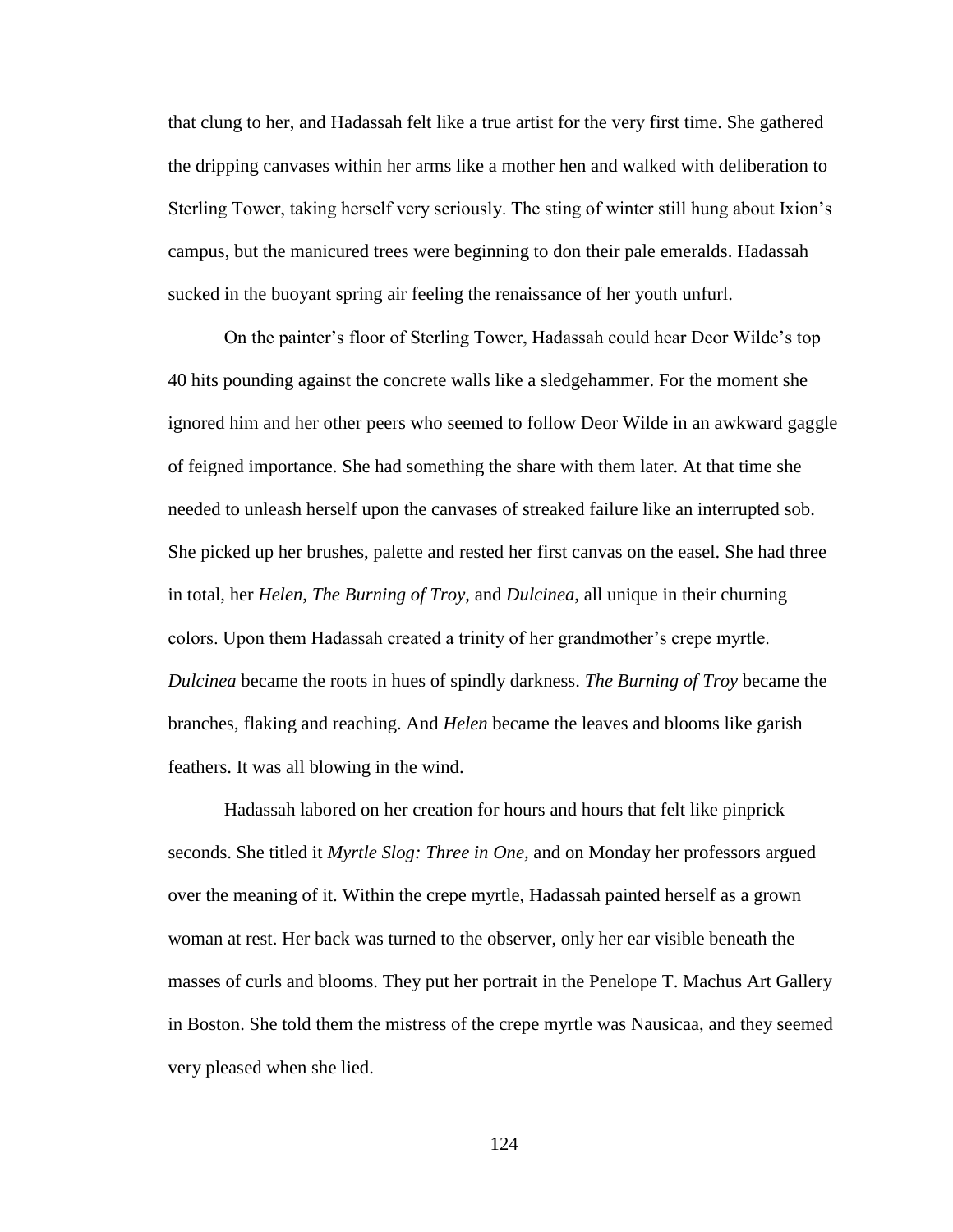Hadassah would travel to Boston on weekends to share a Saturday afternoon with her painting. Sometimes Deor Wilde and fragments of his gaggle would accompany her because it suddenly seemed vogue and dignified to be invested so thoroughly. The Penelope T. Machus Art Gallery loaned Hadassah a set beautiful frames, and Hadassah used them for the time being. Deor Wilde said begrudgingly that he respected the *memento mori* of the captured woman's ear that Hadassah didn't know was there. He and his gaggle went on and on like that, clapping Hadassah on the back.

What they didn't know was the painting meant more than an assemblage of allusions and symbols. Although the captured woman was framed in gilt and made seamless in oil, Hadassah still found something redeemable and human in her. Deor Wilde and many others tried to see the woman's face, as if it were easy for her to turn her neck a few more degrees. As if they needed to see the imaginary eye with the real tear in it. As if she needed to tell *them* her heart was broke in several different places or she lost her fingers working in a watch factory long, long ago.

One day, soon before graduation, Deor Wilde found Hadassah standing before her exposed canvas, painting in earnest. Hadassah wanted Deor Wilde to bear witness to her half-formed creation in its exposed state of chaos, naked and confided. She stepped back proudly, not caring if he criticized or not.

"You know, I never realized how good of an artist you are," he said, arms crossed. His dark hair shone in the hollow lamplight. The common studio was blanketed in fumes of polluted paint water and oil palette. Hadassah's fingers were caked beyond recognition with the stuff.

\*\*\*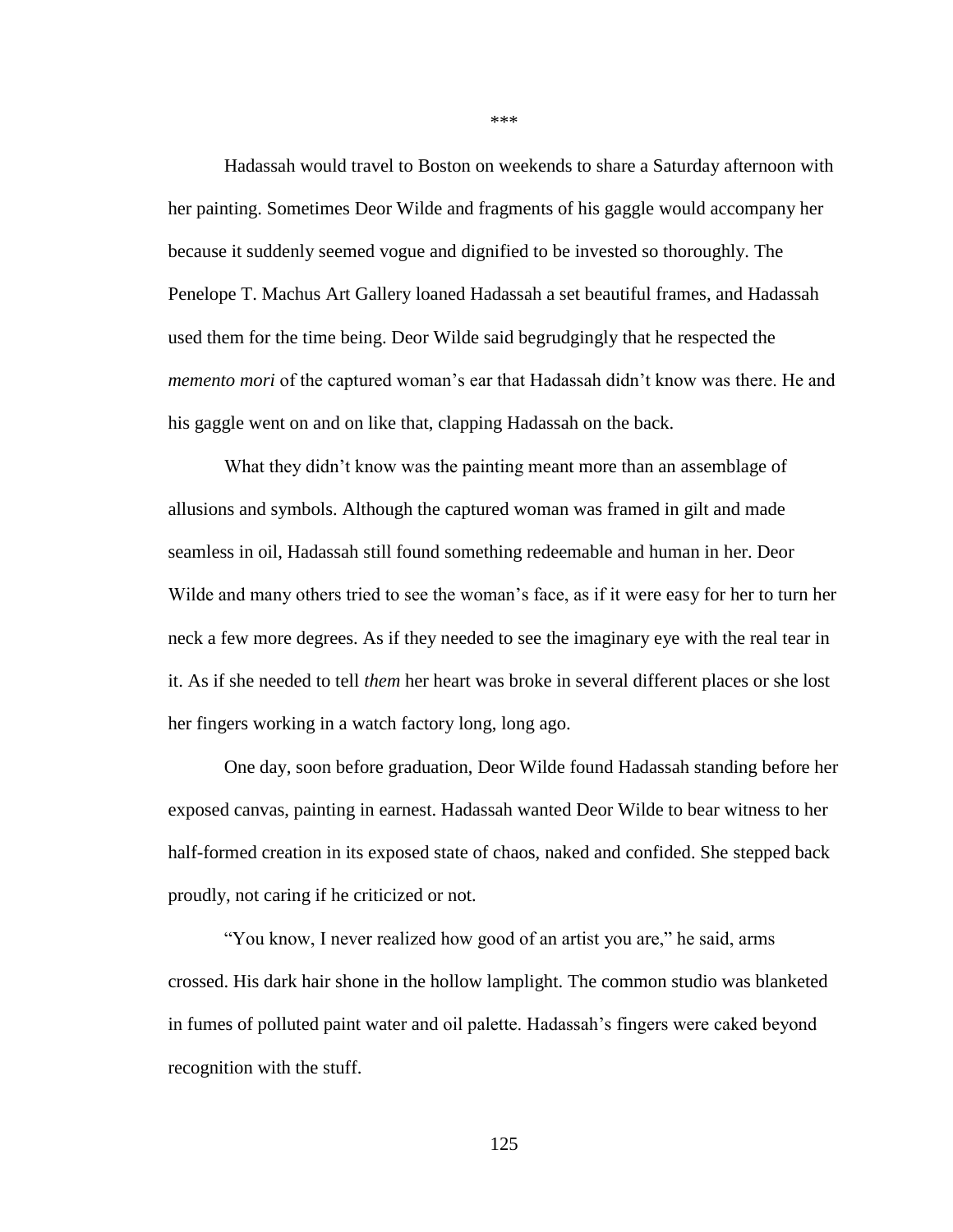"I value art," she replied looking at him poignantly. "I want to be an artist. But I can't draw. I can't paint. I can't play music. I can't rhyme. I can't dance. I'm not creative. I'm not original. I don't have an eye or an ear or a hand for anything, to be honest. But I value art. I want to be an artist. So I remember. I remember Beethoven and Raphael, sure. But I also remember Salieri and Charles Allston Collins, who also had an eye, an ear, and a hand. I know no one will remember me for remembering, and I wish this school didn't have a problem with that. However, I still want to try. And I am going to continue to try forever. After you're gone on and famous, I'll still try. I've had one lucky go, sure. But it's because I value art. I want to be an artist because it shows the hands, the head, and the heart."

Hadassah felt more vulnerable and beautiful than the zygote growing beneath her brush. So she smiled, feeling at home with herself.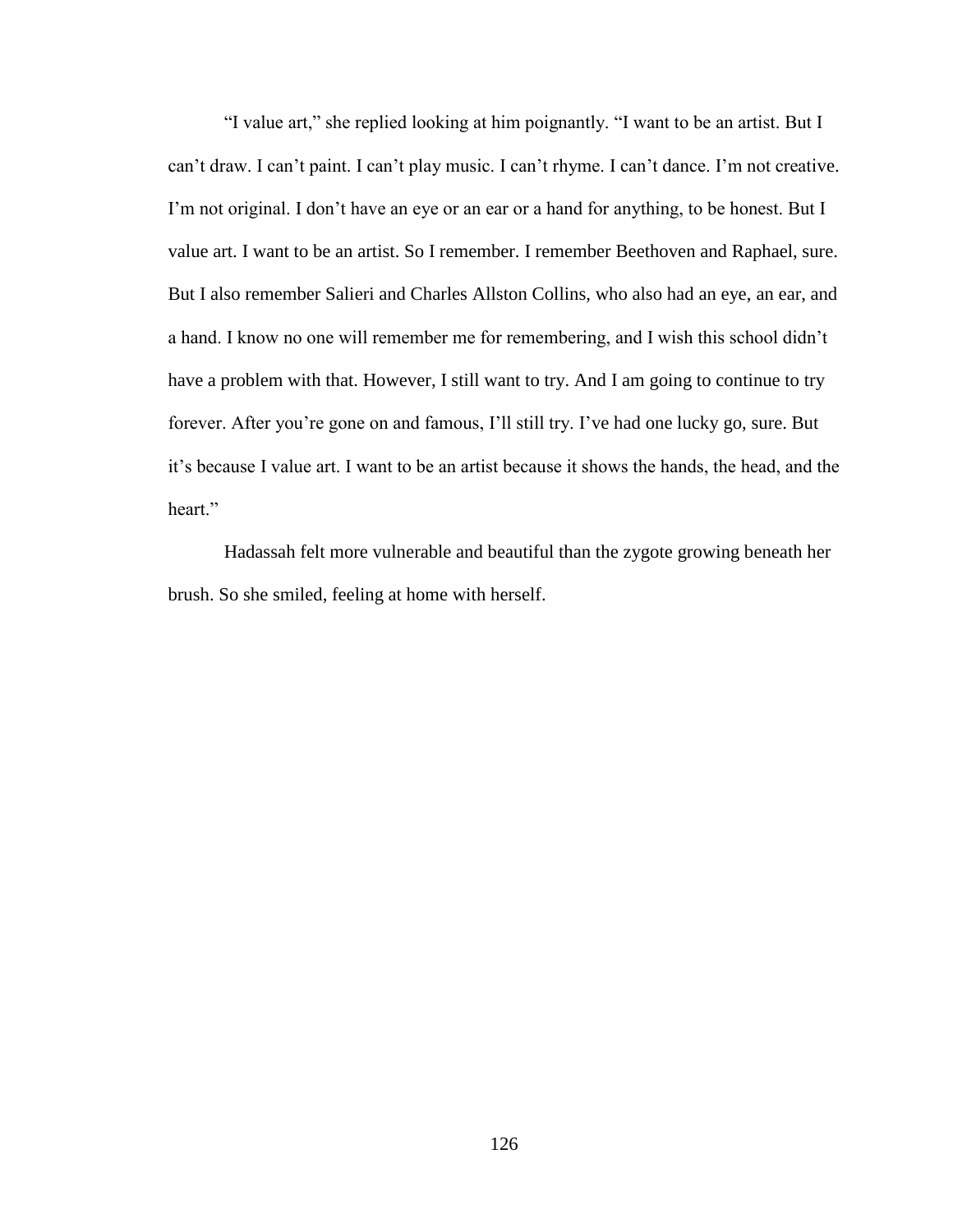## In the Garden, Swallowing Pearls

When Ruby woke up that morning, she knew she must find the meaning of life. She was going to die in three days. Her body argued with her soul and bargained only so much time. Ruby had turned eighty-four the week prior. It was time to go—past time to go—but she needed to remember the meaning of life.

She had been young once, believe it or not. She even held her breath when man landed on the moon. This was the type of memory that bubbles up out of the frothy chaos of her mind as she imagined men floating past the Sea of Tranquility again. She used to remember the day much better when she was much younger. Out of the frothy chaos, she can say that she knows we can't remember the things we want to when we're still vibrating on the epicenter. It's only much later that we can ascertain what all happened. Ruby had been young once, and she could tell you or anyone who asked what the meaning of life was. She could've died young. What a pity that she hadn't, she thought.

The week before she needed to remember the meaning of life, when Ruby had turned eighty-four, one of her daughters put Ruby in a car with the cloth seats. The car was made of plastic, and Ruby wanted to know where her Thunderbird was. The car was also black inside and out, and seeing as the week before had also been July, it nearly baked Ruby as her daughter drove her out and away from That Place That Wasn't Home. All the way Ruby believed she was at long last being brought back home, to her own house where she had old glass bottles—green, blue, pink, yellow—all arranged in her windows. When the light hit them just right, it felt like a church, and Ruby would remember the meaning of life again. The white-white room with the off-white accents that they kept her in did not. Neither did her daughter's house, which is where her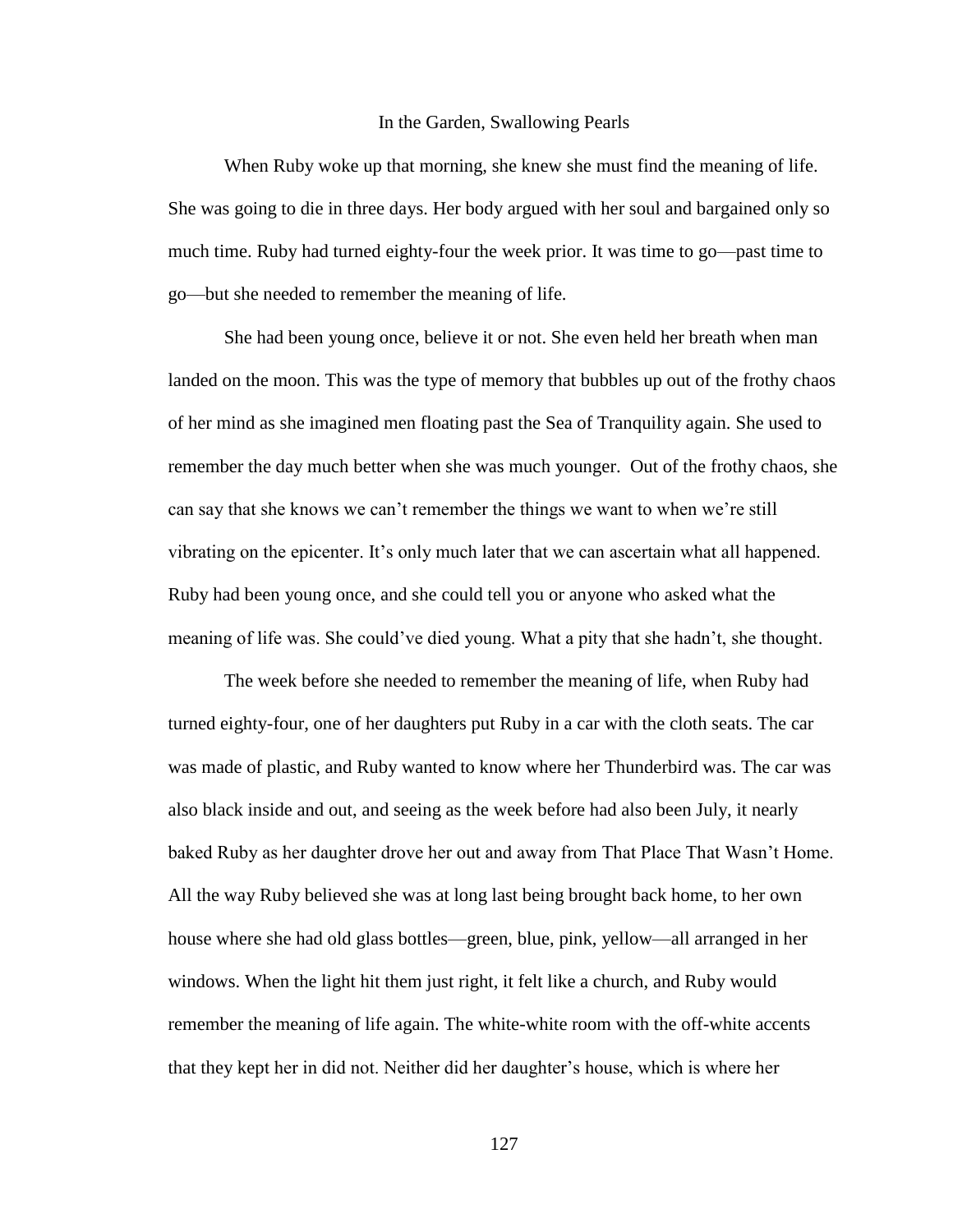daughter drove her.

Ruby always asked her daughter where her bottles were and about other things like Freckles and Ahab and if her water was boiling or where did she put all her jewelry. She wanted to ask about Jack when she could remember his name. But for some reason, it always made her cry. She wanted to ask her where Laurie was. But for some reason, it always made her cry. Then her daughter wouldn't visit for a while. When she was at her daughter's house for that sweet birthday party—that may have been her own—Ruby was sure to be on her best behavior and to not speak her mind and to not try and help.

All the while she kept looking for Jack. There were so many people there that she loved. Her boy Tom was there with the sweet girl he married, one of Minnie's daughters. She couldn't remember the girl's name, but they chatted amiably about Minnie and her sisters. The girl said she looked so well! She had said it like a compliment, but it cut at Ruby and made her feel angry and confused. She was happy to see her only grandson Perry there with his friends that handsome dark boy they kept calling White and Bucky's granddaughter. She thought surely they were married. She was a beautiful girl. Surely they were married. Her other daughter, Janie, was there all the way from Louisville and didn't even bother to bring her boyfriend. It made Ruby mad, and she told Janie as much, but Janie said she hadn't been dating Beau since high school and laughed at her. She kept wondering where Laurie was, but she didn't ask. She thought she heard someone say he was at the factory. Her son and the boys Perry and White talked a lot about the factory, even when she asked them about it. But Jack didn't work anymore. He was retired and let Tom do most the work at the factory. Where had Jack been?

Jack would've hated the party that Ruby went to. It had balloons and china made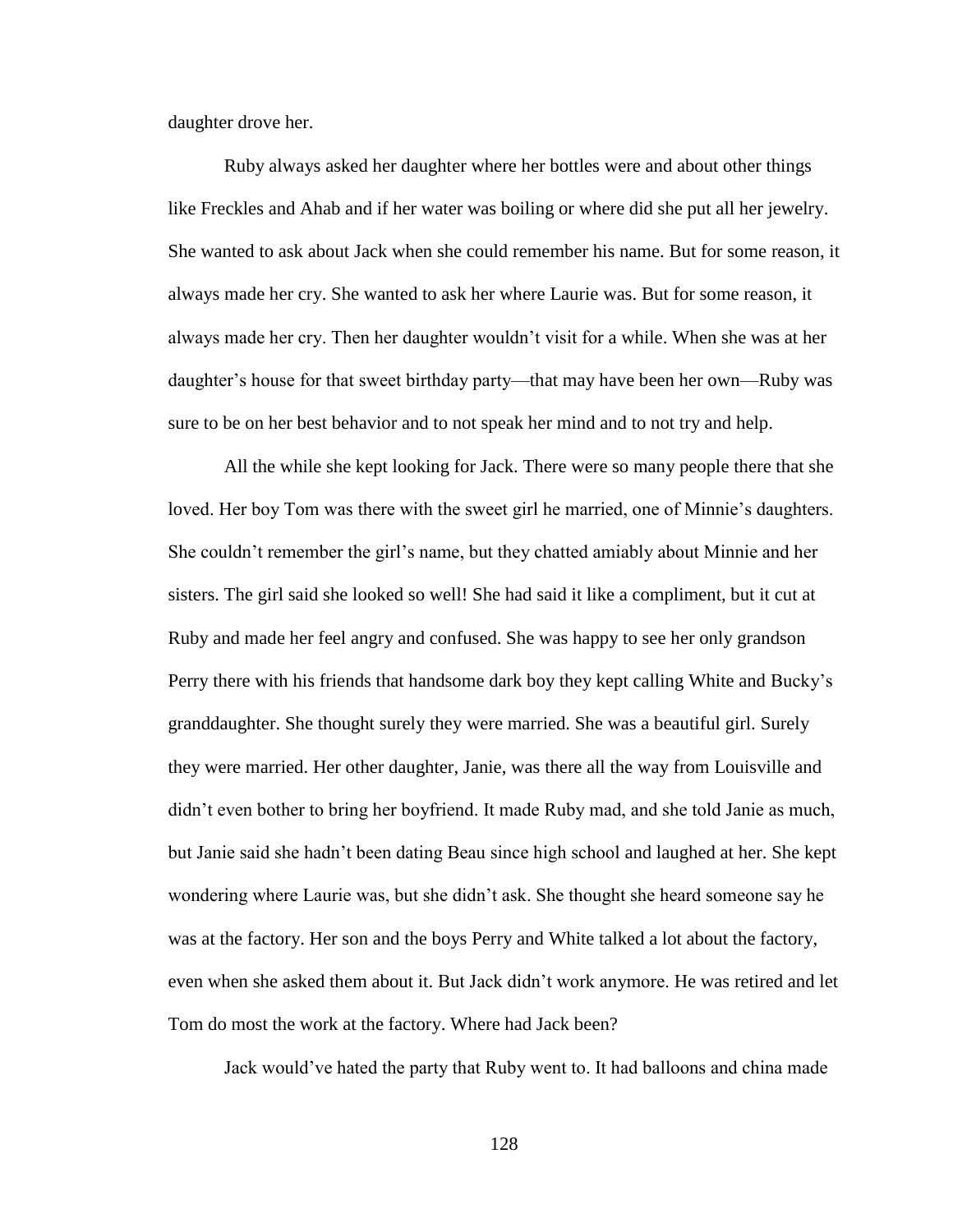out of paper and silverware made out of plastic, much like the car her daughter drove. "Easier to clean up, Mother," her daughter had said. But that wasn't the point. Jack would've understood and would've insisted they go home after coffee. It was probably for the best that he hadn't been there because the coffee never came. That had been last week hadn't it?

Ruby tried to remind herself of the day and all the details. The cake was chocolate with seven minute icing. She'd taught her daughter how to make it, but her daughter put too much water in the double boiler and the stiff peaks never formed. It ran off the cake like a glaze, melted and messy. She wanted to correct her daughter and tell her to not put so much water in the double boiler, but her daughter kept her bound to that chair. All she was allowed to do was talk to Tom's sweet wife and say the cake was so delicious. Her daughter should've used melted shortening not margarine, but she couldn't get up to help her. She just had to sit there and pretend she enjoyed Perry playing the piano with Bucky's granddaughter and the dark boy they called White. That had been last week. She was sure it had been last week. Luckily, Ruby had a little rip-the-day calendar on her bedside table next to the picture of Freckles and Laurie. She thought the days synced up. She turned to ask Jack, but he wasn't there.

But there was a knock at the door. Ruby's heart jumped thinking it was Laurie.

"You don't have to knock, baby mine. I've been waiting for you."

It wasn't Laurie, though. It was the woman shrouded in sterile blue who comes to see her three times a day, most days, every day. She thinks the woman knows her. She calls her "Ma'am" and "Now, Mrs. Romberg". Ruby once knew a Ma'am. She could see her face when she closed her eyes, and she is not shrouded in sterile blue. She wears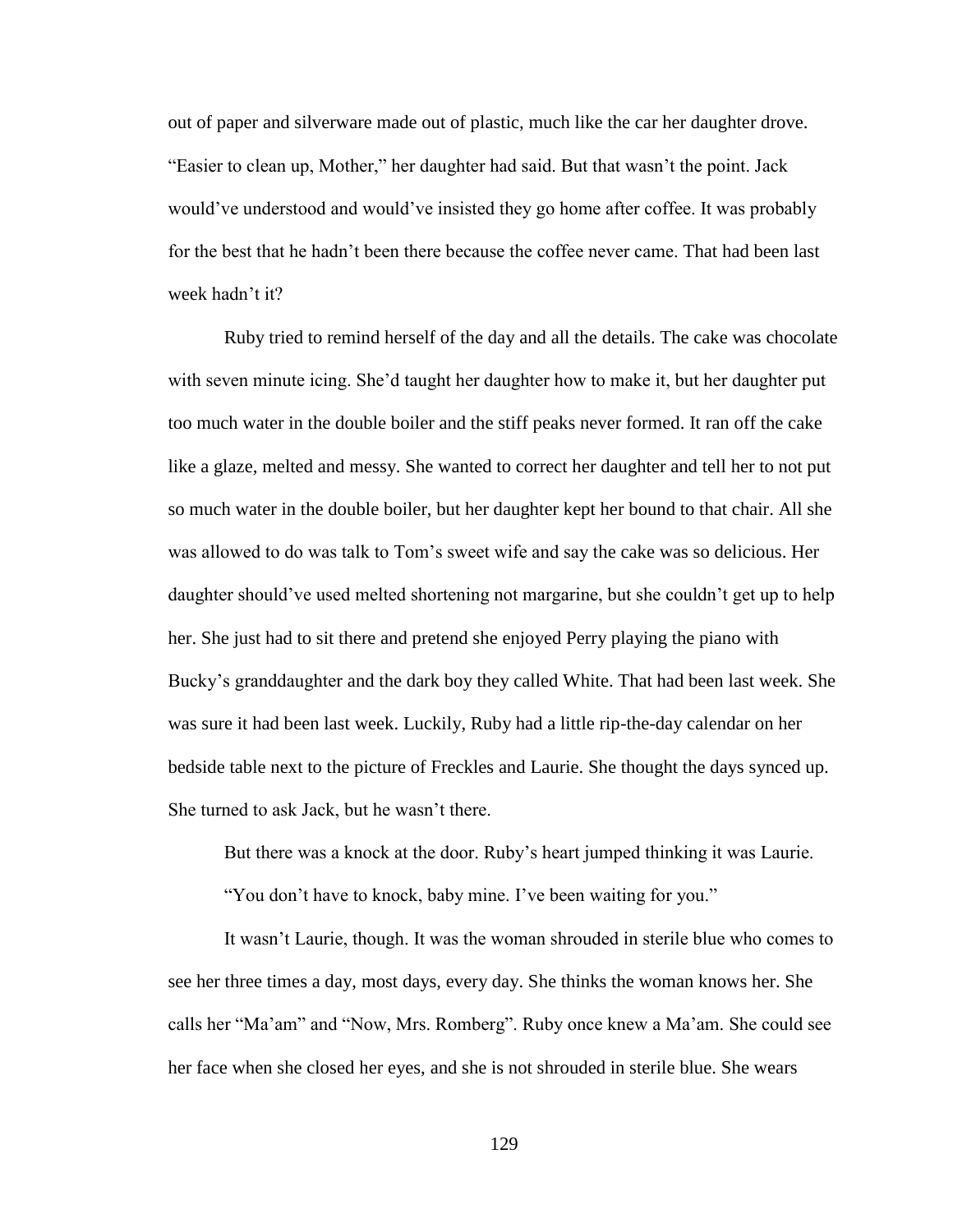lipstick of a common vermillion shade, but her voice swirls and swishes by inside Ruby's ear, not unlike a shell pressed to her ear as if she were calling to the ocean. Ruby concentrated on the voice. She squeezed her eyes tight until the skin ached in the corners. Maybe if she could hear what the voice has to say she would remember what all I forgot. And she could finally sail away to the crystal water beyond the Sea of Tranquility.

"Could you play me my song," Ruby asked the woman who dropped a few pearls into a Dixie cup.

The woman moved with busy fingers. She laughed like she was supposed to and didn't meet Ruby's eyes, but she did say, "I took guitar lessons when I was in the fourth grade. It would hurt your ears to hear me."

That disappointed Ruby. "Could you sing?"

The woman laughed the same little laugh. "Now, Mrs. Romberg, take this. Here's your O.J. I'll be back this afternoon. Want me to turn on your T.V.?"

"That's okay." She swallowed the pearls while the woman shrouded in blue watched.

Ruby had played piano when her fingers were nimble and whole. She wouldn't tell you she played beautifully or that peopled listened. But, she knew the notes, and she knew the silence that pounded when she left the room. Her life was so hard to understand. It was still chaos, wet and massive. She could see a red stain on a white robe. The stain was not hers, but the robe certainly was. She tried to scrub it out, but the stain persisted. Like the silence that pounded when she left the room. She had played for him. But she didn't think it helped clear the chaos or the stains that riddled her life. The cold, broken beauty of the stain held her transfixed, suspended like notes above the piano. In moments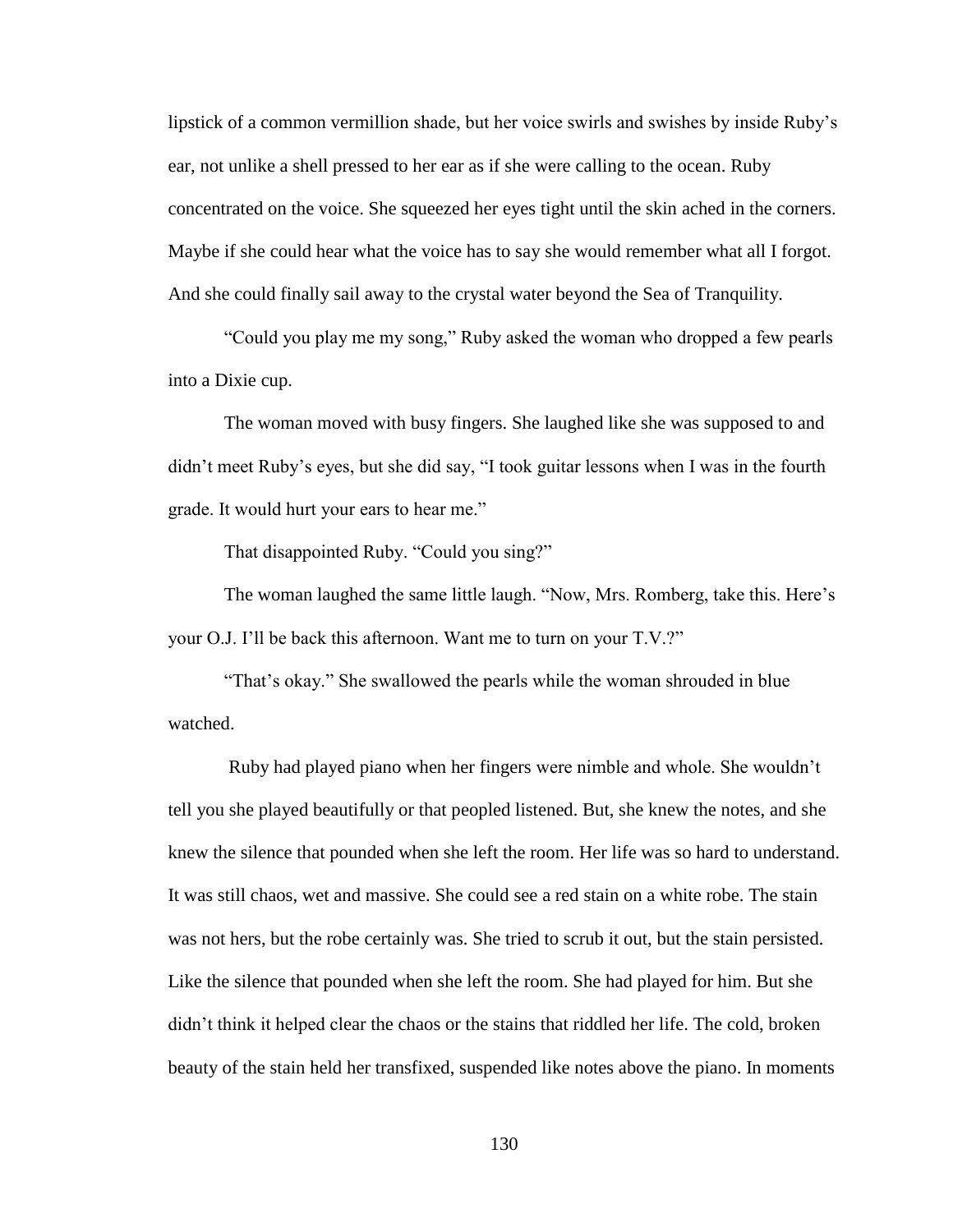like these of silent chaos she remembered that piano. She remembered that stain most of all. But little else remained behind. She wanted to ask what they knew, but she was terribly afraid of what she'd find out.

The bottom line was that Ruby hadn't found the meaning of life yet, and her body was giving her up. She tried not to panic, but there was no one to turn to. Ruby was alone in the white-white room except for the picture of the irises that hung from the wall opposite her bed in a gilded frame. She knew they weren't real irises, but they hung their soft purple heads in exhaustion from their slender and sturdy bodies. She would talk to them when there was no one else to turn to.

"All this must be plenty confusing for you, and for that I must apologize," she confided. "I'm trying to sort it out for myself and all I can do is thank you for listening. I have a feeling that much like the woman shrouded in sterile blue that you don't pass judgment either. When I close my eyes I can see you, and that is a comforting thought."

Talking to the irises relaxed her when she couldn't find Jack or Laurie or her glass bottles in the window sill bringing the church light full of meaning. They couldn't stop her crying, though. It was one of those violent, silent cries with tears that fell in heavy drops. She kept thinking about those irises. They needed water and dirt and sunshine.

"Please, someone help!" she called out into the air. "Please! They're dying!" Ruby knew no one would come.

"Please!"

She hated to beg. It distracted her from finding the meaning of life. But the irises needed her. She couldn't just lay back and let them die. Ruby hoped she had conserved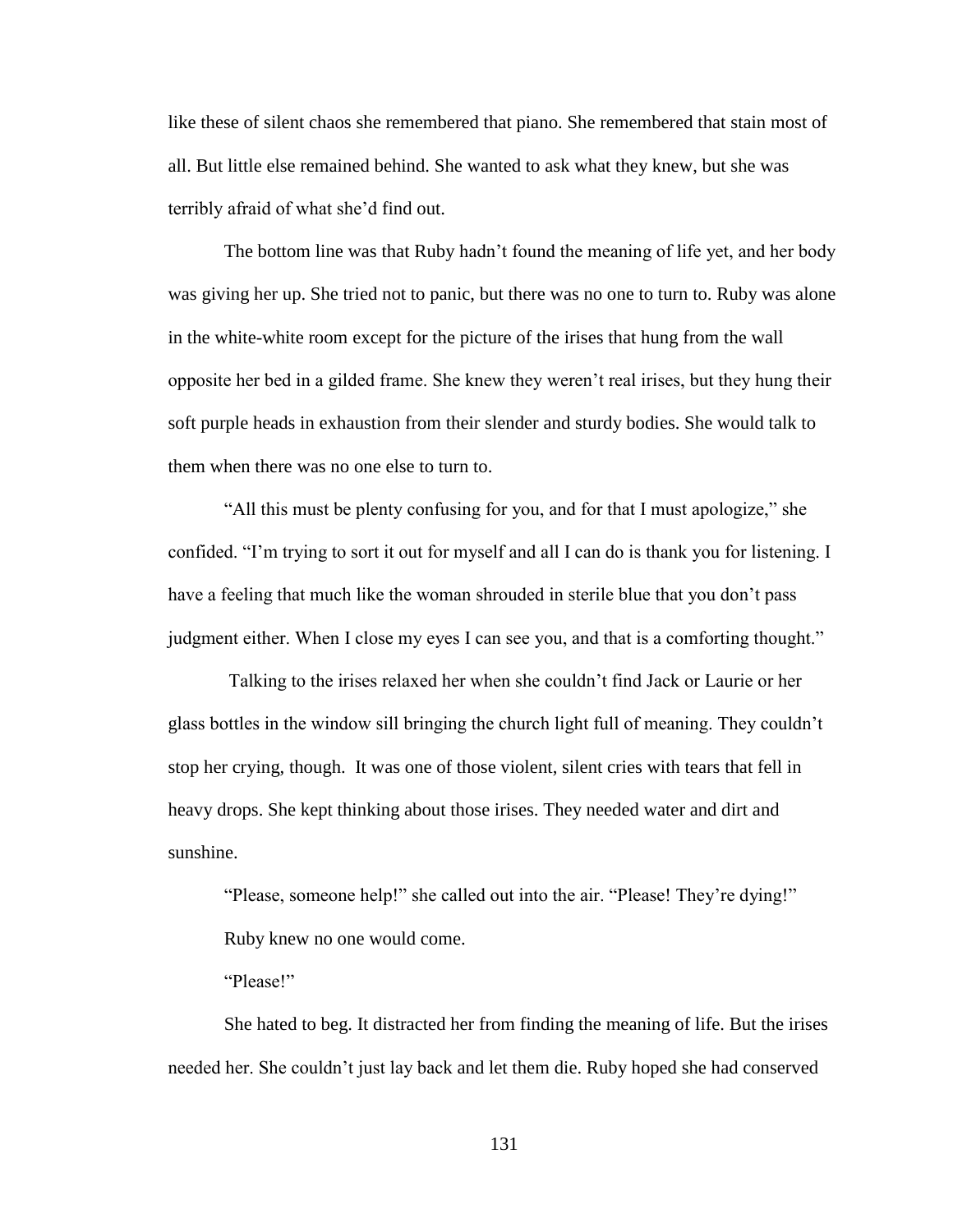enough energy. She was losing time. Their heads seemed to be wilting against the glass of the frame. She'd had applesauce for lunch. She hoped it was enough.

"I won't let you die," she comforted the irises, which were still in the prime of their life.

She carefully peeled the sheet from her legs. She needed to catch her breath after freeing her feet from the tangles of bedding, but the irises looked weaker. It frightened her. She hoped they didn't die before she got to them. Ruby didn't think she could live with herself if they did. She inched her fragile legs to the side of the mechanical bed. They used to be strong and muscular legs that could walk for miles up and down rows of tobacco and climb trees and into hay lofts. But now they were just sticks of old skin wrapped loosely around brittle bones. They could hardly support her weight, which was less than her age. Gingerly, like easing a tomato plant with thin, spindly roots into the earth, Ruby touched her toes to the cold linoleum. Her cane was across the room, not that it mattered. Slowly she shuffled one foot in from of the other. Each little push was a calamity and a triumph.

"Hurry, hurry," she told herself, heart pounding.

She felt her limbs wanting to give out. But the irises needed her help. They hung high up on the wall beside the dresser that held up the television she never watched but always turned on at five o'clock. Even when she tried to unbend her back and stretch her broomstick arms, she couldn't reach the irises. Tears pooled in the ripples of wrinkles down her face. She tried calling for help again, but her voice was weak and only came out as a whimper.

"This isn't any way to live," she said partly to the flowers as she fell to the floor.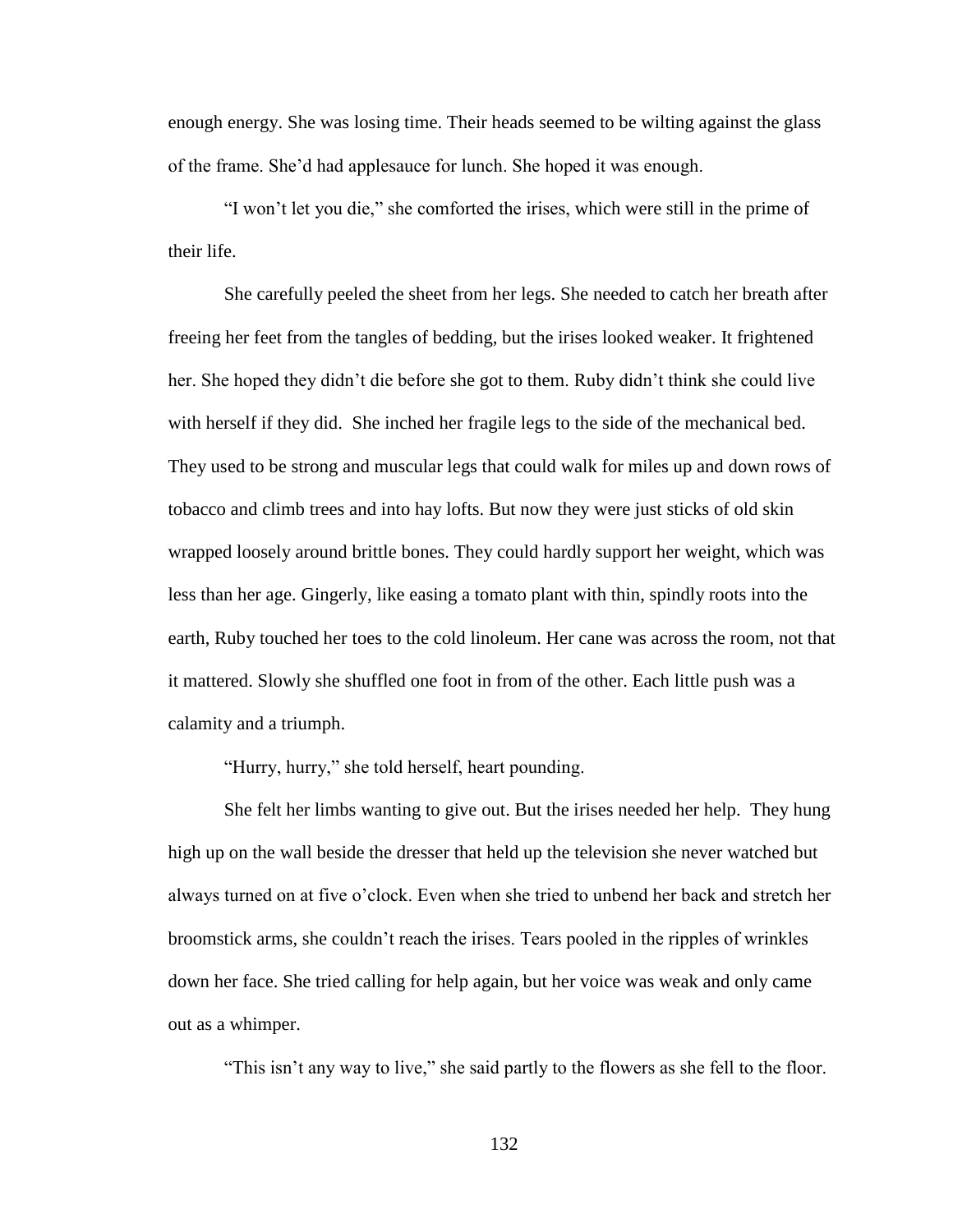It was cold. Such a cold, cold floor.

When Ruby was younger she had a husband whose name eludes her now. But he treated her kindly when he was near. If she could recall correctly, he was bearded and short in stature. When she asked, she was taller than him, as people tell her. She can't attest to that to tell you truly, but she can say it does not matter to her every now and then. If it ever did, she wouldn't know. Nevertheless, she loved this bearded man who she doesn't see so much anymore. When she folds her lids over her eyeballs and stills her breath as if she's preparing for sleep or death, she can see him perfectly. His voice pounds in her ear with heavy weight. He sings a song and wears a sharp suit. She remembers him with lips smiling, eyes wide and green with ripples of gray. His skin never wrinkles. The song he sings when he comes home from work has a sweet rhythm in a major cord. Ruby led herself to believe he hid a shofar in his briefcase. He plays it for her when he sings the song. The song was her song.

The woman shrouded in sterile blue often gave her pearls in a plastic cup. She tells Ruby to swallow them down with orange juice. She wanted to cry because they were pearls, after all. Sometimes she did cry, but the woman shrouded in sterile blue didn't pass judgment. She acted like it was something she saw every day. After Ruby swallowed the pearls, she asked the woman shrouded in sterile blue to sing her song, but she just sings what was on the radio that morning. She didn't live in a white-white room like Ruby did. She wondered if the shrouded woman didn't pass judgment when she saw her cry because she understood her search for the meaning of life.

"Mrs. Romberg?"

Ruby looked up at the woman like she would if she weren't crying.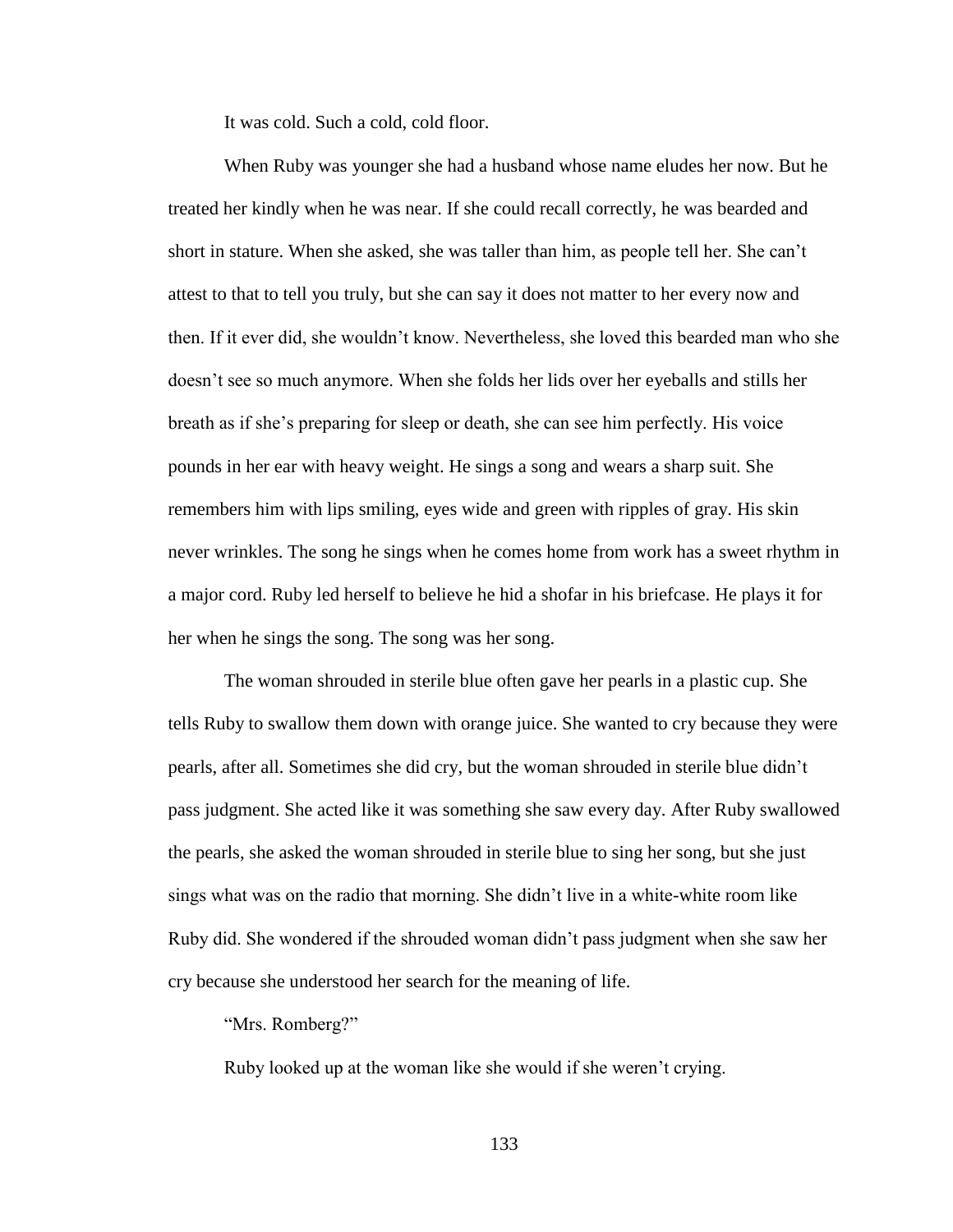"Mrs. Romberg, who put that picture in the window?"

"I did," Ruby said.

The woman's eyes widened and her mouth hung open slightly like a shy girl who was afraid to sing too loudly. She moved to hang it back on the wall.

"Don't. Don't do that. They need the sun."

The woman didn't listen. "Why is it wet?"

"They needed water. I couldn't find the dirt."

The woman ignored Ruby.

"No, no, please. They need the sun."

"They can get the sun from here."

"No, they need the sun."

The woman ignored Ruby and left the old woman to her crying like it was something she saw every day.

She would be stolen away in the kitchen, of course. Ruby would always be in the kitchen in those days. Her hands would be covered in red. Still, she always saw red when she looked at her hands (although she didn't usually tell other this detail). The red was not a natural red. She closed her eyes tight, so tight until the skin ached, so she could remember what the red is from. But, her husband loved what she made in the kitchen from the red. The memory played in her head like a voice she couldn't find the context to. The red from her hands brought a yelp of excitement from her husband. Alone in the chaos that turned her memory into mud, she could sometimes find herself. As soon as her husband came into the kitchen and yelped at the red, the memory floated like foam on the sea, away and far beyond reach. It went where she could not follow. No matter how much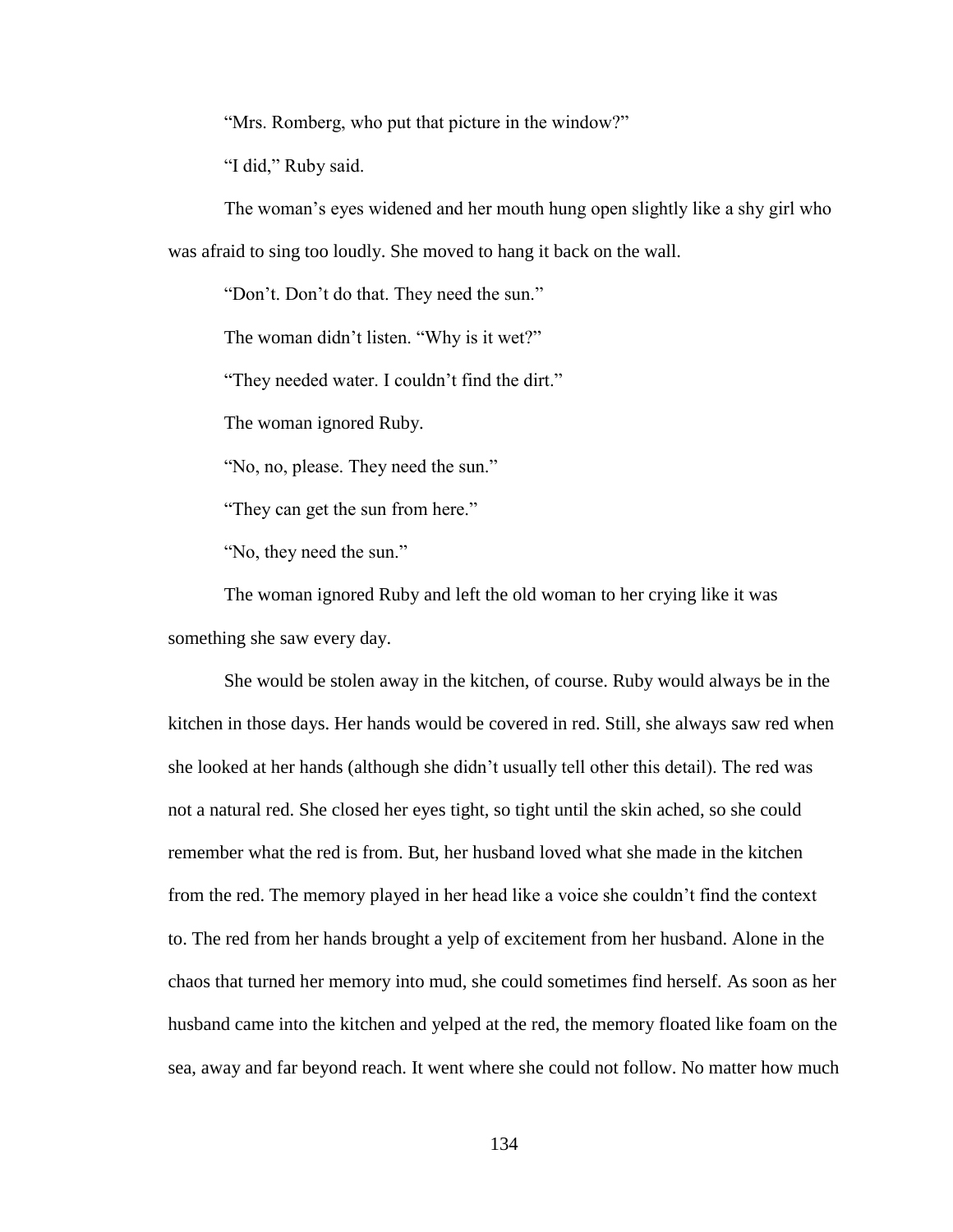she wanted to chase it, she's stopped. She believes that if she could catch it, she could finally sail away. She couldn't stop the red. The red just kept coming. They took Laurie away, and she wasn't allowed to follow. She looked up at the irises to tell them apologies like she told Laurie.

"The color was red," she said. "My son, Tom, called the dogs "hounds". My daughters caught his drift and played along. I wished I could, too, but the color was red. They wanted me to play along, play along that they were British because, in fairylands, little boys were kind and clever and got to grow all the way up and be kings. To distract them they wanted Ruby, their mother, to play along, or that's what she wanted to believe at the time. But she was afraid that maybe they really wanted to distract her from the redness."

The irises nodded their noble heads.

There was another memory Ruby liked to tell herself as she settled into bed. She wouldn't have told it if she didn't think that others would've enjoyed it as well. Every night she would tell herself the memory after the woman shrouded in sterile blue urged her to swallow the pearls and turn the television down.

"If it helps you to close your eyes as well, you're welcome to do so. I won't pass judgment. I think I'm old now, so the story may take me a while to tell. You understand. My mind feels like it's like drowning under the ancient of days. Sometimes I can catch a breath of air, but most of the time I'm holding my lungs, clenching them tight. I hold my breath just like I did when man landed on the moon," she began.

She was speaking, of course, to the irises.

"I can see my home in the wintertime. All white. This was a year of snow, 1978.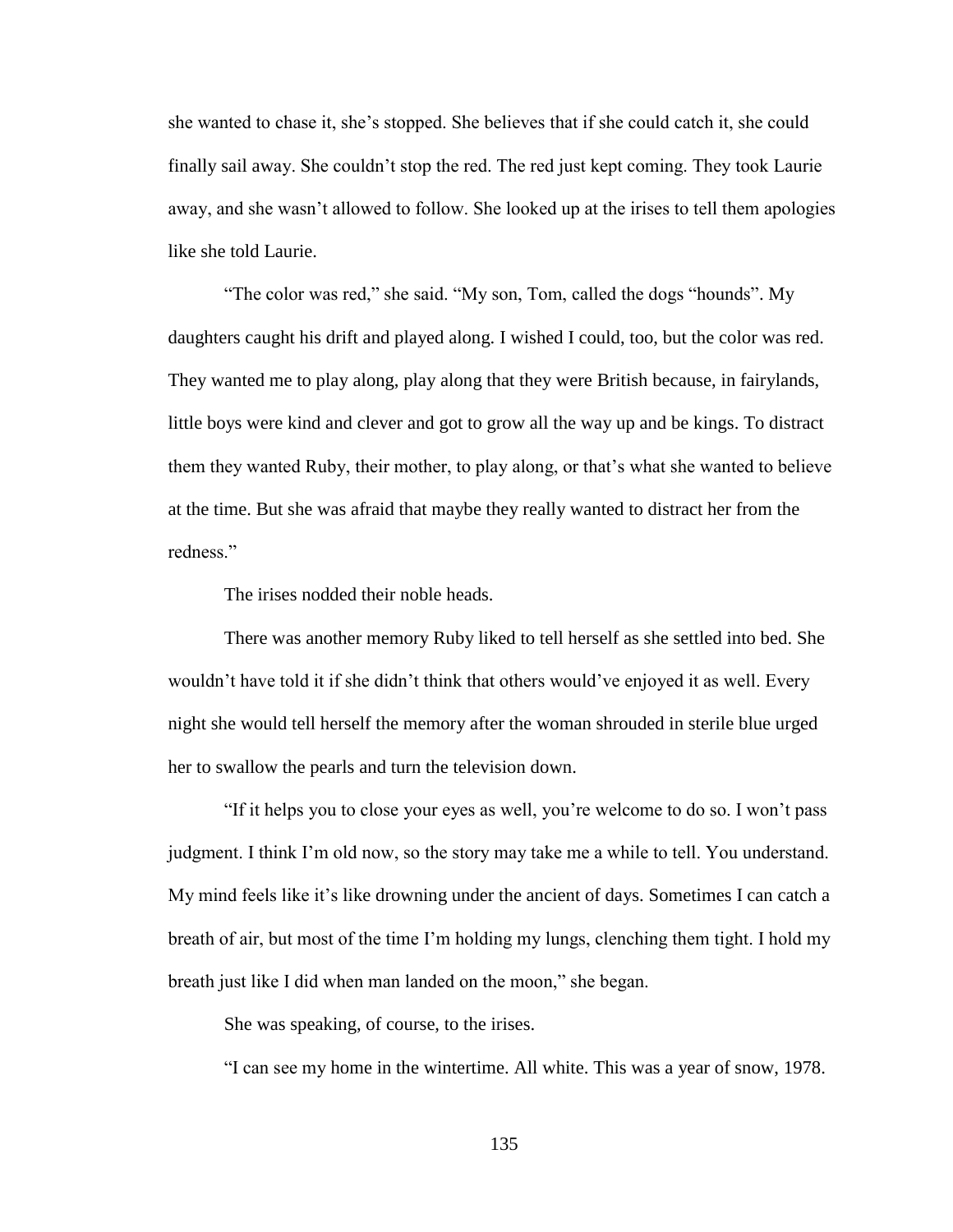It's January, and Janie and Laurie still are in high school. I am so proud because Janie is reading even though school is canceled. Tom comes and checks on us even though he had a new wife. My eldest daughter is engaged and getting married at an indefinite date. I feel so warm because they are all home with me and safe. I feel so warm because my husband who loves me is safe. We are all inside my home. The girls may groan because we're having gray squirrel for supper, but the boys are beside themselves because they shot the gray squirrel so cleanly. I say it's okay if brave Ahab and herculean Freckles come inside for the night. The girls groan, but they put down their books to hug the "hounds" and scratch them in the soft tufts behind their droopy ears. I pretend I don't notice when the boys feed brave Ahab and herculean Freckles under the table. The boys feel complete because our supper would not be on the table without their help."

She couldn't get much further before she fell asleep. That was the first day, and it was not so good.

\*\*\*

When Ruby woke up the next morning her heart was sore, her joints screamed, and she only had two days to remember the meaning of life. It was a Saturday, which meant the lovely children from the high school would infiltrate her white-white room and read stuff to her. Some weeks she dreaded Saturday. Others, she looked forward to Saturday like it would never come. She didn't know how she felt that Saturday. Regardless of whether Ruby wanted the lovely children to come or not, they came. Just like death and taxes, as they say. They didn't ask her what she wanted to hear or if she was reading something of her own. They would just pull a book out of their backpack and go at it until the man in the khakis came and told them that was a good job. In the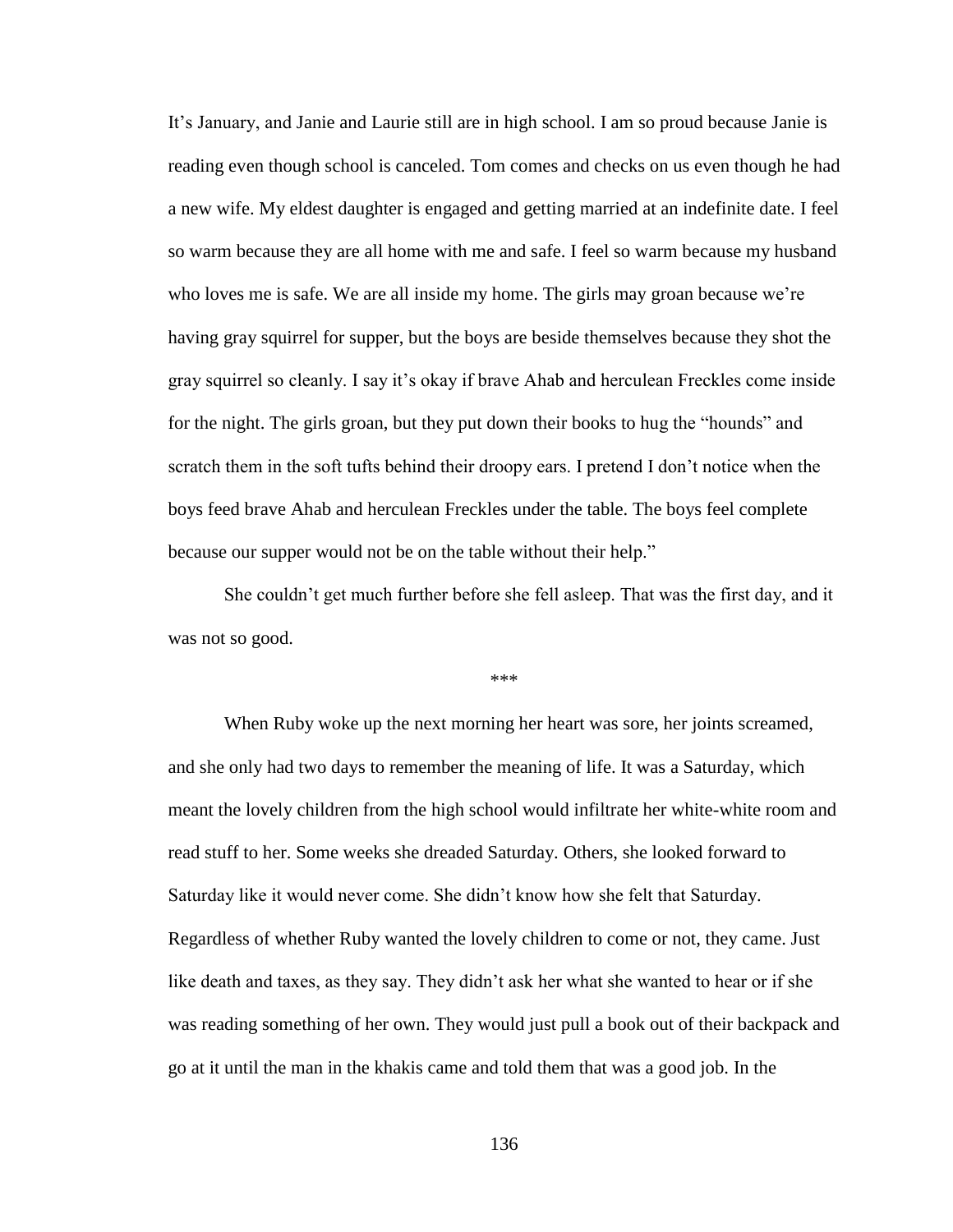beginning Ruby would pretend to sleep. When that didn't work, she would ask them about their parents and grandparents. But that didn't work either. So Ruby had pretty much just given up and sat there immobile with an immobile grin just like they wanted. They would keep plowing on through those lines. It was typically a boy and a girl, and they would trade off when the other got tired. That week was no different.

"Good morning, Miss Ruby," the girl said.

She was smiling so wide she could've been related to a frog. For all Ruby knew, maybe she was. Ruby wanted to correct the girl for calling her "miss". She knew she didn't look young, and didn't the girl see Jack standing across the way?

"Good morning, Miss Ruby."

It was the same with the boy. She always felt mortified when those young boys came into her room and she was wearing nothing but the night gown they kept her in. They never seemed to notice, though. Ruby caught Jack's eye. He was standing with his arms crossed, leaning against her dresser. He had his work pants on. They were dusty, and his shirttail had been worked loose out from under the belt. Jack was young again, but not as young as those birds of paradise who started reading chapter six out of *The Last of the Mohicans* by James Fennimore Cooper. The two birds would giggle to each other if one could not pronounce one of James's words because it was such a long time ago. Sometimes one would get out their cell phone and show it to the other, and they would giggle some more. Jack would shake his head, and Ruby would shrug her shoulders, wanting to understand the two lovely children who reminded her of birds. They were dressed down to their skin. Ruby understood that it was July and hot. But look at Jack. He was building a factory with his younger brother and working in his daddy's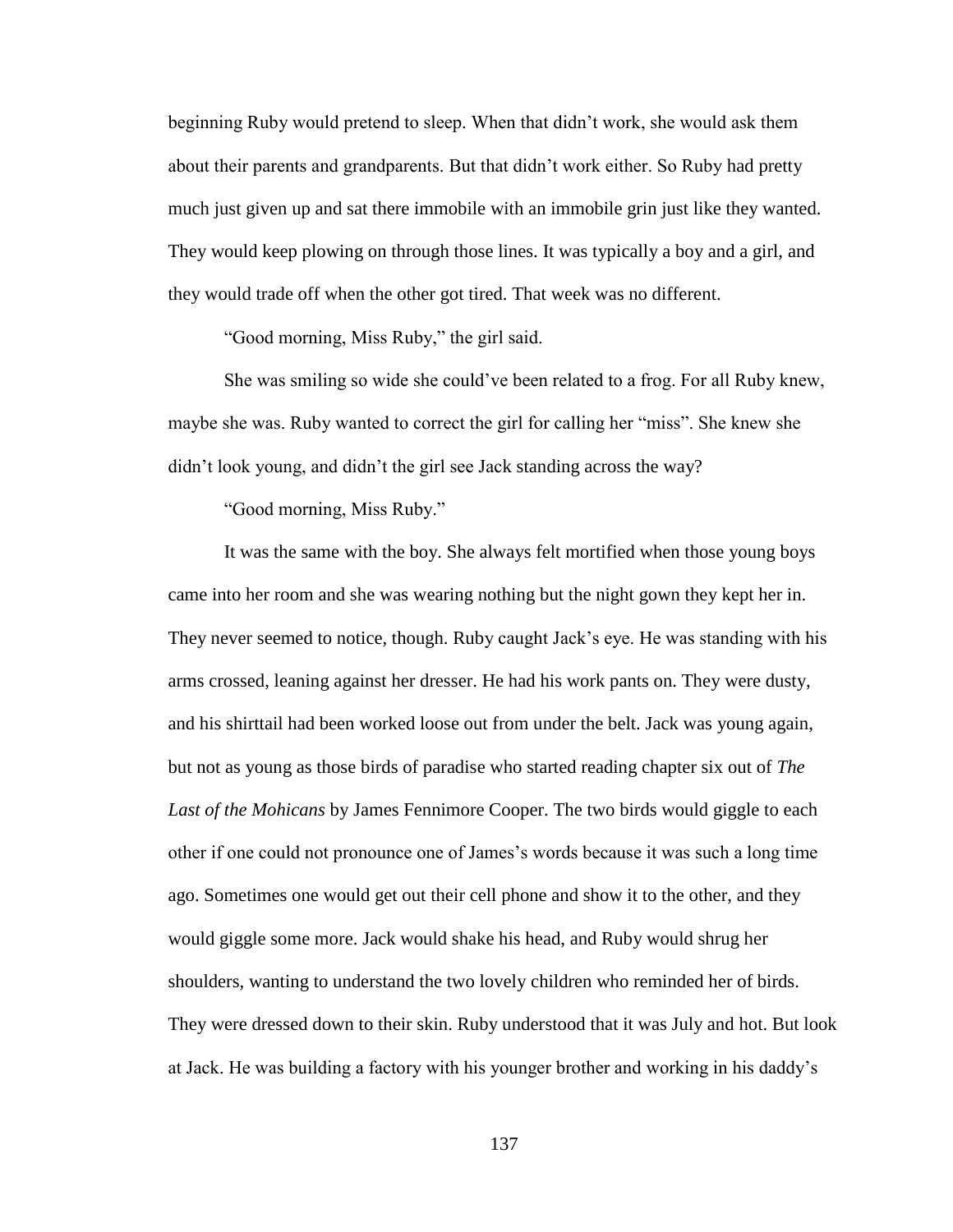tobacco patch. He wore long pants like a decent human being. And a hat. Where was his hat?

Ruby turned to ask the lovely children. They looked at her like they were afraid. They stammered and said it was outside.

"Go get the hat then, honey! Jack needs his hat."

The girl looked at the boy, and the boy looked at the girl. Ruby looked at them both. Why wouldn't they help? Two strong bodies, much stronger than her own, but Jack needed his hat if he was gonna go out in this weather. She twisted in her sheets, trying to get out so she could fetch Jack's hat from outside. The two lovely children reacted like she might pounce and toss them into her oven to roast for supper. They flew out of their plastic chairs. Ruby wished she could've found her good oak chairs so they wouldn't have to sit in those. They flew out into the hallway and called out. The woman in the blue shroud came in. Ruby could almost see the hearts beating out of the two young chests. Like little frightened birds.

"I just need Jack's hat," Ruby tried to explain to the woman.

But she just "umhummed" her and gave her two little pearls in a Dixie cup with some water, also in a Dixie cup.

"Please. He needs to go back out. His brother, George, is waiting for him. They're laying concrete today."

Ruby was so confused. The two lovely children stared at her like she was speaking German or Japanese. Maybe they needed comforting.

"Jack's not angry. He's a patient man, children."

She smiled, but it didn't work. The girl held the paperback loosely as she watched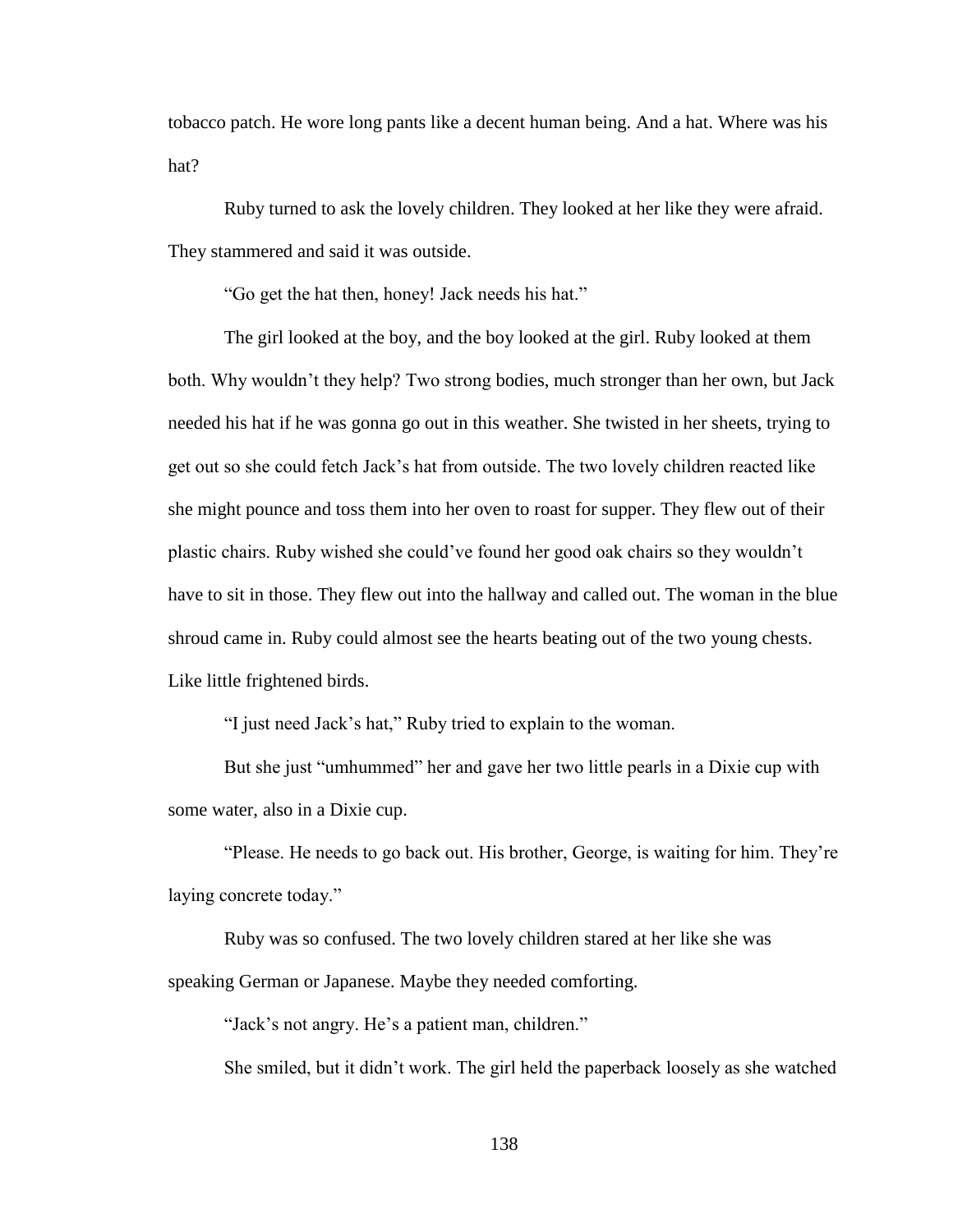the woman in sterile blue tuck Ruby back in.

"Here, Mrs. Romberg, take these," she insisted pushing the cup into Ruby's shrunken hand.

"But they're pearls. Look at them!"

The woman looked at the children apologetically. Ruby looked to Jack, but he was gone. Maybe he'd found his hat. Ruby took the pearls and tried not to cry. It was no use. If she didn't swallow them, the woman shrouded in blue would just crush them up. And she didn't want the children to see that. They may never come back.

"Just holler if you need me," she told the children, patting the boy on the back.

The children watched her leave, fluttering in their chairs to turn and see her go. They watched with heightened awareness at Ruby sunk back into her pillows. She needed to say something to make them feel more at ease.

"Can you play any songs?"

The girl picked up her book and continued to read aloud. Ruby listened for the song, but never heard it. After turning a couple pages, she handed it off to the boy. Ruby didn't hear a song there either. She just wanted to fall asleep. She'd heard the story before. Laurie had read it before the redness came and covered their hands. He screamed in pain at the redness that spilled out of his mouth and arms and chest. It was an accident. He called her Mommy Mommy, which he hadn't done since he was little. It frightened her, but she never thought she would lose her baby to the redness. Thick and dark. It spilled out all over her as she held him. Jack was gone. The girls were sleeping at their own houses. Laurie was her last baby bird, and he was trying to beat his wings and fly away. Tom had found him and brought him into the house. It woke her up. Tom looked at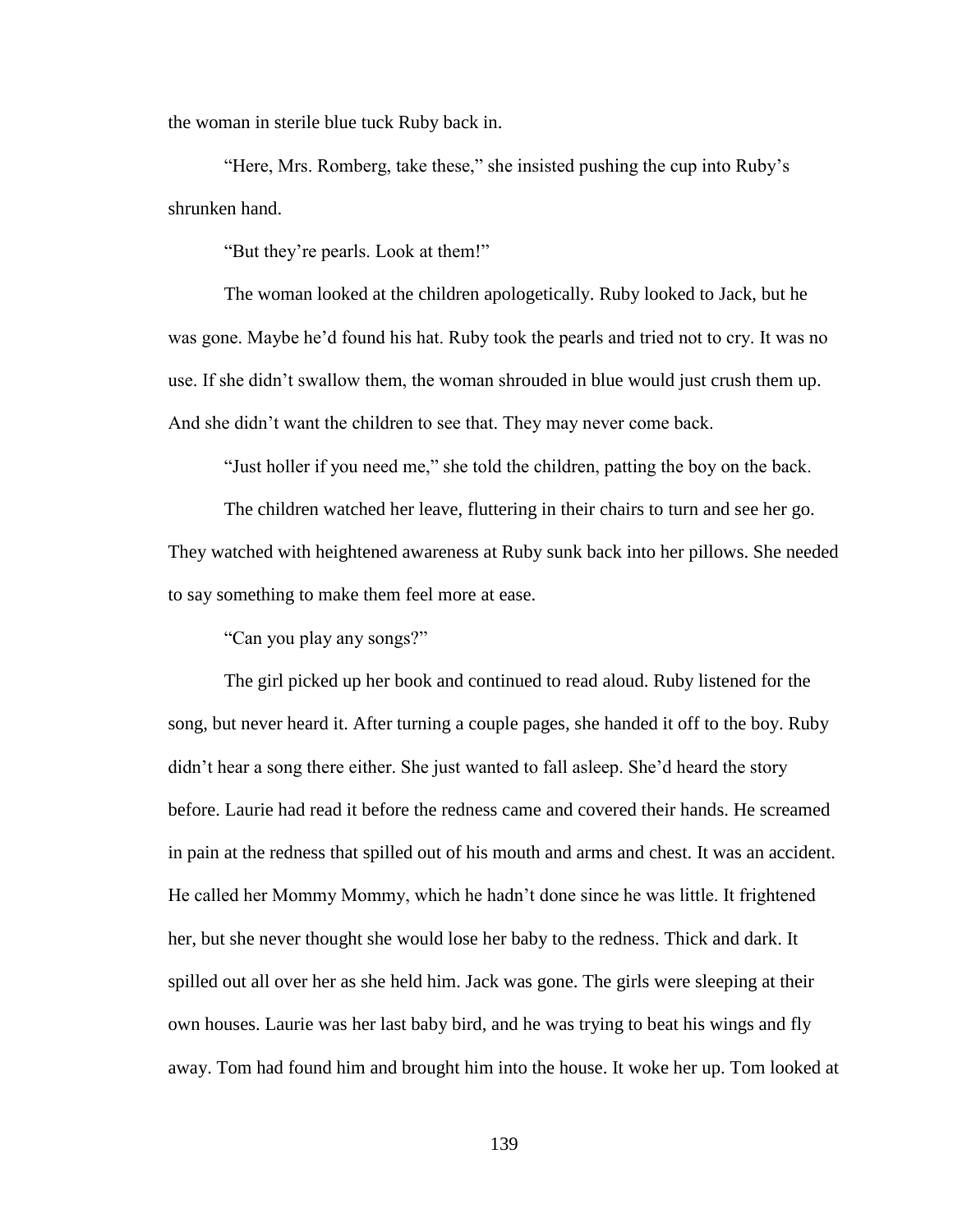her with wild eyes, not knowing what to do and hoping she did. They let Freckles in the house even though he was wet and reeked of summer. Freckles sat by Laurie as Tom called for Jack.

"Mother, we need to get him to the hospital."

She was frightened because Jack was out of town, and Tom had never seen death before. Laurie was still a baby, even though they called him a man. He was crying. Tom helped her carry Laurie to the old truck. She rode in the bed while Tom drove, Laurie spread out, dripping redness into the cloth seats. They were too late when they got to the hospital. Laurie had stopped breathing. The redness choked him and stopped his breathing. Ruby didn't understand why they couldn't take Laurie home. He needed her. He had been calling for her only earlier.

"Mother, we need to get back home."

Jack came home early from his trip with George. They waited up all night, Tom and her girls. They let the dogs in, and they told stories about ancient times. Even when Kentucky was young. Ruby married the people who settled New Castle, and her children were proud of that. They told Ruby about their old school projects and the fort and shooting the Indians. It was like the big winter in 1978, when they were all together and safe, when Laurie and Tom shot the squirrels the "hounds" had found. She kept by the window, waiting for someone to come home. Her children would call her back. She would look down at her robe, stained.

"Mother, can we get you anything?"

"Laurie?"

Her children tried not to cry. They were so brave, and she was so proud.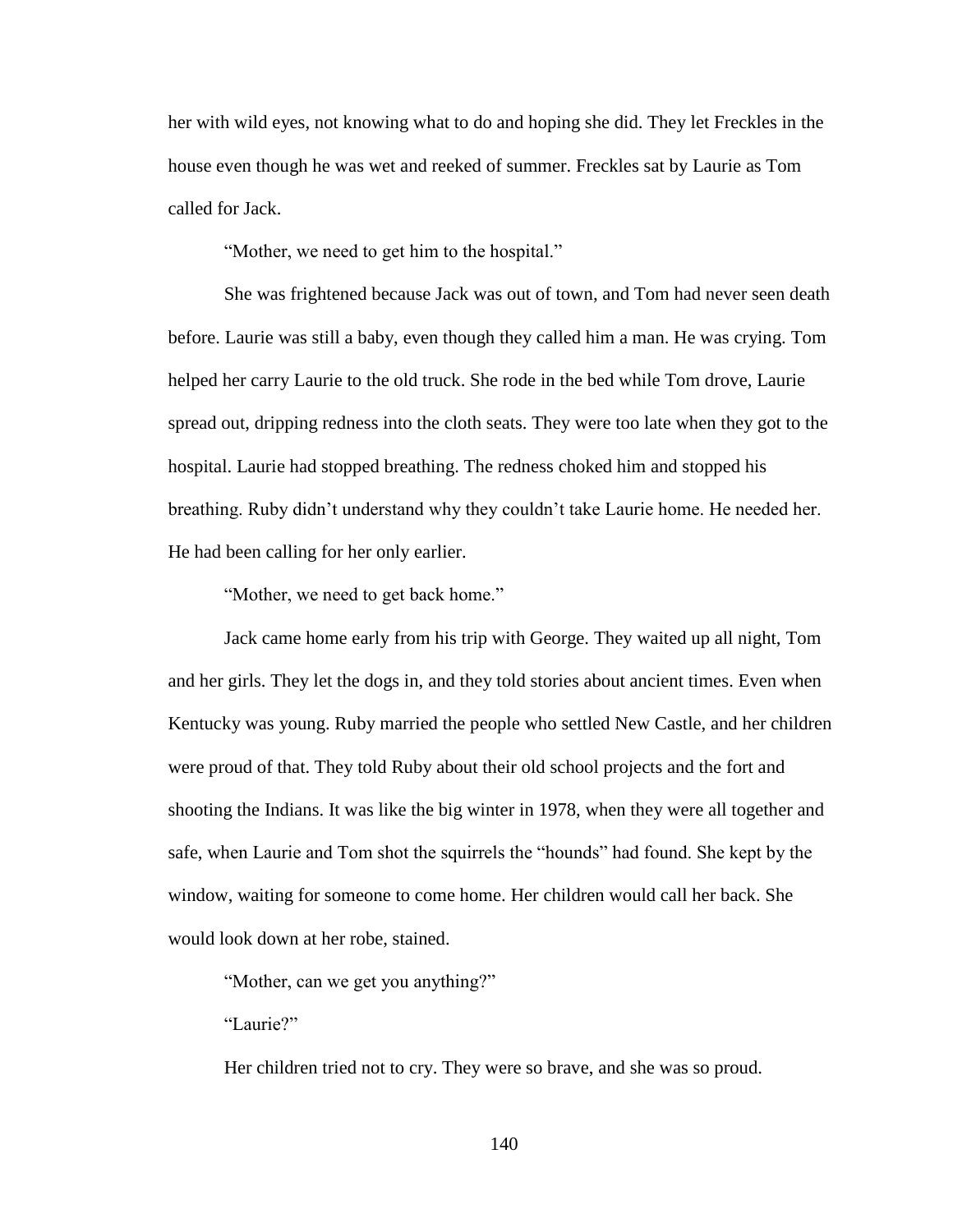The boy and the girl were dismissed by the man in the khaki pants who never poked his head in just to say hello and thank you. Ruby must have fallen asleep while they were reading. They must've liked that. She looked for Jack under the irises, but he had gone too. She felt utterly alone. It was a lazy Saturday afternoon, and the irises were sleeping, too. She wanted to join them in their peaceful dreams. Watching their dowdy heads, Ruby thought about when she was younger and when she knew the meaning of life. But all she could remember when her baby was attacked in the night and couldn't find his way back home. It was a sad memory because her children kept so much from her.

"Why won't they tell me?" she asked the sleeping irises.

It was decades ago, and some days Ruby worried over it while others she didn't. But during those days when she needed to remember the meaning of life before her body gave up, it worried her a lot. She pressed her hands into her eyes, hoping that closing them tight enough would help her conjure the images of the days. The summer nights when Jack would leave her alone, and Laurie wouldn't come in for supper because his friends were back from college. Even though she ate it alone, she didn't stop making a big meal every evening. It wasn't a matter of remembering, she knew. She remembered Laurie dying from all the blood. But she didn't remember why the blood came. It troubled her that she may have forgotten.

The woman shrouded in sterile blue returned with the cup of pearls. She was about to go home where she had a little son of her own named Moses. Moses would probably run through the house and hug her like Ruby's boys used to do all those years ago. The woman had told her all this through the days and weeks that she'd been kept in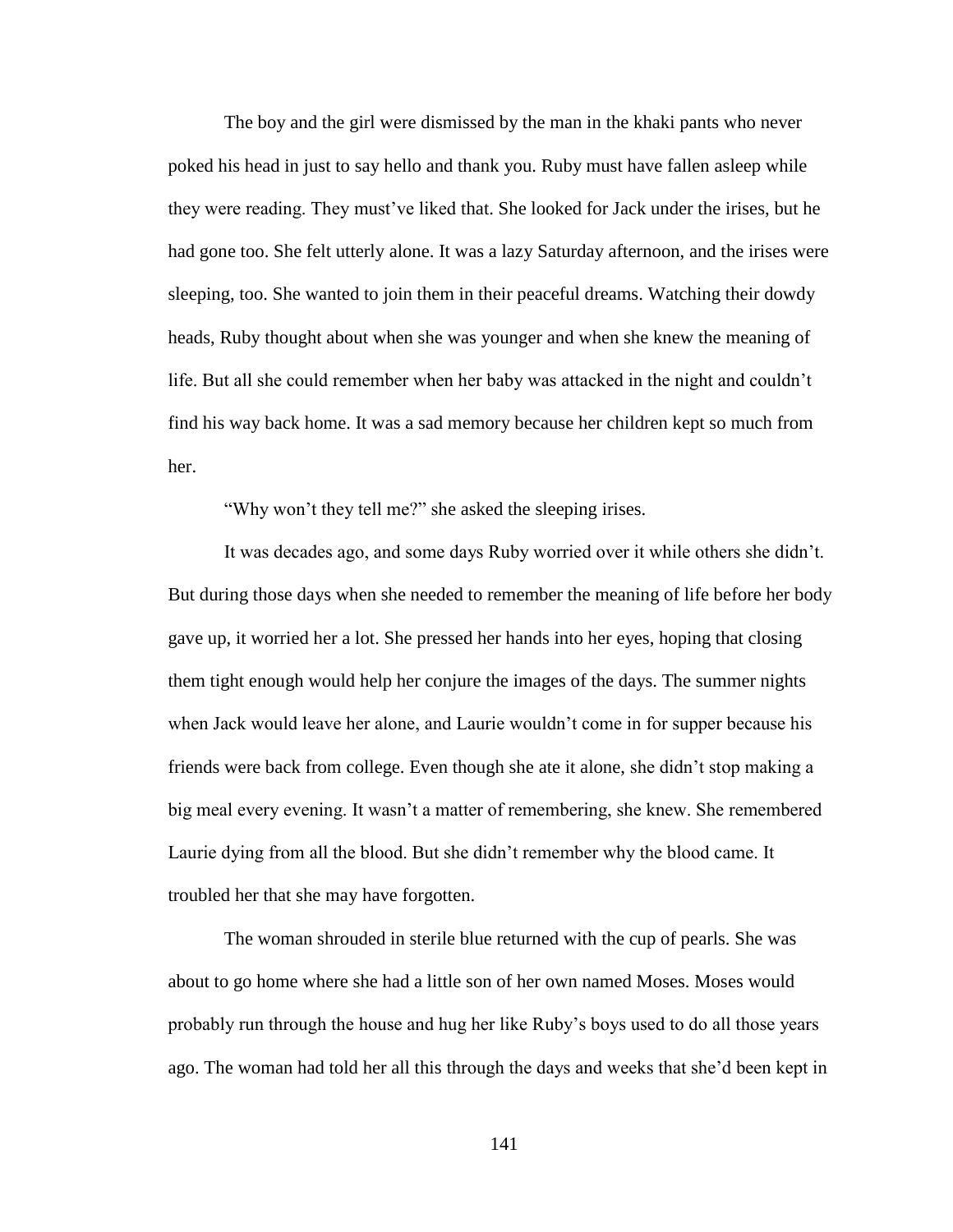the white-white room. She never told Ruby this in conversation, never sitting or with eye contact. Ruby would ask, and the woman would share just to get her to swallow the pearls.

In the beginning, Ruby couldn't understand why she had to stay The Place That Wasn't Home. She would sit at the window trying to find her house, afraid of the dust and emptiness. However, she would only end up crying for the confusion. Her daughter who still lived in New Castle tried to keep her, but Ruby wouldn't stay and her body began to crumple under the weight of time. Ruby didn't want to be left alone like she had been after Jack's funeral. After his funeral the chaos overcame her. Every day she sank deeper. The pearls she swallowed created a void, without form. Darkness rolled over the face of the depths of the chaos, and the meaning of life moved upon the face of the sea. Ruby couldn't grasp it as she churned amongst it. But on the second day, she broke through. She found a firmament and found the tall grasses where the meaning of life hid. She didn't swallow the pearls on the second day but hid them beneath her tongue and spat under her pillow. That was the second day, and she declared it better.

## \*\*\*

On the third day, Ruby knew she was going to die. Her rip-a-day calendar told her that it was Sunday, and she needed the rest. Great bursts of sunlight poured through her window, leaving a rectangular pool on the linoleum. She could hear the birds twittering and singing merrily in the tree outside. It was a pretty average Sunday, all in all. A church group would probably come to sing at them. The people who wore that sterile blue would encourage her to walk and sit out there and be polite. She would pretend to enjoy the songs, as if they took her back to a time where she was useful herself. But none of the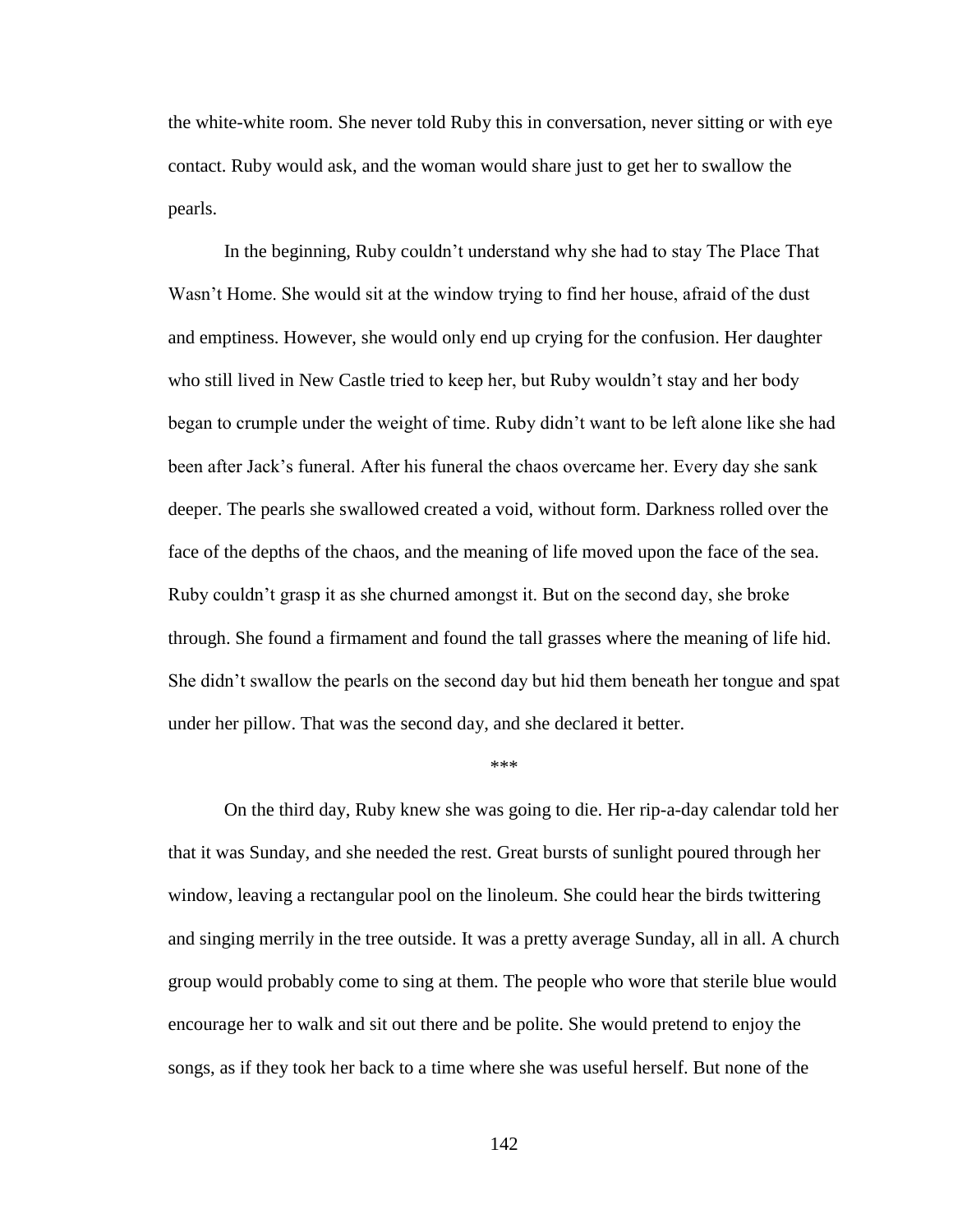songs were her song. The song Jack would sing to her when they were young.

The woman shrouded in blue, Kimberly, she believed her name was, opened Ruby's door without knocking.

"Ready to go, Mrs. Romberg?"

"No, I'd like to stay here, if you don't mind."

The woman brought over a walker with neon yellow tennis balls on the feet. "I can use my cane."

"Here we go. Up you get! Okay, Mrs. Romberg, we'll see you out there."

She left the door open when she left. Ruby felt mildly ridiculous standing in the white-white room, bent over that walker that wasn't even hers. She watched a few other people in night gowns similar to her own shuffle down the hallway.

"I'm not going," she said to no one in particular.

She maneuvered the walker over toward the dresser that held up the television set. She'd forgotten where some of her things were, but she recalled her daughter folding her best dress and hiding it away in the third drawer from the top. Ruby opened the drawer and found it. It probably wasn't in fashion any more, but Ruby had made it herself when she was still able to take care of herself and her children and her husband, Jack. It was undoubtedly too big for her at eighty-four, but she wanted to wear it nevertheless. Ruby shut the door and shook off that night gown like an old snake would shed its skin. With her own dress on, she felt a little peace of mind. It wasn't exactly a well-made dress or a beautiful dress, but it was a deep emerald color and kept her warm. She could hear the singers from her bed. They did nothing for her.

At lunchtime, Kimberly, the woman in blue came in with the applesauce Ruby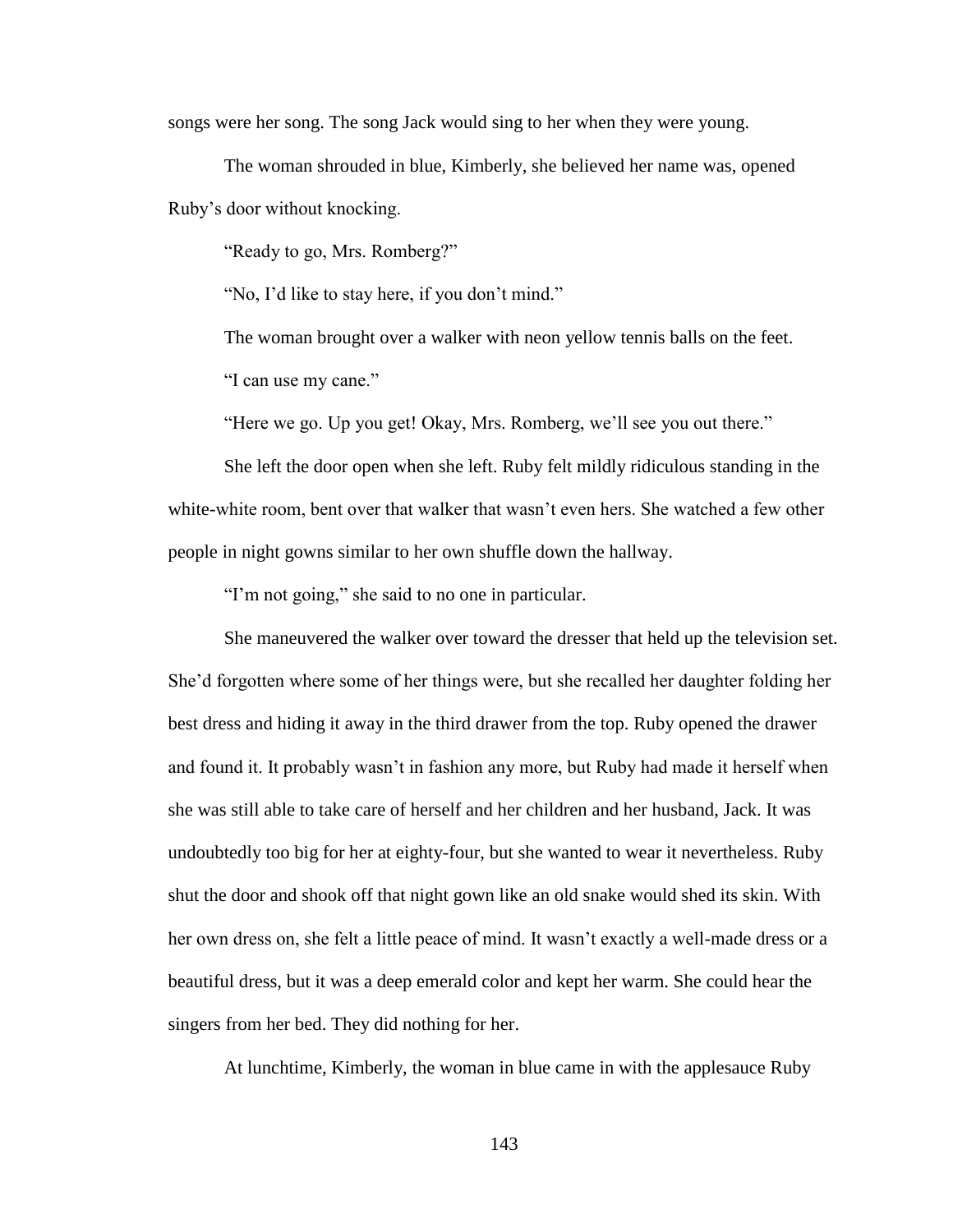would refuse to eat.

"For Jack's birthday I always made his favorite. Red velvet with cream cheese icing. Homemade. I was a good cook, but the food dye would turn my hands so red," she told Kimberly who bustled with Ruby's bedding and discarded nightgown.

"You need to put your gown back on, Mrs. Romberg."

"But I didn't care it turned my hands red. Every year on May eighteenth I would make that cake just the same. Jack would be so excited. Even the year Laurie died. Laurie died lying across his brother's lap. I was riding in the back, but I like to think Tom was telling Laurie about Ahab and Freckles and how they treed those squirrels and how my boys shot them so cleanly. Jack was so proud. That was a long time ago."

Ruby wrestled with Kimberly as she talked. Eventually Ruby won and Kimberly gave up trying to get her back in the nightgown. The emerald dress kept her warm enough. When Kimberly retreated and left Ruby to herself, she sighed and leaned back against her pillows. She felt her body getting more feather-like. She was about to say her goodbyes when Tom came to chat.

"How're you feeling, Mother? You look pretty in that dress," he said pulling one of the plastic chairs closer to the bedside. Ruby wished she had a better one for him to sit in.

"Pretty good, baby. How's the factory?" She stroked his cheek as if he were ten or eight again as was asking for supper.

"Pretty good. Can I get you anything?"

"Tell me about when you and Laurie shot those squirrels." Ruby closed her eyes. Bracing herself against the back of the memory.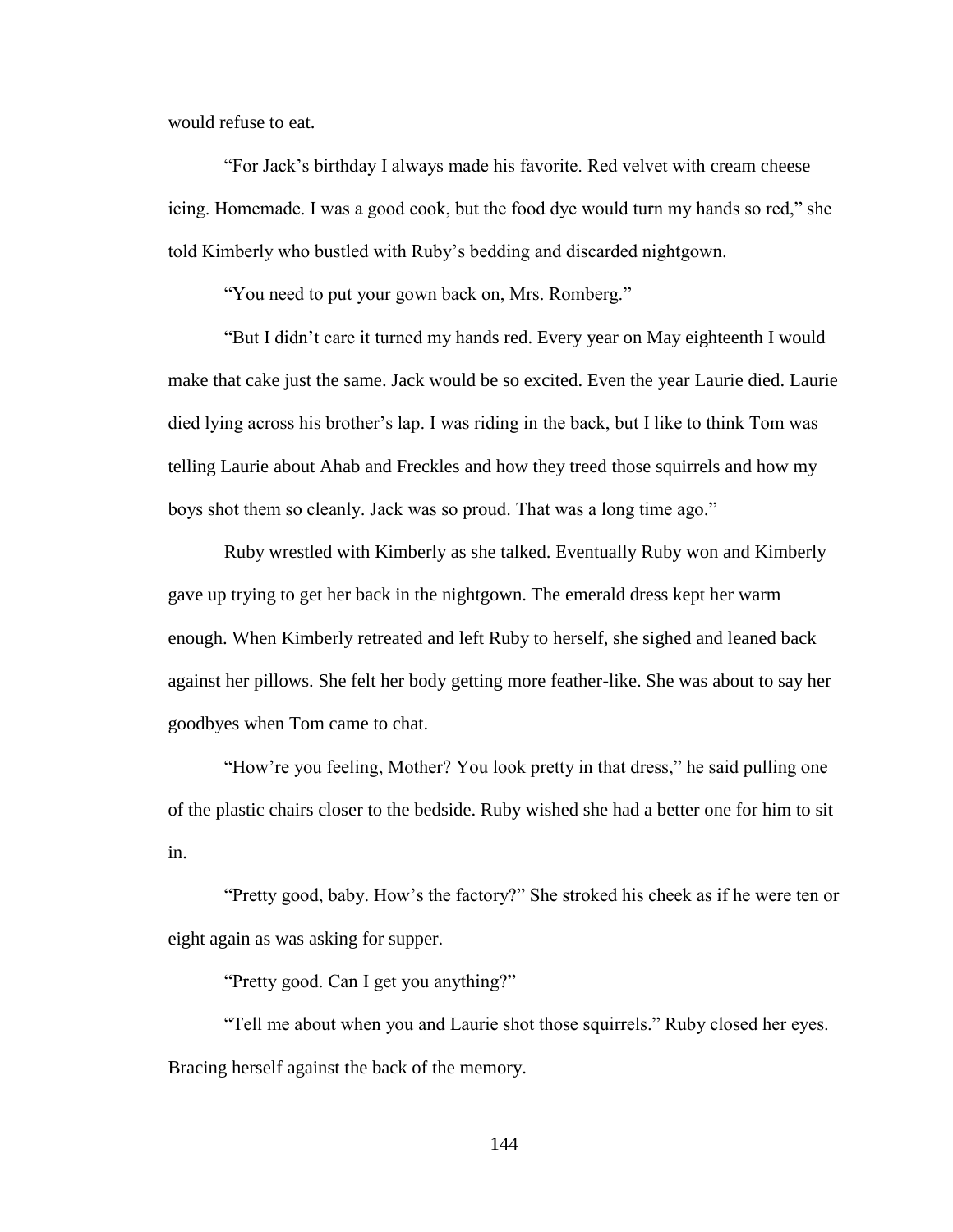"Squirrels?"

"Yes, those gray squirrels. They were so good."

Tom looked at her like she was sick and pitiful.

"Don't you remember the squirrels you shot so cleanly?" Ruby felt herself welling up for a cry.

"I'm sorry, Mother." He was unable to meet her eyes.

Ruby knew if she started to cry he would leave, so she controlled herself enough

to ask, "Where had Laurie been when you found him so covered in blood?"

Tom watched her for a moment, somewhat startled and somewhat ashamed.

"Mother, please—"

"What happened to Laurie? How did you find him?"

"There's just some things you're better off—"

"No! Tommy, please. I can't remember, and I just want to remember where my

baby was when he got covered in blood!"

"Mother, we never told you."

"It was August twenty-ninth?

"That's right," he said softly, his face paling.

"Jack was out of town, but I still made his cake. He was always so happy when I made that cake. That was a good red," she said. "That was a good red."

Ruby sat quietly, relaxed. Tom seemed to relax as well when she didn't press him more about Laurie. She was remembering when Laurie was little, just a toddler. Tom, who was so much older, a decade older, helped take care of his baby brother. He would make up little stories about a snake and a tiny man who lived outside in Ruby's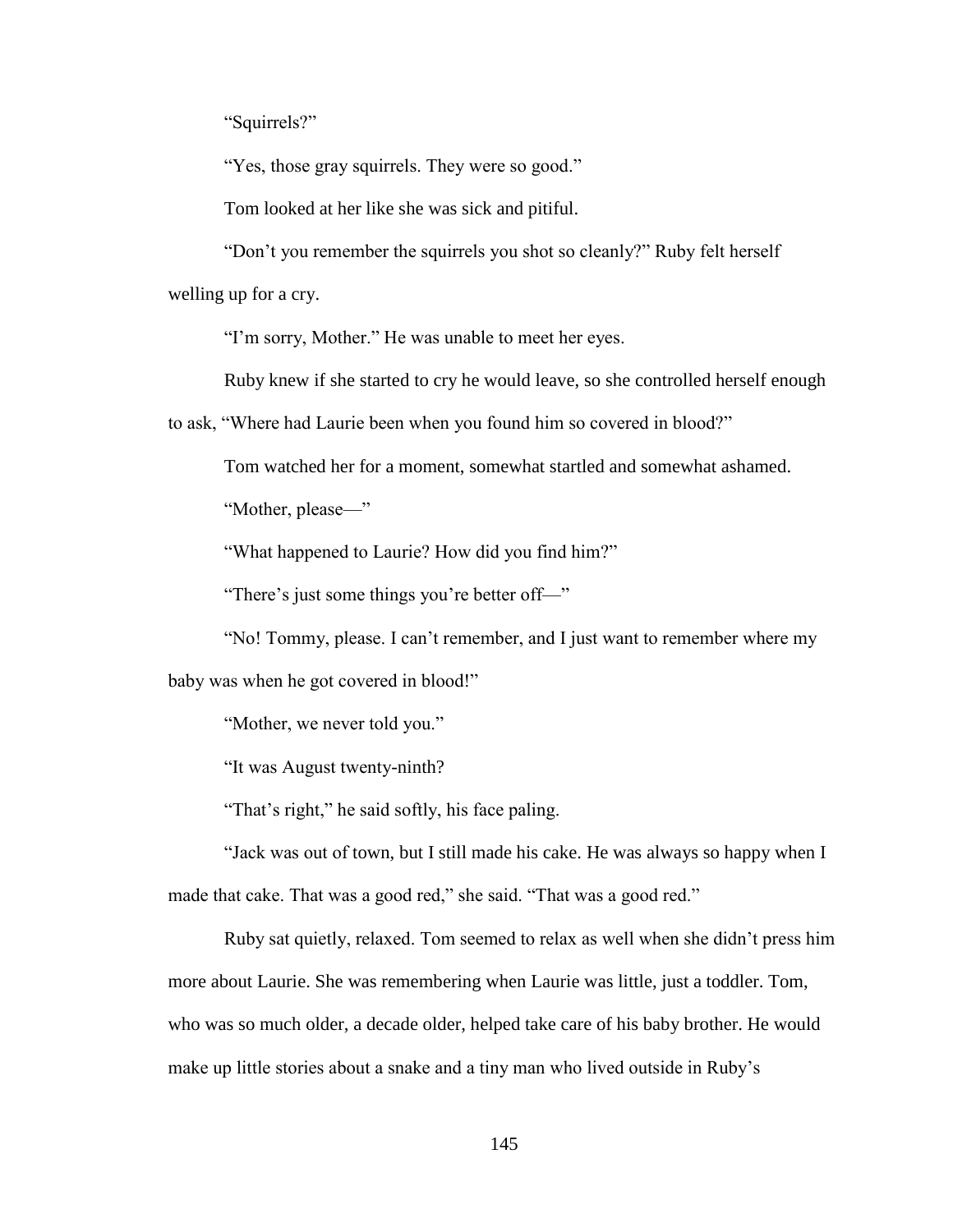flowerbed. She was so glad she could remember. Sometimes the man and the snake would fight, but other times they would be friends and cause trouble. Laurie loved those stories. They were so simple.

She focused on Tom pitched forward in the plastic chair. His eyes were dull, but coffee brown like her own. They looked tired from caring bags for so long. His whole face was worn, making him look like an old man. She reached for one of his hands that propped up his chin. He gave her both and she rubbed them.

"It was that bad, bad winter of 1978. You remember it?"

He nodded. "When the snow plows finally made it back to our old road, the snow piled up so high on either side it felt like you were driving through a tunnel. Janie and Laurie were out of school for months."

Ruby smiled, encouraged. "That's right! And it got so muddy! But before that, when everything was closed and we couldn't get out, you came over to check on us. And we were all together again. It was so nice."

"And Daddy got out his guitar and you got on the piano and played your song." Ruby closed her eyes and hummed at bit of it. "I remember. It was so beautiful." Her son squeezed her hand.

"I need a story, Tom. As humans we love stories. Our lives revolve around stories—hearing them, telling them, making them. We're a bit like buzzards, aren't we, circling around the remains of a memory or a make-believe, hoping to forget or to creating something new and better for ourselves. We separate 'in the story' from 'in real life' but only because the laws of sanity tell us to. We don't really want to, though."

Tom's face brightened and he laughed slightly. "Mother, are you okay?"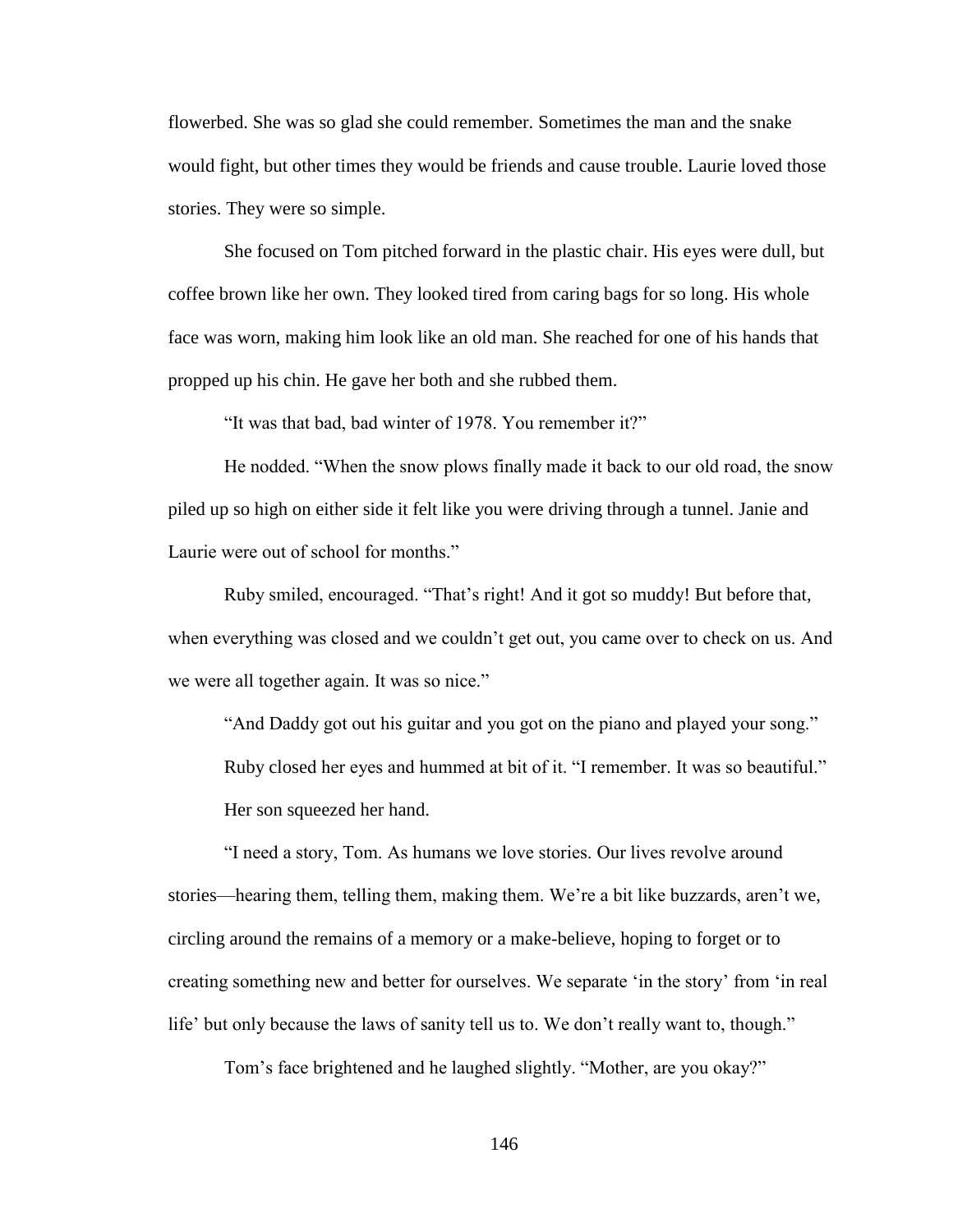"I'm fine. I just need a story."

Tom cleared his throat because he understood. "Okay. This is one I used to tell Laurie. It's one about the snake and the tiny man in the garden. What? Why are you laughing?"

"Oh, it's nothing. I just remember the meaning of life."

"Oh, okay."

Ruby listened to a pleasant story with a happy ending. Jack met her with bright green eyes. They were young again, and he didn't have to work. He helped her along as they worked in the flowerbed and the vegetable garden. It was spring. Jack's hair was wet around the brim of his hat. She'd found it in the kitchen. They would use real china because it was Jack's birthday, and she had a new recipe she found, called red velvet. He'd taken off work because they were young again. She wore a beautiful green dress. That was the last day, and it was good.